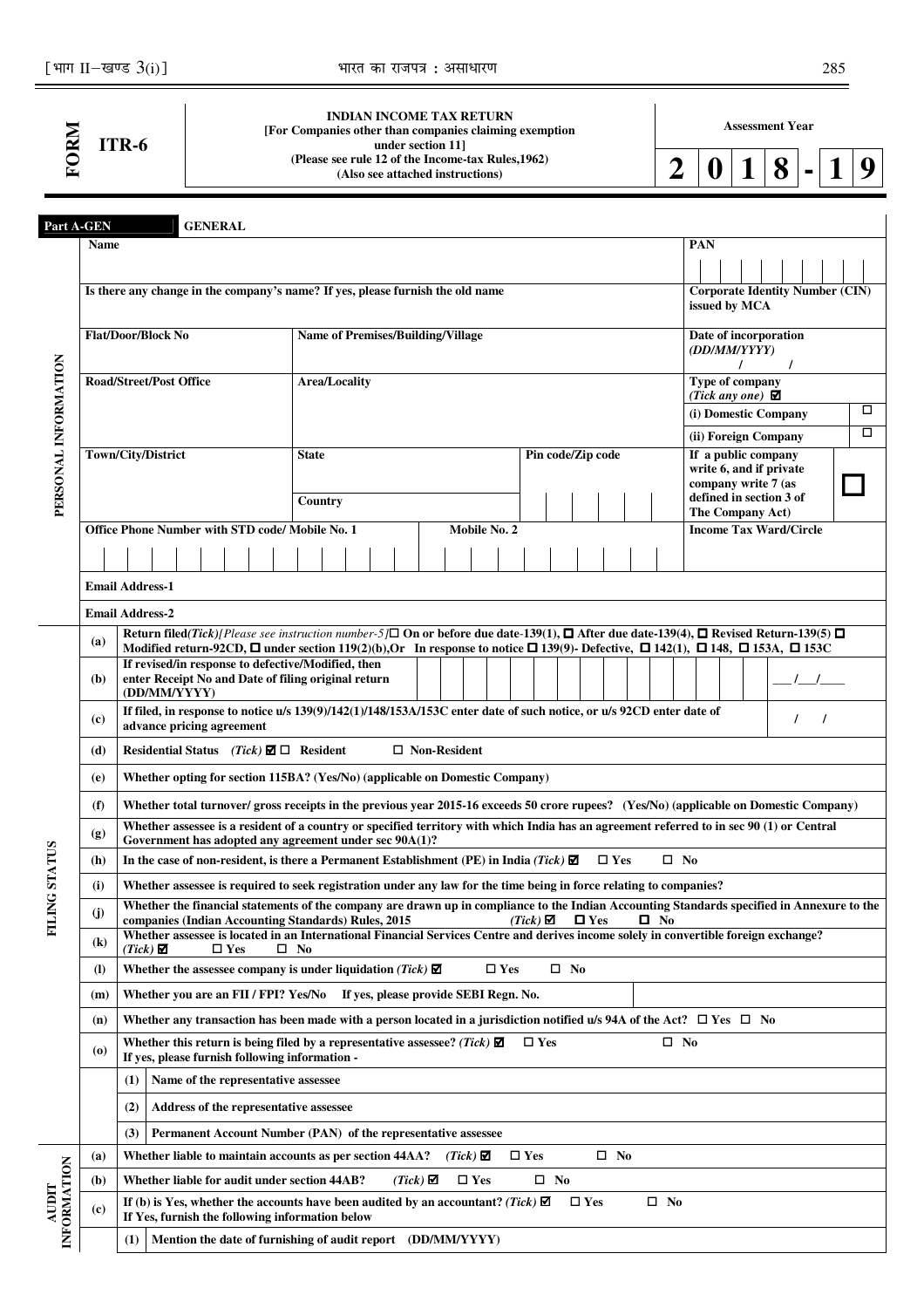## 286 THE GAZETTE OF INDIA : EXTRAORDINARY [PART II—SEC. 3(i)]

|                                                                                                                |                                                                                    | (2)                                                                                |                                         |                 |  |                               | Name of the auditor signing the tax audit report                                                                                                        |            |  |                            |  |                                      |                                        |               |                 |                                  |                                                                          |
|----------------------------------------------------------------------------------------------------------------|------------------------------------------------------------------------------------|------------------------------------------------------------------------------------|-----------------------------------------|-----------------|--|-------------------------------|---------------------------------------------------------------------------------------------------------------------------------------------------------|------------|--|----------------------------|--|--------------------------------------|----------------------------------------|---------------|-----------------|----------------------------------|--------------------------------------------------------------------------|
|                                                                                                                |                                                                                    | (3)                                                                                |                                         |                 |  | Membership No. of the auditor |                                                                                                                                                         |            |  |                            |  |                                      |                                        |               |                 |                                  |                                                                          |
|                                                                                                                |                                                                                    | (4)                                                                                |                                         |                 |  |                               | Name of the auditor (proprietorship/firm)                                                                                                               |            |  |                            |  |                                      |                                        |               |                 |                                  |                                                                          |
|                                                                                                                |                                                                                    | (5)                                                                                |                                         |                 |  |                               | Proprietorship/firm registration number                                                                                                                 |            |  |                            |  |                                      |                                        |               |                 |                                  |                                                                          |
|                                                                                                                |                                                                                    | (6)                                                                                |                                         |                 |  |                               | Permanent Account Number (PAN) of the auditor (proprietorship/firm)                                                                                     |            |  |                            |  |                                      |                                        |               |                 |                                  |                                                                          |
|                                                                                                                |                                                                                    | (7)                                                                                | Date of audit report                    |                 |  |                               |                                                                                                                                                         |            |  |                            |  |                                      |                                        |               |                 |                                  |                                                                          |
|                                                                                                                | (d)                                                                                |                                                                                    |                                         |                 |  |                               | If liable to furnish other audit report under the Income-tax Act, mention the date of furnishing the audit report? (DD/MM/YY) (Please see               |            |  |                            |  |                                      |                                        |               |                 |                                  |                                                                          |
|                                                                                                                |                                                                                    |                                                                                    | <b>Instruction <math>5(ii)</math></b> ) |                 |  |                               |                                                                                                                                                         |            |  |                            |  |                                      |                                        |               |                 |                                  |                                                                          |
|                                                                                                                |                                                                                    | 92E                                                                                |                                         |                 |  |                               | 115JB                                                                                                                                                   |            |  |                            |  |                                      |                                        |               |                 |                                  |                                                                          |
|                                                                                                                | (e)                                                                                |                                                                                    |                                         |                 |  |                               | Mention the Act, section and date of furnishing the audit report under any Act other than the Income-tax Act                                            |            |  |                            |  |                                      |                                        |               |                 |                                  |                                                                          |
|                                                                                                                |                                                                                    |                                                                                    |                                         | Act and section |  |                               | Nature of company (write 1 if holding company, write 2 if a subsidiary company, write 3 if both, write 4 if any other)                                  | (DD/MM/YY) |  |                            |  | Act and section                      |                                        |               |                 | (DD/MM/YY)                       | □                                                                        |
|                                                                                                                | (a)<br>(b)                                                                         |                                                                                    |                                         |                 |  |                               | If subsidiary company, mention the details of the Holding Company                                                                                       |            |  |                            |  |                                      |                                        |               |                 |                                  |                                                                          |
| HOLDING STATUS                                                                                                 |                                                                                    |                                                                                    | PAN                                     |                 |  |                               | <b>Name of Holding Company</b>                                                                                                                          |            |  |                            |  | <b>Address of Holding Company</b>    |                                        |               |                 | <b>Percentage of Shares held</b> |                                                                          |
|                                                                                                                |                                                                                    |                                                                                    |                                         |                 |  |                               |                                                                                                                                                         |            |  |                            |  |                                      |                                        |               |                 |                                  |                                                                          |
|                                                                                                                | (c)                                                                                |                                                                                    | PAN                                     |                 |  |                               | If holding company, mention the details of the subsidiary companies<br><b>Name of Subsidiary Company</b>                                                |            |  |                            |  | <b>Address of Subsidiary Company</b> |                                        |               |                 | <b>Percentage of Shares held</b> |                                                                          |
|                                                                                                                |                                                                                    |                                                                                    |                                         |                 |  |                               |                                                                                                                                                         |            |  |                            |  |                                      |                                        |               |                 |                                  |                                                                          |
|                                                                                                                | (a)                                                                                |                                                                                    |                                         |                 |  |                               | In case of amalgamating company, mention the details of amalgamated company                                                                             |            |  |                            |  |                                      |                                        |               |                 |                                  |                                                                          |
|                                                                                                                |                                                                                    | <b>Address of Amalgamated Company</b><br>PAN<br><b>Name of Amalgamated Company</b> |                                         |                 |  |                               |                                                                                                                                                         |            |  |                            |  |                                      |                                        |               |                 |                                  |                                                                          |
|                                                                                                                | In case of amalgamated company, mention the details of amalgamating company<br>(b) |                                                                                    |                                         |                 |  |                               |                                                                                                                                                         |            |  |                            |  |                                      |                                        |               |                 |                                  |                                                                          |
|                                                                                                                |                                                                                    |                                                                                    | <b>PAN</b>                              |                 |  |                               | <b>Name of Amalgamating Company</b>                                                                                                                     |            |  |                            |  |                                      | <b>Address of Amalgamating Company</b> |               |                 |                                  |                                                                          |
|                                                                                                                |                                                                                    |                                                                                    |                                         |                 |  |                               |                                                                                                                                                         |            |  |                            |  |                                      |                                        |               |                 |                                  |                                                                          |
|                                                                                                                | (c)                                                                                |                                                                                    |                                         |                 |  |                               | In case of demerged company, mention the details of resulting company                                                                                   |            |  |                            |  |                                      |                                        |               |                 |                                  |                                                                          |
| BUSINESS ORGANISATION                                                                                          |                                                                                    |                                                                                    | <b>PAN</b>                              |                 |  |                               | <b>Name of Resulting Company</b>                                                                                                                        |            |  |                            |  |                                      | <b>Address of Resulting Company</b>    |               |                 |                                  |                                                                          |
|                                                                                                                | (d)                                                                                |                                                                                    |                                         |                 |  |                               | In case of resulting company, mention the details of demerged company                                                                                   |            |  |                            |  |                                      |                                        |               |                 |                                  |                                                                          |
|                                                                                                                |                                                                                    |                                                                                    | <b>PAN</b>                              |                 |  |                               | <b>Name of Demerged Company</b>                                                                                                                         |            |  |                            |  |                                      | <b>Address of Demerged Company</b>     |               |                 |                                  |                                                                          |
|                                                                                                                |                                                                                    |                                                                                    |                                         |                 |  |                               |                                                                                                                                                         |            |  |                            |  |                                      |                                        |               |                 |                                  |                                                                          |
|                                                                                                                |                                                                                    |                                                                                    |                                         |                 |  |                               | Particulars of Managing Director, Directors, Secretary and Principal officer(s) who have held the office during the previous year                       |            |  |                            |  |                                      |                                        |               |                 |                                  |                                                                          |
| <b>KEY PERSONS</b>                                                                                             | S.No.                                                                              |                                                                                    | Name                                    |                 |  |                               | <b>Designation</b>                                                                                                                                      |            |  | <b>Residential Address</b> |  |                                      | PAN                                    |               |                 | <b>Director</b>                  | <b>Director Identification Number</b><br>(DIN) issued by MCA, in case of |
|                                                                                                                |                                                                                    |                                                                                    |                                         |                 |  |                               |                                                                                                                                                         |            |  |                            |  |                                      |                                        |               |                 |                                  |                                                                          |
|                                                                                                                |                                                                                    |                                                                                    |                                         |                 |  |                               |                                                                                                                                                         |            |  |                            |  |                                      |                                        |               |                 |                                  |                                                                          |
|                                                                                                                |                                                                                    |                                                                                    |                                         |                 |  |                               | Particulars of persons who were beneficial owners of shares holding not less than 10% of the voting power at any time of the previous year              |            |  |                            |  |                                      |                                        |               |                 |                                  |                                                                          |
|                                                                                                                | S.No.                                                                              |                                                                                    |                                         |                 |  | <b>Name and Address</b>       |                                                                                                                                                         |            |  |                            |  | Percentage of shares held            |                                        |               |                 | <b>PAN</b> (if allotted)         |                                                                          |
|                                                                                                                |                                                                                    |                                                                                    |                                         |                 |  |                               |                                                                                                                                                         |            |  |                            |  |                                      |                                        |               |                 |                                  |                                                                          |
| <b>SHAREHOLDERS</b><br>INFORMATION                                                                             |                                                                                    |                                                                                    |                                         |                 |  |                               |                                                                                                                                                         |            |  |                            |  |                                      |                                        |               |                 |                                  |                                                                          |
|                                                                                                                |                                                                                    |                                                                                    |                                         |                 |  |                               | In case of unlisted company, particulars of natural persons who were the ultimate beneficial owners, directly or indirectly, of shares holding not less |            |  |                            |  |                                      |                                        |               |                 |                                  |                                                                          |
|                                                                                                                |                                                                                    |                                                                                    |                                         |                 |  |                               | than 10% of the voting power at any time of the previous year $(i\hat{f} \text{ available})$                                                            |            |  |                            |  |                                      |                                        |               |                 |                                  |                                                                          |
| INFORMATION<br>OWNERSHIP<br><b>Name and Address</b><br>Percentage of shares held<br>PAN (if allotted)<br>S.No. |                                                                                    |                                                                                    |                                         |                 |  |                               |                                                                                                                                                         |            |  |                            |  |                                      |                                        |               |                 |                                  |                                                                          |
|                                                                                                                |                                                                                    |                                                                                    |                                         |                 |  |                               |                                                                                                                                                         |            |  |                            |  |                                      |                                        |               |                 |                                  |                                                                          |
|                                                                                                                |                                                                                    |                                                                                    |                                         |                 |  |                               |                                                                                                                                                         |            |  |                            |  |                                      |                                        |               |                 |                                  |                                                                          |
|                                                                                                                |                                                                                    |                                                                                    |                                         |                 |  |                               |                                                                                                                                                         |            |  |                            |  |                                      |                                        |               |                 |                                  |                                                                          |
| NATU<br>RE OF<br>mar                                                                                           |                                                                                    |                                                                                    | Nature of company                       |                 |  |                               |                                                                                                                                                         |            |  |                            |  |                                      |                                        |               | $(Tick)$ $\Box$ |                                  |                                                                          |
|                                                                                                                | $\mathbf{1}$                                                                       |                                                                                    |                                         |                 |  |                               | Whether a public sector company as defined in section 2(36A) of the Income-tax Act                                                                      |            |  |                            |  |                                      |                                        | $\square$ Yes |                 | $\square$ No                     |                                                                          |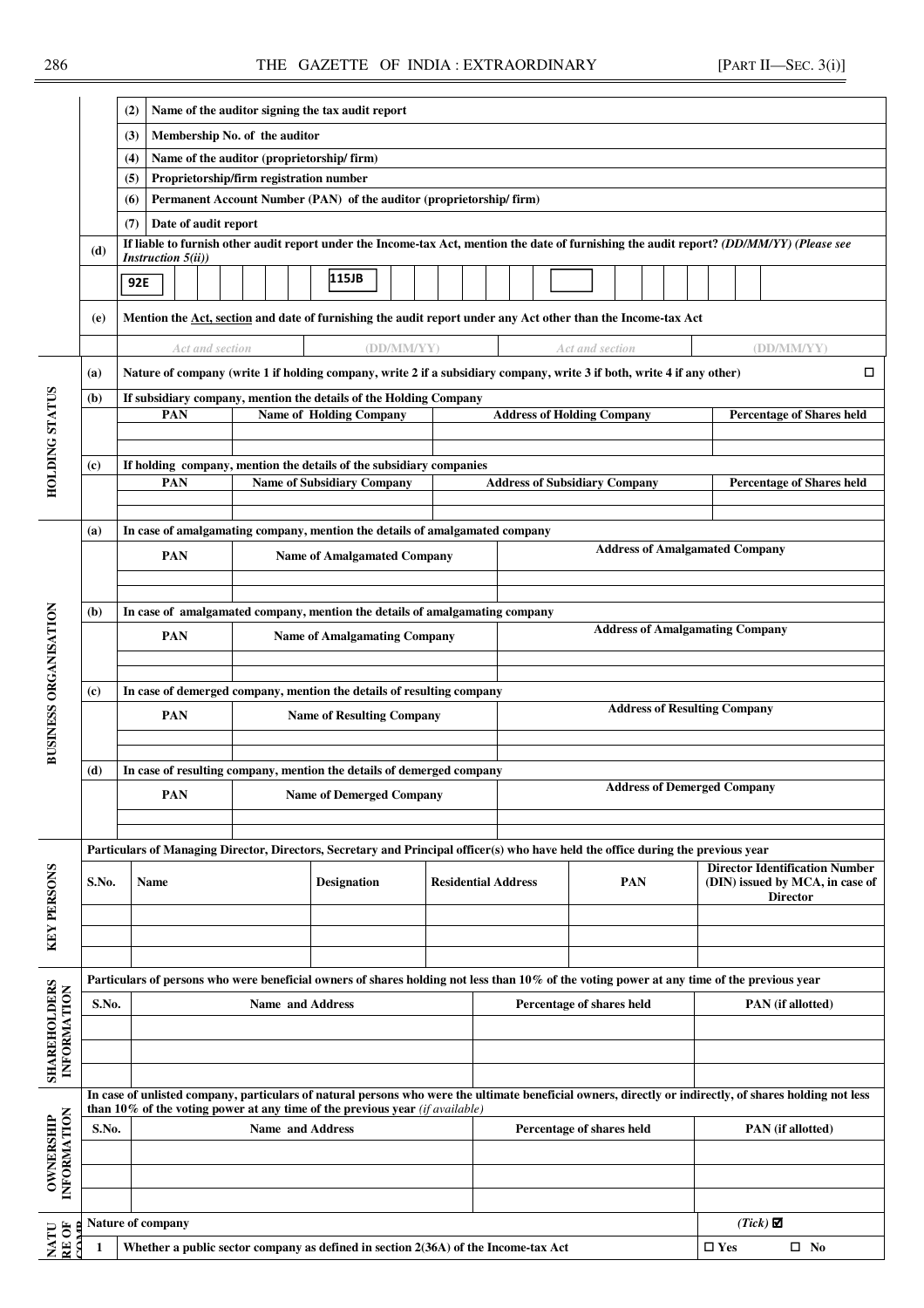| 2     | Whether a company owned by the Reserve Bank of India                                                                                                                                                   |                    | $\Box$ Yes    | $\square$ No  |
|-------|--------------------------------------------------------------------------------------------------------------------------------------------------------------------------------------------------------|--------------------|---------------|---------------|
| 3     | Whether a company in which not less than forty percent of the shares are held (whether singly or taken<br>together) by the Government or the Reserve Bank of India or a corporation owned by that Bank |                    | $\square$ Yes | No.<br>$\Box$ |
| 4     | Whether a banking company as defined in clause (c) of section 5 of the Banking Regulation Act, 1949                                                                                                    |                    | $\square$ Yes | $\square$ No  |
| 5     | Whether a scheduled Bank being a bank included in the Second Schedule to the Reserve Bank of India Act                                                                                                 |                    | $\square$ Yes | $\square$ No  |
| 6     | Whether a company registered with Insurance Regulatory and Development Authority (established under<br>sub-section (1) of section 3 of the Insurance Regulatory and Development Authority Act, 1999)   |                    | $\square$ Yes | $\square$ No  |
| 7     | Whether a company being a non-banking Financial Institution                                                                                                                                            |                    | $\square$ Yes | $\square$ No  |
|       | Nature of business or profession, if more than one business or profession indicate the three main activities/ products                                                                                 |                    |               |               |
| S.No. | <b>Code</b> [Please see instruction $No.7(i)$ ]                                                                                                                                                        | <b>Description</b> |               |               |
| (i)   |                                                                                                                                                                                                        |                    |               |               |
| (ii)  |                                                                                                                                                                                                        |                    |               |               |
| (iii) |                                                                                                                                                                                                        |                    |               |               |

### Part A-BS BALANCE SHEET AS ON 31<sup>ST</sup> DAY OF MARCH, 2018 OR AS ON THE DATE OF AMALGAMATION

# **I Equity and Liabilities**

|                        | 1                |                                  |              | Shareholder's fund             |                                                                                                             |              |                |  |
|------------------------|------------------|----------------------------------|--------------|--------------------------------|-------------------------------------------------------------------------------------------------------------|--------------|----------------|--|
|                        |                  | A                                |              | Share capital                  |                                                                                                             |              |                |  |
|                        |                  |                                  | $\mathbf{i}$ | <b>Authorised</b>              |                                                                                                             | Ai           |                |  |
|                        |                  |                                  | ii.          |                                | <b>Issued, Subscribed and fully Paid up</b>                                                                 | Aii          |                |  |
|                        |                  |                                  | iii          |                                | Subscribed but not fully paid                                                                               | Aiii         |                |  |
|                        |                  |                                  | iv           |                                | Total (Aii + Aiii)                                                                                          |              | Aiv            |  |
|                        |                  | в                                |              |                                | <b>Reserves and Surplus</b>                                                                                 |              |                |  |
|                        |                  |                                  | $\mathbf{i}$ |                                | <b>Capital Reserve</b>                                                                                      | Bi           |                |  |
|                        |                  |                                  | ii.          |                                | <b>Capital Redemption Reserve</b>                                                                           | Bii          |                |  |
|                        |                  |                                  | iii          |                                | <b>Securities Premium Reserve</b>                                                                           | Biii         |                |  |
|                        |                  |                                  | iv           |                                | <b>Debenture Redemption Reserve</b>                                                                         | Biv          |                |  |
|                        |                  |                                  | V            |                                | <b>Revaluation Reserve</b>                                                                                  | Bv           |                |  |
|                        |                  |                                  | vi           |                                | <b>Share options outstanding amount</b>                                                                     | Bvi          |                |  |
|                        |                  |                                  | vii          |                                | Other reserve (specify nature and amount)                                                                   |              |                |  |
|                        |                  |                                  |              | $\bf{a}$                       |                                                                                                             | viia         |                |  |
|                        |                  |                                  |              | b                              |                                                                                                             | viib         |                |  |
|                        |                  |                                  |              | c                              | Total $(viia + viib)$                                                                                       | <b>Bvii</b>  |                |  |
| EQUITY AND LIABILITIES |                  |                                  | viii         |                                | Surplus i.e. Balance in profit and loss account (Debit balance $_{\rm Bviii}$<br>to be shown as -ve figure) |              |                |  |
|                        |                  |                                  | ix           |                                | Total (Bi + Bii + Biii + Biv + Bv + Bvi + Bvii + Bviii) (Debit balance to be shown as $-ve$ figure)         |              | <b>Bix</b>     |  |
|                        |                  | $\mathbf c$                      |              |                                | Money received against share warrants                                                                       |              | 1 <sub>C</sub> |  |
|                        |                  | D                                |              |                                | Total Shareholder's fund $(Aiv + Bix + 1C)$                                                                 |              | 1 <sub>D</sub> |  |
|                        | $\boldsymbol{2}$ |                                  |              |                                | Share application money pending allotment                                                                   |              |                |  |
|                        |                  | i                                |              |                                | Pending for less than one year                                                                              | $\mathbf{i}$ |                |  |
|                        |                  | ii                               |              |                                | Pending for more than one year                                                                              | ii           |                |  |
|                        |                  | iii                              |              | Total $(i + ii)$               |                                                                                                             |              | $\mathbf{2}$   |  |
|                        | 3                |                                  |              | <b>Non-current liabilities</b> |                                                                                                             |              |                |  |
|                        |                  | A                                |              |                                | Long-term borrowings                                                                                        |              |                |  |
|                        |                  |                                  | i            |                                | <b>Bonds/</b> debentures                                                                                    |              |                |  |
|                        |                  |                                  |              | $\bf{a}$                       | Foreign currency                                                                                            | ia           |                |  |
|                        |                  |                                  |              | b                              | Rupee                                                                                                       | ib           |                |  |
|                        |                  | Total $(ia + ib)$<br>$\mathbf c$ |              | ic                             |                                                                                                             |              |                |  |
|                        |                  | ii<br>Term loans                 |              |                                |                                                                                                             |              |                |  |
|                        |                  |                                  |              | a                              | <b>Foreign currency</b>                                                                                     | iia          |                |  |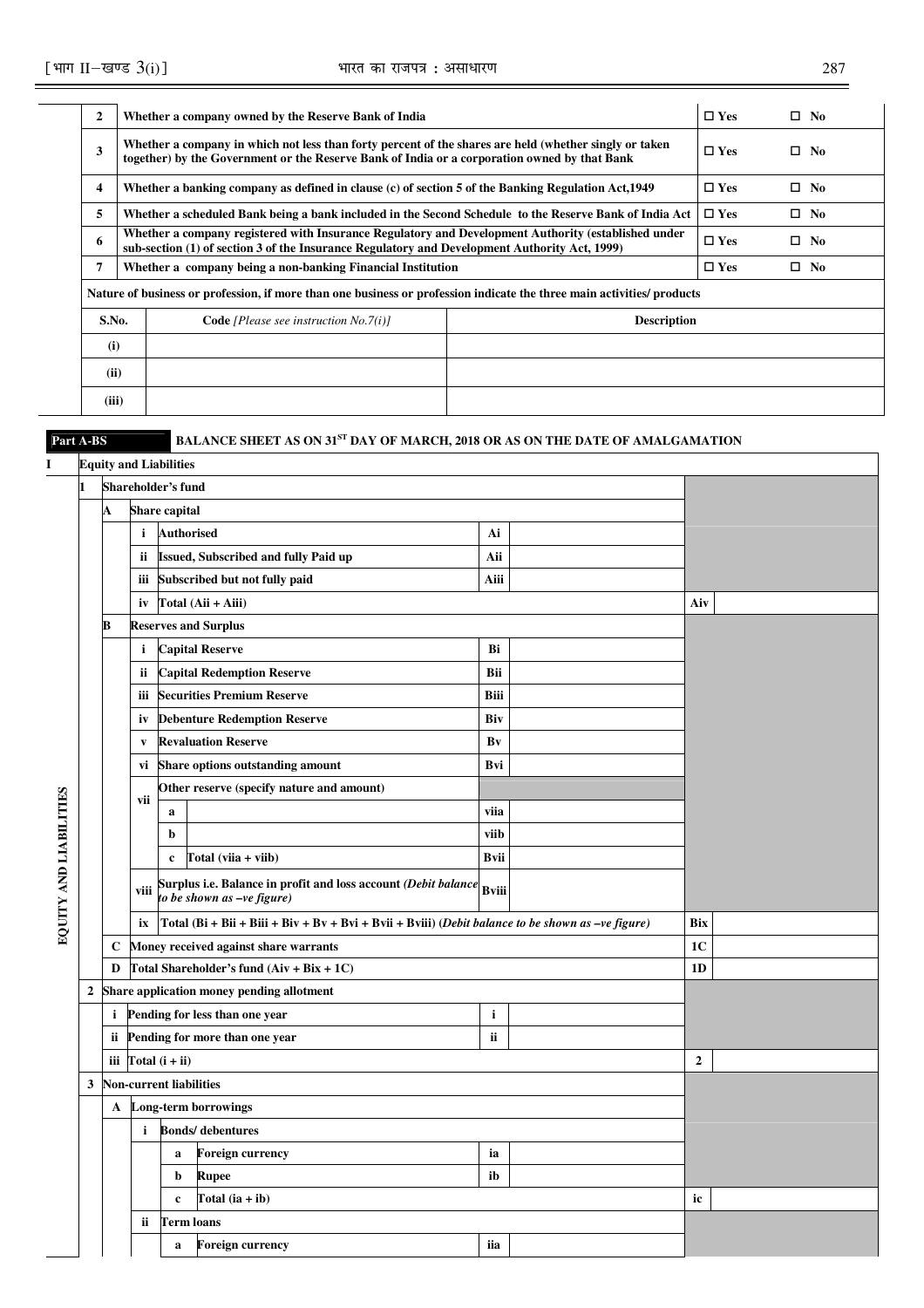|   |             |                                                               | b                                          | <b>Rupee loans</b>                                                                                |                           |              |  |
|---|-------------|---------------------------------------------------------------|--------------------------------------------|---------------------------------------------------------------------------------------------------|---------------------------|--------------|--|
|   |             |                                                               | 1                                          | <b>From Banks</b>                                                                                 | b1                        |              |  |
|   |             |                                                               | 2                                          | <b>From others</b>                                                                                | b2                        |              |  |
|   |             |                                                               | 3                                          | Total $(b1 + b2)$                                                                                 | b3                        |              |  |
|   |             |                                                               | $\mathbf c$                                | Total Term loans (iia + $b3$ )                                                                    |                           | iic          |  |
|   |             | iii                                                           |                                            | <b>Deferred payment liabilities</b>                                                               |                           | iii          |  |
|   |             | iv                                                            |                                            | Deposits from related parties (see instructions)                                                  |                           | iv           |  |
|   |             |                                                               | <b>Other deposits</b>                      |                                                                                                   |                           |              |  |
|   |             | $\mathbf{v}$                                                  |                                            | <b>Loans and advances from related parties</b> (see instructions)                                 |                           | V            |  |
|   |             | vi                                                            |                                            | Other loans and advances                                                                          |                           | vi           |  |
|   |             | vii                                                           |                                            |                                                                                                   |                           | vii          |  |
|   |             |                                                               |                                            | viii Long term maturities of finance lease obligations                                            |                           | viii<br>3A   |  |
|   |             |                                                               |                                            | ix $\int \text{Total Long term borrowings} (ic + iic + ii + iv + v + vi + vi + viii)$             |                           |              |  |
|   | B           |                                                               | Deferred tax liabilities (net)             |                                                                                                   |                           | 3B           |  |
|   | С           |                                                               | Other long-term liabilities                |                                                                                                   |                           |              |  |
|   |             | i.                                                            | <b>Trade payables</b>                      |                                                                                                   | i                         |              |  |
|   |             | ii.                                                           | <b>Others</b>                              |                                                                                                   | ii                        |              |  |
|   |             | iii                                                           |                                            | Total Other long-term liabilities $(i + ii)$                                                      |                           | 3C           |  |
|   | D           |                                                               | Long-term provisions                       |                                                                                                   |                           |              |  |
|   |             | i                                                             |                                            | Provision for employee benefits                                                                   | i                         |              |  |
|   |             | ii.                                                           | <b>Others</b>                              |                                                                                                   | ii                        |              |  |
|   |             |                                                               | iii $Total(i + ii)$                        |                                                                                                   |                           | 3D           |  |
|   | E           |                                                               |                                            | Total Non-current liabilities $(3A + 3B + 3C + 3D)$                                               |                           | 3E           |  |
| 4 |             |                                                               | <b>Current liabilities</b>                 |                                                                                                   |                           |              |  |
|   | A           |                                                               | <b>Short-term borrowings</b>               |                                                                                                   |                           |              |  |
|   |             | i                                                             |                                            | Loans repayable on demand                                                                         |                           |              |  |
|   |             |                                                               | <b>From Banks</b><br>a                     |                                                                                                   | ia                        |              |  |
|   |             |                                                               | b                                          | <b>From Non-Banking Finance Companies</b>                                                         | ib                        |              |  |
|   |             |                                                               | c                                          | From other financial institutions                                                                 | ic                        |              |  |
|   |             |                                                               | <b>From others</b><br>d                    |                                                                                                   | id                        |              |  |
|   |             |                                                               |                                            | Total Loans repayable on demand $(ia + ib + ic + id)$                                             |                           | ie           |  |
|   |             | ii.                                                           |                                            | <b>Deposits from related parties</b> (see instructions)                                           |                           | ii           |  |
|   |             | iii                                                           |                                            | <b>Loans and advances from related parties</b> (see instructions)                                 |                           | iii          |  |
|   |             | iv                                                            |                                            | Other loans and advances                                                                          |                           | iv           |  |
|   |             | V                                                             | <b>Other deposits</b>                      |                                                                                                   |                           | $\mathbf{v}$ |  |
|   |             | vi                                                            |                                            | Total Short-term borrowings (ie + ii + iii + iv + v)                                              |                           | 4А           |  |
|   | В           |                                                               | <b>Trade payables</b>                      |                                                                                                   |                           |              |  |
|   |             | i.                                                            |                                            | Outstanding for more than 1 year                                                                  | i                         |              |  |
|   |             | ii.                                                           | <b>Others</b>                              |                                                                                                   | ii                        |              |  |
|   |             | iii                                                           |                                            | Total Trade payables $(i + ii)$                                                                   |                           | 4В           |  |
|   | $\mathbf C$ |                                                               | Other current liabilities                  |                                                                                                   |                           |              |  |
|   |             | i                                                             |                                            | <b>Current maturities of long-term debt</b>                                                       | $\mathbf{i}$              |              |  |
|   |             | <b>Current maturities of finance lease obligations</b><br>ii. |                                            |                                                                                                   |                           |              |  |
|   |             | iii                                                           | Interest accrued but not due on borrowings |                                                                                                   | iii                       |              |  |
|   |             | iv                                                            | Interest accrued and due on borrowings     |                                                                                                   | iv                        |              |  |
|   |             | V                                                             |                                            | Income received in advance                                                                        | $\mathbf{v}$              |              |  |
|   |             | vi                                                            | <b>Unpaid dividends</b>                    |                                                                                                   | vi                        |              |  |
|   |             | vii                                                           |                                            | Application money received for allotment of securities and<br>due for refund and interest accrued | vii                       |              |  |
|   |             |                                                               |                                            | viii Unpaid matured deposits and interest accrued thereon                                         | viii                      |              |  |
|   |             | ix                                                            |                                            | Unpaid matured debentures and interest accrued thereon                                            | ix                        |              |  |
|   |             | $\boldsymbol{\mathrm{X}}$                                     | Other payables                             |                                                                                                   | $\boldsymbol{\mathrm{X}}$ |              |  |
|   |             |                                                               |                                            |                                                                                                   |                           |              |  |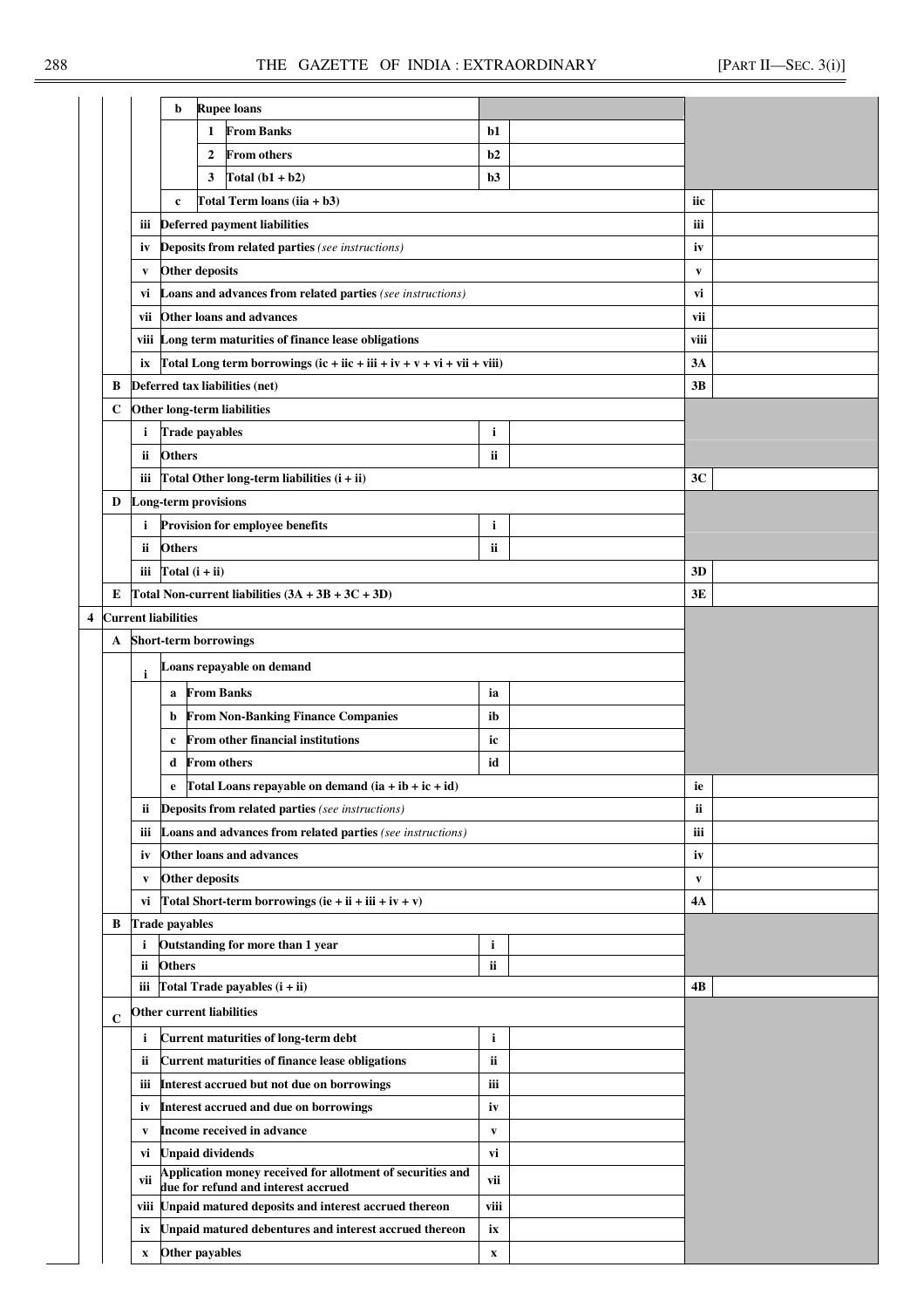|             |               | хi           |                           | Total Other current liabilities $(i + ii + iii + iv + v + vi + vii + viii + ix + x)$             |                    | 4C          |  |
|-------------|---------------|--------------|---------------------------|--------------------------------------------------------------------------------------------------|--------------------|-------------|--|
|             | D             |              |                           | <b>Short-term provisions</b>                                                                     |                    |             |  |
|             |               | i            |                           | Provision for employee benefit                                                                   | $\mathbf{i}$       |             |  |
|             |               | ii.          |                           | <b>Provision for Income-tax</b>                                                                  | ii                 |             |  |
|             |               | iii          |                           | <b>Proposed Dividend</b>                                                                         | iii                |             |  |
|             |               | iv           |                           | <b>Tax on dividend</b>                                                                           | iv                 |             |  |
|             |               | V            | Other                     |                                                                                                  | V                  |             |  |
|             |               | vi           |                           | Total Short-term provisions $(i + ii + iii + iv + v)$                                            |                    | 4D          |  |
|             | E             |              |                           | Total Current liabilities $(4A + 4B + 4C + 4D)$                                                  |                    | 4E          |  |
|             |               |              |                           | Total Equity and liabilities $(1D + 2 + 3E + 4E)$                                                |                    | 1           |  |
| $\mathbf H$ | <b>ASSETS</b> |              |                           |                                                                                                  |                    |             |  |
|             |               |              | <b>Non-current assets</b> |                                                                                                  |                    |             |  |
|             | А             |              | <b>Fixed assets</b>       |                                                                                                  |                    |             |  |
|             |               | i            |                           | <b>Tangible assets</b>                                                                           |                    |             |  |
|             |               |              | a                         | <b>Gross block</b>                                                                               | ia                 |             |  |
|             |               |              | b                         | Depreciation                                                                                     | ib                 |             |  |
|             |               |              | c                         | <b>Impairment losses</b>                                                                         | ic                 |             |  |
|             |               |              | d                         | Net block $(ia - ib - ic)$                                                                       | id                 |             |  |
|             |               | ii           |                           | <b>Intangible assets</b>                                                                         |                    |             |  |
|             |               |              | a                         | <b>Gross block</b>                                                                               | iia                |             |  |
|             |               |              | b                         | Amortization                                                                                     | iib                |             |  |
|             |               |              | $\mathbf c$               | <b>Impairment losses</b>                                                                         | iic                |             |  |
|             |               |              | d                         | Net block (iia - iib - iic)                                                                      | iid                |             |  |
|             |               | iii          |                           | Capital work-in-progress                                                                         | iii                |             |  |
|             |               | iv           |                           | Intangible assets under development                                                              | iv                 |             |  |
|             |               | $\mathbf{v}$ |                           | Total Fixed assets $(id + iid + iii + iv)$                                                       |                    | Av          |  |
|             | В             |              |                           | <b>Non-current investments</b>                                                                   |                    |             |  |
|             |               | i.           |                           | <b>Investment in property</b>                                                                    | $\mathbf{i}$       |             |  |
|             |               | ii -         |                           | <b>Investments in Equity instruments</b>                                                         |                    |             |  |
|             |               |              | a                         | <b>Listed equities</b>                                                                           | iia                |             |  |
|             |               |              | b                         | <b>Unlisted equities</b>                                                                         | iib                |             |  |
|             |               |              | $\mathbf c$               | Total $(iia + iib)$                                                                              | iic                |             |  |
|             |               |              |                           | iii Investments in Preference shares                                                             | iii                |             |  |
|             |               | iv<br>V      |                           | <b>Investments in Government or trust securities</b><br><b>Investments in Debenture or bonds</b> | iv<br>$\mathbf{v}$ |             |  |
|             |               | vi           |                           | <b>Investments in Mutual funds</b>                                                               | vi                 |             |  |
|             |               | vii          |                           | <b>Investments in Partnership firms</b>                                                          | vii                |             |  |
|             |               |              |                           | viii Others Investments                                                                          | viii               |             |  |
|             |               | ix           |                           | Total Non-current investments $(i + ii + iv + v + vi + vi + viii)$                               |                    | Bix         |  |
|             | $\mathbf c$   |              |                           | Deferred tax assets (Net)                                                                        |                    | $\mathbf c$ |  |
|             | D             |              |                           | Long-term loans and advances                                                                     |                    |             |  |
|             |               | $\mathbf{i}$ |                           | <b>Capital advances</b>                                                                          | $\mathbf{i}$       |             |  |
|             |               | ii.          |                           | <b>Security deposits</b>                                                                         | ii                 |             |  |
|             |               | iii          |                           | Loans and advances to related parties (see instructions)                                         | iii                |             |  |
|             |               | iv           |                           | <b>Other Loans and advances</b>                                                                  | iv                 |             |  |
|             |               | V            |                           | Total Long-term loans and advances $(i + ii + iii + iv)$                                         |                    | Dv          |  |
|             |               | vi           |                           | Long-term loans and advances included in Dv which is                                             |                    |             |  |
|             |               |              | $\mathbf{a}$              | for the purpose of business or profession                                                        | via                |             |  |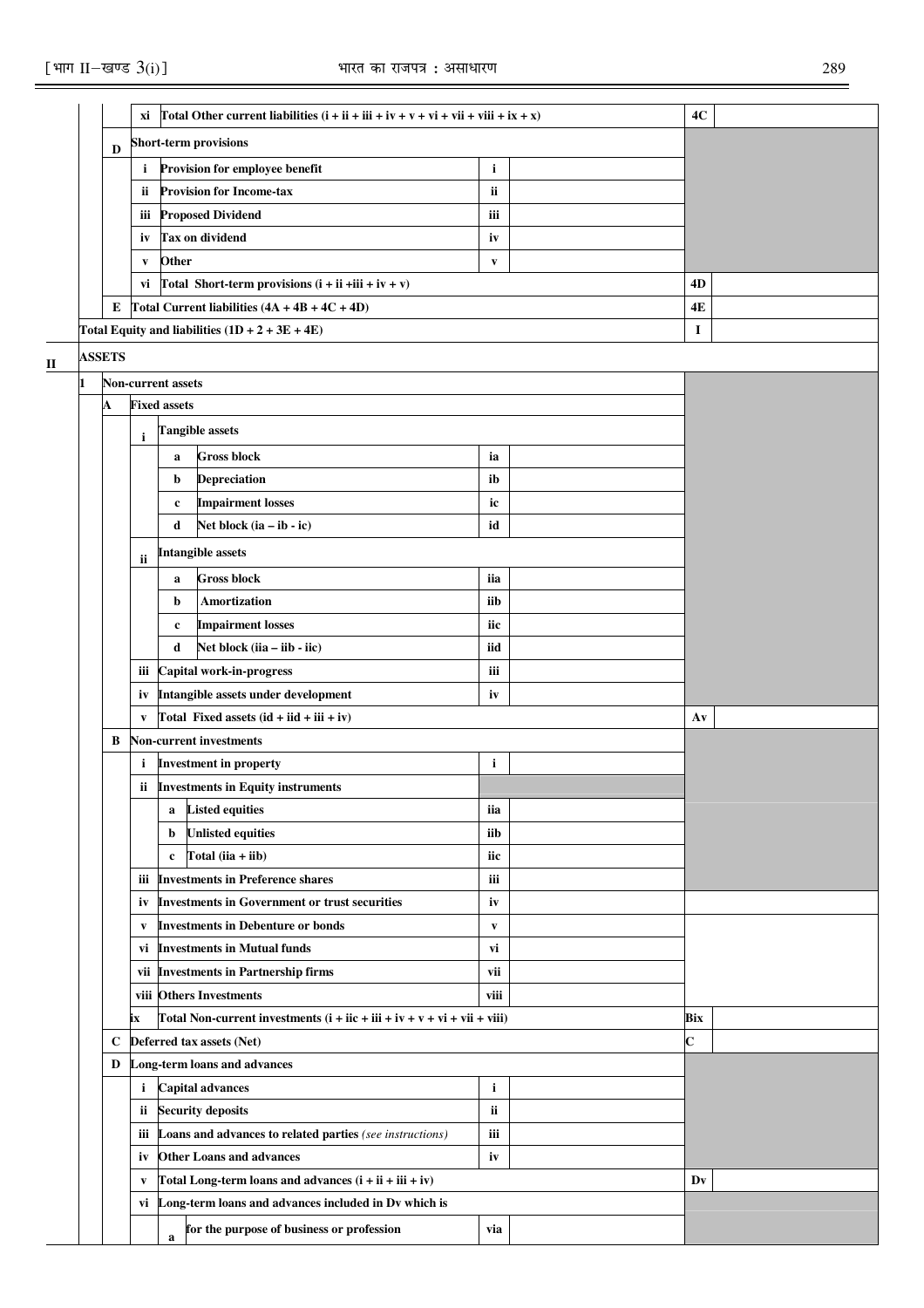|   |                       | not for the purpose of business or profession<br>b                                                                                                                                                                 | vib          |             |  |
|---|-----------------------|--------------------------------------------------------------------------------------------------------------------------------------------------------------------------------------------------------------------|--------------|-------------|--|
|   |                       | given to shareholder, being the beneficial owner of<br>share, or to any concern or on behalf/ benefit of such<br>$\mathbf{c}$<br>shareholder as per section 2(22)(e) of I.T. Act                                   | vic          |             |  |
| E |                       | Other non-current assets                                                                                                                                                                                           |              |             |  |
|   | i                     | Long-term trade receivables                                                                                                                                                                                        |              |             |  |
|   |                       | Secured, considered good<br>a                                                                                                                                                                                      | ia           |             |  |
|   |                       | Unsecured, considered good<br>b                                                                                                                                                                                    | ib           |             |  |
|   |                       | <b>Doubtful</b><br>$\mathbf c$                                                                                                                                                                                     | ic           |             |  |
|   |                       | d<br>Total Other non-current assets $(ia + ib + ic)$                                                                                                                                                               | id           |             |  |
|   | ii                    | <b>Others</b>                                                                                                                                                                                                      | ii           |             |  |
|   | iii                   | Total $(id + ii)$                                                                                                                                                                                                  |              | Eiii        |  |
|   | iv                    | Non-current assets included in Eiii which is due from<br>shareholder, being the beneficial owner of share, or from<br>any concern or on behalf/ benefit of such shareholder as<br>per section 2(22)(e) of I.T. Act | iv           |             |  |
| F |                       | Total Non-current assets $(Av + Bix + C + Dv + Eiii)$                                                                                                                                                              |              | 1F          |  |
|   | <b>Current assets</b> |                                                                                                                                                                                                                    |              |             |  |
| A |                       | <b>Current investments</b>                                                                                                                                                                                         |              |             |  |
|   | i                     | <b>Investment in Equity instruments</b>                                                                                                                                                                            |              |             |  |
|   |                       | <b>Listed equities</b><br>a                                                                                                                                                                                        | ia           |             |  |
|   |                       | <b>Unlisted equities</b><br>b                                                                                                                                                                                      | ib           |             |  |
|   |                       | Total $(ia + ib)$<br>$\mathbf c$                                                                                                                                                                                   | ic           |             |  |
|   | ii.                   | <b>Investment in Preference shares</b>                                                                                                                                                                             | ii           |             |  |
|   | iii                   | Investment in government or trust securities                                                                                                                                                                       | iii          |             |  |
|   | iv                    | <b>Investment in debentures or bonds</b>                                                                                                                                                                           | iv           |             |  |
|   | V                     | <b>Investment in Mutual funds</b>                                                                                                                                                                                  | V            |             |  |
|   | vi                    | <b>Investment in partnership firms</b>                                                                                                                                                                             | vi           |             |  |
|   |                       | vii Other investment                                                                                                                                                                                               | vii          |             |  |
|   |                       | viii Total Current investments $(ic + ii + iii + iv + v + vi + vii)$                                                                                                                                               |              | Aviii       |  |
| B |                       | <b>Inventories</b>                                                                                                                                                                                                 |              |             |  |
|   | i.                    | <b>Raw materials</b>                                                                                                                                                                                               | i            |             |  |
|   | ii.                   | Work-in-progress                                                                                                                                                                                                   | ii           |             |  |
|   | iii                   | <b>Finished goods</b>                                                                                                                                                                                              | iii          |             |  |
|   | iv                    | Stock-in-trade (in respect of goods acquired for trading)                                                                                                                                                          | iv           |             |  |
|   | V                     | <b>Stores and spares</b>                                                                                                                                                                                           | $\mathbf{v}$ |             |  |
|   | vi                    | <b>Loose tools</b>                                                                                                                                                                                                 | vi           |             |  |
|   | vii                   | <b>Others</b>                                                                                                                                                                                                      | vii          |             |  |
|   | viii                  | Total Inventories $(i + ii + iii + iv + v + vi + vii)$                                                                                                                                                             |              | Bviii       |  |
| C |                       | <b>Trade receivables</b>                                                                                                                                                                                           |              |             |  |
|   | i                     | Outstanding for more than 6 months                                                                                                                                                                                 | i            |             |  |
|   | ii                    | <b>Others</b>                                                                                                                                                                                                      | ii           |             |  |
|   | iii                   | Total Trade receivables $(i + ii + iii)$                                                                                                                                                                           |              | <b>Ciii</b> |  |
| D |                       | Cash and cash equivalents                                                                                                                                                                                          |              |             |  |
|   | i                     | <b>Balances with Banks</b>                                                                                                                                                                                         | $\mathbf{i}$ |             |  |
|   | ii                    | Cheques, drafts in hand                                                                                                                                                                                            | ii           |             |  |
|   | iii                   | <b>Cash in hand</b>                                                                                                                                                                                                | iii          |             |  |
|   | iv                    | <b>Others</b>                                                                                                                                                                                                      | iv           |             |  |
|   | V                     | Total Cash and cash equivalents $(i + ii + iii + iv)$                                                                                                                                                              |              | Dv          |  |
| E |                       | <b>Short-term loans and advances</b>                                                                                                                                                                               |              |             |  |
|   | i                     | <b>Loans and advances to related parties</b> (see instructions)                                                                                                                                                    | $\mathbf{i}$ |             |  |
|   | ii                    | <b>Others</b>                                                                                                                                                                                                      | ii           |             |  |
|   |                       |                                                                                                                                                                                                                    |              |             |  |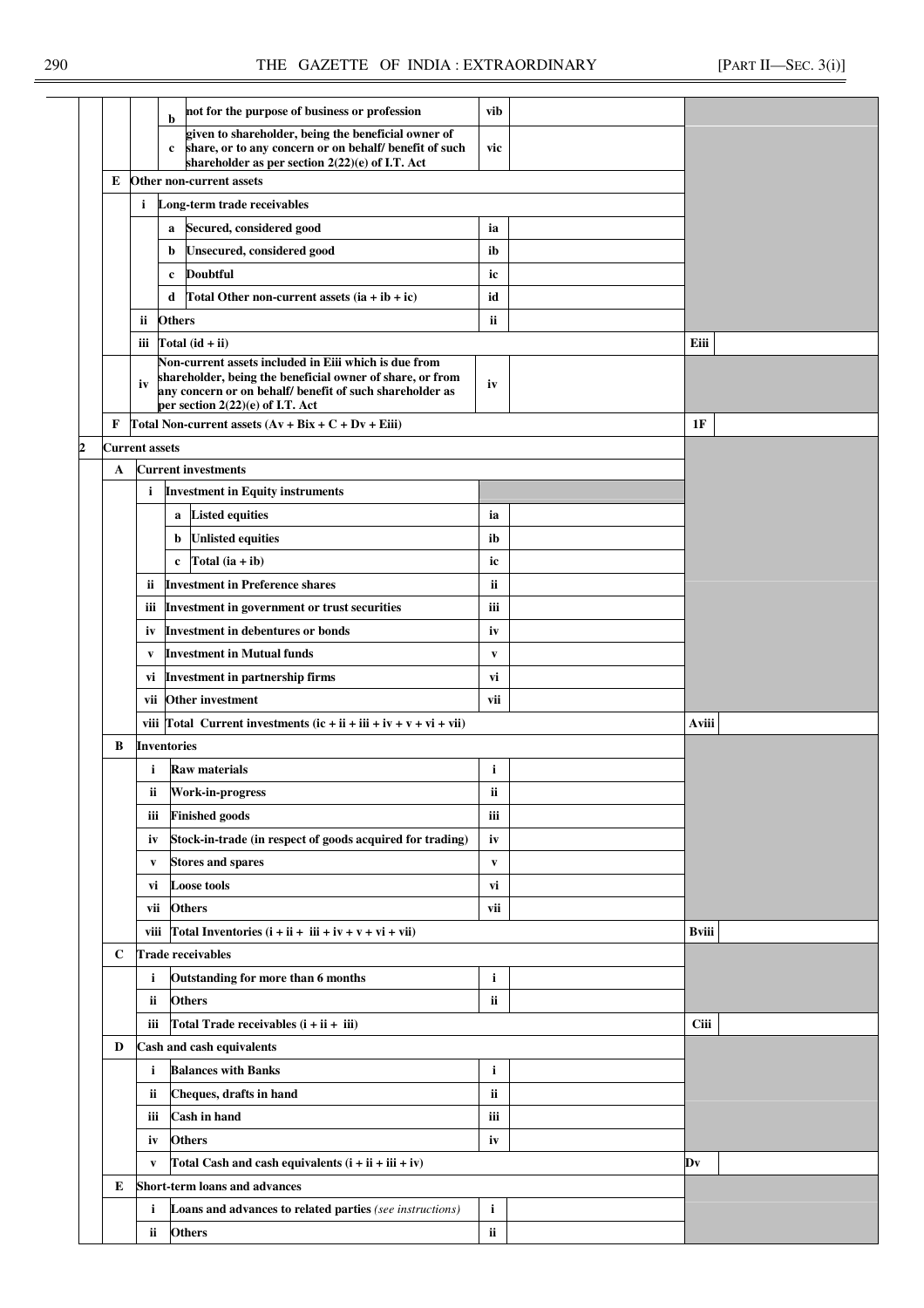|   | iii                                                           |   | Total Short-term loans and advances $(i + ii)$                                                                                                                           |     |  | Eiii |  |
|---|---------------------------------------------------------------|---|--------------------------------------------------------------------------------------------------------------------------------------------------------------------------|-----|--|------|--|
|   | iv                                                            |   | Short-term loans and advances included in Eiji which is                                                                                                                  |     |  |      |  |
|   |                                                               | a | for the purpose of business or profession                                                                                                                                | iva |  |      |  |
|   |                                                               | b | not for the purpose of business or profession                                                                                                                            |     |  |      |  |
|   |                                                               | c | given to a shareholder, being the beneficial owner<br>of share, or to any concern or on behalf/ benefit of ive<br>such shareholder as per section $2(22)(e)$ of I.T. Act |     |  |      |  |
|   |                                                               |   | Other current assets                                                                                                                                                     |     |  | F    |  |
| G | Total Current assets $(Aviii + Bviii + Ciii + Dv + Eiii + F)$ |   |                                                                                                                                                                          |     |  | 2G   |  |
|   | Total Assets $(1F + 2G)$                                      |   |                                                                                                                                                                          |     |  | п    |  |

|    |              |          | Part A-BS - Ind AS | <b>BALANCE SHEET AS ON 31ST DAY OF MARCH, 2018 OR AS ON THE DATE OF BUSINESS COMBINATION (applicable for</b><br>a company whose financial statements are drawn up in compliance to the Indian Accounting Standards specified in Annexure to the<br>companies (Indian Accounting Standards) Rules, 2015] |             |                |  |
|----|--------------|----------|--------------------|---------------------------------------------------------------------------------------------------------------------------------------------------------------------------------------------------------------------------------------------------------------------------------------------------------|-------------|----------------|--|
| Ι. |              |          |                    | <b>Equity and Liabilities</b>                                                                                                                                                                                                                                                                           |             |                |  |
|    |              | 1 Equity |                    |                                                                                                                                                                                                                                                                                                         |             |                |  |
|    |              | A        |                    | <b>Equity share capital</b>                                                                                                                                                                                                                                                                             |             |                |  |
|    |              |          | i                  | <b>Authorised</b>                                                                                                                                                                                                                                                                                       | Ai          |                |  |
|    |              |          | ii.                | Issued, Subscribed and fully paid up                                                                                                                                                                                                                                                                    | Aii         |                |  |
|    |              |          |                    | iii Subscribed but not fully paid                                                                                                                                                                                                                                                                       | Aiii        |                |  |
|    |              |          | iv                 | Total (Aii + Aiii)                                                                                                                                                                                                                                                                                      |             | Aiv            |  |
|    |              | B        |                    | <b>Other Equity</b>                                                                                                                                                                                                                                                                                     |             |                |  |
|    |              |          | $\mathbf{i}$       | <b>Other Reserves</b>                                                                                                                                                                                                                                                                                   |             |                |  |
|    |              |          |                    | a Capital Redemption Reserve                                                                                                                                                                                                                                                                            | ia          |                |  |
|    |              |          |                    | <b>b</b> Debenture Redemption Reserve                                                                                                                                                                                                                                                                   | ib          |                |  |
|    |              |          |                    | c Share Options Outstanding account                                                                                                                                                                                                                                                                     | ic          |                |  |
|    |              |          |                    | d Other (specify nature and amount)                                                                                                                                                                                                                                                                     | id          |                |  |
|    |              |          |                    | e Total other reserves $(ia + ib + ic + id)$                                                                                                                                                                                                                                                            | ie          |                |  |
|    |              |          | ii                 | Retained earnings (Debit balance of statement of P&L to be<br>shown as -ve figure)                                                                                                                                                                                                                      | ii          |                |  |
|    |              |          | iii                | Total (Bie + ii) (Debit balance to be shown as $-ve$ figure)                                                                                                                                                                                                                                            |             | Biii           |  |
|    |              | C        |                    | Total Equity (Aiv + Biii)                                                                                                                                                                                                                                                                               |             | 1 <sub>C</sub> |  |
|    | $\mathbf{2}$ |          | <b>Liabilities</b> |                                                                                                                                                                                                                                                                                                         |             |                |  |
|    |              | A        |                    | <b>Non-current liabilities</b>                                                                                                                                                                                                                                                                          |             |                |  |
|    |              | 1        |                    | <b>Financial Liabilities</b>                                                                                                                                                                                                                                                                            |             |                |  |
|    |              |          |                    | Borrowings                                                                                                                                                                                                                                                                                              |             |                |  |
|    |              |          | a                  | <b>Bonds or debentures</b>                                                                                                                                                                                                                                                                              |             |                |  |
|    |              |          |                    | <b>Foreign currency</b><br>1                                                                                                                                                                                                                                                                            | a1          |                |  |
|    |              |          |                    | <b>Rupee</b><br>$\overline{2}$                                                                                                                                                                                                                                                                          | a2          |                |  |
|    |              |          |                    | Total $(1 + 2)$<br>3                                                                                                                                                                                                                                                                                    |             | a3             |  |
|    |              |          | b                  | <b>Term loans</b>                                                                                                                                                                                                                                                                                       |             |                |  |
|    |              |          |                    | <b>Foreign currency</b><br>1                                                                                                                                                                                                                                                                            | b1          |                |  |
|    |              |          |                    | <b>Rupee loans</b><br>$\boldsymbol{2}$                                                                                                                                                                                                                                                                  |             |                |  |
|    |              |          |                    | i From Banks                                                                                                                                                                                                                                                                                            | i           |                |  |
|    |              |          |                    | ii From other parties                                                                                                                                                                                                                                                                                   | ii          |                |  |
|    |              |          |                    | iii $\Gamma$ otal (i + ii)                                                                                                                                                                                                                                                                              | b2          |                |  |
|    |              |          |                    | Total Term loans $(b1 + b2)$<br>3                                                                                                                                                                                                                                                                       |             | b3             |  |
|    |              |          | $\mathbf c$        | <b>Deferred payment liabilities</b>                                                                                                                                                                                                                                                                     | $\mathbf c$ |                |  |
|    |              |          | d                  | <b>Deposits</b>                                                                                                                                                                                                                                                                                         |             | d              |  |
|    |              |          | e                  | Loans from related parties (see instructions)                                                                                                                                                                                                                                                           |             | $\mathbf e$    |  |
|    |              |          | f                  | Long term maturities of finance lease obligations                                                                                                                                                                                                                                                       |             | f              |  |
|    |              |          | g                  | Liability component of compound financial instruments                                                                                                                                                                                                                                                   |             | g              |  |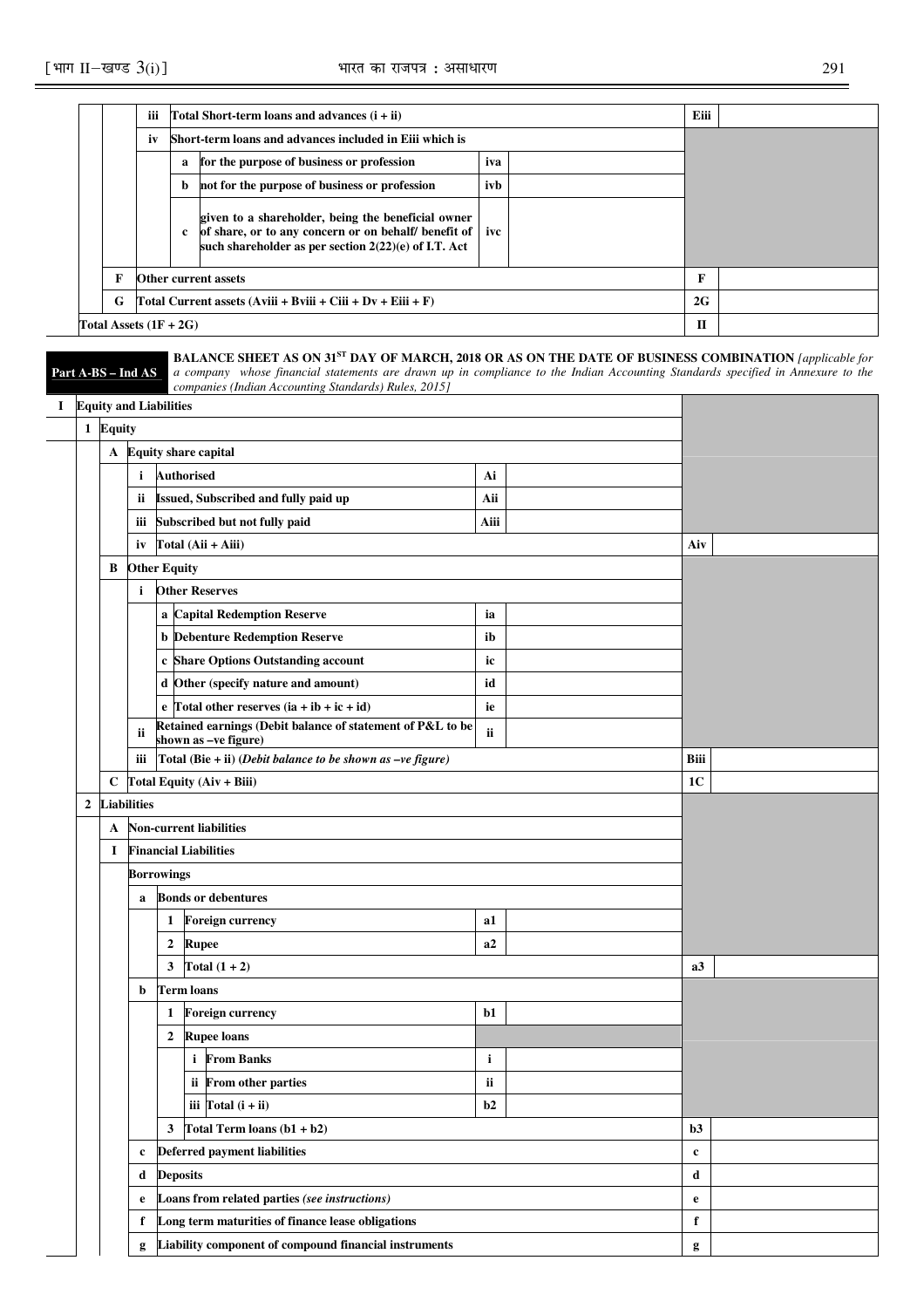|                                                  | h                     | <b>Other loans</b>                                                                                                   |                  |   | h            |  |
|--------------------------------------------------|-----------------------|----------------------------------------------------------------------------------------------------------------------|------------------|---|--------------|--|
|                                                  | i.                    | Total borrowings $(a3 + b3 + c + d + e + f + g + h)$                                                                 |                  | i |              |  |
|                                                  | j                     | <b>Trade Payables</b>                                                                                                |                  |   | j            |  |
|                                                  | k                     | Other financial liabilities (Other than those specified in II under provisions)                                      |                  | k |              |  |
|                                                  | <b>II</b> Provisions  |                                                                                                                      |                  |   |              |  |
|                                                  | a                     | Provision for employee benefits                                                                                      | a                |   |              |  |
|                                                  | b                     | Others (specify nature)                                                                                              | b                |   |              |  |
|                                                  | $\mathbf c$           | <b>Total Provisions</b>                                                                                              |                  |   | <b>Hc</b>    |  |
|                                                  |                       | <b>III</b> Deferred tax liabilities (net)                                                                            |                  |   | Ш            |  |
| IV                                               |                       | Other non-current liabilities                                                                                        |                  |   |              |  |
|                                                  | a                     | <b>Advances</b>                                                                                                      | a                |   |              |  |
|                                                  | b                     | Others (specify nature)                                                                                              | b                |   |              |  |
|                                                  | $\mathbf{c}$          | <b>Total Other non-current liabilities</b>                                                                           |                  |   | <b>IVc</b>   |  |
|                                                  |                       | Total Non-Current Liabilities $(II + Ij + Ik + IIC + III + IVc)$                                                     |                  |   | 2A           |  |
| B                                                |                       | <b>Current liabilities</b>                                                                                           |                  |   |              |  |
| I                                                |                       | <b>Financial Liabilities</b>                                                                                         |                  |   |              |  |
|                                                  | i.                    | <b>Borrowings</b>                                                                                                    |                  |   |              |  |
|                                                  |                       | a Loans repayable on demand                                                                                          |                  |   |              |  |
|                                                  |                       | 1 From Banks                                                                                                         | 1                |   |              |  |
|                                                  |                       | 2 From Other parties                                                                                                 | $\boldsymbol{2}$ |   |              |  |
|                                                  |                       | 3 Total Loans repayable on demand $(1 + 2)$                                                                          | 3                |   |              |  |
|                                                  |                       | Loans from related parties<br>b                                                                                      | b                |   |              |  |
|                                                  |                       | c Deposits                                                                                                           | $\mathbf c$      |   |              |  |
|                                                  |                       | d Other loans (specify nature)                                                                                       | d                |   |              |  |
|                                                  |                       | Total Borrowings $(a3 + b + c + d)$                                                                                  |                  |   | Ii           |  |
|                                                  | ii.                   | <b>Trade payables</b>                                                                                                |                  |   | Iii          |  |
|                                                  | iii                   | <b>Other financial liabilities</b>                                                                                   |                  |   |              |  |
|                                                  |                       | <b>Current maturities of long-term debt</b><br>a                                                                     | a                |   |              |  |
|                                                  |                       | <b>Current maturities of finance lease obligations</b><br>b                                                          | b                |   |              |  |
|                                                  |                       | <b>Interest accrued</b><br>$\mathbf c$                                                                               | c                |   |              |  |
|                                                  |                       | d Unpaid dividends                                                                                                   | d                |   |              |  |
|                                                  |                       | Application money received for allotment of securities<br>to the extent refundable and interest accrued thereon<br>e | e                |   |              |  |
|                                                  |                       | f Unpaid matured deposits and interest accrued thereon                                                               | $\mathbf f$      |   |              |  |
|                                                  |                       | <b>Unpaid matured debentures and interest accrued</b><br>g<br>thereon                                                | g                |   |              |  |
|                                                  |                       | h Others (specify nature)                                                                                            | h                |   |              |  |
|                                                  |                       | i Total Other financial liabilities $(a + b + c + d + e + f + g + h)$                                                |                  |   | <b>Iiii</b>  |  |
|                                                  | iv                    | Total Financial Liabilities (Ii + Iii + Iiii)                                                                        |                  |   | <b>Iiv</b>   |  |
| П                                                |                       | <b>Other Current liabilities</b>                                                                                     |                  |   |              |  |
|                                                  |                       | Revenue received in advance<br>a                                                                                     | a                |   |              |  |
|                                                  |                       | Other advances (specify nature)<br>b                                                                                 | b                |   |              |  |
|                                                  |                       | Others (specify nature)<br>c                                                                                         | $\mathbf c$      |   |              |  |
|                                                  |                       | d Total Other current liabilities $(a + b + c)$                                                                      |                  |   | IId          |  |
|                                                  | <b>III</b> Provisions |                                                                                                                      |                  |   |              |  |
|                                                  |                       | Provision for employee benefits<br>a                                                                                 |                  |   |              |  |
| Others (specify nature)<br>b<br>b                |                       |                                                                                                                      |                  |   |              |  |
|                                                  |                       | c Total provisions $(a + b)$                                                                                         |                  |   | <b>III</b> c |  |
|                                                  |                       | <b>IV Current Tax Liabilities (Net)</b>                                                                              |                  |   | IV           |  |
| Total Current liabilities (Iiv + IId + IIIc+ IV) |                       |                                                                                                                      |                  |   |              |  |
|                                                  |                       | Total Equity and liabilities $(1C + 2A + 2B)$                                                                        |                  |   | I            |  |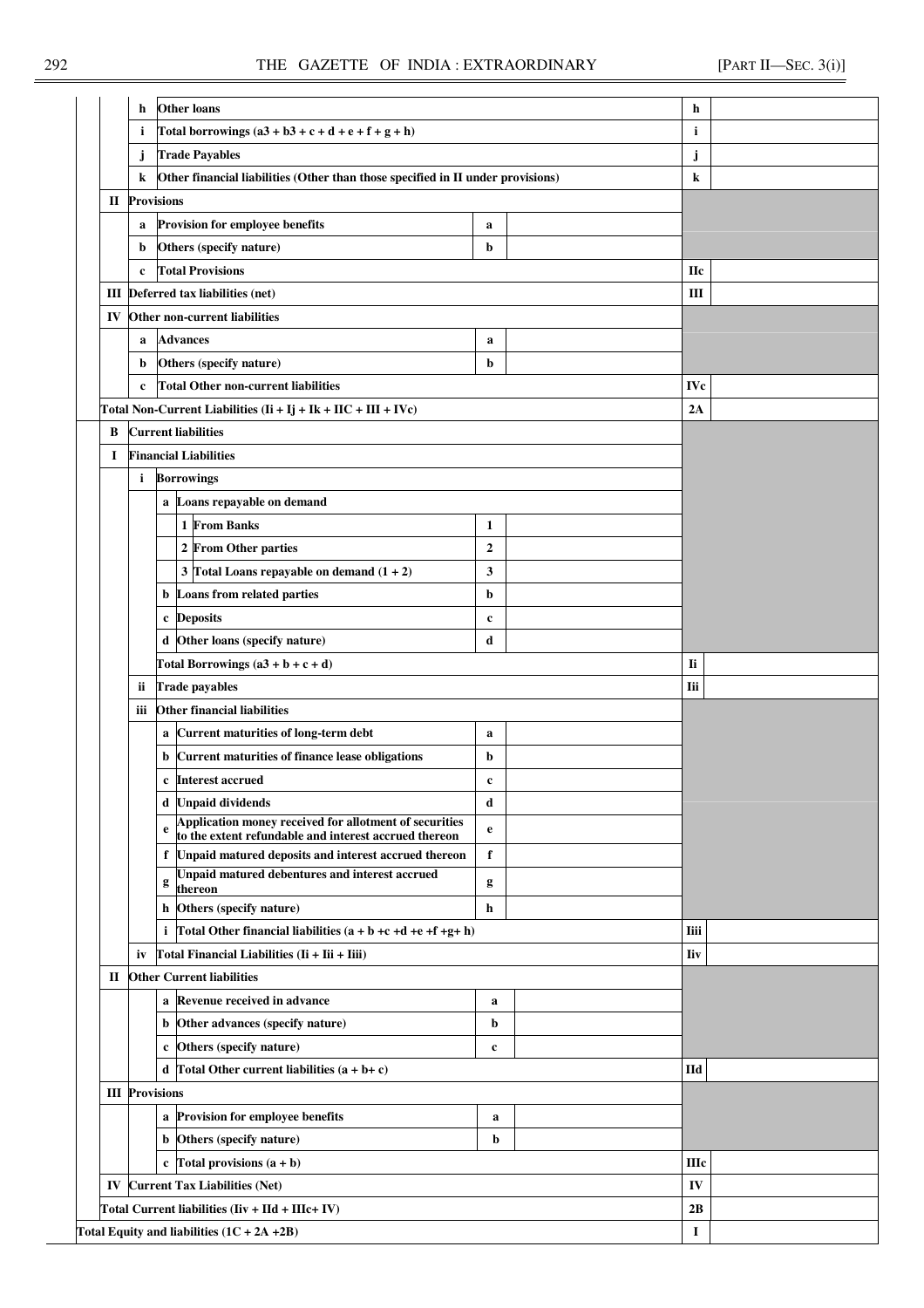$\overline{\phantom{0}}$ 

| <b>ASSETS</b> |                                |                                                                          |              |  |                        |  |
|---------------|--------------------------------|--------------------------------------------------------------------------|--------------|--|------------------------|--|
|               |                                | 1 Non-current assets                                                     |              |  |                        |  |
| A             |                                | <b>Property, Plant and Equipment</b>                                     |              |  |                        |  |
|               |                                | <b>Gross block</b><br>$\mathbf a$                                        | a            |  |                        |  |
|               |                                | <b>Depreciation</b><br>b                                                 | b            |  |                        |  |
|               |                                | <b>Impairment losses</b><br>c                                            | c            |  |                        |  |
|               |                                | Net block $(a - b - c)$<br>d                                             |              |  | Ad                     |  |
| В             |                                | Capital work-in-progress                                                 |              |  | $\bf{B}$               |  |
| $\mathbf C$   |                                | <b>Investment Property</b>                                               |              |  |                        |  |
|               |                                | <b>Gross block</b><br>a                                                  | a            |  |                        |  |
|               |                                | <b>Depreciation</b><br>b                                                 | b            |  |                        |  |
|               |                                | <b>Impairment losses</b><br>$\mathbf c$                                  | $\mathbf c$  |  |                        |  |
|               |                                | Net block $(a - b - c)$<br>d                                             |              |  | C <sub>d</sub>         |  |
| D             |                                | Goodwill                                                                 |              |  |                        |  |
|               |                                | <b>Gross block</b><br>a                                                  | $\mathbf a$  |  |                        |  |
|               |                                | <b>Impairment losses</b><br>b                                            | b            |  |                        |  |
|               |                                | Net block $(a - b)$<br>$\mathbf c$                                       |              |  | Dc                     |  |
| Е             |                                | <b>Other Intangible Assets</b>                                           |              |  |                        |  |
|               |                                | <b>Gross block</b><br>a                                                  | a            |  |                        |  |
|               |                                | <b>Amortisation</b><br>b                                                 | b            |  |                        |  |
|               |                                | <b>Impairment losses</b><br>c                                            | $\mathbf c$  |  |                        |  |
|               |                                | Net block $(a - b - c)$<br>d                                             |              |  | Ed                     |  |
| F             |                                | Intangible assets under development                                      |              |  | $\mathbf F$            |  |
| G             |                                | Biological assets other than bearer plants                               |              |  |                        |  |
|               |                                | <b>Gross block</b><br>$\mathbf a$                                        | $\mathbf a$  |  |                        |  |
|               |                                | <b>Impairment losses</b><br>b                                            | b            |  |                        |  |
|               |                                | Net block $(a - b)$<br>$\mathbf c$                                       |              |  | Gc                     |  |
| Н             |                                | <b>Financial Assets</b>                                                  |              |  |                        |  |
|               |                                | <b>Investments</b><br>I                                                  |              |  |                        |  |
|               |                                | <i>i</i> Investments in Equity instruments                               |              |  |                        |  |
|               |                                | a Listed equities                                                        | ia           |  |                        |  |
|               |                                | <b>b</b> Unlisted equities                                               | ib           |  |                        |  |
|               |                                | c Total $(ia + ib)$                                                      |              |  | ic                     |  |
|               |                                | <b>Investments in Preference shares</b><br><b>ii</b>                     | ii           |  |                        |  |
|               |                                | <b>Investments in Government or trust securities</b><br>iii              | iii          |  |                        |  |
|               |                                | <b>Investments in Debenture or bonds</b><br>iv                           | iv           |  |                        |  |
|               |                                | <b>Investments in Mutual funds</b><br>V                                  | $\mathbf{v}$ |  |                        |  |
|               |                                | <b>Investments in Partnership firms</b><br>vi                            | vi           |  |                        |  |
|               |                                | vii Others Investments (specify nature)                                  | vii          |  |                        |  |
|               |                                | viii Total non-current investments $(ic + ii + iii + iv + v + vi + vii)$ |              |  | $\mathbf{H}\mathbf{I}$ |  |
|               |                                | <b>Trade Receivables</b><br>П                                            |              |  |                        |  |
|               |                                | a Secured, considered good                                               | $\mathbf a$  |  |                        |  |
|               | b Unsecured, considered good   |                                                                          |              |  |                        |  |
|               | <b>Doubtful</b><br>$\mathbf c$ |                                                                          |              |  |                        |  |
|               |                                | d Total Trade receivables                                                |              |  | HII                    |  |
|               |                                | <b>III</b> Loans                                                         |              |  |                        |  |
|               |                                | <i>i</i> Security deposits                                               | i            |  |                        |  |
|               |                                | ii Loans to related parties (see instructions)                           | ii           |  |                        |  |
|               |                                | iii Other loans (specify nature)                                         | iii          |  |                        |  |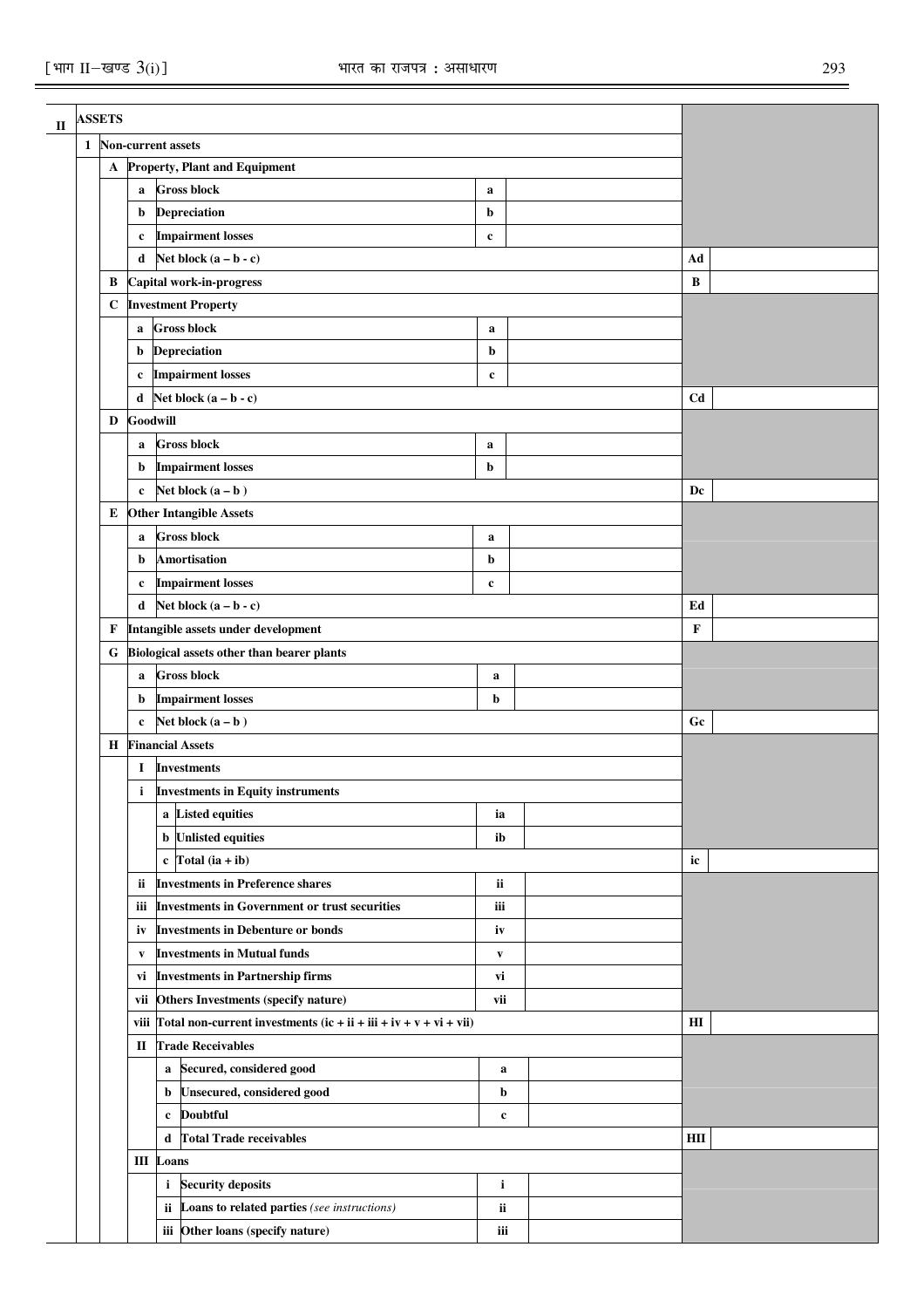|              |   |                       |                          | iv Total Loans $(i + ii + iii)$                                                                                                                                    |              |  | <b>HIII</b>  |  |
|--------------|---|-----------------------|--------------------------|--------------------------------------------------------------------------------------------------------------------------------------------------------------------|--------------|--|--------------|--|
|              |   |                       | V                        | Loans included in HIII above which is-                                                                                                                             |              |  |              |  |
|              |   |                       |                          | a for the purpose of business or profession                                                                                                                        | va           |  |              |  |
|              |   |                       |                          | b not for the purpose of business or profession                                                                                                                    | vb           |  |              |  |
|              |   |                       |                          | given to shareholder, being the beneficial owner of<br>c share, or to any concern or on behalf/ benefit of<br>such shareholder as per section 2(22)(e) of I.T. Act | vc           |  |              |  |
|              |   | IV                    |                          | <b>Other Financial Assets</b>                                                                                                                                      |              |  |              |  |
|              |   |                       |                          | <i>i</i> Bank Deposits with more than 12 months maturity                                                                                                           | i            |  |              |  |
|              |   |                       |                          | ii Others                                                                                                                                                          | ii           |  |              |  |
|              |   |                       |                          | iii Total of Other Financial Assets $(i + ii)$                                                                                                                     |              |  | HIV          |  |
|              | I |                       |                          | <b>Deferred Tax Assets (Net)</b>                                                                                                                                   |              |  | 1            |  |
|              | J |                       |                          | <b>Other non-current Assets</b>                                                                                                                                    |              |  |              |  |
|              |   | $\mathbf{i}$          |                          | <b>Capital Advances</b>                                                                                                                                            | i            |  |              |  |
|              |   | ii                    |                          | Advances other than capital advances                                                                                                                               | ii           |  |              |  |
|              |   | iii                   |                          | Others (specify nature)                                                                                                                                            | iii          |  |              |  |
|              |   | iv                    |                          | Total non-current assets $(i + ii + iii)$                                                                                                                          |              |  | J            |  |
|              |   |                       |                          | Non-current assets included in J above which is due from<br>shareholder, being the beneficial owner of share, or from                                              |              |  |              |  |
|              |   | V                     |                          | any concern or on behalf/ benefit of such shareholder as                                                                                                           | V            |  |              |  |
|              |   |                       |                          | per section 2(22)(e) of I.T. Act                                                                                                                                   |              |  |              |  |
|              |   |                       |                          | Total Non-current assets $(Ad + B + Cd + Dc + Ed + F + Gc + HI + HII + HIII + HW + I + J)$                                                                         |              |  | $\mathbf{1}$ |  |
| $\mathbf{2}$ |   | <b>Current assets</b> |                          |                                                                                                                                                                    |              |  |              |  |
|              | A |                       | <b>Inventories</b>       |                                                                                                                                                                    |              |  |              |  |
|              |   | i                     |                          | <b>Raw materials</b>                                                                                                                                               | i            |  |              |  |
|              |   | ii.                   |                          | <b>Work-in-progress</b>                                                                                                                                            | <b>ii</b>    |  |              |  |
|              |   | iii                   |                          | <b>Finished goods</b>                                                                                                                                              | iii          |  |              |  |
|              |   | iv                    |                          | Stock-in-trade (in respect of goods acquired for trading)                                                                                                          | iv           |  |              |  |
|              |   | $\mathbf{v}$          |                          | <b>Stores and spares</b>                                                                                                                                           | V            |  |              |  |
|              |   | vi                    |                          | <b>Loose tools</b>                                                                                                                                                 | vi           |  |              |  |
|              |   | vii                   | <b>Others</b>            |                                                                                                                                                                    | vii          |  |              |  |
|              |   | viii                  |                          | Total Inventories $(i + ii + iii + iv + v + vi + vi)$                                                                                                              |              |  | 2A           |  |
|              | В |                       | <b>Financial Assets</b>  |                                                                                                                                                                    |              |  |              |  |
|              | 1 |                       | <b>Investments</b>       |                                                                                                                                                                    |              |  |              |  |
|              |   | $\mathbf{i}$          |                          | <b>Investment in Equity instruments</b>                                                                                                                            |              |  |              |  |
|              |   |                       | a                        | <b>Listed equities</b>                                                                                                                                             | ia           |  |              |  |
|              |   |                       | b                        | <b>Unlisted equities</b>                                                                                                                                           | ib           |  |              |  |
|              |   |                       | c                        | Total $(ia + ib)$                                                                                                                                                  | ic           |  |              |  |
|              |   | ii                    |                          | <b>Investment in Preference shares</b>                                                                                                                             | ii           |  |              |  |
|              |   | iii                   |                          | Investment in government or trust securities                                                                                                                       | iii          |  |              |  |
|              |   | iv                    |                          | <b>Investment in debentures or bonds</b>                                                                                                                           | iv           |  |              |  |
|              |   | V                     |                          | <b>Investment in Mutual funds</b>                                                                                                                                  | $\mathbf{v}$ |  |              |  |
|              |   | vi                    |                          | <b>Investment in partnership firms</b>                                                                                                                             | vi           |  |              |  |
|              |   |                       |                          | vii Other Investments                                                                                                                                              | vii          |  |              |  |
|              |   |                       |                          | viii Total Current investments $(ic + ii + iii + iv + v + vi + vii)$                                                                                               |              |  | 1            |  |
|              | П |                       | <b>Trade receivables</b> |                                                                                                                                                                    |              |  |              |  |
|              |   | $\mathbf{i}$          |                          | Secured, considered good                                                                                                                                           | i            |  |              |  |
|              |   | ii                    |                          | <b>Unsecured, considered good</b>                                                                                                                                  | ii           |  |              |  |
|              |   | iii                   | <b>Doubtful</b>          |                                                                                                                                                                    | iii          |  |              |  |
|              |   | iv                    |                          | Total Trade receivables (i + ii + iii)                                                                                                                             |              |  | П            |  |
|              | Ш |                       |                          | Cash and cash equivalents<br>Balances with Banks (of the nature of cash and cash                                                                                   |              |  |              |  |
|              |   | i                     |                          | equivalents)                                                                                                                                                       | $\mathbf{i}$ |  |              |  |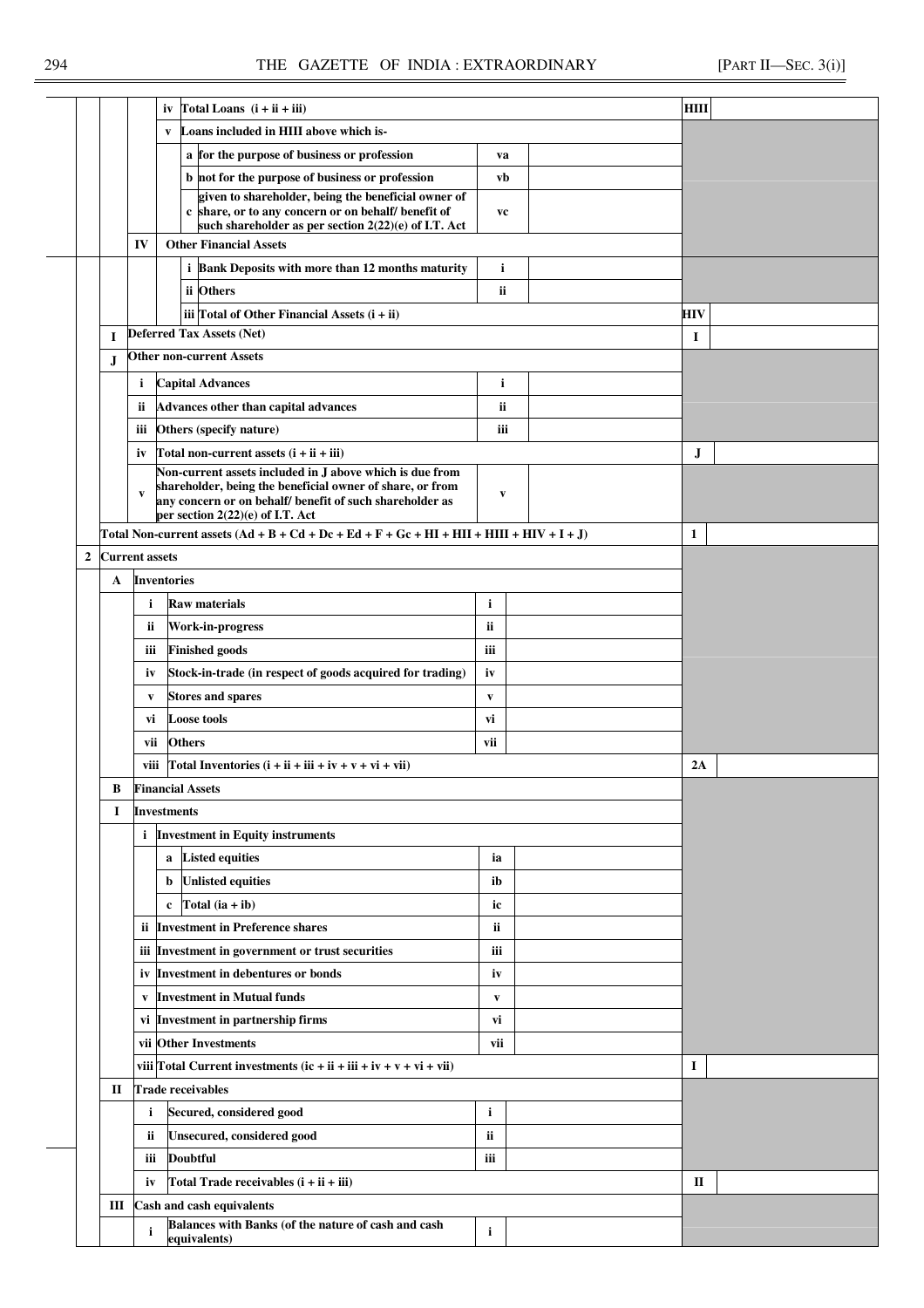|              | ii                     | Cheques, drafts in hand                                                                                                                                              | ii.          |              |                |  |
|--------------|------------------------|----------------------------------------------------------------------------------------------------------------------------------------------------------------------|--------------|--------------|----------------|--|
|              | iii                    | <b>Cash on hand</b>                                                                                                                                                  | iii          |              |                |  |
|              | iv                     | Others (specify nature)                                                                                                                                              | iv           |              |                |  |
|              | V                      | Total Cash and cash equivalents $(i + ii + iii + iv)$                                                                                                                |              |              | III            |  |
| IV           |                        | <b>Bank Balances other than III above</b>                                                                                                                            |              |              | IV             |  |
| $\mathbf{V}$ | Loans                  |                                                                                                                                                                      |              |              |                |  |
|              | i                      | <b>Security Deposits</b>                                                                                                                                             | $\mathbf{i}$ |              |                |  |
|              | ii                     | <b>Loans to related parties</b> (see instructions)                                                                                                                   | ii           |              |                |  |
|              | iii                    | Others(specify nature)                                                                                                                                               |              |              |                |  |
|              | iv                     | Total loans $(i + ii + iii)$                                                                                                                                         |              | $\mathbf{V}$ |                |  |
|              | V                      | Loans and advances included in V above which is-                                                                                                                     |              |              |                |  |
|              |                        | a for the purpose of business or profession                                                                                                                          | va           |              |                |  |
|              |                        | b not for the purpose of business or profession                                                                                                                      | vb           |              |                |  |
|              |                        | given to a shareholder, being the beneficial owner<br>c of share, or to any concern or on behalf/ benefit of<br>such shareholder as per section 2(22)(e) of I.T. Act | vc           |              |                |  |
| <b>VI</b>    |                        | <b>Other Financial Assets</b>                                                                                                                                        |              |              | <b>VI</b>      |  |
|              |                        | Total Financial Assets $(I + II + III + IV + V + VI)$                                                                                                                |              |              | 2B             |  |
| $\mathbf C$  |                        | <b>Current Tax Assets (Net)</b>                                                                                                                                      |              |              | 2C             |  |
| D            |                        | Other current assets                                                                                                                                                 |              |              |                |  |
|              | $\mathbf i$            | Advances other than capital advances                                                                                                                                 | $\mathbf{i}$ |              |                |  |
|              | ii                     | Others(specify nature)                                                                                                                                               | ii           |              |                |  |
|              | iii                    | Total                                                                                                                                                                |              |              | 2D             |  |
|              |                        | Total Current assets $(2A + 2B + 2C + 2D)$                                                                                                                           |              |              | $\overline{2}$ |  |
|              | Total Assets $(1 + 2)$ |                                                                                                                                                                      | $\mathbf{I}$ |              |                |  |
|              |                        |                                                                                                                                                                      |              |              |                |  |

**Part A-P& L Profit and Loss Account for the financial year 2017-18** *(fill items 1 to 52 in a case where regular books of accounts are maintained, otherwise fill item 53*)

|                |   |                     |     | 1 Revenue from operations                                                                       |                |  |     |  |
|----------------|---|---------------------|-----|-------------------------------------------------------------------------------------------------|----------------|--|-----|--|
|                |   | $\mathbf{A}$        |     | Sales/ Gross receipts of business (net of returns and refunds and duty or tax, if any)          |                |  |     |  |
|                |   |                     | i.  | Sale of products/goods                                                                          | 1              |  |     |  |
|                |   |                     | ii. | <b>Sale of services</b>                                                                         | Ii             |  |     |  |
|                |   |                     |     | iii Other operating revenues (specify nature and amount)                                        |                |  |     |  |
|                |   |                     |     | a                                                                                               | <b>I</b> iia   |  |     |  |
|                |   |                     |     | b                                                                                               | <b>Iiib</b>    |  |     |  |
| <b>ACCOUNT</b> |   |                     |     | Total (iiia + iiib)<br>$\mathbf c$                                                              | <b>Iiic</b>    |  |     |  |
|                |   |                     | iv  | Interest (in case of finance company)                                                           | Iv             |  |     |  |
| <b>LOSS</b>    |   |                     | V   | Other financial services (in case of finance company                                            | V              |  |     |  |
| AND            |   |                     |     | vi Total $(i + ii + iii + iv + v)$                                                              | Avi            |  |     |  |
|                |   | B                   |     | Duties, taxes and cess received or receivable in respect of goods and services sold or supplied |                |  |     |  |
| PROFIT         |   |                     | i.  | <b>Union Excise duties</b>                                                                      | $\mathbf{i}$   |  |     |  |
|                |   |                     | ii  | Service tax                                                                                     | <b>ii</b>      |  |     |  |
| $\mathbf{C}$   |   |                     | ш   | <b>VAT/Sales tax</b>                                                                            | iii            |  |     |  |
|                |   |                     | iv  | Central Goods & Service Tax (CGST)                                                              | iv             |  |     |  |
| <b>CREDITS</b> |   |                     | V   | State Goods & Services Tax (SGST)                                                               | V              |  |     |  |
|                |   |                     |     | vi Integrated Goods & Services Tax (IGST)                                                       | vi             |  |     |  |
|                |   |                     |     | vii Union Territory Goods & Services Tax (UTGST)                                                | vi             |  |     |  |
|                |   |                     |     | viii Any other duty, tax and cess                                                               | viii           |  |     |  |
|                |   |                     |     | ix $\int \text{Total} (i + ii + iii + iv + v + vi + vii + viii)$                                |                |  | Bix |  |
|                |   | C                   |     | Total Revenue from operations (Avi + Bix)                                                       | 1 <sub>C</sub> |  |     |  |
|                | 2 | <b>Other income</b> |     |                                                                                                 |                |  |     |  |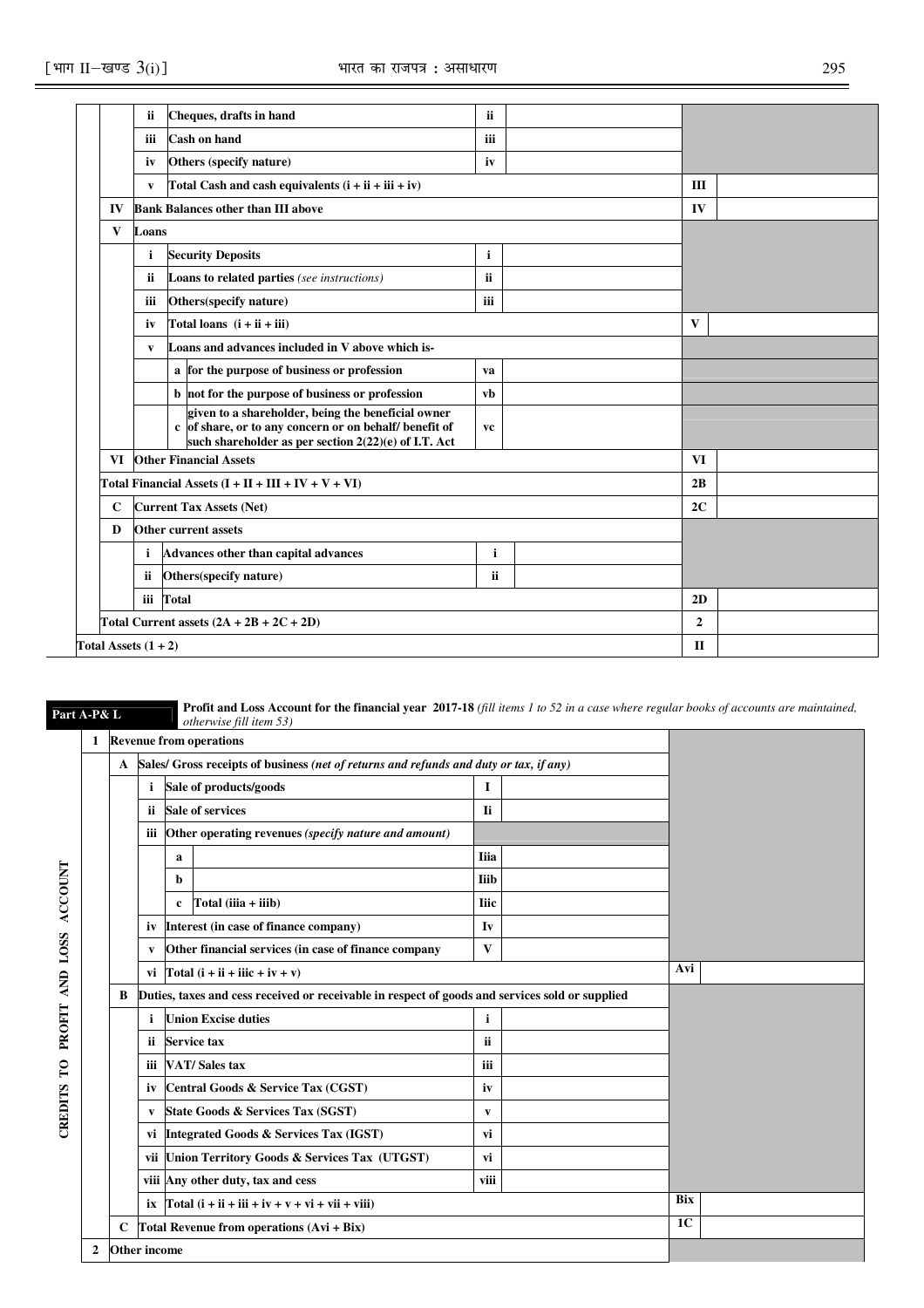|                                      |                         | i                         | Interest income (in case of a company, other than a finance<br>company)          | 1            |  |      |  |
|--------------------------------------|-------------------------|---------------------------|----------------------------------------------------------------------------------|--------------|--|------|--|
|                                      |                         | ii                        | <b>Dividend income</b>                                                           | Ιi           |  |      |  |
|                                      |                         | ш                         | Profit on sale of fixed assets                                                   | iii          |  |      |  |
|                                      |                         | iv                        | Profit on sale of investment being securities chargeable to                      | iv           |  |      |  |
|                                      |                         |                           | <b>Securities Transaction Tax (STT)</b><br>Profit on sale of other investment    | $\mathbf{v}$ |  |      |  |
|                                      |                         | V                         | Rent                                                                             | vi           |  |      |  |
|                                      |                         | vi<br>vii                 | <b>Commission</b>                                                                | vii          |  |      |  |
|                                      |                         |                           | viii Profit on account of currency fluctuation                                   | viii         |  |      |  |
|                                      |                         | ix                        | <b>Agricultural income</b>                                                       | ix           |  |      |  |
|                                      |                         | $\mathbf X$               | Any other income (specify nature and amount)                                     |              |  |      |  |
|                                      |                         |                           | a                                                                                | xa           |  |      |  |
|                                      |                         |                           | b                                                                                | xb           |  |      |  |
|                                      |                         |                           | $c$ Total $(xa + xb)$                                                            | xc           |  |      |  |
|                                      |                         |                           | xi  Total of other income $(i + ii + iii + iv + v + vi + vii + viii + ix + xc)$  |              |  | 2xi  |  |
|                                      | 3                       |                           | <b>Closing Stock</b>                                                             |              |  |      |  |
|                                      |                         | i.                        | <b>Raw material</b>                                                              | 3i           |  |      |  |
|                                      |                         | <b>ii</b>                 | <b>Work-in-progress</b>                                                          | 3ii          |  |      |  |
|                                      |                         |                           | iii Finished goods                                                               | 3iii         |  |      |  |
|                                      |                         |                           | Total $(3i + 3ii + 3iii)$                                                        |              |  | 3iv  |  |
|                                      | $\overline{\mathbf{4}}$ |                           | Total of credits to profit and loss account $(1C + 2xi + 3iy)$                   |              |  | 4    |  |
|                                      | 5                       |                           | <b>Opening Stock</b>                                                             |              |  |      |  |
|                                      |                         | i                         | <b>Raw material</b>                                                              | 5i           |  |      |  |
|                                      |                         | ii                        | Work-in-progress                                                                 | 5ii          |  |      |  |
|                                      |                         |                           | iii Finished goods                                                               | 5iii         |  |      |  |
| DEBITS TO PROFIT AND LOSS<br>ACCOUNT |                         | iv                        | Total $(5i + 5ii + 5iii)$                                                        |              |  | 5iv  |  |
|                                      | 6                       |                           | Purchases (net of refunds and duty or tax, if any)                               |              |  | 6    |  |
|                                      | 7                       |                           | Duties and taxes, paid or payable, in respect of goods and services purchased    |              |  |      |  |
|                                      |                         | i                         | <b>Custom duty</b>                                                               | 7i           |  |      |  |
|                                      |                         | <b>ii</b>                 | <b>Counter veiling duty</b>                                                      | 7ii          |  |      |  |
|                                      |                         |                           | iii Special additional duty                                                      | $7$ iii      |  |      |  |
|                                      |                         | iv                        | <b>Union excise duty</b>                                                         | 7iv          |  |      |  |
|                                      |                         | V                         | <b>Service tax</b>                                                               | 7v           |  |      |  |
|                                      |                         | vi                        | <b>VAT/Sales tax</b>                                                             | $7$ vi       |  |      |  |
|                                      |                         |                           | vii Central Goods & Service Tax (CGST)                                           | 7vii         |  |      |  |
|                                      |                         |                           | viii State Goods & Services Tax (SGST)                                           | 7viii        |  |      |  |
|                                      |                         | ix                        | <b>Integrated Goods &amp; Services Tax (IGST)</b>                                | 7ix          |  |      |  |
|                                      |                         | $\boldsymbol{\mathrm{X}}$ | Union Territory Goods & Services Tax (UTGST)                                     | 7x           |  |      |  |
|                                      |                         | хi                        | Any other tax, paid or payable                                                   | 7xi          |  |      |  |
|                                      |                         |                           | 7xii   Total $(7i + 7ii + 7ii + 7iv + 7v + 7vi + 7vii + 7viii + 7ix + 7x + 7xi)$ |              |  | 7xii |  |
|                                      | 8                       | Freight                   |                                                                                  | 8            |  |      |  |
|                                      | 9                       |                           | Consumption of stores and spare parts                                            |              |  | 9    |  |
|                                      | 10                      |                           | <b>Power and fuel</b>                                                            |              |  | 10   |  |
|                                      | 11                      | Rents                     |                                                                                  |              |  | 11   |  |
|                                      | 12                      |                           | <b>Repairs to building</b>                                                       |              |  | 12   |  |
|                                      | 13                      |                           | Repairs to plant, machinery or furniture                                         |              |  | 13   |  |
|                                      | 14                      |                           | <b>Compensation to employees</b>                                                 |              |  |      |  |
|                                      |                         |                           | i Salaries and wages                                                             | 14i          |  |      |  |
|                                      |                         | ii                        | <b>Bonus</b>                                                                     | 14ii         |  |      |  |
|                                      |                         |                           | iii Reimbursement of medical expenses                                            | 14iii        |  |      |  |
|                                      |                         |                           |                                                                                  |              |  |      |  |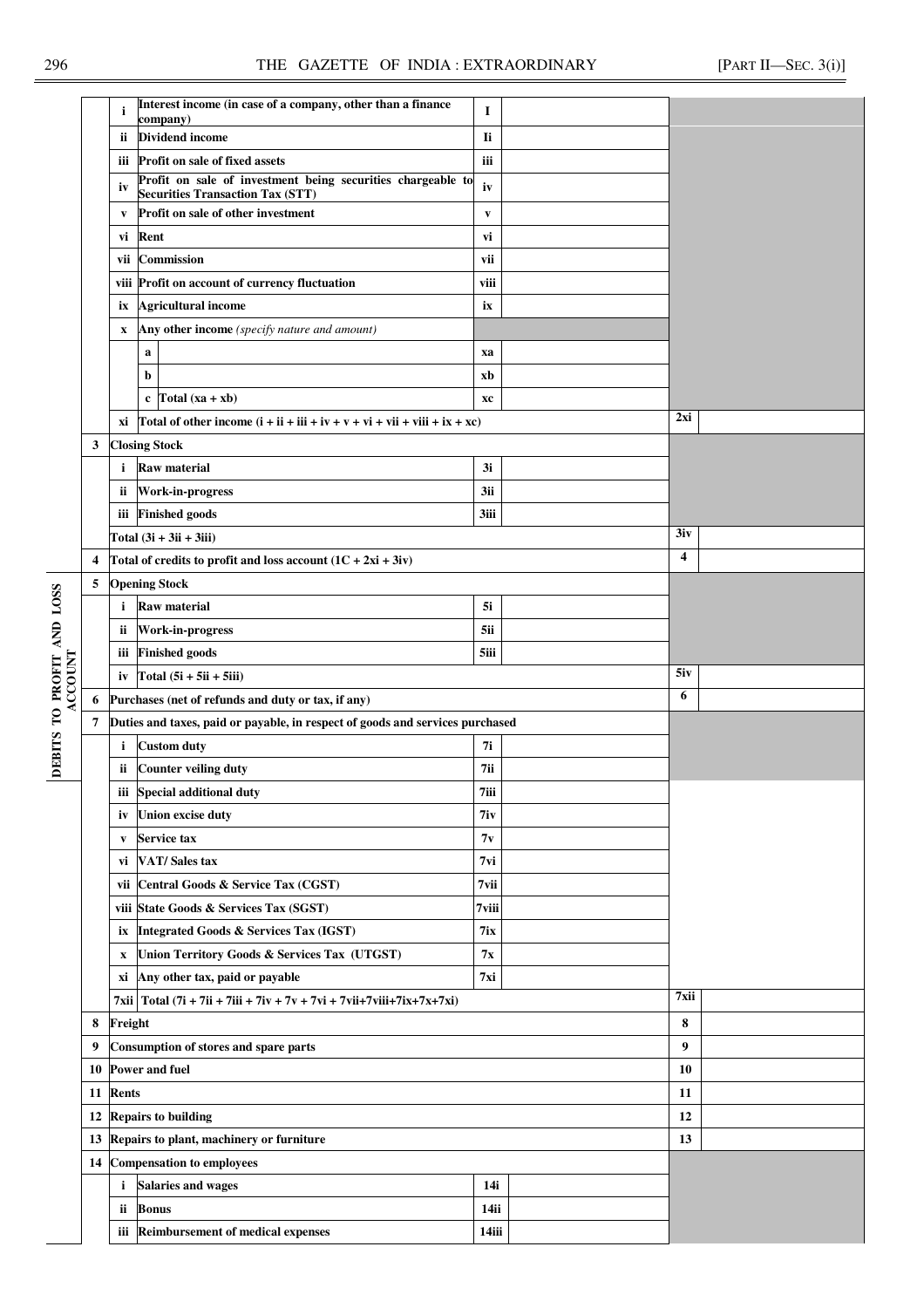|    | iv              | <b>Leave encashment</b>                                                                                                                      | 14iv         |          |          |  |
|----|-----------------|----------------------------------------------------------------------------------------------------------------------------------------------|--------------|----------|----------|--|
|    | V               | <b>Leave travel benefits</b>                                                                                                                 | 14v          |          |          |  |
|    | vi              | Contribution to approved superannuation fund                                                                                                 | 14vi         |          |          |  |
|    | vii             | Contribution to recognised provident fund                                                                                                    | 14vii        |          |          |  |
|    | viii            | Contribution to recognised gratuity fund                                                                                                     | 14viii       |          |          |  |
|    | ix              | Contribution to any other fund                                                                                                               | 14ix         |          |          |  |
|    | $\mathbf x$     | Any other benefit to employees in respect of which an                                                                                        | 14x          |          |          |  |
|    | xi              | expenditure has been incurred<br>Total compensation to employees $(14i + 14ii + 14iii + 14iv + 14v + 14vi + 14vii + 14ivii + 14ix +$<br>14x) |              |          | 14xi     |  |
|    | xii             | Whether any compensation, included in 14xi, paid to non-<br>resident                                                                         | xiia         | Yes / No |          |  |
|    |                 | If Yes, amount paid to non-residents                                                                                                         | xiib         |          |          |  |
| 15 |                 | <b>Insurance</b>                                                                                                                             |              |          |          |  |
|    | $\mathbf{i}$    | <b>Medical Insurance</b>                                                                                                                     | 15i          |          |          |  |
|    | ii              | <b>Life Insurance</b>                                                                                                                        | 15ii         |          |          |  |
|    | iii             | <b>Keyman's Insurance</b>                                                                                                                    | 15iii        |          |          |  |
|    | iv              | Other Insurance including factory, office, car, goods, etc.                                                                                  | 15iv         |          |          |  |
|    | $\mathbf{v}$    | Total expenditure on insurance (15i + 15ii + 15iii + 15iv)                                                                                   |              |          | 15v      |  |
| 16 |                 | Workmen and staff welfare expenses                                                                                                           |              |          | 16       |  |
| 17 |                 | <b>Entertainment</b>                                                                                                                         |              |          | 17       |  |
| 18 |                 | Hospitality                                                                                                                                  |              |          | 18       |  |
| 19 |                 | <b>Conference</b>                                                                                                                            |              |          | 19       |  |
| 20 |                 | Sales promotion including publicity (other than advertisement)                                                                               |              |          | 20       |  |
| 21 |                 | <b>Advertisement</b>                                                                                                                         |              |          | 21       |  |
| 22 |                 | <b>Commission</b>                                                                                                                            |              |          |          |  |
|    |                 | Paid outside India, or paid in India to a non-resident other<br>than a company or a foreign company                                          | i            |          |          |  |
|    |                 | ii To others                                                                                                                                 | ii           |          |          |  |
|    |                 | iii $\text{Total}$ (i + ii)                                                                                                                  |              |          | 22iii    |  |
|    | 23 Royalty      |                                                                                                                                              |              |          |          |  |
|    | i               | Paid outside India, or paid in India to a non-resident other<br>than a company or a foreign company                                          | i            |          |          |  |
|    |                 | ii To others                                                                                                                                 | ii           |          |          |  |
|    |                 | iii $\text{Total}$ (i + ii)                                                                                                                  |              |          | $23$ iii |  |
| 24 |                 | Professional / Consultancy fees / Fee for technical services                                                                                 |              |          |          |  |
|    | i               | Paid outside India, or paid in India to a non-resident other<br>than a company or a foreign company                                          | $\mathbf{i}$ |          |          |  |
|    |                 | ii To others                                                                                                                                 | ii           |          |          |  |
|    |                 | iii $Total(i + ii)$                                                                                                                          |              |          | 24iii    |  |
| 25 |                 | <b>Hotel, boarding and Lodging</b>                                                                                                           |              |          | 25       |  |
| 26 |                 | Traveling expenses other than on foreign traveling                                                                                           |              |          | 26       |  |
| 27 |                 | <b>Foreign traveling expenses</b>                                                                                                            |              |          | 27       |  |
| 28 |                 | <b>Conveyance expenses</b>                                                                                                                   |              |          | 28       |  |
| 29 |                 | <b>Telephone expenses</b>                                                                                                                    |              |          | 29       |  |
| 30 |                 | <b>Guest House expenses</b>                                                                                                                  |              |          | 30       |  |
| 31 |                 | <b>Club</b> expenses                                                                                                                         |              |          | 31       |  |
| 32 |                 | <b>Festival celebration expenses</b>                                                                                                         |              |          | 32       |  |
| 33 |                 | Scholarship                                                                                                                                  |              |          | 33       |  |
| 34 | Gift            |                                                                                                                                              |              |          | 34       |  |
| 35 | <b>Donation</b> |                                                                                                                                              |              |          | 35       |  |
| 36 |                 | Rates and taxes, paid or payable to Government or any local body (excluding taxes on income)                                                 |              |          |          |  |
|    | i               | <b>Union excise duty</b>                                                                                                                     | 36i          |          |          |  |
|    | ii.             | <b>Service tax</b>                                                                                                                           | <b>36ii</b>  |          |          |  |
|    |                 |                                                                                                                                              |              |          |          |  |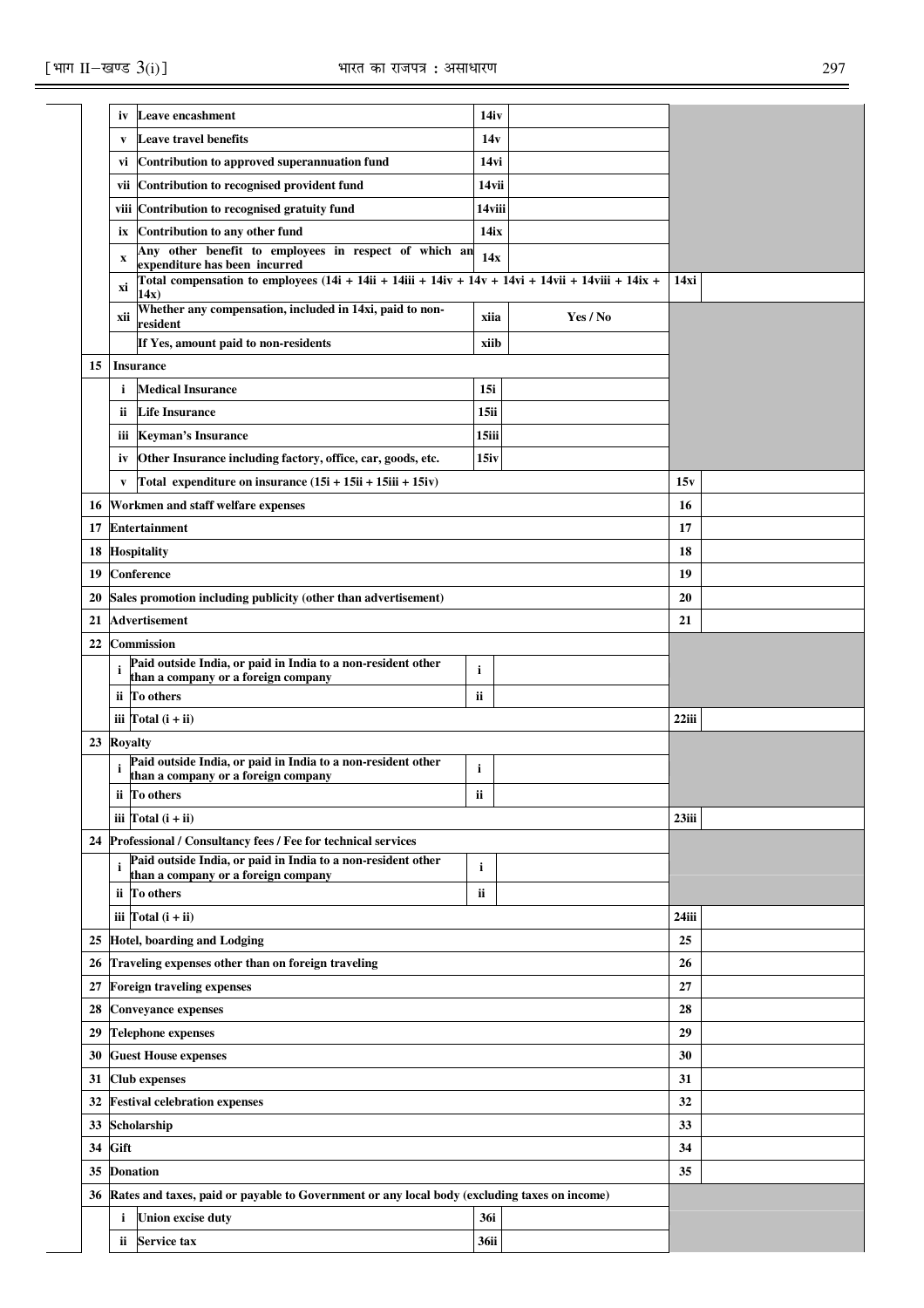|                                       |    | VAT/Sales tax<br>iii                                                                                                                                                                                  |                                                              |  |  |  |  |  | 36ii |       |                                                                                      |             |     |                                                                                                    |                  |  |  |  |  |
|---------------------------------------|----|-------------------------------------------------------------------------------------------------------------------------------------------------------------------------------------------------------|--------------------------------------------------------------|--|--|--|--|--|------|-------|--------------------------------------------------------------------------------------|-------------|-----|----------------------------------------------------------------------------------------------------|------------------|--|--|--|--|
|                                       |    | iv                                                                                                                                                                                                    | <b>Cess</b>                                                  |  |  |  |  |  |      |       |                                                                                      | 36iv        |     |                                                                                                    |                  |  |  |  |  |
|                                       |    | V                                                                                                                                                                                                     | Central Goods & Service Tax (CGST)                           |  |  |  |  |  |      |       |                                                                                      | 36v         |     |                                                                                                    |                  |  |  |  |  |
|                                       |    |                                                                                                                                                                                                       | vi State Goods & Services Tax (SGST)                         |  |  |  |  |  |      |       |                                                                                      | 36vi        |     |                                                                                                    |                  |  |  |  |  |
|                                       |    |                                                                                                                                                                                                       | vii Integrated Goods & Services Tax (IGST)                   |  |  |  |  |  |      |       |                                                                                      | 36vii       |     |                                                                                                    |                  |  |  |  |  |
|                                       |    |                                                                                                                                                                                                       | viii Union Territory Goods & Services Tax (UTGST)            |  |  |  |  |  |      |       |                                                                                      | 36vii<br>j. |     |                                                                                                    |                  |  |  |  |  |
|                                       |    | iх                                                                                                                                                                                                    | Any other rate, tax, duty or cess incl. STT and CTT          |  |  |  |  |  |      |       |                                                                                      | <b>36ix</b> |     |                                                                                                    |                  |  |  |  |  |
|                                       |    | X                                                                                                                                                                                                     |                                                              |  |  |  |  |  |      |       |                                                                                      |             |     | Total rates and taxes paid or payable $(36i + 36ii + 36ii + 36iv + 36v + 36vi + 36vii + 36iix)$    | <b>36x</b>       |  |  |  |  |
|                                       | 37 |                                                                                                                                                                                                       | <b>Audit fee</b>                                             |  |  |  |  |  |      |       |                                                                                      |             |     |                                                                                                    | 37               |  |  |  |  |
|                                       | 38 |                                                                                                                                                                                                       | Other expenses (specify nature and amount)                   |  |  |  |  |  |      |       |                                                                                      |             |     |                                                                                                    |                  |  |  |  |  |
|                                       |    | $\mathbf{i}$<br>i                                                                                                                                                                                     |                                                              |  |  |  |  |  |      |       |                                                                                      |             |     |                                                                                                    |                  |  |  |  |  |
|                                       |    | ii<br>ii                                                                                                                                                                                              |                                                              |  |  |  |  |  |      |       |                                                                                      |             |     |                                                                                                    |                  |  |  |  |  |
|                                       |    |                                                                                                                                                                                                       | iii $Total(i + ii)$                                          |  |  |  |  |  |      |       |                                                                                      |             |     |                                                                                                    | 38iii            |  |  |  |  |
|                                       | 39 | Bad debts written off (specify PAN of the person, if it is available, for whom Bad Debt for amount of Rs. 1                                                                                           |                                                              |  |  |  |  |  |      |       |                                                                                      |             |     |                                                                                                    |                  |  |  |  |  |
|                                       |    | lakh or more is claimed and amount)<br>$\mathbf{i}$<br>39i                                                                                                                                            |                                                              |  |  |  |  |  |      |       |                                                                                      |             |     |                                                                                                    |                  |  |  |  |  |
|                                       |    | ii                                                                                                                                                                                                    |                                                              |  |  |  |  |  |      | 39ii  |                                                                                      |             |     |                                                                                                    |                  |  |  |  |  |
|                                       |    | iii                                                                                                                                                                                                   |                                                              |  |  |  |  |  |      | 39iii |                                                                                      |             |     |                                                                                                    |                  |  |  |  |  |
|                                       |    |                                                                                                                                                                                                       |                                                              |  |  |  |  |  |      |       |                                                                                      |             |     |                                                                                                    |                  |  |  |  |  |
|                                       |    | Others (more than Rs. 1 lakh) where PAN is<br>39 <sub>iv</sub><br>iv<br>not available                                                                                                                 |                                                              |  |  |  |  |  |      |       |                                                                                      |             |     |                                                                                                    |                  |  |  |  |  |
|                                       |    | V                                                                                                                                                                                                     | 39v<br>Others (amounts less than Rs. 1 lakh)                 |  |  |  |  |  |      |       |                                                                                      |             |     |                                                                                                    |                  |  |  |  |  |
|                                       |    | vi Total Bad Debt $(39i + 39i + 39i + 39i + 39i)$                                                                                                                                                     |                                                              |  |  |  |  |  |      |       |                                                                                      | 39vi        |     |                                                                                                    |                  |  |  |  |  |
|                                       | 40 | <b>Provision for bad and doubtful debts</b>                                                                                                                                                           |                                                              |  |  |  |  |  |      |       |                                                                                      | 40          |     |                                                                                                    |                  |  |  |  |  |
|                                       | 41 | Other provisions                                                                                                                                                                                      |                                                              |  |  |  |  |  |      |       |                                                                                      | 41          |     |                                                                                                    |                  |  |  |  |  |
|                                       | 42 | Profit before interest, depreciation and taxes $[4 - (5iv + 6 + 7xii + 8 to 13 + 14xi + 15v + 16 to 21 + 22iii + 15v + 16v + 11]$<br>$23iii + 24iii + 25$ to $35 + 36x + 37 + 38iii + 39vi + 40 + 41$ |                                                              |  |  |  |  |  |      |       |                                                                                      |             | 42  |                                                                                                    |                  |  |  |  |  |
|                                       | 43 | <b>Interest</b>                                                                                                                                                                                       |                                                              |  |  |  |  |  |      |       |                                                                                      |             |     |                                                                                                    |                  |  |  |  |  |
|                                       |    | i                                                                                                                                                                                                     | Paid outside India, or paid in India to a non-resident other |  |  |  |  |  |      |       |                                                                                      | i           |     |                                                                                                    |                  |  |  |  |  |
|                                       |    | ii.                                                                                                                                                                                                   | than a company or a foreign company<br>To others             |  |  |  |  |  |      |       |                                                                                      | ii.         |     |                                                                                                    |                  |  |  |  |  |
|                                       |    | Total $(i + ii)$<br>iii                                                                                                                                                                               |                                                              |  |  |  |  |  |      | 43iii |                                                                                      |             |     |                                                                                                    |                  |  |  |  |  |
|                                       |    |                                                                                                                                                                                                       | 44 Depreciation and amortization                             |  |  |  |  |  |      |       |                                                                                      |             |     | 44                                                                                                 |                  |  |  |  |  |
|                                       |    |                                                                                                                                                                                                       | 45 Profit before taxes $(42 - 43iii - 44)$                   |  |  |  |  |  |      |       |                                                                                      |             |     |                                                                                                    | 45               |  |  |  |  |
|                                       | 46 |                                                                                                                                                                                                       | <b>Provision for current tax</b>                             |  |  |  |  |  |      |       |                                                                                      |             |     |                                                                                                    | 46               |  |  |  |  |
|                                       | 47 |                                                                                                                                                                                                       | Provision for Deferred Tax and deferred liability            |  |  |  |  |  |      |       |                                                                                      |             |     |                                                                                                    | 47               |  |  |  |  |
|                                       | 48 |                                                                                                                                                                                                       | Profit after tax (45 - 46 - 47)                              |  |  |  |  |  |      |       |                                                                                      |             |     |                                                                                                    | 48               |  |  |  |  |
|                                       | 49 |                                                                                                                                                                                                       | <b>Balance brought forward from previous year</b>            |  |  |  |  |  |      |       |                                                                                      |             |     |                                                                                                    | 49               |  |  |  |  |
|                                       | 50 |                                                                                                                                                                                                       | Amount available for appropriation $(48 + 49)$               |  |  |  |  |  |      |       |                                                                                      |             |     |                                                                                                    | 50               |  |  |  |  |
|                                       | 51 |                                                                                                                                                                                                       | <b>Appropriations</b>                                        |  |  |  |  |  |      |       |                                                                                      |             |     |                                                                                                    |                  |  |  |  |  |
|                                       |    | i.                                                                                                                                                                                                    | <b>Transfer to reserves and surplus</b>                      |  |  |  |  |  |      |       |                                                                                      | 51i         |     |                                                                                                    |                  |  |  |  |  |
|                                       |    | ii.                                                                                                                                                                                                   | Proposed dividend/Interim dividend                           |  |  |  |  |  |      |       |                                                                                      | 51ii        |     |                                                                                                    |                  |  |  |  |  |
|                                       |    |                                                                                                                                                                                                       | iii Tax on dividend/ Tax on dividend for earlier years       |  |  |  |  |  |      |       |                                                                                      | 51iii       |     |                                                                                                    |                  |  |  |  |  |
|                                       |    |                                                                                                                                                                                                       |                                                              |  |  |  |  |  |      |       | Appropriation towards Corporate Social Responsibility (CSR)                          |             |     |                                                                                                    |                  |  |  |  |  |
| PROVISIONS FOR TAX AND APPROPRIATIONS |    | iv                                                                                                                                                                                                    | Companies Act, 2013)                                         |  |  |  |  |  |      |       | activities (in case of companies covered under section 135 of 51iv                   |             |     |                                                                                                    |                  |  |  |  |  |
|                                       |    | V                                                                                                                                                                                                     | Any other appropriation                                      |  |  |  |  |  |      |       |                                                                                      | 51v         |     |                                                                                                    |                  |  |  |  |  |
|                                       |    | vi Total $(51i + 51ii + 51iii + 51iv + 51v)$                                                                                                                                                          |                                                              |  |  |  |  |  |      |       | $51$ vi                                                                              |             |     |                                                                                                    |                  |  |  |  |  |
|                                       | 52 |                                                                                                                                                                                                       | Balance carried to balance sheet (50-51vi)                   |  |  |  |  |  |      |       |                                                                                      |             |     |                                                                                                    | 52               |  |  |  |  |
|                                       | 53 |                                                                                                                                                                                                       |                                                              |  |  |  |  |  |      |       | following information for previous year 2017-18 in respect of business or profession |             |     | In a case where regular books of account of business or profession are not maintained, furnish the |                  |  |  |  |  |
|                                       |    | <b>Gross receipts</b><br>a                                                                                                                                                                            |                                                              |  |  |  |  |  |      |       |                                                                                      |             | 53a |                                                                                                    |                  |  |  |  |  |
| CASE                                  |    | b                                                                                                                                                                                                     | <b>Gross profit</b>                                          |  |  |  |  |  |      |       |                                                                                      |             |     |                                                                                                    | $\overline{53b}$ |  |  |  |  |
| NO ACCOUNT                            |    | c                                                                                                                                                                                                     | <b>Expenses</b>                                              |  |  |  |  |  |      |       |                                                                                      |             |     |                                                                                                    | 53c              |  |  |  |  |
|                                       |    | Net profit<br>d                                                                                                                                                                                       |                                                              |  |  |  |  |  |      |       | 53d                                                                                  |             |     |                                                                                                    |                  |  |  |  |  |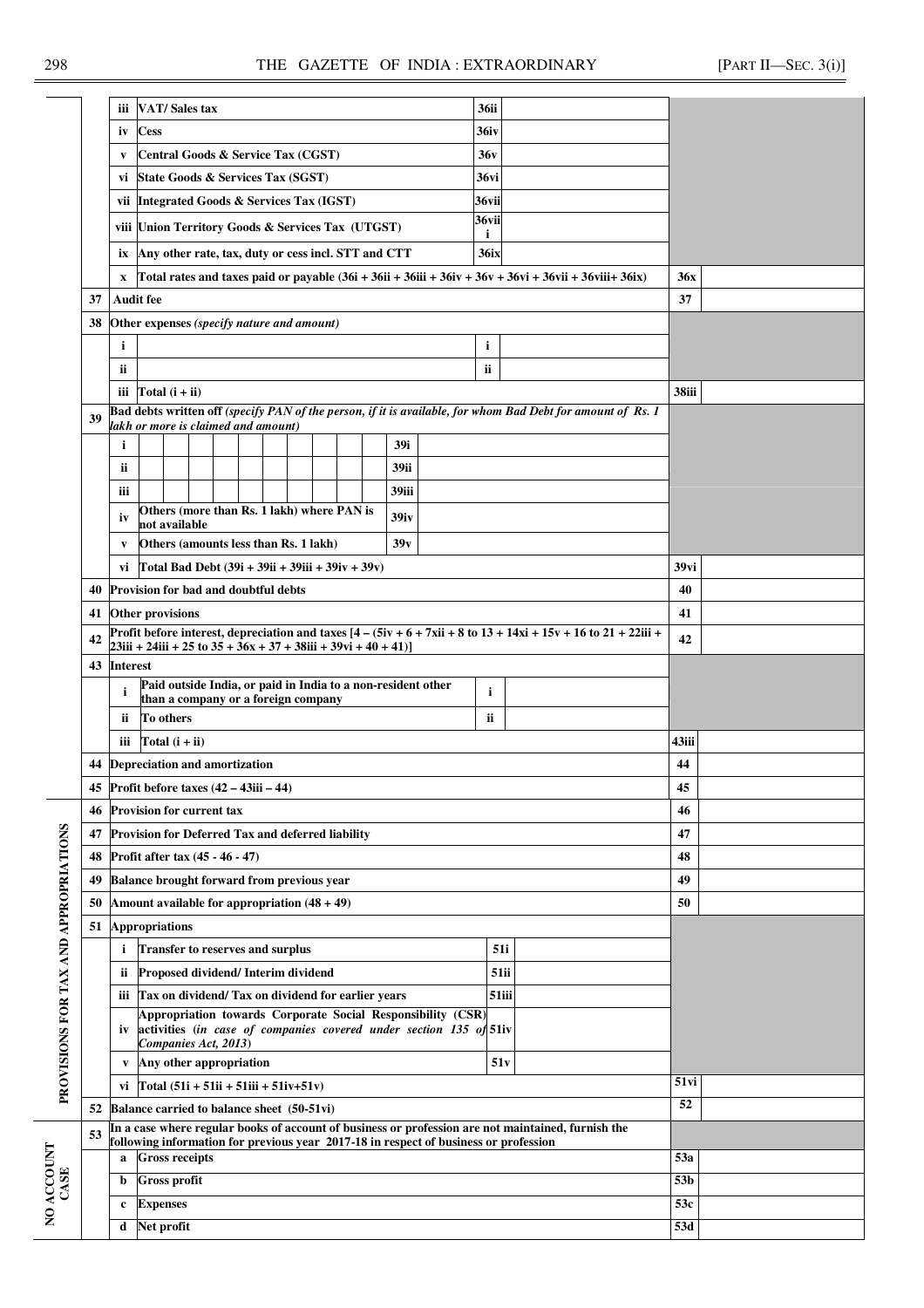**DEBITS TO** 

|                    |                  |                           |             |                     | Profit and Loss Account for the financial year 2017-18 (fill items 1 to 54 in a case where regular books of accounts are maintained,<br><b>Part A-P&amp; L – Ind AS</b> otherwise fill item 55) [applicable for a company whose financial statements are drawn up in compliance to the Indian Accounting<br>Standards specified in Annexure to the companies (Indian Accounting Standards) Rules, 2015] |              |                         |                |  |  |  |  |
|--------------------|------------------|---------------------------|-------------|---------------------|---------------------------------------------------------------------------------------------------------------------------------------------------------------------------------------------------------------------------------------------------------------------------------------------------------------------------------------------------------------------------------------------------------|--------------|-------------------------|----------------|--|--|--|--|
|                    | $\mathbf{1}$     |                           |             |                     | <b>Revenue from operations</b>                                                                                                                                                                                                                                                                                                                                                                          |              |                         |                |  |  |  |  |
|                    |                  | A                         |             |                     | Sales/ Gross receipts of business (net of returns and refunds and duty or tax, if any)                                                                                                                                                                                                                                                                                                                  |              |                         |                |  |  |  |  |
|                    |                  |                           | i           |                     | Sale of products/goods                                                                                                                                                                                                                                                                                                                                                                                  | i            |                         |                |  |  |  |  |
|                    |                  |                           | ii.         |                     | <b>Sale of services</b>                                                                                                                                                                                                                                                                                                                                                                                 | ii           |                         |                |  |  |  |  |
|                    |                  |                           | iii         |                     | Other operating revenues (specify nature and amount)                                                                                                                                                                                                                                                                                                                                                    |              |                         |                |  |  |  |  |
|                    |                  |                           |             | a                   |                                                                                                                                                                                                                                                                                                                                                                                                         | iiia         |                         |                |  |  |  |  |
|                    |                  |                           |             | b                   |                                                                                                                                                                                                                                                                                                                                                                                                         | iiib         |                         |                |  |  |  |  |
|                    |                  |                           |             | c                   | Total $(iiia + iiib)$                                                                                                                                                                                                                                                                                                                                                                                   | iiic         |                         |                |  |  |  |  |
|                    |                  |                           | İV          |                     | Interest (in case of finance company)                                                                                                                                                                                                                                                                                                                                                                   | iv           |                         |                |  |  |  |  |
|                    |                  |                           | V           |                     | Other financial services (in case of finance company                                                                                                                                                                                                                                                                                                                                                    | $\mathbf{v}$ |                         |                |  |  |  |  |
|                    |                  |                           | vi          |                     | Total $(i + ii + ii)c + iv + v)$                                                                                                                                                                                                                                                                                                                                                                        |              |                         | Avi            |  |  |  |  |
|                    |                  | В                         |             |                     | Duties, taxes and cess received or receivable in respect of goods and services sold or supplied                                                                                                                                                                                                                                                                                                         |              |                         |                |  |  |  |  |
|                    |                  |                           | i           |                     | <b>Union Excise duties</b>                                                                                                                                                                                                                                                                                                                                                                              | i            |                         |                |  |  |  |  |
|                    |                  |                           | ii.         |                     | <b>Service tax</b>                                                                                                                                                                                                                                                                                                                                                                                      | ii           |                         |                |  |  |  |  |
|                    |                  |                           | iii         |                     | <b>VAT/Sales tax</b>                                                                                                                                                                                                                                                                                                                                                                                    | iii          |                         |                |  |  |  |  |
|                    |                  |                           | iv          |                     | Central Goods & Service Tax (CGST)                                                                                                                                                                                                                                                                                                                                                                      | iv           |                         |                |  |  |  |  |
| <b>ACCOUNT</b>     |                  |                           | V           |                     | State Goods & Services Tax (SGST)                                                                                                                                                                                                                                                                                                                                                                       | V            |                         |                |  |  |  |  |
|                    |                  |                           | vi          |                     | <b>Integrated Goods &amp; Services Tax (IGST)</b>                                                                                                                                                                                                                                                                                                                                                       | vi           |                         |                |  |  |  |  |
|                    |                  |                           |             |                     | vii Union Territory Goods & Services Tax (UTGST)                                                                                                                                                                                                                                                                                                                                                        | vii          |                         |                |  |  |  |  |
|                    |                  |                           |             |                     | viii Any other duty, tax and cess                                                                                                                                                                                                                                                                                                                                                                       | viii         |                         |                |  |  |  |  |
| AND LOSS<br>PROFIT |                  |                           | ix          |                     | Total $(i + ii + iii + iv + v + vi + vii + viii)$                                                                                                                                                                                                                                                                                                                                                       |              |                         | Bix            |  |  |  |  |
|                    |                  | C                         |             |                     | Total Revenue from operations (Avi + Bix)                                                                                                                                                                                                                                                                                                                                                               |              |                         | 1 <sub>C</sub> |  |  |  |  |
|                    |                  | Other income              |             |                     |                                                                                                                                                                                                                                                                                                                                                                                                         |              |                         |                |  |  |  |  |
|                    | $\boldsymbol{2}$ |                           |             |                     | Interest income (in case of a company, other than a finance                                                                                                                                                                                                                                                                                                                                             |              |                         |                |  |  |  |  |
| $\mathbf{C}$       |                  | i                         |             | company)            |                                                                                                                                                                                                                                                                                                                                                                                                         | i            |                         |                |  |  |  |  |
|                    |                  | ii                        |             |                     | <b>Dividend income</b>                                                                                                                                                                                                                                                                                                                                                                                  | ii           |                         |                |  |  |  |  |
| <b>CREDITS</b>     |                  | iii                       |             |                     | <b>Profit on sale of fixed assets</b>                                                                                                                                                                                                                                                                                                                                                                   | iii          |                         |                |  |  |  |  |
|                    |                  | iv                        |             |                     | Profit on sale of investment being securities chargeable to<br><b>Securities Transaction Tax (STT)</b>                                                                                                                                                                                                                                                                                                  | iv           |                         |                |  |  |  |  |
|                    |                  | V                         |             |                     | <b>Profit on sale of other investment</b>                                                                                                                                                                                                                                                                                                                                                               | V            |                         |                |  |  |  |  |
|                    |                  | vi                        | Rent        |                     |                                                                                                                                                                                                                                                                                                                                                                                                         | vi           |                         |                |  |  |  |  |
|                    |                  | vii                       |             | <b>Commission</b>   |                                                                                                                                                                                                                                                                                                                                                                                                         | vii          |                         |                |  |  |  |  |
|                    |                  |                           |             |                     | viii Profit on account of currency fluctuation                                                                                                                                                                                                                                                                                                                                                          | viii         |                         |                |  |  |  |  |
|                    |                  | ix                        |             |                     | <b>Agricultural income</b>                                                                                                                                                                                                                                                                                                                                                                              | ix           |                         |                |  |  |  |  |
|                    |                  | x                         |             |                     | Any other income (specify nature and amount)                                                                                                                                                                                                                                                                                                                                                            |              |                         |                |  |  |  |  |
|                    |                  |                           | $\mathbf a$ |                     |                                                                                                                                                                                                                                                                                                                                                                                                         | xa           |                         |                |  |  |  |  |
|                    |                  |                           | b           |                     |                                                                                                                                                                                                                                                                                                                                                                                                         | xb           |                         |                |  |  |  |  |
|                    |                  |                           |             |                     | c Total $(xa + xb)$                                                                                                                                                                                                                                                                                                                                                                                     | xc           |                         |                |  |  |  |  |
|                    |                  | хi                        |             |                     | Total of other income $(i + ii + iii + iv + v + vi + vii + viii + ix + xc)$                                                                                                                                                                                                                                                                                                                             |              |                         | 2xi            |  |  |  |  |
|                    | 3                | <b>Closing Stock</b>      |             |                     |                                                                                                                                                                                                                                                                                                                                                                                                         |              |                         |                |  |  |  |  |
|                    |                  | i                         |             | <b>Raw material</b> |                                                                                                                                                                                                                                                                                                                                                                                                         | 3i           |                         |                |  |  |  |  |
|                    |                  | ij.                       |             |                     | <b>Work-in-progress</b>                                                                                                                                                                                                                                                                                                                                                                                 | 3ii          |                         |                |  |  |  |  |
|                    |                  | iii                       |             |                     | <b>Finished goods</b>                                                                                                                                                                                                                                                                                                                                                                                   | 3iii         |                         |                |  |  |  |  |
|                    |                  | Total $(3i + 3ii + 3iii)$ |             |                     |                                                                                                                                                                                                                                                                                                                                                                                                         |              |                         | 3iv            |  |  |  |  |
|                    | 4                |                           |             |                     | Total of credits to profit and loss account $(1C + 2xi + 3iy)$                                                                                                                                                                                                                                                                                                                                          |              | $\overline{\mathbf{4}}$ |                |  |  |  |  |
|                    |                  |                           |             |                     |                                                                                                                                                                                                                                                                                                                                                                                                         |              |                         |                |  |  |  |  |
| PROFIT AND         | 5                | <b>Opening Stock</b><br>i |             | <b>Raw material</b> |                                                                                                                                                                                                                                                                                                                                                                                                         | 5i           |                         |                |  |  |  |  |
| <b>LOSS</b>        |                  |                           |             |                     |                                                                                                                                                                                                                                                                                                                                                                                                         |              |                         |                |  |  |  |  |
|                    |                  | ii.                       |             |                     | <b>Work-in-progress</b>                                                                                                                                                                                                                                                                                                                                                                                 | 5ii          |                         |                |  |  |  |  |
|                    |                  |                           |             |                     | iii Finished goods                                                                                                                                                                                                                                                                                                                                                                                      | 5iii         |                         |                |  |  |  |  |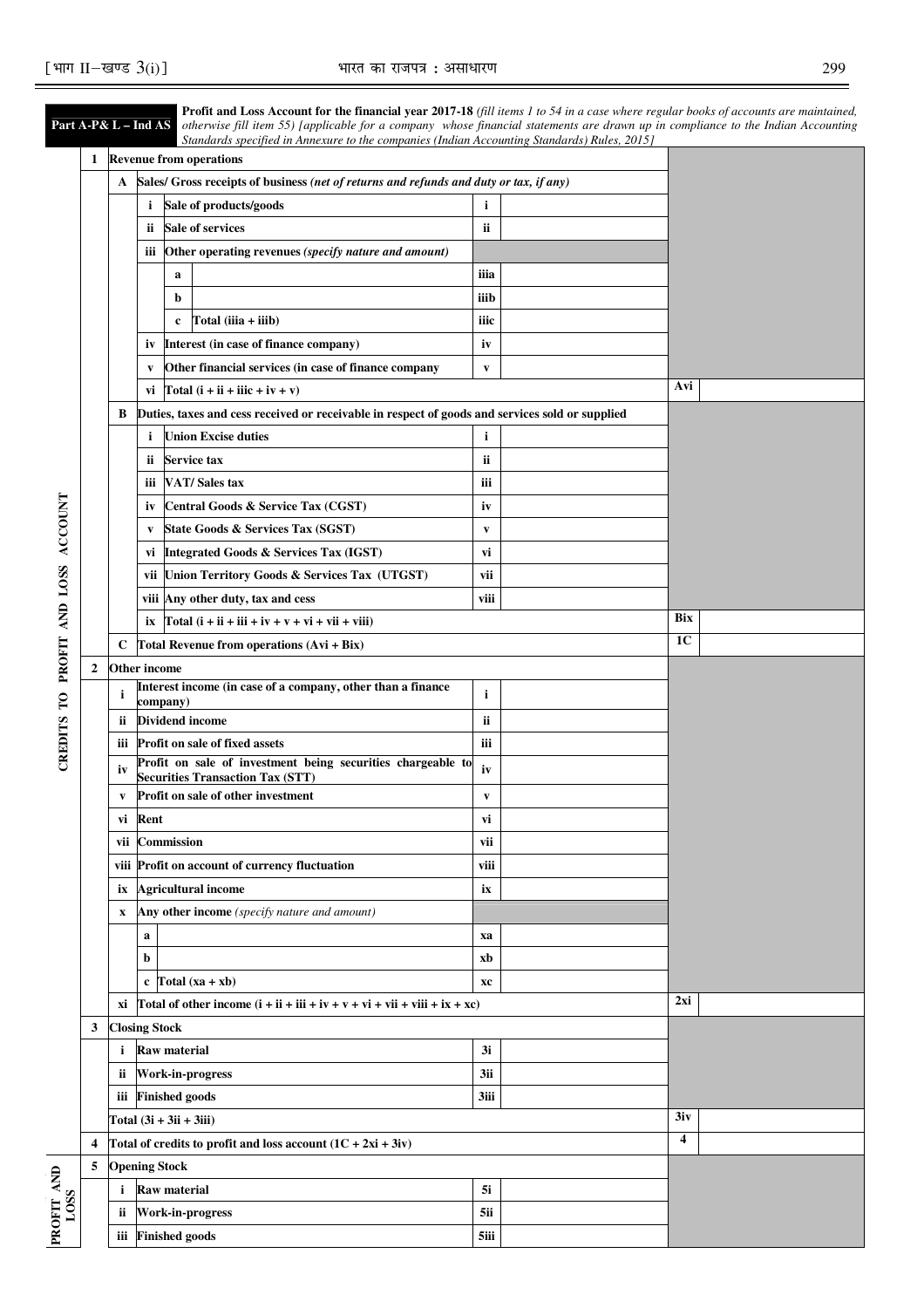|    | iv           | Total $(5i + 5ii + 5iii)$                                                                                   | 5iv     |          |      |  |
|----|--------------|-------------------------------------------------------------------------------------------------------------|---------|----------|------|--|
| 6  |              | Purchases (net of refunds and duty or tax, if any)                                                          |         |          | 6    |  |
| 7  |              | Duties and taxes, paid or payable, in respect of goods and services purchased                               |         |          |      |  |
|    | i            | <b>Custom duty</b>                                                                                          | 7i      |          |      |  |
|    | ii.          | <b>Counter veiling duty</b>                                                                                 | 7ii     |          |      |  |
|    | Ш            | <b>Special additional duty</b>                                                                              | $7$ iii |          |      |  |
|    | iv           | <b>Union excise duty</b>                                                                                    | 7iv     |          |      |  |
|    | V            | Service tax                                                                                                 | 7v      |          |      |  |
|    | vi           | <b>VAT/Sales tax</b>                                                                                        | 7vi     |          |      |  |
|    | vii          | Central Goods & Service Tax (GST)                                                                           | 7vii    |          |      |  |
|    |              | viii State Goods & Services Tax (SGST)                                                                      | 7viii   |          |      |  |
|    | iх           | <b>Integrated Goods &amp; Services Tax (IGST)</b>                                                           | 7ix     |          |      |  |
|    | X            | Union Territory Goods & Services Tax (UTGST)                                                                | 7x      |          |      |  |
|    | хi           | Any other tax, paid or payable                                                                              | 7xi     |          |      |  |
|    | xii          | Total $(7i + 7ii + 7iii + 7iv + 7v + 7vi + 7vii + 7viii + 7ix + 7x + 7xi)$                                  |         |          | 7xii |  |
| 8  | Freight      |                                                                                                             |         |          | 8    |  |
| 9  |              | Consumption of stores and spare parts                                                                       |         |          | 9    |  |
| 10 |              | <b>Power and fuel</b>                                                                                       |         |          | 10   |  |
| 11 | <b>Rents</b> |                                                                                                             |         |          | 11   |  |
| 12 |              | <b>Repairs to building</b>                                                                                  |         |          | 12   |  |
| 13 |              | Repairs to plant, machinery or furniture                                                                    |         |          | 13   |  |
| 14 |              | <b>Compensation to employees</b>                                                                            |         |          |      |  |
|    | i            | <b>Salaries and wages</b>                                                                                   | 14i     |          |      |  |
|    | ii.          | <b>Bonus</b>                                                                                                | 14ii    |          |      |  |
|    |              |                                                                                                             |         |          |      |  |
|    | ш            | <b>Reimbursement of medical expenses</b>                                                                    | 14iii   |          |      |  |
|    | iv           | Leave encashment                                                                                            | 14iv    |          |      |  |
|    | V            | <b>Leave travel benefits</b>                                                                                | 14v     |          |      |  |
|    | vi           | Contribution to approved superannuation fund                                                                | 14vi    |          |      |  |
|    | vii          | Contribution to recognised provident fund                                                                   | 14vii   |          |      |  |
|    |              | viii Contribution to recognised gratuity fund                                                               | 14viii  |          |      |  |
|    | ix           | Contribution to any other fund<br>Any other benefit to employees in respect of which an                     | 14ix    |          |      |  |
|    | $\mathbf X$  | expenditure has been incurred                                                                               | 14x     |          |      |  |
|    | хi           | Total compensation to employees $(14i + 14ii + 14iii + 14iv + 14v + 14vi + 14vii + 14ivii + 14ix +$<br>14x) |         |          | 14xi |  |
|    | xii          | Whether any compensation, included in 14xi, paid to non-<br>resident                                        | xiia    | Yes / No |      |  |
|    |              | If Yes, amount paid to non-residents                                                                        | xiib    |          |      |  |
| 15 |              | <b>Insurance</b>                                                                                            |         |          |      |  |
|    | i            | <b>Medical Insurance</b>                                                                                    | 15i     |          |      |  |
|    | ii           | <b>Life Insurance</b>                                                                                       | 15ii    |          |      |  |
|    | Ш            | <b>Keyman's Insurance</b>                                                                                   | 15iii   |          |      |  |
|    | iv           | Other Insurance including factory, office, car, goods, etc.                                                 | 15iv    |          |      |  |
|    | V            | Total expenditure on insurance (15i + 15ii + 15iii + 15iv)                                                  |         |          | 15v  |  |
| 16 |              | Workmen and staff welfare expenses                                                                          |         |          | 16   |  |
| 17 |              | <b>Entertainment</b>                                                                                        |         | 17       |      |  |
| 18 |              | <b>Hospitality</b>                                                                                          |         |          | 18   |  |
| 19 |              | Conference                                                                                                  |         |          | 19   |  |
| 20 |              | Sales promotion including publicity (other than advertisement)                                              |         |          | 20   |  |
| 21 |              | <b>Advertisement</b>                                                                                        |         |          | 21   |  |
| 22 |              | <b>Commission</b>                                                                                           |         |          |      |  |
|    | $\mathbf{i}$ | Paid outside India, or paid in India to a non-resident other                                                |         |          |      |  |
|    |              | than a company or a foreign company                                                                         | i       |          |      |  |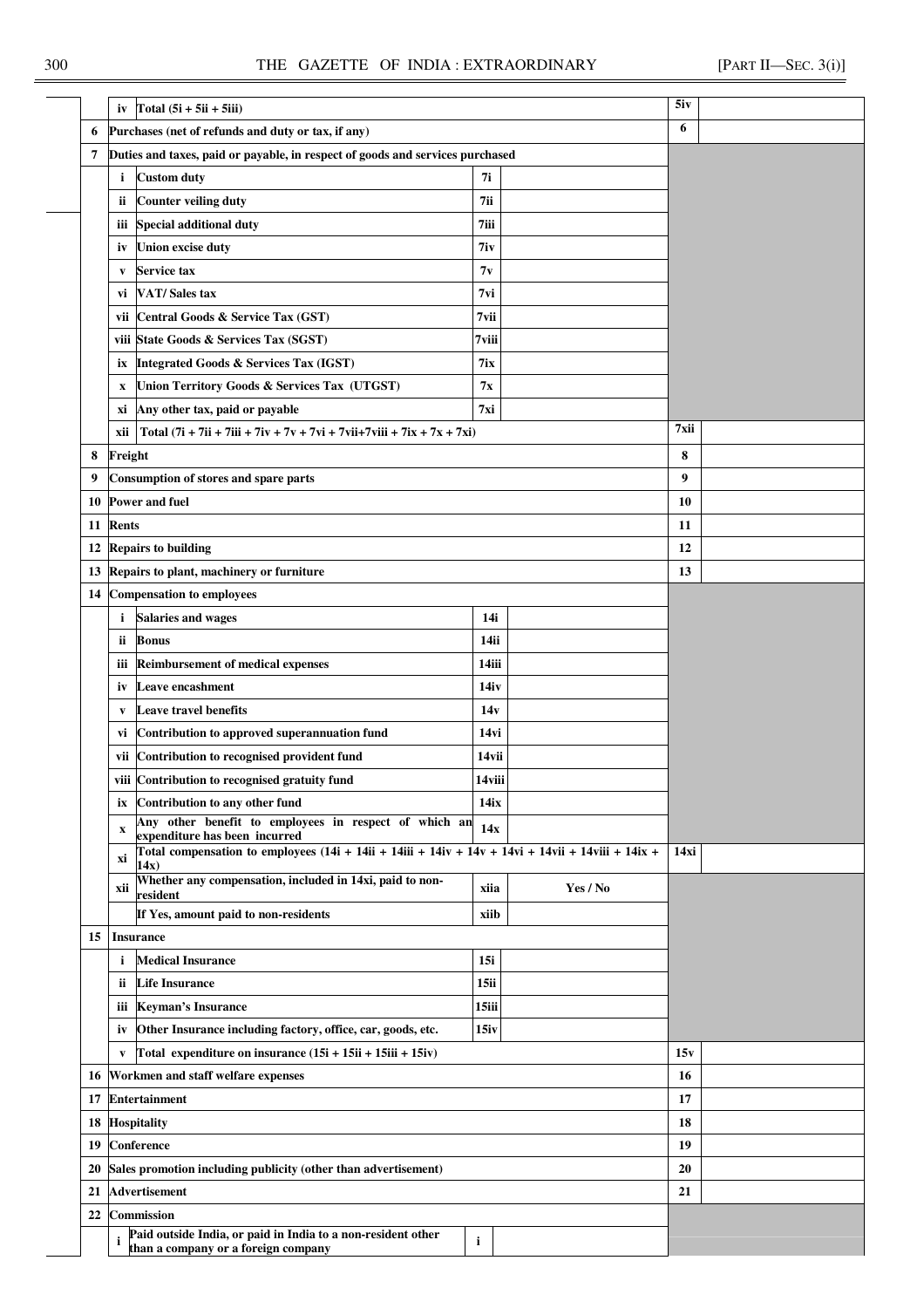|    |                                                                                                                                                                                       | ii To others                |  |  |                                                     |  |  |  |  |  |    |                                                              |       | ii          |  |                                                                                                             |       |  |
|----|---------------------------------------------------------------------------------------------------------------------------------------------------------------------------------------|-----------------------------|--|--|-----------------------------------------------------|--|--|--|--|--|----|--------------------------------------------------------------|-------|-------------|--|-------------------------------------------------------------------------------------------------------------|-------|--|
|    |                                                                                                                                                                                       | iii $\text{Total}$ (i + ii) |  |  |                                                     |  |  |  |  |  |    |                                                              |       |             |  |                                                                                                             | 22iii |  |
| 23 | <b>Royalty</b>                                                                                                                                                                        |                             |  |  |                                                     |  |  |  |  |  |    |                                                              |       |             |  |                                                                                                             |       |  |
|    |                                                                                                                                                                                       |                             |  |  |                                                     |  |  |  |  |  |    | Paid outside India, or paid in India to a non-resident other |       | i           |  |                                                                                                             |       |  |
|    |                                                                                                                                                                                       |                             |  |  | than a company or a foreign company                 |  |  |  |  |  |    |                                                              |       |             |  |                                                                                                             |       |  |
|    |                                                                                                                                                                                       | ii To others                |  |  |                                                     |  |  |  |  |  |    |                                                              |       | ii          |  |                                                                                                             |       |  |
|    |                                                                                                                                                                                       | iii $\text{Total}$ (i + ii) |  |  |                                                     |  |  |  |  |  |    |                                                              |       |             |  |                                                                                                             | 23iii |  |
| 24 |                                                                                                                                                                                       |                             |  |  |                                                     |  |  |  |  |  |    | Professional / Consultancy fees / Fee for technical services |       |             |  |                                                                                                             |       |  |
|    | i                                                                                                                                                                                     |                             |  |  | than a company or a foreign company                 |  |  |  |  |  |    | Paid outside India, or paid in India to a non-resident other |       | i           |  |                                                                                                             |       |  |
|    |                                                                                                                                                                                       | ii To others                |  |  |                                                     |  |  |  |  |  |    |                                                              |       | ii          |  |                                                                                                             |       |  |
|    | iii $\text{Total}$ (i + ii)                                                                                                                                                           |                             |  |  |                                                     |  |  |  |  |  |    |                                                              | 24iii |             |  |                                                                                                             |       |  |
| 25 | <b>Hotel, boarding and Lodging</b>                                                                                                                                                    |                             |  |  |                                                     |  |  |  |  |  |    |                                                              | 25    |             |  |                                                                                                             |       |  |
| 26 |                                                                                                                                                                                       |                             |  |  | Traveling expenses other than on foreign traveling  |  |  |  |  |  |    |                                                              |       |             |  |                                                                                                             | 26    |  |
| 27 | <b>Foreign traveling expenses</b>                                                                                                                                                     |                             |  |  |                                                     |  |  |  |  |  |    |                                                              |       | 27          |  |                                                                                                             |       |  |
|    | <b>Conveyance expenses</b><br>28                                                                                                                                                      |                             |  |  |                                                     |  |  |  |  |  |    |                                                              |       | 28          |  |                                                                                                             |       |  |
| 29 |                                                                                                                                                                                       |                             |  |  |                                                     |  |  |  |  |  |    |                                                              |       | 29          |  |                                                                                                             |       |  |
|    | <b>Telephone expenses</b>                                                                                                                                                             |                             |  |  |                                                     |  |  |  |  |  |    |                                                              |       |             |  |                                                                                                             |       |  |
| 30 | <b>Guest House expenses</b>                                                                                                                                                           |                             |  |  |                                                     |  |  |  |  |  |    |                                                              |       | 30          |  |                                                                                                             |       |  |
| 31 | <b>Club</b> expenses                                                                                                                                                                  |                             |  |  |                                                     |  |  |  |  |  |    |                                                              | 31    |             |  |                                                                                                             |       |  |
| 32 | <b>Festival celebration expenses</b>                                                                                                                                                  |                             |  |  |                                                     |  |  |  |  |  |    |                                                              | 32    |             |  |                                                                                                             |       |  |
| 33 |                                                                                                                                                                                       | Scholarship                 |  |  |                                                     |  |  |  |  |  |    |                                                              |       |             |  |                                                                                                             | 33    |  |
| 34 | Gift                                                                                                                                                                                  |                             |  |  |                                                     |  |  |  |  |  |    |                                                              |       |             |  |                                                                                                             | 34    |  |
| 35 | <b>Donation</b>                                                                                                                                                                       |                             |  |  |                                                     |  |  |  |  |  |    |                                                              | 35    |             |  |                                                                                                             |       |  |
| 36 | Rates and taxes, paid or payable to Government or any local body (excluding taxes on income)                                                                                          |                             |  |  |                                                     |  |  |  |  |  |    |                                                              |       |             |  |                                                                                                             |       |  |
|    | <b>Union excise duty</b><br>36i<br>i                                                                                                                                                  |                             |  |  |                                                     |  |  |  |  |  |    |                                                              |       |             |  |                                                                                                             |       |  |
|    | <b>Service tax</b><br>36ii<br>ii                                                                                                                                                      |                             |  |  |                                                     |  |  |  |  |  |    |                                                              |       |             |  |                                                                                                             |       |  |
|    | <b>VAT/Sales tax</b><br>36ii<br>iii                                                                                                                                                   |                             |  |  |                                                     |  |  |  |  |  |    |                                                              |       |             |  |                                                                                                             |       |  |
|    | iv                                                                                                                                                                                    | <b>Cess</b>                 |  |  |                                                     |  |  |  |  |  |    |                                                              |       | 36iv        |  |                                                                                                             |       |  |
|    | V                                                                                                                                                                                     |                             |  |  | <b>Goods &amp; Service Tax (GST)</b>                |  |  |  |  |  |    |                                                              |       | 36v         |  |                                                                                                             |       |  |
|    | vi                                                                                                                                                                                    |                             |  |  | State Goods & Services Tax (SGST)                   |  |  |  |  |  |    |                                                              |       | 36vi        |  |                                                                                                             |       |  |
|    |                                                                                                                                                                                       |                             |  |  | vii Integrated Goods & Services Tax (IGST)          |  |  |  |  |  |    |                                                              |       | 36vii       |  |                                                                                                             |       |  |
|    |                                                                                                                                                                                       |                             |  |  | viii Union Territory Goods & Services Tax (UTGST)   |  |  |  |  |  |    |                                                              |       | 36viii      |  |                                                                                                             |       |  |
|    | ix                                                                                                                                                                                    |                             |  |  | Any other rate, tax, duty or cess incl. STT and CTT |  |  |  |  |  |    |                                                              |       | <b>36ix</b> |  |                                                                                                             |       |  |
|    | $\mathbf X$                                                                                                                                                                           |                             |  |  |                                                     |  |  |  |  |  |    |                                                              |       |             |  | Total rates and taxes paid or payable $(36i + 36ii + 36ii + 36iv + 36v + 36v + 36vii + 36vii + 36ix)$       | 36x   |  |
| 37 |                                                                                                                                                                                       | <b>Audit fee</b>            |  |  |                                                     |  |  |  |  |  |    |                                                              |       |             |  |                                                                                                             | 37    |  |
| 38 |                                                                                                                                                                                       |                             |  |  | Other expenses (specify nature and amount)          |  |  |  |  |  |    |                                                              |       |             |  |                                                                                                             |       |  |
|    | i                                                                                                                                                                                     |                             |  |  |                                                     |  |  |  |  |  |    |                                                              |       | i           |  |                                                                                                             |       |  |
|    | ii                                                                                                                                                                                    |                             |  |  |                                                     |  |  |  |  |  |    |                                                              |       | ii          |  |                                                                                                             |       |  |
|    |                                                                                                                                                                                       |                             |  |  |                                                     |  |  |  |  |  |    |                                                              |       |             |  |                                                                                                             |       |  |
|    | iii                                                                                                                                                                                   | Total $(i + ii)$            |  |  |                                                     |  |  |  |  |  |    |                                                              |       |             |  | Bad debts written off (specify PAN of the person, if it is available, for whom Bad Debt for amount of Rs. 1 | 38iii |  |
| 39 |                                                                                                                                                                                       |                             |  |  | lakh or more is claimed and amount)                 |  |  |  |  |  |    |                                                              |       |             |  |                                                                                                             |       |  |
|    | $\mathbf{i}$                                                                                                                                                                          |                             |  |  |                                                     |  |  |  |  |  |    | 39i                                                          |       |             |  |                                                                                                             |       |  |
|    | ii                                                                                                                                                                                    |                             |  |  |                                                     |  |  |  |  |  |    | 39ii                                                         |       |             |  |                                                                                                             |       |  |
|    | iii                                                                                                                                                                                   |                             |  |  |                                                     |  |  |  |  |  |    | 39iii                                                        |       |             |  |                                                                                                             |       |  |
|    | iv                                                                                                                                                                                    |                             |  |  | Others (more than Rs. 1 lakh) where PAN is          |  |  |  |  |  |    | 39 <sub>iv</sub>                                             |       |             |  |                                                                                                             |       |  |
|    | V                                                                                                                                                                                     | not available               |  |  | Others (amounts less than Rs. 1 lakh)               |  |  |  |  |  |    | 39v                                                          |       |             |  |                                                                                                             |       |  |
|    | vi                                                                                                                                                                                    |                             |  |  |                                                     |  |  |  |  |  |    |                                                              |       |             |  |                                                                                                             | 39vi  |  |
|    | Total Bad Debt (39i + 39ii + 39iii + 39iv + 39v)<br>Provision for bad and doubtful debts<br>40                                                                                        |                             |  |  |                                                     |  |  |  |  |  |    |                                                              | 40    |             |  |                                                                                                             |       |  |
|    |                                                                                                                                                                                       |                             |  |  |                                                     |  |  |  |  |  |    |                                                              |       |             |  |                                                                                                             |       |  |
| 41 |                                                                                                                                                                                       | Other provisions            |  |  |                                                     |  |  |  |  |  |    |                                                              |       |             |  |                                                                                                             | 41    |  |
| 42 | Profit before interest, depreciation and taxes $[4 - (5iv + 6 + 7xii + 8 to 13 + 14xi + 15v + 16 to 21 + 22iii +$<br>$23iii + 24iii + 25$ to $35 + 36x + 37 + 38iii + 39vi + 40 + 41$ |                             |  |  |                                                     |  |  |  |  |  | 42 |                                                              |       |             |  |                                                                                                             |       |  |
|    | 43 Interest                                                                                                                                                                           |                             |  |  |                                                     |  |  |  |  |  |    |                                                              |       |             |  |                                                                                                             |       |  |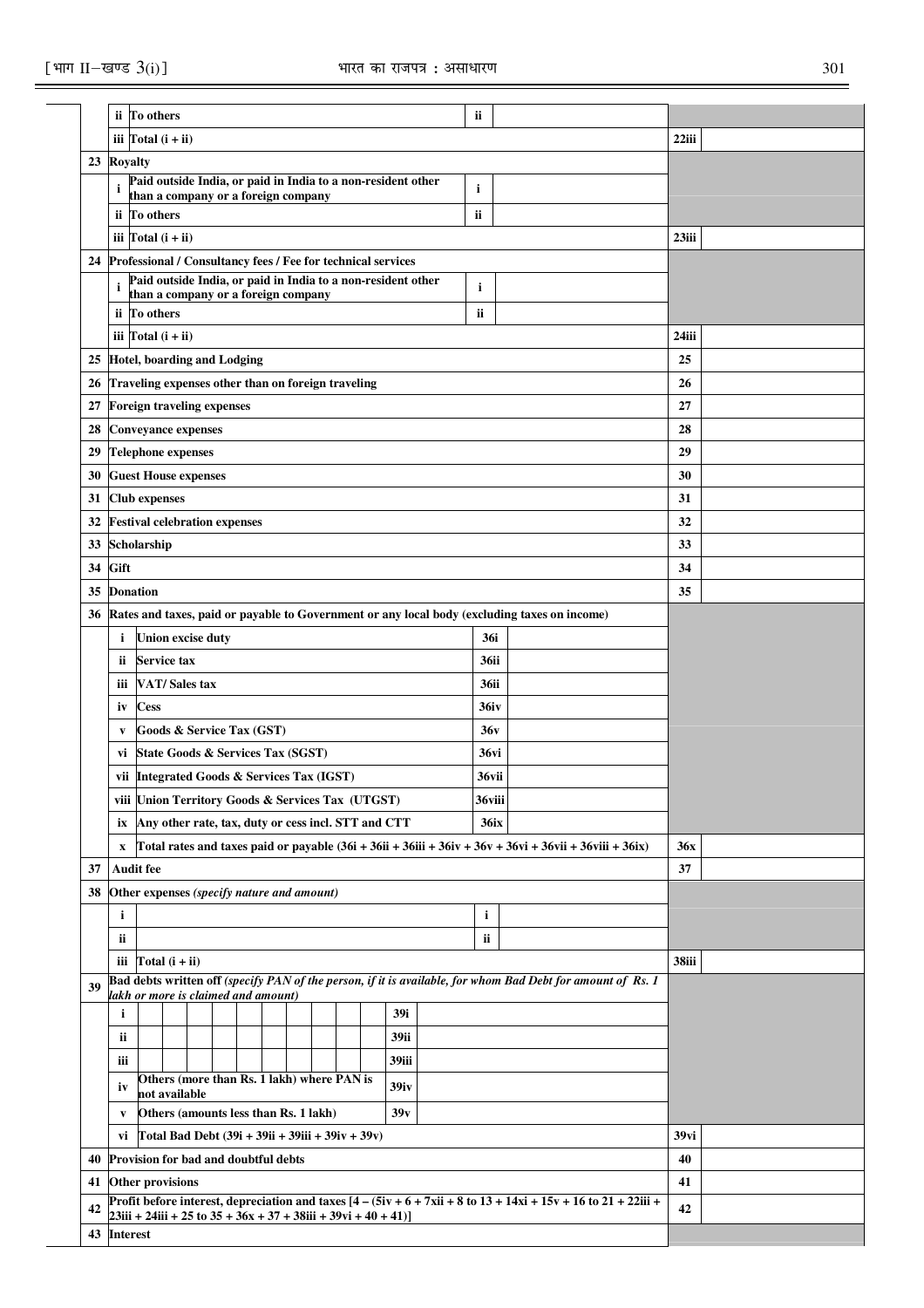|                                       |    | i                                 | Paid outside India, or paid in India to a non-resident other<br>than a company or a foreign company                                                         | i  |  |  |  |  |  |  |  |  |  |  |
|---------------------------------------|----|-----------------------------------|-------------------------------------------------------------------------------------------------------------------------------------------------------------|----|--|--|--|--|--|--|--|--|--|--|
|                                       |    | ii                                | To others                                                                                                                                                   | ii |  |  |  |  |  |  |  |  |  |  |
|                                       |    | iii                               | Total (i + ii)                                                                                                                                              |    |  |  |  |  |  |  |  |  |  |  |
|                                       |    |                                   | 44 Depreciation and amortization                                                                                                                            |    |  |  |  |  |  |  |  |  |  |  |
|                                       | 45 |                                   | Profit before taxes $(42 - 43)$ iii $- 44$ )                                                                                                                |    |  |  |  |  |  |  |  |  |  |  |
|                                       | 46 |                                   | <b>Provision for current tax</b>                                                                                                                            |    |  |  |  |  |  |  |  |  |  |  |
|                                       | 47 |                                   | <b>Provision for Deferred Tax and deferred liability</b>                                                                                                    |    |  |  |  |  |  |  |  |  |  |  |
|                                       | 48 |                                   | Profit after tax $(45 - 46 - 47)$                                                                                                                           |    |  |  |  |  |  |  |  |  |  |  |
|                                       | 49 |                                   | <b>Balance brought forward from previous year</b>                                                                                                           |    |  |  |  |  |  |  |  |  |  |  |
|                                       | 50 |                                   | Amount available for appropriation $(48 + 49)$                                                                                                              |    |  |  |  |  |  |  |  |  |  |  |
|                                       | 51 | <b>Appropriations</b>             |                                                                                                                                                             |    |  |  |  |  |  |  |  |  |  |  |
|                                       |    | i                                 | <b>Transfer to reserves and surplus</b>                                                                                                                     |    |  |  |  |  |  |  |  |  |  |  |
|                                       |    | ii                                | Proposed dividend/Interim dividend                                                                                                                          | ś  |  |  |  |  |  |  |  |  |  |  |
|                                       |    | iii                               | Tax on dividend/ Tax on dividend for earlier years                                                                                                          | 5  |  |  |  |  |  |  |  |  |  |  |
| PROVISIONS FOR TAX AND APPROPRIATIONS |    | iv                                | Appropriation towards Corporate Social Responsibility (CSR)<br><b>activities</b> (in case of companies covered under section 135 of<br>Companies Act, 2013) | 5  |  |  |  |  |  |  |  |  |  |  |
|                                       |    | V                                 | Any other appropriation                                                                                                                                     |    |  |  |  |  |  |  |  |  |  |  |
|                                       |    | vi                                | $[Total (51i + 51ii + 51iii + 51iv+51v)]$                                                                                                                   |    |  |  |  |  |  |  |  |  |  |  |
|                                       | 52 |                                   | Balance carried to balance sheet $(50 - 51\text{vi})$                                                                                                       |    |  |  |  |  |  |  |  |  |  |  |
|                                       | 53 | <b>Other Comprehensive Income</b> |                                                                                                                                                             |    |  |  |  |  |  |  |  |  |  |  |
|                                       |    | A                                 | Items that will not be reclassified to P&L                                                                                                                  |    |  |  |  |  |  |  |  |  |  |  |
|                                       |    |                                   | i<br><b>Changes in revaluation surplus</b>                                                                                                                  |    |  |  |  |  |  |  |  |  |  |  |
|                                       |    |                                   | ii Re-measurements of the defined benefit plans                                                                                                             |    |  |  |  |  |  |  |  |  |  |  |
|                                       |    |                                   | iii Equity instruments through OCI                                                                                                                          |    |  |  |  |  |  |  |  |  |  |  |
|                                       |    |                                   | <b>Fair value Changes relating to own credit risk of financial</b><br>liabilities designated at FVTPL                                                       |    |  |  |  |  |  |  |  |  |  |  |
|                                       |    |                                   | Share of Other comprehensive income in associates and joint<br>V<br>ventures, to the extent not to be classified to P&L                                     |    |  |  |  |  |  |  |  |  |  |  |
|                                       |    |                                   | vi Others (Specify nature)                                                                                                                                  |    |  |  |  |  |  |  |  |  |  |  |
|                                       |    |                                   | vii Income tax relating to items that will not be reclassified to P&L                                                                                       |    |  |  |  |  |  |  |  |  |  |  |
|                                       |    |                                   | viii Total                                                                                                                                                  |    |  |  |  |  |  |  |  |  |  |  |
|                                       |    | B                                 | Items that will be reclassified to P&L                                                                                                                      |    |  |  |  |  |  |  |  |  |  |  |
|                                       |    |                                   | Exchange differences in translating the financial statements of a<br>i<br>foreign operation                                                                 |    |  |  |  |  |  |  |  |  |  |  |
|                                       |    |                                   | $\ddot{\mathbf{u}}$ Deht instruments through OCI                                                                                                            |    |  |  |  |  |  |  |  |  |  |  |

|                                       |    | ii. | To others<br>ii.                                                                                                                                                                           |              |                 |  |
|---------------------------------------|----|-----|--------------------------------------------------------------------------------------------------------------------------------------------------------------------------------------------|--------------|-----------------|--|
|                                       |    | iii | Total $(i + ii)$                                                                                                                                                                           |              | 43iii           |  |
|                                       | 44 |     | <b>Depreciation and amortization</b>                                                                                                                                                       |              | 44              |  |
|                                       | 45 |     | Profit before taxes $(42 - 43ii - 44)$                                                                                                                                                     |              | 45              |  |
|                                       | 46 |     | <b>Provision for current tax</b>                                                                                                                                                           |              | 46              |  |
|                                       | 47 |     | Provision for Deferred Tax and deferred liability                                                                                                                                          |              | 47              |  |
|                                       | 48 |     | Profit after tax (45 - 46 - 47)                                                                                                                                                            |              | 48              |  |
|                                       | 49 |     | <b>Balance brought forward from previous year</b>                                                                                                                                          |              | 49              |  |
|                                       | 50 |     | Amount available for appropriation $(48 + 49)$                                                                                                                                             | 50           |                 |  |
|                                       | 51 |     | <b>Appropriations</b>                                                                                                                                                                      |              |                 |  |
|                                       |    | i.  | <b>Transfer to reserves and surplus</b>                                                                                                                                                    | 51i          |                 |  |
|                                       |    | ii. | Proposed dividend/ Interim dividend                                                                                                                                                        | 51ii         |                 |  |
|                                       |    |     | iii Tax on dividend/Tax on dividend for earlier years                                                                                                                                      | 51iii        |                 |  |
| PROVISIONS FOR TAX AND APPROPRIATIONS |    |     | Appropriation towards Corporate Social Responsibility (CSR)<br>iv activities (in case of companies covered under section 135 of 51iv<br>Companies Act, 2013)                               |              |                 |  |
|                                       |    | V   | Any other appropriation                                                                                                                                                                    | 51v          |                 |  |
|                                       |    |     | vi Total $(51i + 51ii + 51iii + 51iv+51v)$                                                                                                                                                 | 51 vi        |                 |  |
|                                       | 52 |     | Balance carried to balance sheet $(50 - 51\text{vi})$                                                                                                                                      | 52           |                 |  |
|                                       | 53 |     | <b>Other Comprehensive Income</b>                                                                                                                                                          |              |                 |  |
|                                       |    |     | A Items that will not be reclassified to P&L                                                                                                                                               |              |                 |  |
|                                       |    |     | <i>i</i> Changes in revaluation surplus                                                                                                                                                    | i            |                 |  |
|                                       |    |     | ii Re-measurements of the defined benefit plans                                                                                                                                            | ii.          |                 |  |
|                                       |    |     | iii Equity instruments through OCI                                                                                                                                                         | iii          |                 |  |
|                                       |    |     | Fair value Changes relating to own credit risk of financial<br>iv<br>liabilities designated at FVTPL                                                                                       | iv           |                 |  |
|                                       |    |     | Share of Other comprehensive income in associates and joint<br>ventures , to the extent not to be classified to P&L                                                                        | $\mathbf{v}$ |                 |  |
|                                       |    |     | vi Others (Specify nature)                                                                                                                                                                 | vi           |                 |  |
|                                       |    |     | vii Income tax relating to items that will not be reclassified to P&L                                                                                                                      | vii          |                 |  |
|                                       |    |     | viii <sup>Total</sup>                                                                                                                                                                      |              | 53A             |  |
|                                       |    | В   | Items that will be reclassified to P&L                                                                                                                                                     |              |                 |  |
|                                       |    |     | Exchange differences in translating the financial statements of a<br>1<br>foreign operation                                                                                                | i            |                 |  |
|                                       |    |     | ii Debt instruments through OCI                                                                                                                                                            | <b>ii</b>    |                 |  |
|                                       |    |     | The effective portion of gains and loss on hedging instruments in<br>iii<br>a cash flow hedge                                                                                              | iii          |                 |  |
|                                       |    |     | Share of OCI in associates and joint ventures to the extent to be<br>iv<br>classified into P&L                                                                                             | iv           |                 |  |
|                                       |    |     | <b>Others (Specify nature)</b>                                                                                                                                                             | V            |                 |  |
|                                       |    |     | vi Income tax relating to items that will be reclassified to P&L                                                                                                                           | vi           |                 |  |
|                                       |    |     | vii Total                                                                                                                                                                                  |              | 53B             |  |
|                                       | 54 |     | Total Comprehensive Income $(48 + 53A + 53B)$                                                                                                                                              |              | 54              |  |
|                                       | 55 |     | In a case where regular books of account of business or profession are not maintained, furnish the<br>following information for previous year 2017-18 in respect of business or profession |              |                 |  |
| NO ACCOUNT                            |    | a   | <b>Gross receipts</b>                                                                                                                                                                      |              | 55a             |  |
| CASE                                  |    | b   | <b>Gross profit</b>                                                                                                                                                                        |              | 55 <sub>b</sub> |  |
|                                       |    | c   | <b>Expenses</b>                                                                                                                                                                            | 55c          |                 |  |
|                                       |    | d   | Net profit                                                                                                                                                                                 | 55d          |                 |  |

| Part A-OI   | <b>Other Information</b> ( <i>optional in a case not liable for audit under section 44AB</i> ) |                                  |            |        |
|-------------|------------------------------------------------------------------------------------------------|----------------------------------|------------|--------|
| $\mathbb H$ | Method of accounting employed in the previous year (Tick) $\boxtimes$                          |                                  | mercantile | ` cash |
|             | Is there any change in method of accounting                                                    | Tick) $\mathbf{\mathbf{\Sigma}}$ | $\Box$ Yes | No     |
|             |                                                                                                |                                  |            |        |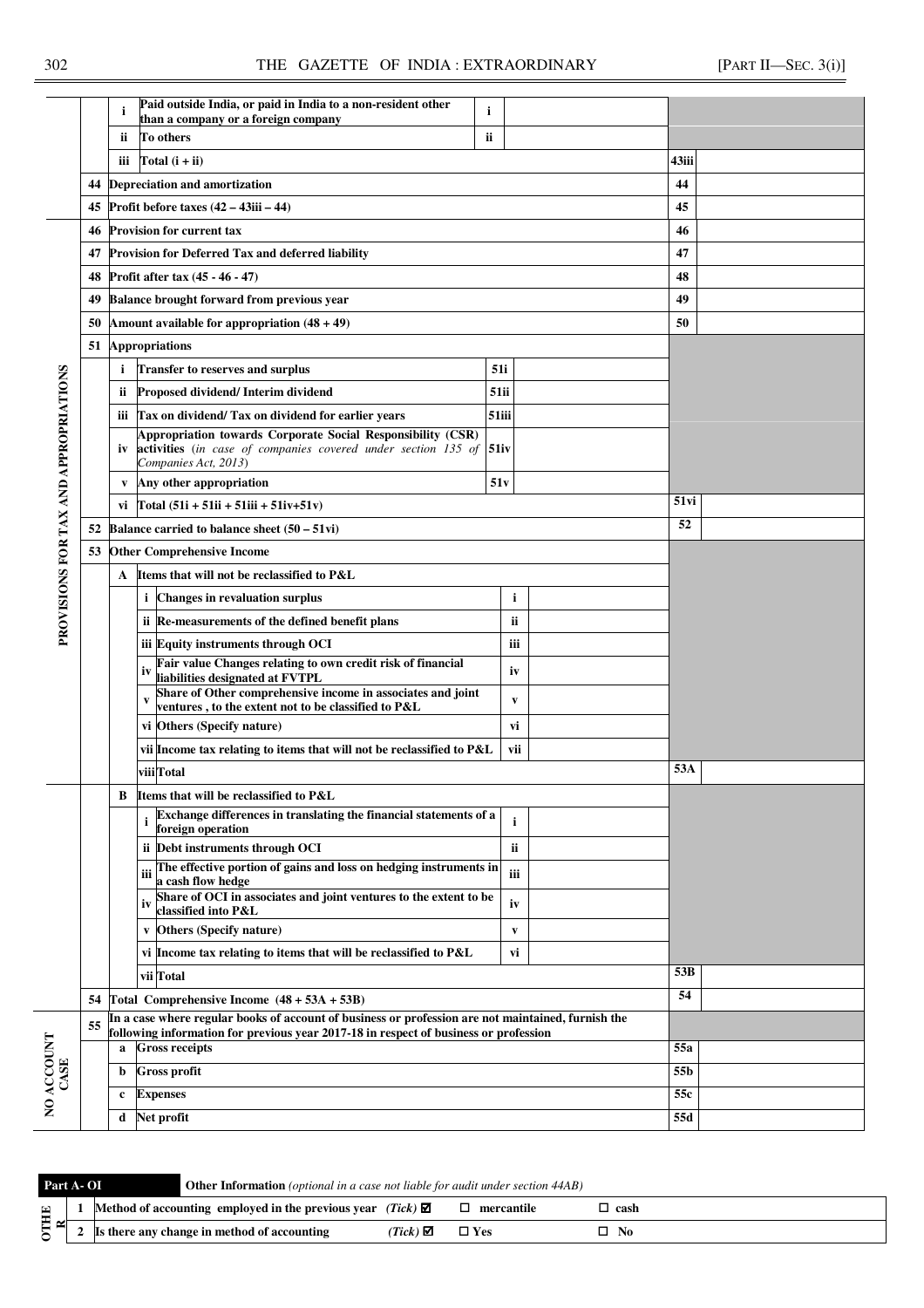# [भाग II-खण्ड  $3(i)$ ] सारत का राजपत्र: असाधारण

| I<br>×<br>v | ۰.<br>۰. | I<br>×<br>v |
|-------------|----------|-------------|

| 3a             |              | Increase in the profit or decrease in loss because of deviation, if any, as per Income Computation Disclosure                                                                               |           | 3a             |  |                |   |
|----------------|--------------|---------------------------------------------------------------------------------------------------------------------------------------------------------------------------------------------|-----------|----------------|--|----------------|---|
|                |              | Standards notified under section 145(2) [column 11a(iii) of Schedule ICDS]<br>Decrease in the profit or increase in loss because of deviation, if any, as per Income Computation Disclosure |           |                |  |                |   |
| 3b             |              | Standards notified under section 145(2) [column 11b(iii) of Schedule ICDS]                                                                                                                  |           |                |  | 3 <sub>b</sub> |   |
| $\overline{4}$ |              | Method of valuation of closing stock employed in the previous year                                                                                                                          |           |                |  |                |   |
|                | a            | Raw Material (if at cost or market rates whichever is less write 1, if at cost write 2, if at market rate write 3)                                                                          |           |                |  |                | □ |
|                | b            | Finished goods (if at cost or market rates whichever is less write 1, if at cost write 2, if at market rate write 3)                                                                        |           | □              |  |                |   |
|                | c            | Is there any change in stock valuation method $(Tick) \boxtimes$<br>$\Box$ Yes                                                                                                              |           |                |  |                |   |
|                | d            | Increase in the profit or decrease in loss because of deviation, if any, from the method of valuation                                                                                       | 4d        |                |  |                |   |
|                | e            | specified under section 145A<br>Decrease in the profit or increase in loss because of deviation, if any, from the method of valuation                                                       |           |                |  |                |   |
| 5              |              | specified under section 145A                                                                                                                                                                |           |                |  | 4e             |   |
|                |              | Amounts not credited to the profit and loss account, being -<br>the items falling within the scope of section 28                                                                            |           |                |  |                |   |
|                | a            |                                                                                                                                                                                             | 5a        |                |  |                |   |
|                | b            | the proforma credits, drawbacks, refund of duty of customs or<br>excise or service tax, or refund of sales tax or value added tax, or                                                       | 5b        |                |  |                |   |
|                |              | refund of GST, where such credits, drawbacks or refunds are<br>admitted as due by the authorities concerned                                                                                 |           |                |  |                |   |
|                | c            | escalation claims accepted during the previous year                                                                                                                                         | 5c        |                |  |                |   |
|                | d            | any other item of income                                                                                                                                                                    | 5d        |                |  |                |   |
|                | e            | capital receipt, if any                                                                                                                                                                     | <b>5e</b> |                |  |                |   |
|                | f            | Total of amounts not credited to profit and loss account (5a+5b+5c+5d+5e)                                                                                                                   |           |                |  | 5f             |   |
| 6              |              | Amounts debited to the profit and loss account, to the extent disallowable under section 36 due to non-                                                                                     |           |                |  |                |   |
|                |              | fulfilment of condition specified in relevant clauses-                                                                                                                                      |           |                |  |                |   |
|                | a            | Premium paid for insurance against risk of damage or destruction<br>of stocks or store $[36(1)(i)]$                                                                                         | 6a        |                |  |                |   |
|                | b            | Premium paid for insurance on the health of employees $[36(1)(ib)]$                                                                                                                         | 6b        |                |  |                |   |
|                |              | Any sum paid to an employee as bonus or commission for services                                                                                                                             |           |                |  |                |   |
|                | c            | rendered, where such sum was otherwise payable to him as profits<br>or dividend $[36(1)(ii)]$                                                                                               | 6с        |                |  |                |   |
|                | d            | Any amount of interest paid in respect of borrowed capital                                                                                                                                  | 6d        |                |  |                |   |
|                | e            | [36(1)(iii)]<br>Amount of discount on a zero-coupon bond $[36(1)(iiia)]$                                                                                                                    | 6e        |                |  |                |   |
|                | f            | Amount of contributions to a recognised provident fund $[36(1)(iv)]$                                                                                                                        | 6f        |                |  |                |   |
|                |              | Amount of contributions to an approved superannuation fund                                                                                                                                  |           |                |  |                |   |
|                | g            | 136(1)(iv)1                                                                                                                                                                                 | 6g        |                |  |                |   |
|                | h            | Amount of contribution to a pension scheme referred to in section<br><b>80CCD</b> [36(1)(iva)]                                                                                              | 6h        |                |  |                |   |
|                | i.           | Amount of contributions to an approved gratuity fund $[36(1)(v)]$                                                                                                                           | 6i        |                |  |                |   |
|                | Ĵ            | Amount of contributions to any other fund                                                                                                                                                   | 6j        |                |  |                |   |
|                |              | Any sum received from employees as contribution to any                                                                                                                                      |           |                |  |                |   |
|                | k            | provident fund or superannuation fund or any fund set up under<br>ESI Act or any other fund for the welfare of employees to the                                                             | 6k        |                |  |                |   |
|                |              | extent not credited to the employees account on or before the due                                                                                                                           |           |                |  |                |   |
|                | 1            | <b>date</b> $[36(1)(va)]$<br>Amount of bad and doubtful debts $[36(1)(vii)]$                                                                                                                | 61        |                |  |                |   |
|                | $\mathbf{m}$ | <b>Provision for bad and doubtful debts</b> $[36(1)(via)]$                                                                                                                                  | 6m        |                |  |                |   |
|                | n            | Amount transferred to any special reserve $[36(1)(viii)]$                                                                                                                                   | 6n        |                |  |                |   |
|                |              | Expenditure for the purposes of promoting family planning                                                                                                                                   |           |                |  |                |   |
|                | $\bf{0}$     | amongst employees $[36(1)(ix)]$                                                                                                                                                             | 60        |                |  |                |   |
|                | p            | Amount of securities transaction paid in respect of transaction in<br>securities if such income is not included in business income                                                          | 6p        |                |  |                |   |
|                |              | [36(1)(xy)]                                                                                                                                                                                 |           |                |  |                |   |
|                | q            | Any other disallowance                                                                                                                                                                      | 6q        |                |  |                |   |
|                | r            | Total amount disallowable under section 36 (total of 6a to 6q)                                                                                                                              | 6r        |                |  |                |   |
|                | S            | Total number of employees employed by the company (mandatory in case company has recognized<br><b>Provident Fund)</b>                                                                       |           |                |  |                |   |
|                |              | <i>i</i> deployed in India                                                                                                                                                                  |           |                |  |                |   |
|                |              | ii deployed outside India                                                                                                                                                                   | ii.       |                |  |                |   |
|                |              | iii Total                                                                                                                                                                                   | iii       |                |  |                |   |
|                |              | 7 Amounts debited to the profit and loss account, to the extent disallowable under section 37                                                                                               |           |                |  |                |   |
|                | a            | Expenditure of capital nature $[37(1)]$                                                                                                                                                     |           | 7a             |  |                |   |
|                | b            | Expenditure of personal nature $[37(1)]$                                                                                                                                                    |           | 7 <sub>b</sub> |  |                |   |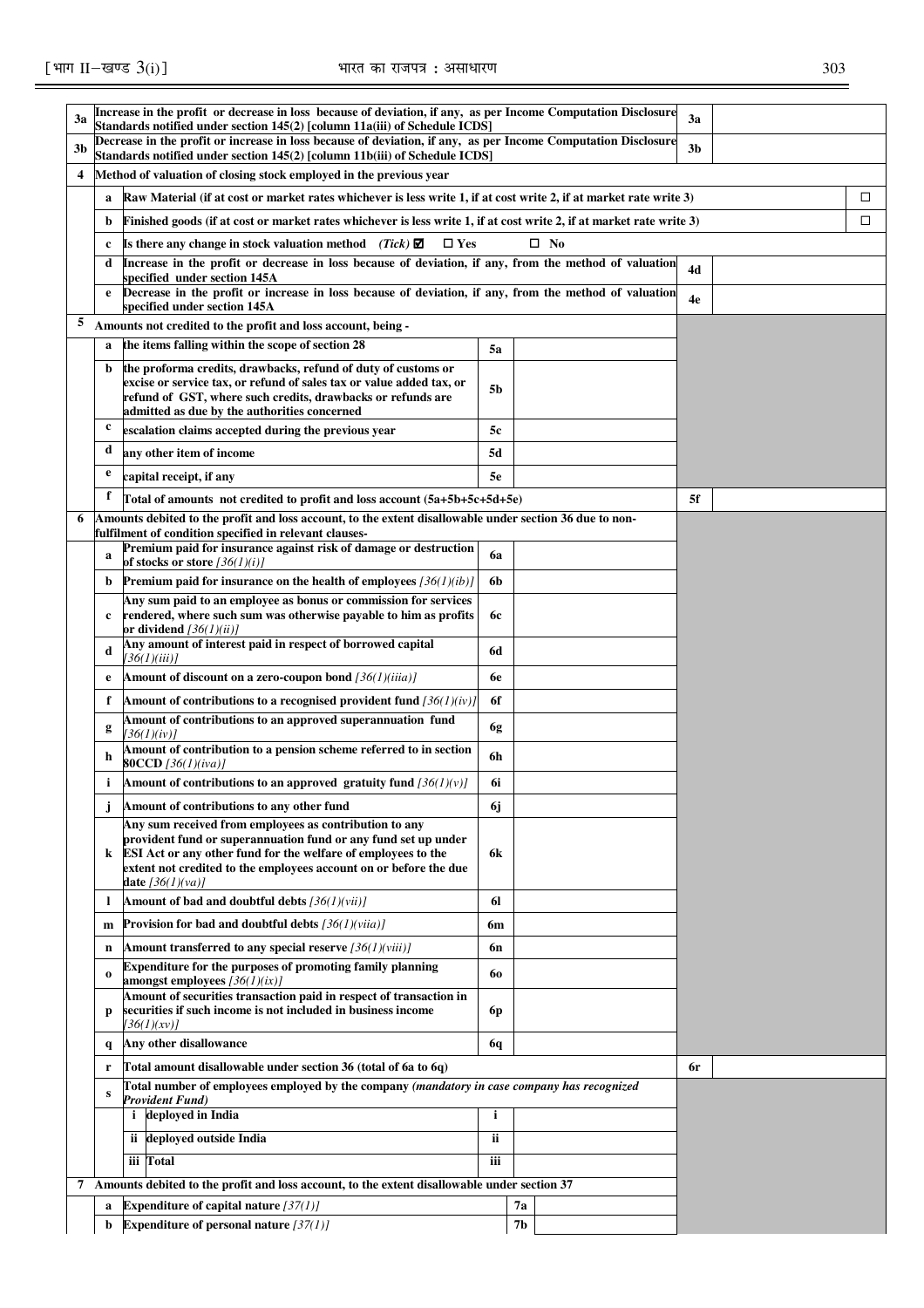|    | $\mathbf c$  | Expenditure laid out or expended wholly and exclusively NOT for the<br>purpose of business or profession $[37(1)]$                                                                  |                 | 7с |     |  |
|----|--------------|-------------------------------------------------------------------------------------------------------------------------------------------------------------------------------------|-----------------|----|-----|--|
|    | d            | Expenditure on advertisement in any souvenir, brochure, tract,                                                                                                                      | 7d              |    |     |  |
|    |              | pamphlet or the like, published by a political party $(37(2B))$<br>Expenditure by way of penalty or fine for violation of any law for the                                           |                 |    |     |  |
|    | e            | time being in force                                                                                                                                                                 |                 | 7е |     |  |
|    | f            | Any other penalty or fine                                                                                                                                                           | 7f              |    |     |  |
|    | g            | Expenditure incurred for any purpose which is an offence or which is<br>prohibited by law                                                                                           | 7g              |    |     |  |
|    | h            | Expenditure incurred on corporate social responsibility (CSR)                                                                                                                       | 7h              |    |     |  |
|    | i            | Amount of any liability of a contingent nature                                                                                                                                      | 7i              |    |     |  |
|    | j            | Any other amount not allowable under section 37                                                                                                                                     | 7j              |    |     |  |
|    | $\bf k$      | Total amount disallowable under section 37 (total of 7a to 7j)                                                                                                                      |                 |    | 7k  |  |
| 8  | A.           | Amounts debited to the profit and loss account, to the extent disallowable under section 40                                                                                         |                 |    |     |  |
|    |              | Amount disallowable under section 40 (a)(i), on account of<br>a<br>non-compliance with the provisions of Chapter XVII-B                                                             | Aa              |    |     |  |
|    |              | Amount disallowable under section 40(a)(ia) on account of                                                                                                                           | Ab              |    |     |  |
|    |              | non-compliance with the provisions of Chapter XVII-B<br>Amount disallowable under section 40(a)(ib) on account of                                                                   |                 |    |     |  |
|    |              | non-compliance with the provisions of Chapter VIII of the<br>c<br><b>Finance Act, 2016</b>                                                                                          | Ac              |    |     |  |
|    |              | Amount disallowable under section 40(a)(iii) on account of<br>d                                                                                                                     | Ad              |    |     |  |
|    |              | non-compliance with the provisions of Chapter XVII-B<br>Amount of tax or rate levied or assessed on the basis of profits<br>e                                                       | Ae              |    |     |  |
|    |              | [40(a)(ii)]                                                                                                                                                                         |                 |    |     |  |
|    |              | Amount paid as wealth tax $[40(a)(iia)]$<br>f                                                                                                                                       | Af              |    |     |  |
|    |              | Amount paid by way of royalty, license fee, service fee etc. as<br>per section $40(a)(iib)$                                                                                         | Ag              |    |     |  |
|    |              | h<br>Amount of interest, salary, bonus, commission or<br>remuneration paid to any partner or member $[40(b)]$                                                                       | Ah              |    |     |  |
|    |              | Any other disallowance<br>i                                                                                                                                                         | Ai              |    |     |  |
|    |              | Ĵ<br>Total amount disallowable under section 40(total of Aa to Ai)                                                                                                                  |                 | Aj |     |  |
|    | В.           | Any amount disallowed under section 40 in any preceding previous year but allowable during the<br>previous year                                                                     |                 |    | 8B  |  |
|    |              |                                                                                                                                                                                     |                 |    |     |  |
|    |              |                                                                                                                                                                                     |                 |    |     |  |
| 9  |              | Amounts debited to the profit and loss account, to the extent disallowable under section 40A                                                                                        |                 |    |     |  |
|    | a            | Amounts paid to persons specified in section 40A(2)(b)                                                                                                                              | <b>9a</b>       |    |     |  |
|    | b            | Amount paid otherwise than by account payee cheque or account<br>payee bank draft or use of electronic clearing system through a<br>bank account, disallowable under section 40A(3) | 9 <sub>b</sub>  |    |     |  |
|    | $\mathbf c$  | Provision for payment of gratuity $[40A(7)]$                                                                                                                                        | 9с              |    |     |  |
|    | d            | any sum paid by the assessee as an employer for setting up or as<br>contribution to any fund, trust, company, AOP, or BOI or society<br>or any other institution $[40A(9)]$         | <b>9d</b>       |    |     |  |
|    | e            | Any other disallowance                                                                                                                                                              | 9e              |    |     |  |
|    | f            | Total amount disallowable under section 40A                                                                                                                                         |                 |    | 9f  |  |
|    |              | Any amount disallowed under section 43B in any preceding previous year but allowable during the previous                                                                            |                 |    |     |  |
| 10 | vear         |                                                                                                                                                                                     |                 |    |     |  |
|    | a            | Any sum in the nature of tax, duty, cess or fee under any law                                                                                                                       | 10a             |    |     |  |
|    | b.           | Any sum payable by way of contribution to any provident fund or<br>superannuation fund or gratuity fund or any other fund for the                                                   | 10 <sub>b</sub> |    |     |  |
|    | $\mathbf{c}$ | welfare of employees<br>Any sum payable to an employee as bonus or commission for<br>services rendered                                                                              | 10c             |    |     |  |
|    | d            | Any sum payable as interest on any loan or borrowing from any<br>public financial institution or a State financial corporation or a                                                 | 10d             |    |     |  |
|    |              | <b>State Industrial investment corporation</b><br>Any sum payable as interest on any loan or borrowing from any                                                                     |                 |    |     |  |
|    | e            | scheduled bank or a co-operative bank other than a primary<br>agricultural credit society or a primary co-operative agricultural<br>and rural development bank                      | <b>10e</b>      |    |     |  |
|    | f            | Any sum payable towards leave encashment                                                                                                                                            | 10f             |    |     |  |
|    |              | Any sum payable to the Indian Railways for the use of railway                                                                                                                       |                 |    |     |  |
|    | g            | assets                                                                                                                                                                              | 10g             |    |     |  |
|    | h            | Total amount allowable under section 43B (total of 10a to 10g)                                                                                                                      |                 |    | 10h |  |
|    | a            | 11 Any amount debited to profit and loss account of the previous year but disallowable under section 43B<br>Any sum in the nature of tax, duty, cess or fee under any law           | 11a             |    |     |  |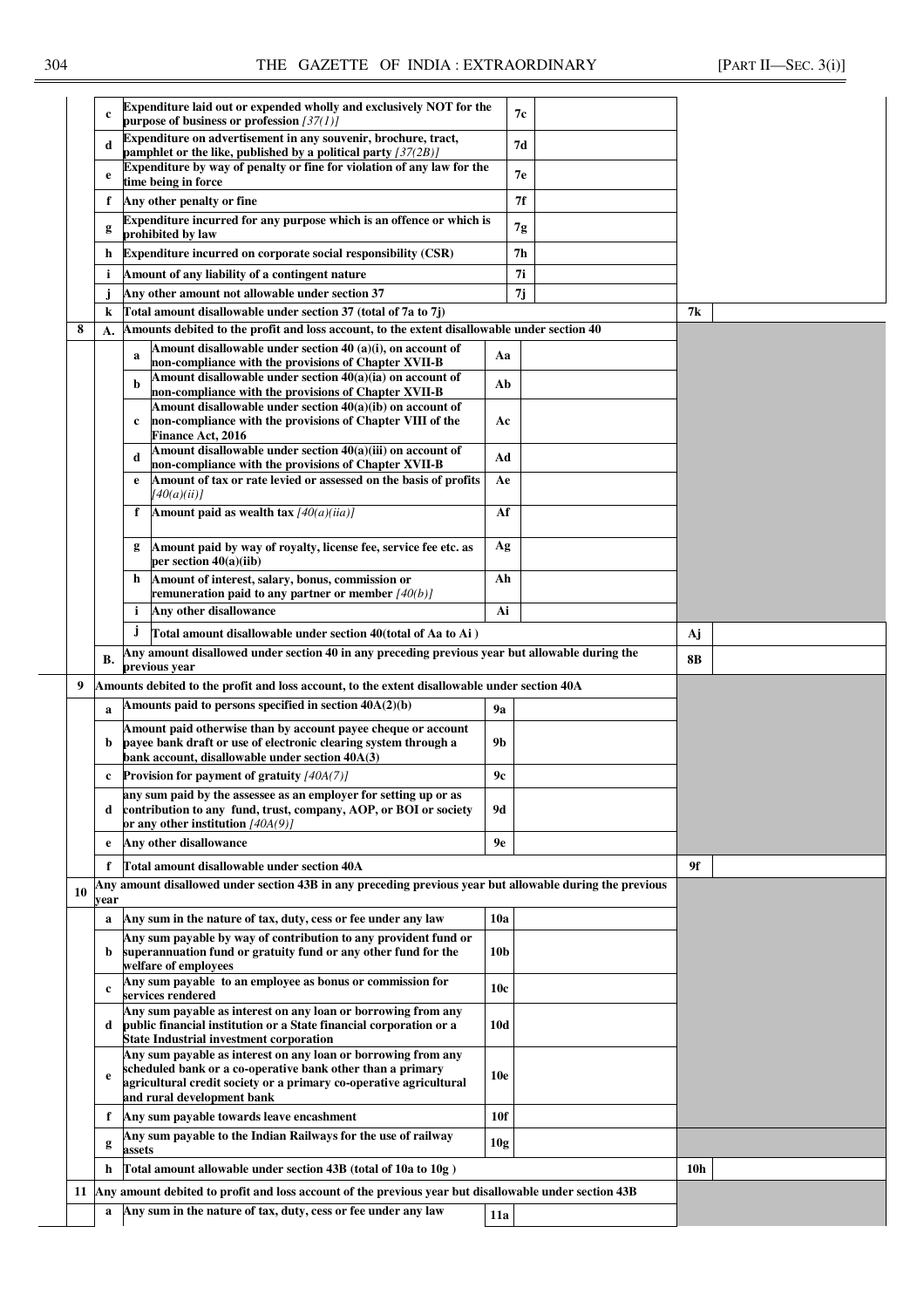|   | Any sum payable by way of contribution to any provident fund or<br>superannuation fund or gratuity fund or any other fund for the | 11 <sub>b</sub>                                                                                                                                                                                                                                                                                                                                                                                                                                                                                                                                                                                                                                                                                                                                                                                                                                                                                                                                                                      |                                                                               |                                                                                                             |  |
|---|-----------------------------------------------------------------------------------------------------------------------------------|--------------------------------------------------------------------------------------------------------------------------------------------------------------------------------------------------------------------------------------------------------------------------------------------------------------------------------------------------------------------------------------------------------------------------------------------------------------------------------------------------------------------------------------------------------------------------------------------------------------------------------------------------------------------------------------------------------------------------------------------------------------------------------------------------------------------------------------------------------------------------------------------------------------------------------------------------------------------------------------|-------------------------------------------------------------------------------|-------------------------------------------------------------------------------------------------------------|--|
| c | services rendered                                                                                                                 | 11c                                                                                                                                                                                                                                                                                                                                                                                                                                                                                                                                                                                                                                                                                                                                                                                                                                                                                                                                                                                  |                                                                               |                                                                                                             |  |
| d | public financial institution or a State financial corporation or a<br><b>State Industrial investment corporation</b>              | 11d                                                                                                                                                                                                                                                                                                                                                                                                                                                                                                                                                                                                                                                                                                                                                                                                                                                                                                                                                                                  |                                                                               |                                                                                                             |  |
| e |                                                                                                                                   | 11e                                                                                                                                                                                                                                                                                                                                                                                                                                                                                                                                                                                                                                                                                                                                                                                                                                                                                                                                                                                  |                                                                               |                                                                                                             |  |
| f |                                                                                                                                   | 11f                                                                                                                                                                                                                                                                                                                                                                                                                                                                                                                                                                                                                                                                                                                                                                                                                                                                                                                                                                                  |                                                                               |                                                                                                             |  |
| g | Any sum payable to the Indian Railways for the use of railway                                                                     | 11g                                                                                                                                                                                                                                                                                                                                                                                                                                                                                                                                                                                                                                                                                                                                                                                                                                                                                                                                                                                  |                                                                               |                                                                                                             |  |
| h |                                                                                                                                   |                                                                                                                                                                                                                                                                                                                                                                                                                                                                                                                                                                                                                                                                                                                                                                                                                                                                                                                                                                                      |                                                                               | 11 <sub>h</sub>                                                                                             |  |
|   |                                                                                                                                   |                                                                                                                                                                                                                                                                                                                                                                                                                                                                                                                                                                                                                                                                                                                                                                                                                                                                                                                                                                                      |                                                                               |                                                                                                             |  |
| a |                                                                                                                                   | 12a                                                                                                                                                                                                                                                                                                                                                                                                                                                                                                                                                                                                                                                                                                                                                                                                                                                                                                                                                                                  |                                                                               |                                                                                                             |  |
| b |                                                                                                                                   | 12 <sub>b</sub>                                                                                                                                                                                                                                                                                                                                                                                                                                                                                                                                                                                                                                                                                                                                                                                                                                                                                                                                                                      |                                                                               |                                                                                                             |  |
| c |                                                                                                                                   | 12c                                                                                                                                                                                                                                                                                                                                                                                                                                                                                                                                                                                                                                                                                                                                                                                                                                                                                                                                                                                  |                                                                               |                                                                                                             |  |
| d |                                                                                                                                   | 12d                                                                                                                                                                                                                                                                                                                                                                                                                                                                                                                                                                                                                                                                                                                                                                                                                                                                                                                                                                                  |                                                                               |                                                                                                             |  |
| e |                                                                                                                                   | 12e                                                                                                                                                                                                                                                                                                                                                                                                                                                                                                                                                                                                                                                                                                                                                                                                                                                                                                                                                                                  |                                                                               |                                                                                                             |  |
| f |                                                                                                                                   | 12f                                                                                                                                                                                                                                                                                                                                                                                                                                                                                                                                                                                                                                                                                                                                                                                                                                                                                                                                                                                  |                                                                               |                                                                                                             |  |
|   |                                                                                                                                   | 12g                                                                                                                                                                                                                                                                                                                                                                                                                                                                                                                                                                                                                                                                                                                                                                                                                                                                                                                                                                                  |                                                                               |                                                                                                             |  |
| h |                                                                                                                                   | 12 <sub>h</sub>                                                                                                                                                                                                                                                                                                                                                                                                                                                                                                                                                                                                                                                                                                                                                                                                                                                                                                                                                                      |                                                                               |                                                                                                             |  |
|   |                                                                                                                                   |                                                                                                                                                                                                                                                                                                                                                                                                                                                                                                                                                                                                                                                                                                                                                                                                                                                                                                                                                                                      |                                                                               | 12i                                                                                                         |  |
|   |                                                                                                                                   |                                                                                                                                                                                                                                                                                                                                                                                                                                                                                                                                                                                                                                                                                                                                                                                                                                                                                                                                                                                      | 13                                                                            |                                                                                                             |  |
|   |                                                                                                                                   |                                                                                                                                                                                                                                                                                                                                                                                                                                                                                                                                                                                                                                                                                                                                                                                                                                                                                                                                                                                      | 14                                                                            |                                                                                                             |  |
|   |                                                                                                                                   |                                                                                                                                                                                                                                                                                                                                                                                                                                                                                                                                                                                                                                                                                                                                                                                                                                                                                                                                                                                      |                                                                               | 15                                                                                                          |  |
|   |                                                                                                                                   | welfare of employees<br>Any sum payable to an employee as bonus or commission for<br>Any sum payable as interest on any loan or borrowing from any<br>Any sum payable as interest on any loan or borrowing from any<br>scheduled bank or a co-operative bank other than a primary<br>agricultural credit society or a primary co-operative agricultural<br>and rural development bank<br>Any sum payable towards leave encashment<br>assets<br>Total amount disallowable under Section 43B (total of 11a to 11g)<br>Amount of credit outstanding in the accounts in respect of<br><b>Union Excise Duty</b><br><b>Service tax</b><br><b>VAT/sales tax</b><br>Central Goods & Service Tax (CGST)<br><b>State Goods &amp; Services Tax (SGST)</b><br><b>Integrated Goods &amp; Services Tax (IGST)</b><br>Union Territory Goods & Services Tax (UTGST)<br>Any other tax<br>Total amount outstanding (total of 12a to 12h)<br>14 Any amount of profit chargeable to tax under section 41 | 13 Amounts deemed to be profits and gains under section 33AB or 33ABA or 33AC | 15 Amount of income or expenditure of prior period credited or debited to the profit and loss account (net) |  |

**Part A – QD** Quantitative details *(optional in a case not liable for audit under section 44AB)* 

|                     |                | (a) In the case of a trading concern                          |                |  |  |  |
|---------------------|----------------|---------------------------------------------------------------|----------------|--|--|--|
|                     | $\mathbf{1}$   | <b>Opening stock</b>                                          | 1              |  |  |  |
|                     | $\overline{2}$ | Purchase during the previous year                             | $\overline{2}$ |  |  |  |
|                     | 3              | Sales during the previous year                                | 3              |  |  |  |
|                     | 4              | <b>Closing stock</b>                                          | 4              |  |  |  |
|                     | 5              | Shortage/ excess, if any                                      | 5              |  |  |  |
|                     |                | (b) In the case of a manufacturing concern                    |                |  |  |  |
|                     | 6              | <b>Raw materials</b>                                          |                |  |  |  |
| Š                   |                | <b>Opening stock</b><br>$\mathbf a$                           | 6a             |  |  |  |
| DETAIL              |                | Purchases during the previous year<br>b                       | 6b             |  |  |  |
|                     |                | Consumption during the previous year<br>$\mathbf c$           | 6с             |  |  |  |
|                     |                | Sales during the previous year<br>d                           | 6d             |  |  |  |
|                     |                | <b>Closing stock</b><br>e                                     | 6e             |  |  |  |
|                     |                | <b>Yield finished products</b>                                | 6f             |  |  |  |
| <b>QUANTITATIVE</b> |                | Percentage of yield<br>g                                      | 6g             |  |  |  |
|                     |                | Shortage/ excess, if any<br>h                                 | 6h             |  |  |  |
|                     |                | <b>Finished products/By-products</b>                          |                |  |  |  |
|                     |                | opening stock<br>a                                            | 7a             |  |  |  |
|                     |                | purchase during the previous year<br>b                        | 7b             |  |  |  |
|                     |                | quantity manufactured during the previous year<br>$\mathbf c$ | 7с             |  |  |  |
|                     |                | sales during the previous year<br>d                           | 7d             |  |  |  |
|                     |                | closing stock<br>e                                            | 7е             |  |  |  |
|                     |                | shortage/excess, if any<br>f                                  | 7f             |  |  |  |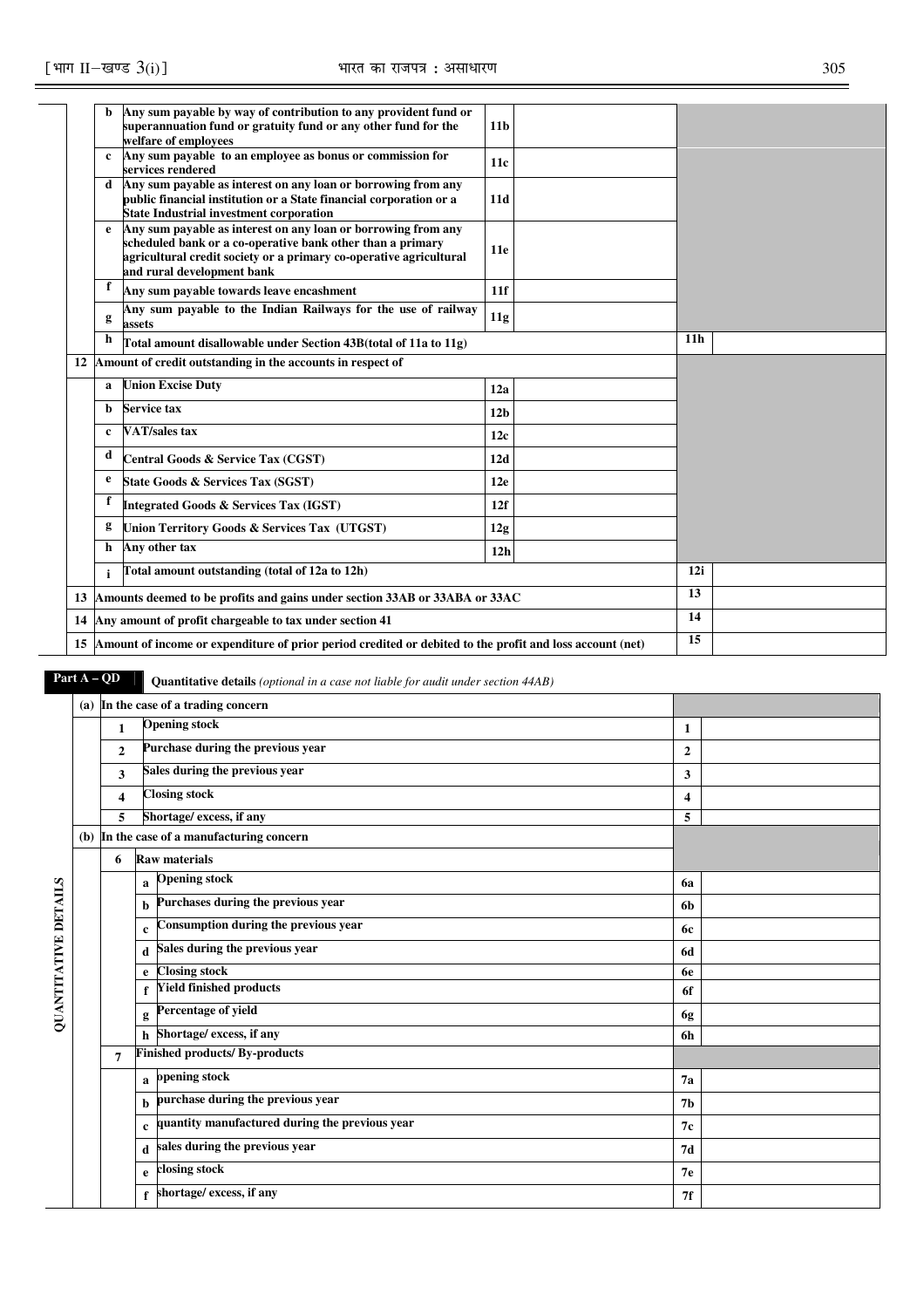**Receipt and payment account of company under liquidation** 

Receipt and payment account of company under liquidation

Part A – OL Receipt and payment account of company under liquidation

| $\mathbf{1}$            |              | <b>Opening balance</b>                               |                 |  |              |  |
|-------------------------|--------------|------------------------------------------------------|-----------------|--|--------------|--|
|                         | i            | Cash in hand                                         | 1i              |  |              |  |
|                         | ii.          | <b>Bank</b>                                          | 1ii             |  |              |  |
|                         |              | iii Total opening balance                            | 1iii            |  |              |  |
| $\overline{2}$          |              | <b>Receipts</b>                                      |                 |  |              |  |
|                         |              | i Interest                                           | 2i              |  |              |  |
|                         |              | ii Dividend                                          | 2ii             |  |              |  |
|                         |              | iii Sale of assets (pls. specify nature and amount)  |                 |  |              |  |
|                         |              | $\mathbf a$                                          | 2iiia           |  |              |  |
|                         |              | b                                                    | 2iiib           |  |              |  |
|                         |              | $\mathbf c$                                          | 2iiic           |  |              |  |
|                         |              | $Total (iiia + iiib + iiic)$<br>d                    | 2iiid           |  |              |  |
|                         |              | iv Realisation of dues/debtors                       | 2iv             |  |              |  |
|                         | $\mathbf{v}$ | Others (pls. specify nature and amount)              |                 |  |              |  |
|                         |              | a                                                    | 2 <sub>va</sub> |  |              |  |
|                         |              | b                                                    | 2vb             |  |              |  |
|                         |              | Total of other receipts $(va + vb)$<br>$\mathbf{c}$  | 2vc             |  |              |  |
|                         |              | vi Total receipts $(2i + 2ii + 2iiid + 2iv + 2vc)$   | 2vi             |  |              |  |
| $\mathbf{3}$            |              | Total of opening balance and receipts                |                 |  | $\mathbf{3}$ |  |
| $\overline{\mathbf{4}}$ |              | <b>Payments</b>                                      |                 |  |              |  |
|                         |              | i Repayment of secured loan                          | 4i              |  |              |  |
|                         |              | ii Repayment of unsecured loan                       | 4ii             |  |              |  |
|                         |              | iii Repayment to creditors                           | 4iii            |  |              |  |
|                         |              | iv Commission                                        | 4iv             |  |              |  |
|                         |              | v Others (pls. specify)                              |                 |  |              |  |
|                         |              | $\mathbf{a}$                                         | 4va             |  |              |  |
|                         |              | $\mathbf b$                                          | 4vb             |  |              |  |
|                         |              | c Total of other payments $(4va + 4vb)$              | 4vc             |  |              |  |
|                         |              | vi Total payments $(4i + 4ii + 4iii + 4iv + 4vc)$    | 4vi             |  |              |  |
| 5                       |              | <b>Closing balance</b>                               |                 |  |              |  |
|                         |              | i Cash in hand                                       | 5i              |  |              |  |
|                         |              | ii Bank                                              | 5ii             |  |              |  |
|                         |              | iii Total of closing balance $(5i + 5ii)$            |                 |  |              |  |
| 6                       |              | Total of closing balance and payments $(4vi + 5iii)$ | 6               |  |              |  |

**TOTAL INCOME** 

TOTAL INCOME

# **Part B - TI** Computation of total income

|   |               |     | <b>Income from house property</b> (3b of Schedule-HP) (enter nil if loss)                                                              |     |     |  |
|---|---------------|-----|----------------------------------------------------------------------------------------------------------------------------------------|-----|-----|--|
| 2 |               |     | Profits and gains from business or profession                                                                                          |     |     |  |
|   |               |     | Profits and gains from business other than speculative business and<br>specified business (A39 of Schedule BP) (enter nil if loss)     | 2i  |     |  |
|   | ii.           |     | <b>Profits and gains from speculative business</b> $(B43 of Schedule BP)$ (enter<br>nil if loss and take the figure to schedule CFL)   | 2ii |     |  |
|   | iii           |     | <b>Profits and gains from specified business (C49 of Schedule BP) (enter nil 2iii)</b><br>if loss and take the figure to schedule CFL) |     |     |  |
|   | iv            |     | <b>Income from patent u/s 115BBF</b> (3d of Schedule BP)                                                                               | 2iv |     |  |
|   | V             |     | <b>Income from transfer of carbon credits u/s 115BBG</b> (3e of Schedule BP)                                                           | 2v  |     |  |
|   | vi            |     | Total $(2i + 2ii + 2iii + 2iv + 2v)$                                                                                                   |     | 2vi |  |
| 3 | Capital gains |     |                                                                                                                                        |     |     |  |
|   | a             |     | <b>Short term</b>                                                                                                                      |     |     |  |
|   |               |     | <b>Short-term chargeable</b> @ 15% (7ii of item E of schedule CG)                                                                      | ai  |     |  |
|   |               | ii. | <b>Short-term chargeable</b> $@30\%$ (7iii of item E of schedule CG)                                                                   | aii |     |  |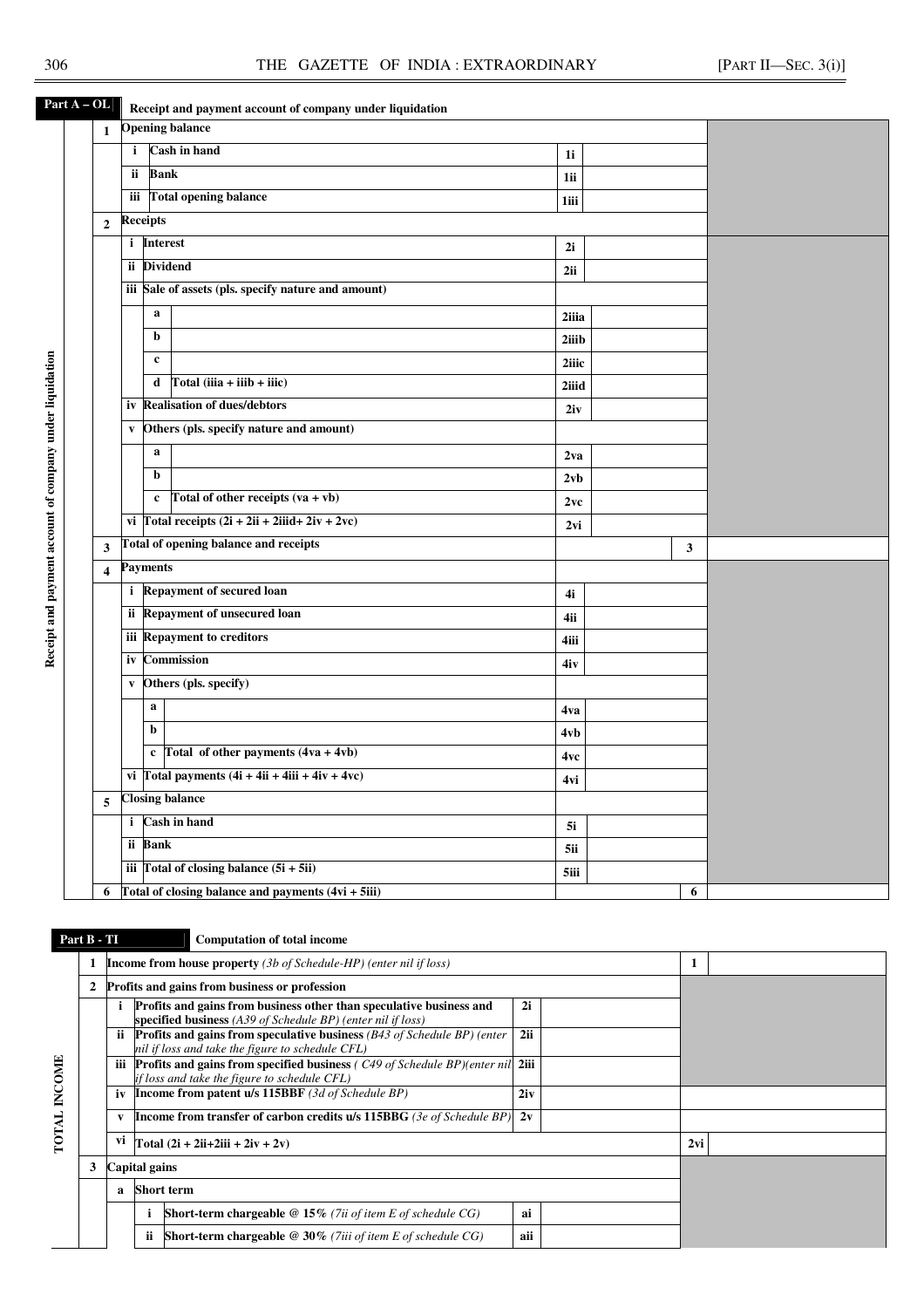|    |              | iii          | Short-term chargeable at applicable rate $(7iv)$ of item E of schedule<br>CG)                                                                                | aiii |  |                  |  |
|----|--------------|--------------|--------------------------------------------------------------------------------------------------------------------------------------------------------------|------|--|------------------|--|
|    |              | iv           | Total Short-term (ai + aii + aiii)                                                                                                                           | 3aiv |  |                  |  |
|    | b            |              | Long-term                                                                                                                                                    |      |  |                  |  |
|    |              | i            | <b>Long-term chargeable</b> $@10\%$ (7v of item E of schedule CG)                                                                                            | bi   |  |                  |  |
|    |              | ii           | <b>Long-term chargeable</b> $@$ 20% ( <i>7vi of item E of schedule CG</i> )                                                                                  | bii  |  |                  |  |
|    |              | iii          | <b>Total Long-term (bi + bii)</b> (enter nil if loss)                                                                                                        | biii |  |                  |  |
|    | $\mathbf c$  |              | Total capital gains (3aiv + 3biii) (enter nil if loss)                                                                                                       |      |  | 3c               |  |
| 4  |              |              | <b>Income from other sources</b>                                                                                                                             |      |  |                  |  |
|    | a            |              | from sources other than from owning and maintaining race horses<br>and income chargeable to tax at special rate $(lk of Schedule OS)$<br>(enter nil if loss) | 4a   |  |                  |  |
|    | b            |              | Income chargeable to tax at special rate (Ifvi of Schedule OS)                                                                                               | 4b   |  |                  |  |
|    | c            | nil if loss) | from owning and maintaining race horses (3e of Schedule OS) (enter                                                                                           | 4c   |  |                  |  |
|    | d            |              | Total $(4a + 4b + 4c)$                                                                                                                                       |      |  | 4d               |  |
| 5  |              |              | Total $(1 + 2vi + 3c + 4d)$                                                                                                                                  |      |  | 5                |  |
| 6  |              |              | <b>Losses of current year to be set off against 5</b> (total of 2xiii, 3xiii and 4xiii of Schedule CYLA)                                                     |      |  | 6                |  |
| 7  |              |              | <b>Balance after set off current year losses (5 – 6)</b> (total of column 5 of schedule CYLA + 4b)                                                           |      |  | 7                |  |
| 8  |              |              | <b>Brought forward losses to be set off against 7</b> (total of 2xii, 3xii and 4xii of Schedule BFLA)                                                        |      |  | 8                |  |
| 9  |              |              | Gross Total income $(7-8)$ ( <i>Sxiii of Schedule BFLA + 4b</i> )                                                                                            |      |  | $\boldsymbol{9}$ |  |
| 10 |              |              | Income chargeable to tax at special rate under section 111A, 112 etc. included in 9                                                                          |      |  | 10               |  |
| 11 |              |              | <b>Deduction u/s 10AA</b> (e of Sch. 10AA)                                                                                                                   |      |  | 11               |  |
| 12 |              |              | <b>Deductions under Chapter VI-A</b>                                                                                                                         |      |  |                  |  |
|    | a            |              | <b>Part-B of Chapter VI-A</b> [1 of Schedule VI-A and limited upto $(9-10)$ ]                                                                                |      |  | 12a              |  |
|    | b            |              | <b>Part-C of Chapter VI-A</b> [2 of Schedule VI-A and limited upto (9-10-2iii)]                                                                              |      |  | 12 <sub>b</sub>  |  |
|    | $\mathbf{c}$ |              | <b>Total</b> $(12a + 12b)$ [limited upto $(9-10)$ ]                                                                                                          |      |  | 12c              |  |
| 13 |              |              | Total income $(9 - 11 - 12c)$                                                                                                                                |      |  | 13               |  |
| 14 |              |              | <b>Income chargeable to tax at special rates</b> (total of $(i)$ of schedule SI)                                                                             |      |  | 14               |  |
| 15 |              |              | Income chargeable to tax at normal rates $(13 - 14)$                                                                                                         |      |  | 15               |  |
| 16 |              |              | Net agricultural income(4 of Schedule EI)                                                                                                                    |      |  | 16               |  |
| 17 |              |              | Losses of current year to be carried forward (total of xi of Schedule CFL)                                                                                   |      |  | 17               |  |
| 18 |              |              | Deemed total income under section 115JB (9 of Schedule MAT)                                                                                                  | 18   |  |                  |  |

**COMPUTATION OF TAX LIABILITY** 

COMPUTATION OF TAX LIABILITY

# **Part B - TTI Computation of tax liability on total income**

| 1                       | a | Tax Payable on deemed total Income under section 115JB (10 of Schedule MAT)                             |      | 1a             |  |
|-------------------------|---|---------------------------------------------------------------------------------------------------------|------|----------------|--|
|                         | b | Surcharge on (a) above                                                                                  |      | 1 <sub>b</sub> |  |
|                         | c | Education cess, including secondary and higher education cess on (1a+1b) above                          |      | 1c             |  |
|                         | d | Total Tax Payable u/s 115JB (1a+1b+1c)                                                                  |      | 1 <sub>d</sub> |  |
| $\overline{2}$          |   | Tax payable on total income                                                                             |      |                |  |
|                         | a | Tax at normal rates on 15 of Part B-TI                                                                  |      |                |  |
|                         | b | Tax at special rates (total of col. (ii) of Schedule-SI)                                                |      |                |  |
|                         | c | Tax Payable on Total Income $(2a + 2b)$                                                                 | 2c   |                |  |
|                         | d | <b>Surcharge</b>                                                                                        |      |                |  |
|                         |   | $25\%$ of $12(ii)$ of Schedule SI                                                                       | 2di  |                |  |
|                         |   | ii.<br>On $[(2d) - (12(ii) of Schedule SI)]$                                                            | 2dii |                |  |
|                         |   | iii $\text{Total}(\mathbf{i} + \mathbf{ii})$                                                            |      | 2diii          |  |
|                         | e | Education cess, including secondary and higher education cess on $(2c+2diii)$                           |      | 2e             |  |
|                         |   | Gross tax liability (2c+2diii+2e)                                                                       |      | 2f             |  |
| 3                       |   | Gross tax payable (higher of 1d and 2f)                                                                 | 3    |                |  |
| $\overline{\mathbf{4}}$ |   | Credit under section 115JAA of tax paid in earlier years (if 2f is more than 1d)<br>5 of Schedule MATC) | 4    |                |  |
| 5                       |   | Tax payable after credit under section 115JAA $(3 - 4)$ ]                                               | 5    |                |  |
| 6                       |   | <b>Tax relief</b>                                                                                       |      |                |  |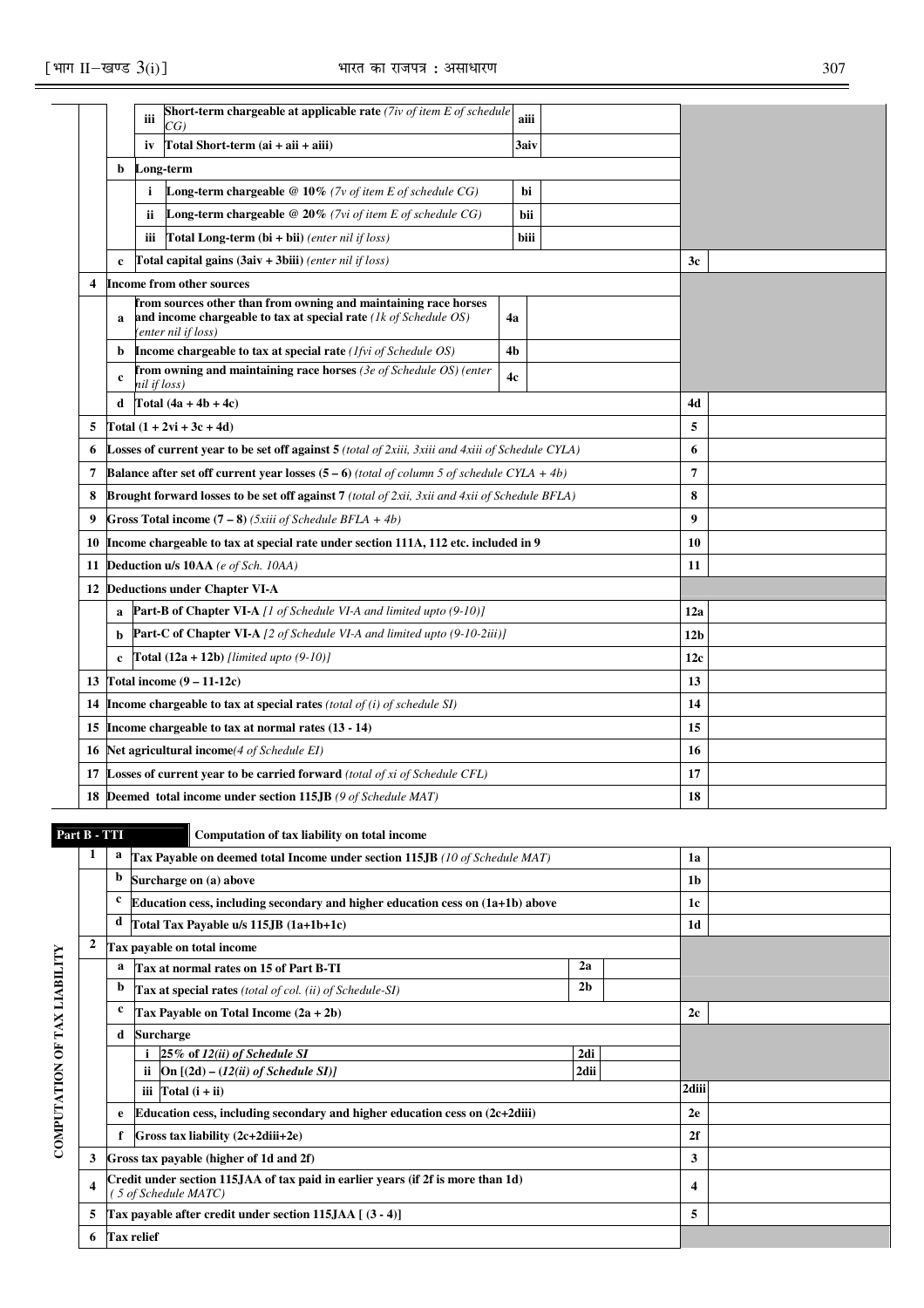|                   |    | a                                                                                                               | Section 90/90A(2 of Schedule TR)                                                                                                                                                                                                                                                                                                                                                                                               | 6a                      |                 |                                                                  |                  |  |                                                         |
|-------------------|----|-----------------------------------------------------------------------------------------------------------------|--------------------------------------------------------------------------------------------------------------------------------------------------------------------------------------------------------------------------------------------------------------------------------------------------------------------------------------------------------------------------------------------------------------------------------|-------------------------|-----------------|------------------------------------------------------------------|------------------|--|---------------------------------------------------------|
|                   |    | $\mathbf b$                                                                                                     | Section 91(3 of Schedule TR)                                                                                                                                                                                                                                                                                                                                                                                                   | 6b                      |                 |                                                                  |                  |  |                                                         |
|                   |    | c                                                                                                               | Total $(6a + 6b)$                                                                                                                                                                                                                                                                                                                                                                                                              |                         |                 |                                                                  | 6с               |  |                                                         |
|                   | 7  |                                                                                                                 | Net tax liability $(5 - 6c)$ (enter zero if negative)                                                                                                                                                                                                                                                                                                                                                                          |                         |                 |                                                                  | $\overline{7}$   |  |                                                         |
|                   | 8  |                                                                                                                 | Interest and fee payable                                                                                                                                                                                                                                                                                                                                                                                                       |                         |                 |                                                                  |                  |  |                                                         |
|                   |    |                                                                                                                 | Interest for default in furnishing the return (section 234A)                                                                                                                                                                                                                                                                                                                                                                   | <b>8a</b>               |                 |                                                                  |                  |  |                                                         |
|                   |    | $\mathbf b$                                                                                                     | Interest for default in payment of advance tax (section 234B)                                                                                                                                                                                                                                                                                                                                                                  |                         |                 |                                                                  |                  |  |                                                         |
|                   |    | c                                                                                                               | Interest for deferment of advance tax (section 234C)                                                                                                                                                                                                                                                                                                                                                                           |                         |                 |                                                                  |                  |  |                                                         |
|                   |    | d                                                                                                               | Fee for default in furnishing return of income (section 234F)                                                                                                                                                                                                                                                                                                                                                                  | <b>8d</b>               |                 |                                                                  |                  |  |                                                         |
|                   |    | e                                                                                                               | Total Interest and Fee Payable (8a+8b+8c+8d)                                                                                                                                                                                                                                                                                                                                                                                   |                         |                 |                                                                  | 8e               |  |                                                         |
|                   | 9  |                                                                                                                 | Aggregate liability $(7 + 8e)$                                                                                                                                                                                                                                                                                                                                                                                                 |                         |                 |                                                                  | $\boldsymbol{9}$ |  |                                                         |
|                   | 10 |                                                                                                                 | <b>Taxes Paid</b>                                                                                                                                                                                                                                                                                                                                                                                                              |                         |                 |                                                                  |                  |  |                                                         |
|                   |    | a                                                                                                               | <b>Advance Tax</b> (from column 5 of 16A)                                                                                                                                                                                                                                                                                                                                                                                      | 10a                     |                 |                                                                  |                  |  |                                                         |
| <b>TAXES PAID</b> |    | 10 <sub>b</sub><br><b>TDS</b> (total of column $9$ of 16B)<br>b<br>$TCS$ (total of column 7 of 16C)<br>10c<br>c |                                                                                                                                                                                                                                                                                                                                                                                                                                |                         |                 |                                                                  |                  |  |                                                         |
|                   |    |                                                                                                                 |                                                                                                                                                                                                                                                                                                                                                                                                                                |                         |                 |                                                                  |                  |  |                                                         |
|                   |    | d                                                                                                               | Self-Assessment Tax (from column 5 of 16A)                                                                                                                                                                                                                                                                                                                                                                                     | 10d                     |                 |                                                                  |                  |  |                                                         |
|                   |    |                                                                                                                 | Total Taxes Paid $(10a+10b+10c+10d)$                                                                                                                                                                                                                                                                                                                                                                                           |                         | 10 <sub>e</sub> |                                                                  |                  |  |                                                         |
|                   | 11 |                                                                                                                 | Amount payable $(9 - 10e)$ ( <i>Enter if</i> 9 is greater than 10e, else enter 0)                                                                                                                                                                                                                                                                                                                                              | 11                      |                 |                                                                  |                  |  |                                                         |
|                   | 12 |                                                                                                                 | [Refund (If 10e is greater than 9) (Refund, if any, will be directly credited into the bank account)                                                                                                                                                                                                                                                                                                                           |                         |                 |                                                                  | 12               |  |                                                         |
|                   | 13 |                                                                                                                 | Details of all Bank Accounts held in India at any time during the previous year (excluding dormant accounts) (In case of non-residents, details of                                                                                                                                                                                                                                                                             |                         |                 |                                                                  |                  |  |                                                         |
|                   |    |                                                                                                                 | any one foreign Bank Account may be furnished for the purpose of credit of refund)                                                                                                                                                                                                                                                                                                                                             |                         |                 |                                                                  |                  |  |                                                         |
|                   |    | SI.                                                                                                             | <b>IFS Code of the Bank in case of Bank</b><br><b>Accounts held in India (SWIFT Code in</b>                                                                                                                                                                                                                                                                                                                                    | <b>Name of the Bank</b> |                 | <b>Account Number (IBAN in case of</b><br>foreign Bank Accounts) |                  |  | Indicate the account in<br>which you prefer to get your |
|                   |    |                                                                                                                 | case of foreign Bank Account)                                                                                                                                                                                                                                                                                                                                                                                                  |                         |                 |                                                                  |                  |  | refund credited, if any (tick                           |
|                   |    |                                                                                                                 |                                                                                                                                                                                                                                                                                                                                                                                                                                |                         |                 |                                                                  |                  |  | one account $\mathbf{\mathcal{Z}}$ )                    |
| BANK ACCOUNT      |    | i                                                                                                               |                                                                                                                                                                                                                                                                                                                                                                                                                                |                         |                 |                                                                  |                  |  |                                                         |
|                   |    |                                                                                                                 |                                                                                                                                                                                                                                                                                                                                                                                                                                |                         |                 |                                                                  |                  |  |                                                         |
|                   |    | ii                                                                                                              |                                                                                                                                                                                                                                                                                                                                                                                                                                |                         |                 |                                                                  |                  |  |                                                         |
|                   | 14 |                                                                                                                 | Do you at any time during the previous year,-<br>(i) hold, as beneficial owner, beneficiary or otherwise, any asset (including financial interest in any entity) located<br>outside India; or<br>(ii) have signing authority in any account located outside India; or<br>(iii) have income from any source outside India?<br>[applicable only in case of a resident]<br>[Ensure Schedule FA is filled up if the answer is Yes] |                         | $\square$ Yes   | $\square$ No                                                     |                  |  |                                                         |

### **VERIFICATION**

I, solemnly declare that to the best of my knowledge and belief, the information given in the return and the schedules thereto is correct and complete is in accordance with the provisions of the Income-tax Act, 1961.<br>I further declare that I am making this return in my capacity I further declare that I am making this return in my capacity as \_\_\_\_\_\_\_\_\_\_\_\_\_ and I am also competent to make this return and verify it. I am holding permanent account number \_\_\_\_\_\_\_\_\_\_\_ (if allotted) (*Please see instruc* (if allotted) (*Please see instruction*).

I further declare that the critical assumptions specified in the agreement have been satisfied and all the terms and conditions of the agreement have been complied with. (Applicable, in a case where return is furnished under section 92CD)

| ۰.<br>.<br>× |
|--------------|
|--------------|

**Place Sign here**  $\rightarrow$ 

|                  |                                                                                                                    | <b>15 TAX PAYMENTS</b>                                          |                                                                                                                        |                                                                               |                              |  |  |  |  |                                 |                                                                                                                                 |  |                                                                 |  |             |     |  |  |  |  |  |
|------------------|--------------------------------------------------------------------------------------------------------------------|-----------------------------------------------------------------|------------------------------------------------------------------------------------------------------------------------|-------------------------------------------------------------------------------|------------------------------|--|--|--|--|---------------------------------|---------------------------------------------------------------------------------------------------------------------------------|--|-----------------------------------------------------------------|--|-------------|-----|--|--|--|--|--|
| А                |                                                                                                                    | Details of payments of Advance Tax and Self-Assessment Tax      |                                                                                                                        |                                                                               |                              |  |  |  |  |                                 |                                                                                                                                 |  |                                                                 |  |             |     |  |  |  |  |  |
|                  | <b>SI</b><br><b>BSR Code</b><br>No<br>(2)                                                                          |                                                                 |                                                                                                                        |                                                                               | Date of Deposit (DD/MM/YYYY) |  |  |  |  | <b>Serial Number of Challan</b> |                                                                                                                                 |  |                                                                 |  | Amount (Rs) |     |  |  |  |  |  |
| FITE             |                                                                                                                    |                                                                 |                                                                                                                        |                                                                               | (3)                          |  |  |  |  |                                 | (4)                                                                                                                             |  |                                                                 |  |             | (5) |  |  |  |  |  |
| 5                |                                                                                                                    |                                                                 |                                                                                                                        |                                                                               |                              |  |  |  |  |                                 |                                                                                                                                 |  |                                                                 |  |             |     |  |  |  |  |  |
| NCE<br>SSMET     | <b>ii</b>                                                                                                          |                                                                 |                                                                                                                        |                                                                               |                              |  |  |  |  |                                 |                                                                                                                                 |  |                                                                 |  |             |     |  |  |  |  |  |
| ě<br>SSE         | iii                                                                                                                |                                                                 |                                                                                                                        |                                                                               |                              |  |  |  |  |                                 |                                                                                                                                 |  |                                                                 |  |             |     |  |  |  |  |  |
|                  | $NOTE \triangleright$<br>Enter the totals of Advance tax and Self-Assessment tax in Sl No. 10a & 10d of Part B-TTI |                                                                 |                                                                                                                        |                                                                               |                              |  |  |  |  |                                 |                                                                                                                                 |  |                                                                 |  |             |     |  |  |  |  |  |
| B                |                                                                                                                    |                                                                 | Details of Tax Deducted at Source (TDS) on Income [As per Form 16 A issued or Form 260B/26OC furnished by Deductor(s)] |                                                                               |                              |  |  |  |  |                                 |                                                                                                                                 |  |                                                                 |  |             |     |  |  |  |  |  |
| TDS ON<br>INCOME | <b>SI</b>                                                                                                          | TAN of the<br>No Deductor/PAN<br>of the Buver/<br><b>Tenant</b> | <b>Unique TDS</b><br><b>Certificate</b><br><b>Number</b>                                                               | <b>Unclaimed TDS</b><br>TDS of the current fin. year<br>brought forward (b/f) |                              |  |  |  |  |                                 | TDS credit out of (7) or (8) being<br>claimed this Year (only if<br>corresponding income is being<br>offered for tax this year) |  | TDS credit out<br>of $(7)$ or $(8)$<br>being carried<br>forward |  |             |     |  |  |  |  |  |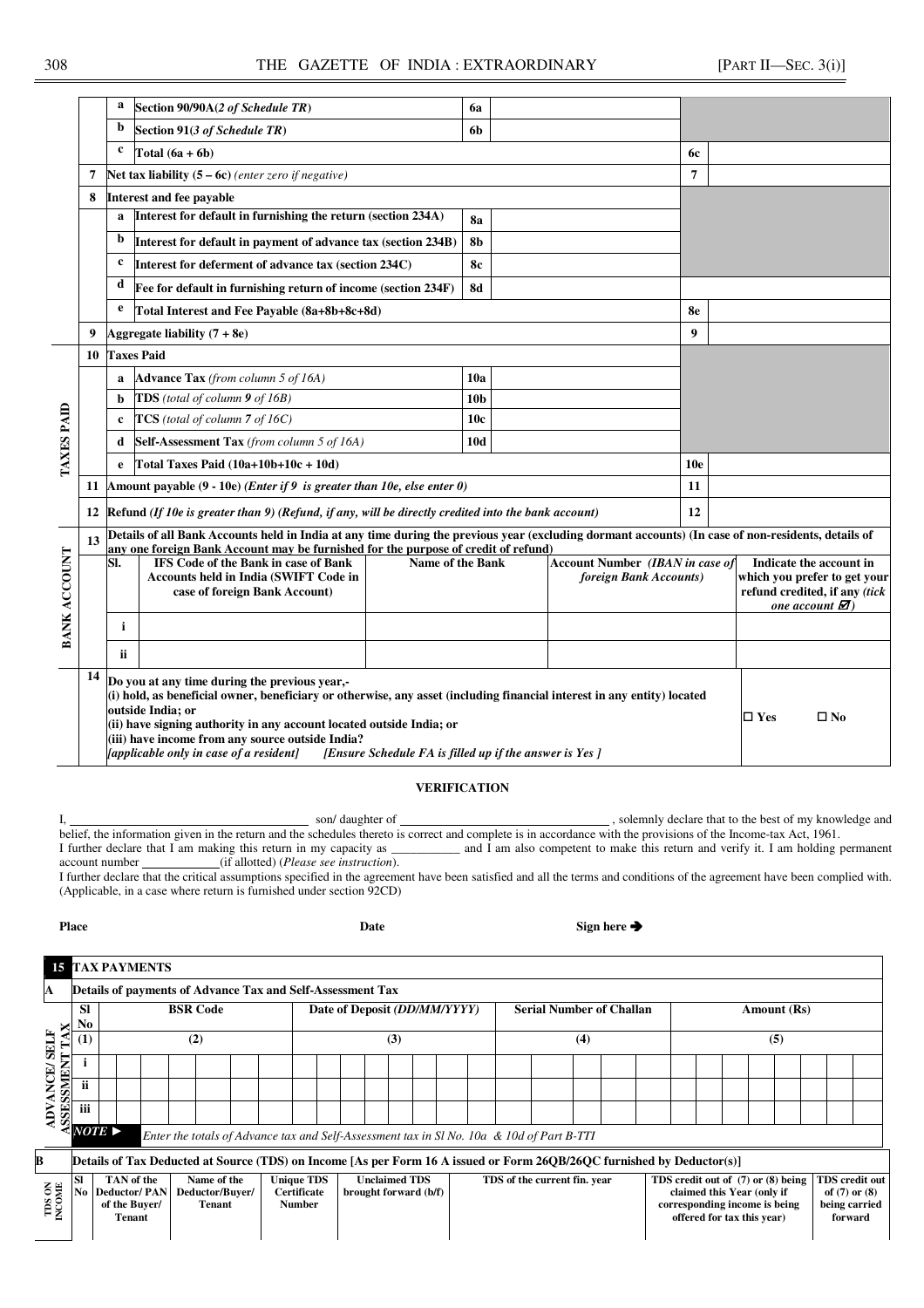|             |                |     |                                                                                       |                              | Fin. Year | Amount | <b>Deducted in</b>           |            |              | Deducted in the hands of                          | <b>Claimed</b>               |                    |                 | Claimed in the hands of |                   |
|-------------|----------------|-----|---------------------------------------------------------------------------------------|------------------------------|-----------|--------|------------------------------|------------|--------------|---------------------------------------------------|------------------------------|--------------------|-----------------|-------------------------|-------------------|
|             |                |     |                                                                                       |                              | in which  | b/f    | own hands                    |            |              | any other person as per                           | in own                       |                    |                 | any other person as per |                   |
|             |                |     |                                                                                       |                              | deducted  |        |                              |            |              | rule 37BA(2) (if applicable)                      | hands                        |                    |                 | rule 37BA(2) (if        |                   |
|             |                |     |                                                                                       |                              |           |        |                              |            |              |                                                   |                              |                    | applicable)     |                         |                   |
|             | (1)            | (2) | (3)                                                                                   | (4)                          | (5)       | (6)    | (7)                          |            | (8)          |                                                   | (9)                          |                    | (10)            |                         | (11)              |
|             |                |     |                                                                                       |                              |           |        |                              |            |              |                                                   |                              |                    |                 |                         |                   |
|             |                |     |                                                                                       |                              |           |        |                              | Income     | <b>TDS</b>   | PAN of                                            |                              | <b>Income</b>      | <b>TDS</b>      | PAN of                  |                   |
|             |                |     |                                                                                       |                              |           |        |                              |            |              | other person                                      |                              |                    |                 | other person            |                   |
|             |                |     |                                                                                       |                              |           |        |                              |            |              |                                                   |                              |                    |                 |                         |                   |
|             |                |     |                                                                                       |                              |           |        |                              |            |              |                                                   |                              |                    |                 |                         |                   |
|             |                |     |                                                                                       |                              |           |        |                              |            |              |                                                   |                              |                    |                 |                         |                   |
|             | ii             |     |                                                                                       |                              |           |        |                              |            |              |                                                   |                              |                    |                 |                         |                   |
|             |                |     |                                                                                       |                              |           |        |                              |            |              |                                                   |                              |                    |                 |                         |                   |
|             |                |     | <b>NOTE</b> Please enter total of column (8) in 10b of Part B-TTI                     |                              |           |        |                              |            |              |                                                   |                              |                    |                 |                         |                   |
|             |                |     |                                                                                       |                              |           |        |                              |            |              |                                                   |                              |                    |                 |                         |                   |
| $\mathbf C$ |                |     | Details of Tax Collected at Source (TCS) [As per Form 27D issued by the Collector(s)] |                              |           |        |                              |            |              |                                                   |                              |                    |                 |                         |                   |
|             | <b>SI</b>      |     | <b>Tax Deduction and Tax</b>                                                          | <b>Name of the Collector</b> |           |        | <b>Unclaimed TCS brought</b> |            |              | <b>TCS</b> of the                                 | Amount out of $(5)$ or $(6)$ |                    |                 |                         | Amount out of (5) |
|             | N <sub>0</sub> |     | <b>Collection Account Number</b>                                                      | forward (b/f)                |           |        |                              |            | current fin. |                                                   |                              |                    |                 | or $(6)$ being          |                   |
|             |                |     | of the Collector                                                                      |                              |           |        |                              |            |              | being claimed this Year<br>(only if corresponding |                              |                    | carried forward |                         |                   |
|             |                |     |                                                                                       |                              |           |        | Fin. Year in                 | Amount b/f |              | vear                                              |                              |                    |                 |                         |                   |
|             |                |     |                                                                                       |                              |           |        | which collected              |            |              |                                                   | income is being offered      |                    |                 |                         |                   |
|             |                |     |                                                                                       |                              |           |        |                              |            |              |                                                   |                              | for tax this year) |                 |                         |                   |
| ON INCOME   | (1)            |     | (2)                                                                                   | (3)                          |           |        | (4)                          | (5)        |              | (6)                                               |                              | (7)                |                 |                         | (8)               |
|             |                |     |                                                                                       |                              |           |        |                              |            |              |                                                   |                              |                    |                 |                         |                   |
|             |                |     |                                                                                       |                              |           |        |                              |            |              |                                                   |                              |                    |                 |                         |                   |
|             | $\mathbf i$    |     |                                                                                       |                              |           |        |                              |            |              |                                                   |                              |                    |                 |                         |                   |
| TCS         |                |     |                                                                                       |                              |           |        |                              |            |              |                                                   |                              |                    |                 |                         |                   |
|             |                |     |                                                                                       |                              |           |        |                              |            |              |                                                   |                              |                    |                 |                         |                   |
|             |                |     |                                                                                       |                              |           |        |                              |            |              |                                                   |                              |                    |                 |                         |                   |
|             | ii             |     |                                                                                       |                              |           |        |                              |            |              |                                                   |                              |                    |                 |                         |                   |
|             |                |     |                                                                                       |                              |           |        |                              |            |              |                                                   |                              |                    |                 |                         |                   |
|             |                |     |                                                                                       |                              |           |        |                              |            |              |                                                   |                              |                    |                 |                         |                   |
|             |                |     | <b>NOTE</b> > Please enter total of column (7) in 10c of Part B-TTI                   |                              |           |        |                              |            |              |                                                   |                              |                    |                 |                         |                   |

NOTE: PLEASE FILL SCHEDULES TO THE RETURN FORM (PAGES S1- S21) AS APPLICABLE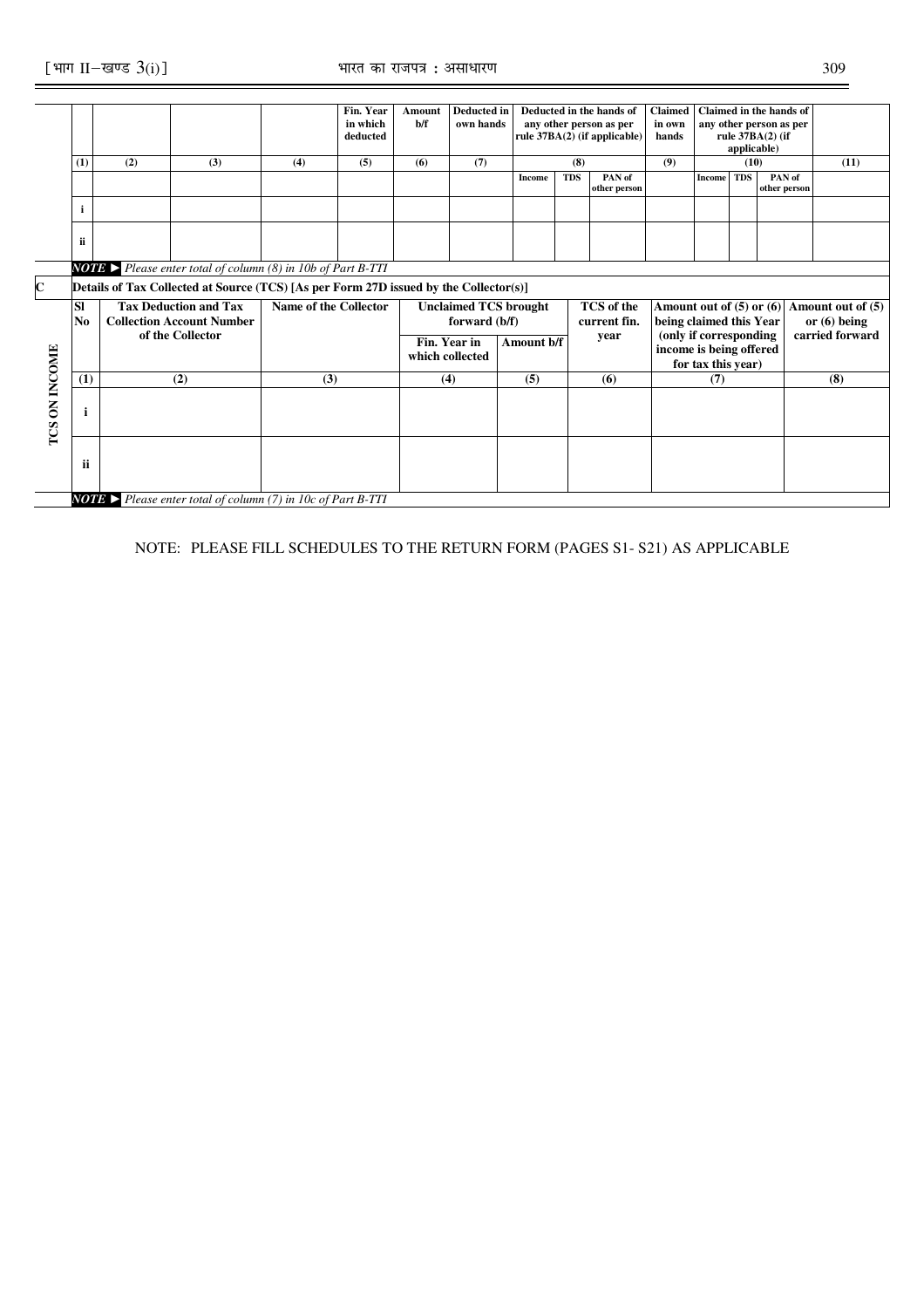## **SCHEDULES TO THE RETURN FORM (FILL AS APPLICABLE)**

| <b>Schedule HP</b>    |                                                                                                               |                     | Details of Income from House Property (Please refer instructions)                                         |                                                                   |                                                                                                           |  |                                           |                |  |                                     |  |  |                                     |  |  |  |
|-----------------------|---------------------------------------------------------------------------------------------------------------|---------------------|-----------------------------------------------------------------------------------------------------------|-------------------------------------------------------------------|-----------------------------------------------------------------------------------------------------------|--|-------------------------------------------|----------------|--|-------------------------------------|--|--|-------------------------------------|--|--|--|
|                       |                                                                                                               |                     | Address of property 1                                                                                     | <b>Town/City</b>                                                  |                                                                                                           |  |                                           | <b>State</b>   |  |                                     |  |  | <b>PIN Code</b>                     |  |  |  |
|                       | 1                                                                                                             |                     |                                                                                                           |                                                                   |                                                                                                           |  |                                           |                |  |                                     |  |  |                                     |  |  |  |
|                       |                                                                                                               |                     |                                                                                                           |                                                                   |                                                                                                           |  |                                           |                |  |                                     |  |  |                                     |  |  |  |
|                       |                                                                                                               |                     | Is the property co-owned? $\square$ Yes<br>$\square$ No                                                   |                                                                   |                                                                                                           |  | (if "YES" please enter following details) |                |  |                                     |  |  |                                     |  |  |  |
|                       |                                                                                                               |                     | Assessee's percentage of share in the property                                                            |                                                                   |                                                                                                           |  |                                           |                |  |                                     |  |  |                                     |  |  |  |
|                       |                                                                                                               |                     | Name of Co-owner(s)                                                                                       | PAN of Co-owner (s)                                               |                                                                                                           |  |                                           |                |  |                                     |  |  | <b>Percentage Share in Property</b> |  |  |  |
|                       |                                                                                                               | I                   |                                                                                                           |                                                                   |                                                                                                           |  |                                           |                |  |                                     |  |  |                                     |  |  |  |
|                       |                                                                                                               | $\Pi$               |                                                                                                           |                                                                   |                                                                                                           |  |                                           |                |  |                                     |  |  |                                     |  |  |  |
|                       |                                                                                                               |                     | Tick $\blacksquare$ the applicable option]                                                                | Name(s) of Tenant (if let out)<br>PAN of Tenant(s) (if available) |                                                                                                           |  |                                           |                |  |                                     |  |  |                                     |  |  |  |
|                       |                                                                                                               | $\Box$ Let out      | $\Box$ Deemed let out                                                                                     |                                                                   |                                                                                                           |  |                                           |                |  |                                     |  |  |                                     |  |  |  |
|                       |                                                                                                               |                     |                                                                                                           |                                                                   | Annual letable value or rent received or receivable (higher of the two, if let out for whole of the year, |  |                                           |                |  |                                     |  |  |                                     |  |  |  |
|                       |                                                                                                               | a                   | lower of the two if let out for part of the year)                                                         |                                                                   |                                                                                                           |  |                                           |                |  | 1a                                  |  |  |                                     |  |  |  |
|                       |                                                                                                               | b                   | The amount of rent which cannot be realized                                                               |                                                                   | 1 <sub>b</sub>                                                                                            |  |                                           |                |  |                                     |  |  |                                     |  |  |  |
|                       |                                                                                                               | c                   | Tax paid to local authorities                                                                             |                                                                   | 1c                                                                                                        |  |                                           |                |  |                                     |  |  |                                     |  |  |  |
|                       |                                                                                                               | d                   | Total $(1b + 1c)$<br>1 <sub>d</sub>                                                                       |                                                                   |                                                                                                           |  |                                           |                |  |                                     |  |  |                                     |  |  |  |
|                       |                                                                                                               | e                   | Annual value $(1a - 1d)$                                                                                  |                                                                   |                                                                                                           |  |                                           |                |  |                                     |  |  |                                     |  |  |  |
|                       |                                                                                                               | f                   | Annual value of the property owned (own percentage share x 1e)                                            |                                                                   |                                                                                                           |  |                                           |                |  | 1 <sup>f</sup>                      |  |  |                                     |  |  |  |
|                       |                                                                                                               | g                   | 30% of 1f                                                                                                 |                                                                   | 1g                                                                                                        |  |                                           |                |  |                                     |  |  |                                     |  |  |  |
|                       |                                                                                                               | h                   | Interest payable on borrowed capital                                                                      |                                                                   | 1 <sub>h</sub>                                                                                            |  |                                           |                |  |                                     |  |  |                                     |  |  |  |
|                       |                                                                                                               | i.                  | Total $(1g + 1h)$                                                                                         |                                                                   |                                                                                                           |  |                                           |                |  | 1i                                  |  |  |                                     |  |  |  |
|                       |                                                                                                               |                     | Income from house property $1(1f-1i)$                                                                     |                                                                   |                                                                                                           |  |                                           |                |  | 1j                                  |  |  |                                     |  |  |  |
|                       |                                                                                                               |                     | <b>Address of property 2</b>                                                                              | <b>Town/City</b>                                                  |                                                                                                           |  |                                           | <b>State</b>   |  |                                     |  |  | <b>PIN Code</b>                     |  |  |  |
|                       | $\overline{2}$                                                                                                |                     |                                                                                                           |                                                                   |                                                                                                           |  |                                           |                |  |                                     |  |  |                                     |  |  |  |
|                       |                                                                                                               |                     | Is the property co-owned? $\square$ Yes<br>$\square$ No                                                   |                                                                   |                                                                                                           |  | (if "YES" please enter following details) |                |  |                                     |  |  |                                     |  |  |  |
| <b>HOUSE PROPERTY</b> |                                                                                                               |                     | Assessee's percentage of share in the property                                                            |                                                                   |                                                                                                           |  |                                           |                |  |                                     |  |  |                                     |  |  |  |
|                       |                                                                                                               | Name of Co-owner(s) |                                                                                                           |                                                                   | PAN of Co-owner (s)                                                                                       |  |                                           |                |  | <b>Percentage Share in Property</b> |  |  |                                     |  |  |  |
|                       |                                                                                                               | I                   |                                                                                                           |                                                                   |                                                                                                           |  |                                           |                |  |                                     |  |  |                                     |  |  |  |
|                       |                                                                                                               | П                   |                                                                                                           |                                                                   |                                                                                                           |  |                                           |                |  |                                     |  |  |                                     |  |  |  |
|                       |                                                                                                               |                     | Tick $\blacksquare$ the applicable option]                                                                | Name(s) of Tenant (if let out)                                    |                                                                                                           |  |                                           |                |  |                                     |  |  | PAN of Tenant(s) (if available)     |  |  |  |
|                       |                                                                                                               | $\Box$ Let out      | $\Box$ Deemed let out                                                                                     |                                                                   |                                                                                                           |  |                                           |                |  |                                     |  |  |                                     |  |  |  |
|                       |                                                                                                               |                     | Annual letable value or rent received or receivable (higher of the two, if let out for whole of the year, |                                                                   |                                                                                                           |  |                                           |                |  |                                     |  |  |                                     |  |  |  |
|                       |                                                                                                               | a                   | lower of the two, if let out for part of the year)                                                        |                                                                   |                                                                                                           |  |                                           |                |  | 2a                                  |  |  |                                     |  |  |  |
|                       |                                                                                                               | b                   | The amount of rent which cannot be realized                                                               |                                                                   | 2 <sub>b</sub>                                                                                            |  |                                           |                |  |                                     |  |  |                                     |  |  |  |
|                       |                                                                                                               | c                   | Tax paid to local authorities                                                                             |                                                                   | 2c                                                                                                        |  |                                           |                |  |                                     |  |  |                                     |  |  |  |
|                       |                                                                                                               | d                   | Total $(2b + 2c)$                                                                                         |                                                                   | 2d                                                                                                        |  |                                           |                |  |                                     |  |  |                                     |  |  |  |
|                       |                                                                                                               | e                   | Annual value $(2a - 2d)$                                                                                  |                                                                   |                                                                                                           |  |                                           |                |  | 2e                                  |  |  |                                     |  |  |  |
|                       |                                                                                                               | f                   | Annual value of the property owned (own percentage share x 2e)                                            |                                                                   |                                                                                                           |  |                                           |                |  | 2f                                  |  |  |                                     |  |  |  |
|                       |                                                                                                               | g                   | 30% of 2f                                                                                                 |                                                                   | $2\mathrm{g}$                                                                                             |  |                                           |                |  |                                     |  |  |                                     |  |  |  |
|                       |                                                                                                               | h                   | Interest payable on borrowed capital                                                                      |                                                                   | 2 <sub>h</sub>                                                                                            |  |                                           |                |  |                                     |  |  |                                     |  |  |  |
|                       |                                                                                                               | i                   | Total $(2g + 2h)$                                                                                         |                                                                   |                                                                                                           |  |                                           |                |  | 2i<br>2j                            |  |  |                                     |  |  |  |
|                       |                                                                                                               |                     | Income from house property $2(2e-2h)$                                                                     |                                                                   |                                                                                                           |  |                                           |                |  |                                     |  |  |                                     |  |  |  |
|                       | 3                                                                                                             |                     | Income under the head "Income from house property"                                                        |                                                                   |                                                                                                           |  |                                           |                |  |                                     |  |  |                                     |  |  |  |
|                       | Unrealized rent and Arrears of rent received during the year under section 25A after deducting<br>a<br>$30\%$ |                     |                                                                                                           |                                                                   |                                                                                                           |  | 3a                                        |                |  |                                     |  |  |                                     |  |  |  |
|                       | Total $(1j + 2j + 3a)$<br>b                                                                                   |                     |                                                                                                           |                                                                   |                                                                                                           |  |                                           | 3 <sub>b</sub> |  |                                     |  |  |                                     |  |  |  |

**Schedule BP Computation of income from business or profession** 

|                          | Α |                | From business or profession other than speculative business and specified business                                                            |              |                |                |  |  |
|--------------------------|---|----------------|-----------------------------------------------------------------------------------------------------------------------------------------------|--------------|----------------|----------------|--|--|
| FROM                     |   |                | Profit before tax as per profit and loss account (item 45 or 53 of Part A-P&L) / (item 45 or 55 of Part A-<br>$P&L$ – Ind AS) (as applicable) |              |                |                |  |  |
| <b>INCOME</b><br>BISINES |   |                | Net profit or loss from speculative business included in $1$ (enter $-ve$ sign in<br>$2a$ case of loss)                                       |              |                |                |  |  |
|                          |   | 2 <sub>b</sub> | Net profit or Loss from Specified Business u/s 35AD included in 1 (enter -ve)<br>sign in case of loss)                                        |              |                | 2 <sub>b</sub> |  |  |
|                          |   |                | Income/ receipts credited to profit and loss account                                                                                          | $\mathbf{a}$ | House property | 3a             |  |  |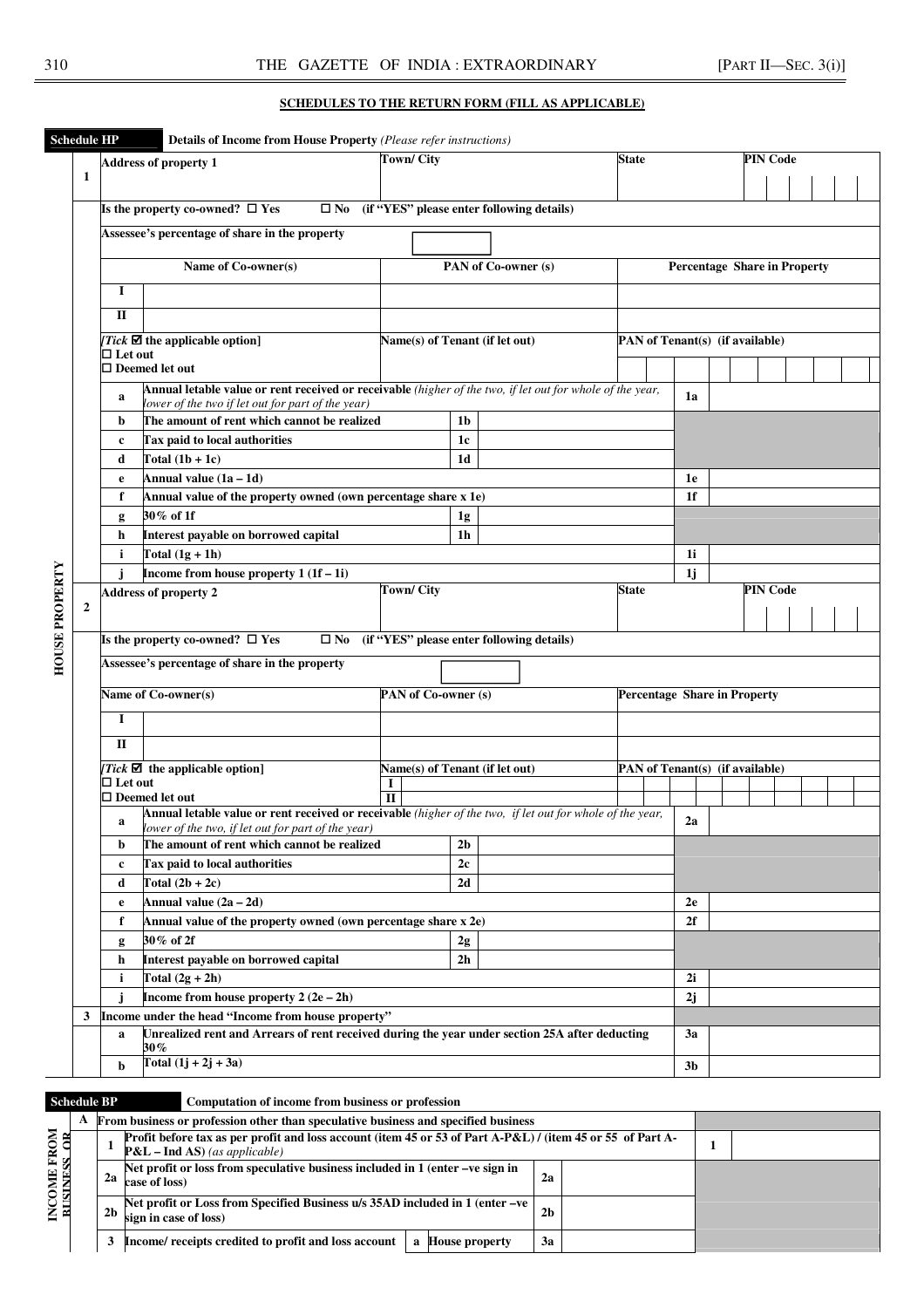|    |                                                                                                                                                          | considered under other heads of income/chargeable                                                                 | b            | Capital gains         | 3 <sub>b</sub> |       |
|----|----------------------------------------------------------------------------------------------------------------------------------------------------------|-------------------------------------------------------------------------------------------------------------------|--------------|-----------------------|----------------|-------|
|    |                                                                                                                                                          | u/s 115BBF/ chargeable u/s 115BBG                                                                                 | $\mathbf c$  | Other sources         | 3c             |       |
|    |                                                                                                                                                          |                                                                                                                   | d            | u/s 115BBF            | 3d             |       |
|    |                                                                                                                                                          |                                                                                                                   | e            | $u/s$ 115BBG          | 3e             |       |
|    |                                                                                                                                                          | Profit or loss included in 1, which is referred to in                                                             |              | a u/s 115B            | 4a             |       |
| 4  |                                                                                                                                                          | section 44AE/44B/44BB/44BBA/44BBB/ 44D/44DA/                                                                      |              | <b>b</b> Other        |                |       |
|    |                                                                                                                                                          | <b>Chapter-XII-G/First Schedule of Income-tax Act</b>                                                             |              |                       | 4 <sub>b</sub> |       |
|    |                                                                                                                                                          | Income credited to Profit and Loss account (included in 1) which is exempt                                        |              |                       |                |       |
|    | $\mathbf a$                                                                                                                                              | Share of income from firm(s)                                                                                      | 5a           |                       |                |       |
|    | b                                                                                                                                                        | <b>Share of income from AOP/BOI</b><br>Any other exempt income (specify nature and                                | 5b           |                       |                |       |
|    | $\mathbf c$                                                                                                                                              | amount)                                                                                                           |              |                       |                |       |
|    |                                                                                                                                                          | i                                                                                                                 | ci           |                       |                |       |
|    |                                                                                                                                                          | ii.                                                                                                               | cii          |                       |                |       |
|    |                                                                                                                                                          | iii $Total (ci + cii)$                                                                                            | 5ciii        |                       |                |       |
|    | d                                                                                                                                                        | Total exempt income $(5a + 5b + 5ciii)$                                                                           |              |                       | 5d             |       |
|    |                                                                                                                                                          | Balance $(1-2a-2b-3a-3b-3c-3d-3e-4-5d)$                                                                           |              |                       |                | 6     |
|    |                                                                                                                                                          |                                                                                                                   | a            | <b>House property</b> | 7а             |       |
|    |                                                                                                                                                          | Expenses debited to profit and loss account                                                                       | b            | Capital gains         | 7b             |       |
| 7  |                                                                                                                                                          | considered under other heads of income/related to                                                                 | $\mathbf{c}$ | Other sources         | 7с             |       |
|    |                                                                                                                                                          | income chargeable u/s 115BBF or u/s 115BBG                                                                        | d            | u/s 115BBF            | 7d             |       |
|    |                                                                                                                                                          |                                                                                                                   | e            | u/s 115BBG            | 7e             |       |
| 8  |                                                                                                                                                          | <b>Expenses debited to profit and loss account which relate to exempt income</b>                                  |              |                       | 8              |       |
| 9  |                                                                                                                                                          | Total $(7a + 7b + 7c + 7d + 7e + 8)$                                                                              |              |                       | 9              |       |
| 10 |                                                                                                                                                          | Adjusted profit or loss (6+9)                                                                                     |              |                       |                | 10    |
| 11 | Depreciation and amoritisation debited to profit and loss account                                                                                        |                                                                                                                   |              |                       |                | 11    |
| 12 |                                                                                                                                                          | Depreciation allowable under Income-tax Act                                                                       |              |                       |                |       |
|    | Depreciation allowable under section $32(1)(ii)$ and $32(1)(ii)$ (item 6 of<br>i<br>Schedule-DEP)                                                        |                                                                                                                   |              |                       |                |       |
|    | ii                                                                                                                                                       | Depreciation allowable under section $32(1)(i)$                                                                   |              |                       |                |       |
|    | (Make your own computation refer Appendix-IA of IT Rules)                                                                                                |                                                                                                                   |              |                       | 12ii           |       |
|    | iii $\Gamma$ otal (12i + 12ii)                                                                                                                           |                                                                                                                   |              |                       |                | 12iii |
| 13 |                                                                                                                                                          | Profit or loss after adjustment for depreciation (10 +11 - 12iii)                                                 |              |                       |                | 13    |
| 14 |                                                                                                                                                          | Amounts debited to the profit and loss account, to the extent disallowable                                        |              |                       | 14             |       |
| 15 |                                                                                                                                                          | under section 36 (6r of Part A-OI)<br>Amounts debited to the profit and loss account, to the extent disallowable  |              |                       |                |       |
|    |                                                                                                                                                          | under section 37 (7k of Part A-OI)                                                                                |              |                       | 15             |       |
| 16 |                                                                                                                                                          | Amounts debited to the profit and loss account, to the extent disallowable<br>under section 40 (8Aj of Part A-OI) |              |                       | 16             |       |
| 17 |                                                                                                                                                          | Amounts debited to the profit and loss account, to the extent disallowable                                        |              |                       | 17             |       |
|    |                                                                                                                                                          | under section 40A (9f of Part A-OI)<br>Any amount debited to profit and loss account of the previous year but     |              |                       |                |       |
| 18 |                                                                                                                                                          | disallowable under section 43B (11h of Part A-OI)                                                                 |              |                       | 18             |       |
| 19 |                                                                                                                                                          | Interest disallowable under section 23 of the Micro, Small and Medium                                             |              |                       | 19             |       |
|    |                                                                                                                                                          | <b>Enterprises Development Act, 2006</b>                                                                          |              |                       |                |       |
| 20 |                                                                                                                                                          | Deemed income under section 41                                                                                    |              |                       | 20             |       |
| 21 |                                                                                                                                                          | Deemed income under section 32AC/32AD/33AB/33ABA/35ABA/35ABB/<br>35AC/40A(3A)/33AC/72A/80HHD/80-IA                |              |                       | 21             |       |
| 22 |                                                                                                                                                          | Deemed income under section 43CA                                                                                  |              |                       | 22             |       |
|    |                                                                                                                                                          | 23 Any other item of addition under section 28 to 44DA                                                            |              |                       | 23             |       |
|    |                                                                                                                                                          | Any other income not included in profit and loss account/any other expense                                        |              |                       |                |       |
|    | 24 not allowable (including income from salary, commission, bonus and interest                                                                           |                                                                                                                   |              | 24                    |                |       |
|    | from firms in which company is a partner)<br>Increase in profit or decrease in loss on account of ICDS adjustments and                                   |                                                                                                                   |              |                       |                |       |
| 25 |                                                                                                                                                          | deviation in method of valuation of stock (Column 3a + 4d of Part A- OI)                                          |              |                       | 25             |       |
| 26 |                                                                                                                                                          | Total $(14 + 15 + 16 + 17 + 18 + 19 + 20 + 21 + 22 + 23 + 24 + 25)$                                               |              |                       |                | 26    |
| 27 |                                                                                                                                                          | Deduction allowable under section $32(1)(iii)$                                                                    |              |                       | 27             |       |
| 28 |                                                                                                                                                          | Deduction allowable under section 32AD                                                                            |              |                       | 28             |       |
| 29 | Amount allowable as deduction under section 32AC                                                                                                         |                                                                                                                   |              |                       | 29             |       |
|    |                                                                                                                                                          | Amount of deduction under section 35 or 35CCC or 35CCD in excess of the                                           |              |                       |                |       |
| 30 | amount debited to profit and loss account (item $x(4)$ of Schedule ESR) (if<br>amount deductible under section 35 or 35CCC or 35CCD is lower than amount |                                                                                                                   |              | 30                    |                |       |
|    | debited to P&L account, it will go to item 24)                                                                                                           |                                                                                                                   |              |                       |                |       |
| 31 |                                                                                                                                                          | Any amount disallowed under section 40 in any preceding previous year but                                         |              |                       | 31             |       |
|    |                                                                                                                                                          | allowable during the previous year(8B of Part A-OI)                                                               |              |                       |                |       |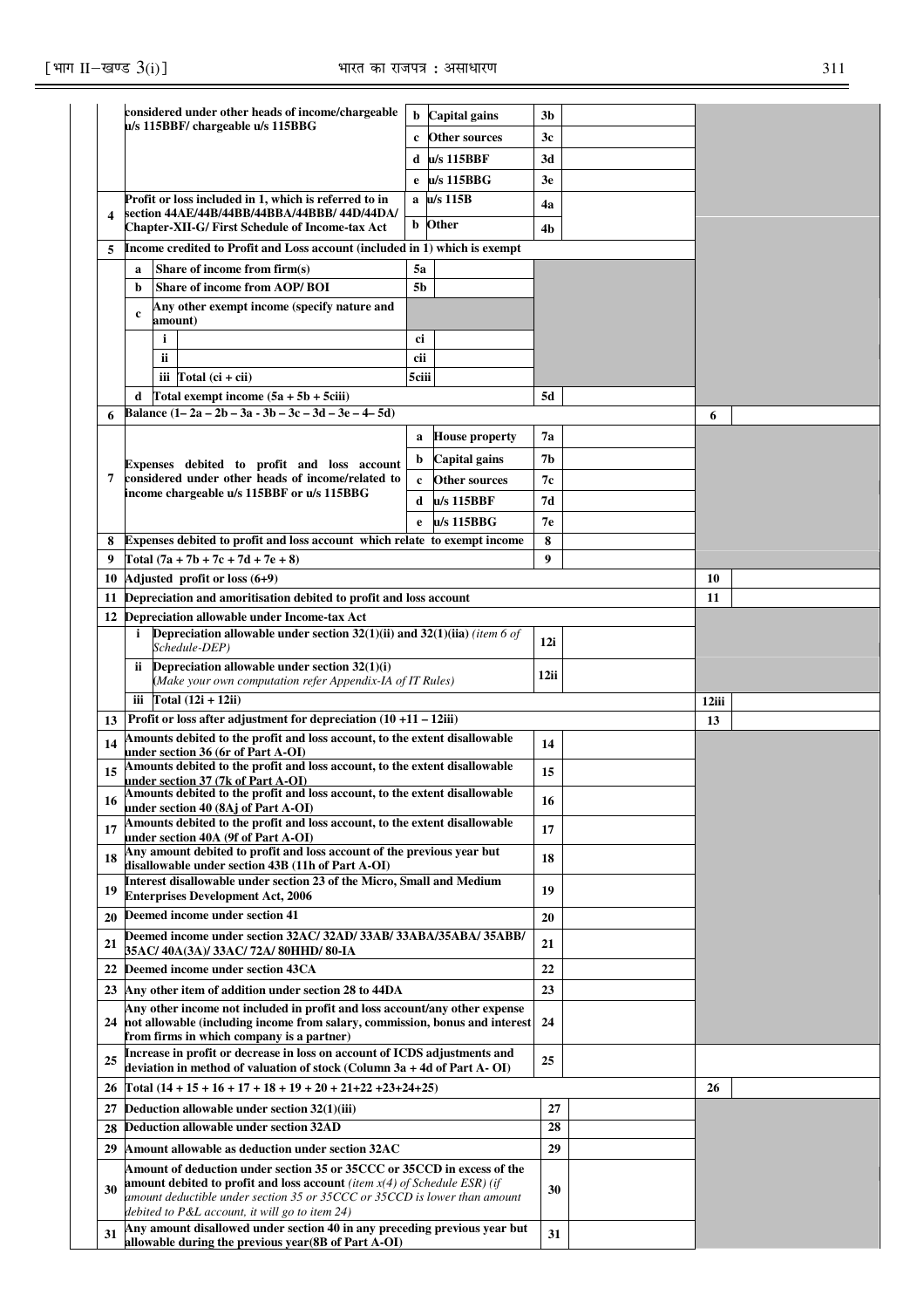|   | 32           | Any amount disallowed under section 43B in any preceding previous year but<br>allowable during the previous year (10g of Part A-OI)                                                                                                                                           |                  |                                            | 32                                      |            |  |  |
|---|--------------|-------------------------------------------------------------------------------------------------------------------------------------------------------------------------------------------------------------------------------------------------------------------------------|------------------|--------------------------------------------|-----------------------------------------|------------|--|--|
|   | 33           | Any other amount allowable as deduction                                                                                                                                                                                                                                       |                  | 33                                         |                                         |            |  |  |
|   |              | Decrease in profit or increase in loss on account of ICDS<br>34 adjustments and deviation in method of valuation of stock (Column<br>$3b + 4e$ of Part A-OI)                                                                                                                  |                  | 34                                         |                                         |            |  |  |
|   |              | 35 Total (27+28+29+30+31+32+33+34)                                                                                                                                                                                                                                            |                  |                                            |                                         | 35         |  |  |
|   | 36           | Income $(13+26-35)$                                                                                                                                                                                                                                                           |                  |                                            |                                         | 36         |  |  |
|   | 37           | Profits and gains of business or profession deemed to be under -                                                                                                                                                                                                              |                  |                                            |                                         |            |  |  |
|   |              | <b>Section 44AE</b>                                                                                                                                                                                                                                                           | 37i              |                                            |                                         |            |  |  |
|   |              | i<br><b>Section 44B</b>                                                                                                                                                                                                                                                       |                  |                                            |                                         |            |  |  |
|   |              | ii.                                                                                                                                                                                                                                                                           | 37ii             |                                            |                                         |            |  |  |
|   |              | <b>Section 44BB</b><br>iii                                                                                                                                                                                                                                                    | 37iii            |                                            |                                         |            |  |  |
|   |              | <b>Section 44BBA</b><br>iv                                                                                                                                                                                                                                                    | 37 <sub>iv</sub> |                                            |                                         |            |  |  |
|   |              | <b>Section 44BBB</b><br>V                                                                                                                                                                                                                                                     | 37v              |                                            |                                         |            |  |  |
|   |              | <b>Section 44D</b><br>vi                                                                                                                                                                                                                                                      | 37 vi            |                                            |                                         |            |  |  |
|   |              | <b>Section 44DA</b><br>vii                                                                                                                                                                                                                                                    | $37$ vii         |                                            | item 4 of Form 3CE)                     |            |  |  |
|   |              | Chapter-XII-G (tonnage)<br>viii                                                                                                                                                                                                                                               | 37 viii          |                                            | (total of col. 7 of item 10 of Form 66) |            |  |  |
|   |              | <b>First Schedule of Income-tax Act</b><br>ix                                                                                                                                                                                                                                 | 37ix             | a u/s 115B<br>$\mathbf b$<br>Other         |                                         |            |  |  |
|   |              | Total $(37i)$ to $37ix)$                                                                                                                                                                                                                                                      |                  |                                            |                                         | 37x        |  |  |
|   |              | $\mathbf{x}$<br>Net profit or loss from business or profession other than speculative and specified business $(34+37x)$                                                                                                                                                       |                  |                                            |                                         |            |  |  |
|   | 38           |                                                                                                                                                                                                                                                                               | 38               |                                            |                                         |            |  |  |
|   | 39           | Net Profit or loss from business or profession other than speculative business and specified business after<br>applying rule 7A, 7B or 8, if applicable (If rule 7A, 7B or 8 is not applicable, enter same figure as in 38) (If<br>loss take the figure to $2i$ of item $E$ ) |                  | A39                                        |                                         |            |  |  |
| B |              | Computation of income from speculative business                                                                                                                                                                                                                               |                  |                                            |                                         |            |  |  |
|   | 40           | Net profit or loss from speculative business as per profit or loss account                                                                                                                                                                                                    | 40               |                                            |                                         |            |  |  |
|   | 41           | Additions in accordance with section 28 to 44DA                                                                                                                                                                                                                               | 41               |                                            |                                         |            |  |  |
|   | 42           | Deductions in accordance with section 28 to 44DA                                                                                                                                                                                                                              |                  |                                            |                                         | 42         |  |  |
|   | 43           | Income from speculative business (40+41-42) (if loss, take the figure to 6xi of schedule CFL)                                                                                                                                                                                 |                  |                                            |                                         | <b>B43</b> |  |  |
| C |              | Computation of income from specified business under section 35AD                                                                                                                                                                                                              |                  |                                            |                                         |            |  |  |
|   | 44           | Net profit or loss from specified business as per profit or loss account                                                                                                                                                                                                      |                  |                                            |                                         | 44         |  |  |
|   | 45           | Additions in accordance with section 28 to 44DA                                                                                                                                                                                                                               |                  |                                            |                                         | 45         |  |  |
|   | 46           | <b>Deductions in accordance with section 28 to 44DA</b> (other than deduction under section,- (i) 35AD, (ii) 32 or 35                                                                                                                                                         |                  |                                            |                                         | 46         |  |  |
|   |              | on which deduction u/s 35AD is claimed)<br>47 Profit or loss from specified business (44+45-46)                                                                                                                                                                               |                  |                                            |                                         | 47         |  |  |
|   | 48           | Deductions in accordance with section 35AD(1)                                                                                                                                                                                                                                 |                  |                                            |                                         | 48         |  |  |
|   | 49           | <b>Income from Specified Business (47-48)</b> (if loss, take the figure to 7xi of schedule CFL)                                                                                                                                                                               |                  |                                            |                                         | C49        |  |  |
|   |              | Relevant clause of sub-section (5) of section 35AD which covers the specified business (to be selected from                                                                                                                                                                   |                  |                                            |                                         |            |  |  |
|   | 50           | drop down menu)                                                                                                                                                                                                                                                               | <b>C50</b>       |                                            |                                         |            |  |  |
| D |              | Income chargeable under the head 'Profits and gains from business or profession' (A38+B43+C49)                                                                                                                                                                                | D                |                                            |                                         |            |  |  |
|   |              | E Intra head set off of business loss of current year                                                                                                                                                                                                                         |                  |                                            |                                         |            |  |  |
|   |              | Income of current year (Fill this column only<br>if figure is zero or positive)<br>Sl. Type of Business income                                                                                                                                                                | off              | <b>Business income remaining after set</b> |                                         |            |  |  |
|   |              |                                                                                                                                                                                                                                                                               |                  | $(3) = (1) - (2)$                          |                                         |            |  |  |
|   | i            | Loss to be set off (Fill this row<br>only if figure is negative)                                                                                                                                                                                                              |                  |                                            |                                         |            |  |  |
|   | ii.          | Income from speculative business                                                                                                                                                                                                                                              | (B43)            |                                            |                                         |            |  |  |
|   | <b>iii</b>   | <b>Income from specified business</b>                                                                                                                                                                                                                                         | (C49)            |                                            |                                         |            |  |  |
|   | iv           | Total loss set off (ii + iii)                                                                                                                                                                                                                                                 |                  |                                            |                                         |            |  |  |
|   | $\mathbf{v}$ | <b>Loss remaining after set off <math>(i - iv)</math></b>                                                                                                                                                                                                                     |                  |                                            |                                         |            |  |  |
|   |              |                                                                                                                                                                                                                                                                               |                  |                                            |                                         |            |  |  |

**Schedule DPM Depreciation on Plant and Machinery (Other than assets on which full capital expenditure is allowable as deduction under any other section)** 

| $\mathbf{Q}$ | <b>Block of assets</b>                        | <b>Plant and machinery</b> |      |       |  |  |  |  |
|--------------|-----------------------------------------------|----------------------------|------|-------|--|--|--|--|
|              | Rate $(\%)$                                   |                            | 30   | 40    |  |  |  |  |
| Œ.<br>≂      |                                               | U)                         | (ii) | (iii) |  |  |  |  |
| Σ.<br>ب<br>⊡ | $3(a)$ Written down value on the first day of |                            |      |       |  |  |  |  |
| ≂            | previous vear                                 |                            |      |       |  |  |  |  |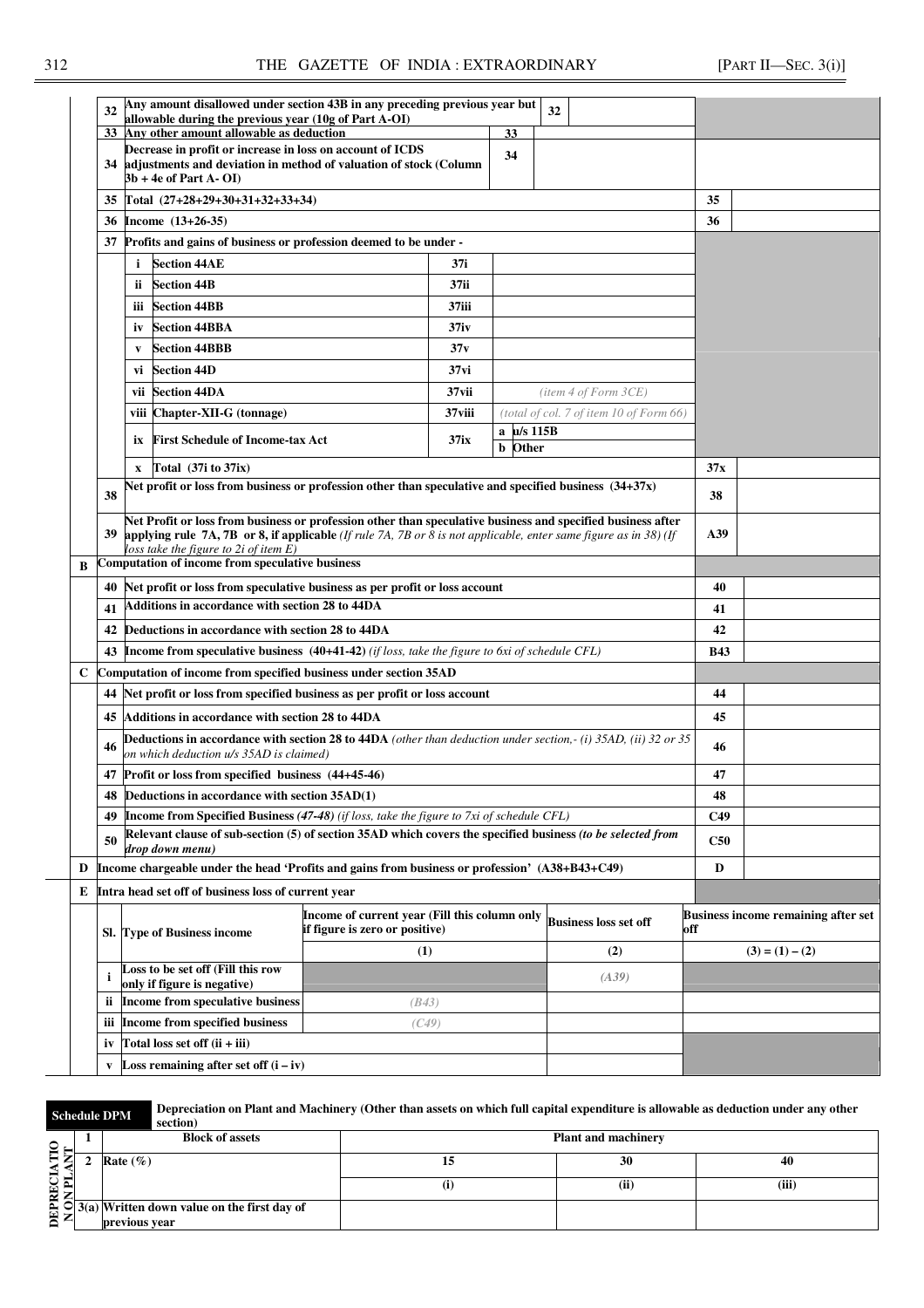|                         | 3(b) Written down value on the first day of            |  |  |
|-------------------------|--------------------------------------------------------|--|--|
|                         | previous year, of those block of assets which          |  |  |
|                         | were eligible for depreciation @ 50%, 60%              |  |  |
|                         | or 80% as per the old Table                            |  |  |
| $\overline{\mathbf{4}}$ | Additions for a period of 180 days or more             |  |  |
|                         | in the previous year                                   |  |  |
| 5                       | Consideration or other realization during              |  |  |
|                         | the previous year out of 3 or 4                        |  |  |
| 6                       | Amount on which depreciation at full rate to           |  |  |
|                         | <b>be allowed</b> $(3(a) + 3(b) + 4 - 5)$ (enter 0, if |  |  |
|                         | result is negative)                                    |  |  |
| $\overline{7}$          | Additions for a period of less than 180 days           |  |  |
|                         | in the previous year                                   |  |  |
| 8                       | Consideration or other realizations during             |  |  |
|                         | the vear out of 7                                      |  |  |
| 9                       | Amount on which depreciation at half rate              |  |  |
|                         | to be allowed $(7-8)$ (enter 0, if result is           |  |  |
|                         | negative)                                              |  |  |
|                         | 10 Depreciation on 6 at full rate                      |  |  |
|                         | 11 Depreciation on 9 at half rate                      |  |  |
| 12                      | Additional depreciation, if any, on 4                  |  |  |
|                         | 13 Additional depreciation, if any, on 7               |  |  |
|                         | 14 Additional<br>depreciation<br>relating<br>to        |  |  |
|                         | immediately preceding year on asset put                |  |  |
|                         | to use for less than 180 days                          |  |  |
|                         | 15 Total depreciation $(10+11+12+13+14)$               |  |  |
|                         | 16 Depreciation disallowed under section 38(2)         |  |  |
|                         | of the I.T. Act (out of column 15)                     |  |  |
|                         | 17 Net aggregate depreciation (15-16)                  |  |  |
|                         | <b>18 Proportionate</b><br>depreciation<br>aggregate   |  |  |
|                         | allowable in the event of succession,                  |  |  |
|                         | amalgamation, demerger etc.                            |  |  |
|                         | (out of column 17)                                     |  |  |
|                         | 19 Expenditure incurred in connection with             |  |  |
|                         | transfer of asset/assets                               |  |  |
|                         | 20 Capital gains/loss under section 50                 |  |  |
|                         | $(5 + 8 - 3(a) - 3(b) - 4 - 7 - 19)$ (enter negative   |  |  |
|                         | only, if block ceases to exist)                        |  |  |
|                         | 21 Written down value on the last day of               |  |  |
|                         | previous year* $(6+9-15)$ (enter 0, if result is       |  |  |
|                         | negative)                                              |  |  |

**Schedule DOA** Depreciation on other assets (Other than assets on which full capital expenditure is allowable as deduction)

|                              | 1              | <b>Block of assets</b>                                                                                                                | Land       | Building (not including land) |       |      | <b>Furniture and</b><br>fittings | <b>Intangible assets</b> | <b>Ships</b> |
|------------------------------|----------------|---------------------------------------------------------------------------------------------------------------------------------------|------------|-------------------------------|-------|------|----------------------------------|--------------------------|--------------|
|                              | $\overline{2}$ | Rate $(\%)$                                                                                                                           | <b>Nil</b> | 5                             | 10    | 40   | 10                               | 25                       | 20           |
|                              |                |                                                                                                                                       | (i)        | (ii)                          | (iii) | (iv) | (v)                              | (vi)                     | (vii)        |
|                              |                | Written down value on the first day of                                                                                                |            |                               |       |      |                                  |                          |              |
|                              |                | previous year                                                                                                                         |            |                               |       |      |                                  |                          |              |
|                              |                | 4 Additions for a period of 180 days or more<br>in the previous vear                                                                  |            |                               |       |      |                                  |                          |              |
|                              |                | Consideration or other realization during                                                                                             |            |                               |       |      |                                  |                          |              |
|                              |                | the previous year out of 3 or 4                                                                                                       |            |                               |       |      |                                  |                          |              |
|                              | 6              | Amount on which depreciation at full rate<br>to be allowed $(3 + 4 -5)$ (enter 0, if result is<br>negative)                           |            |                               |       |      |                                  |                          |              |
|                              |                | Additions for a period of less than 180 days<br>in the previous year                                                                  |            |                               |       |      |                                  |                          |              |
|                              |                | Consideration or other realizations during<br>the vear out of 7                                                                       |            |                               |       |      |                                  |                          |              |
| DEPRECIATION ON OTHER ASSETS | 9              | Amount on which depreciation at half rate<br>to be allowed $(7-8)$ (enter 0, if result is<br>negative)                                |            |                               |       |      |                                  |                          |              |
|                              | 10             | Depreciation on 6 at full rate                                                                                                        |            |                               |       |      |                                  |                          |              |
|                              | 11             | Depreciation on 9 at half rate                                                                                                        |            |                               |       |      |                                  |                          |              |
|                              | 12             | Total depreciation (10+11)                                                                                                            |            |                               |       |      |                                  |                          |              |
|                              |                | 13 Depreciation disallowed under section 38(2)<br>of the I.T. Act (out of column 12)                                                  |            |                               |       |      |                                  |                          |              |
|                              |                | 14 Net aggregate depreciation (12-13)                                                                                                 |            |                               |       |      |                                  |                          |              |
|                              |                | 15 Proportionate aggregate depreciation<br>allowable in the event of succession,<br>amalgamation, demerger etc. (out of column<br>14) |            |                               |       |      |                                  |                          |              |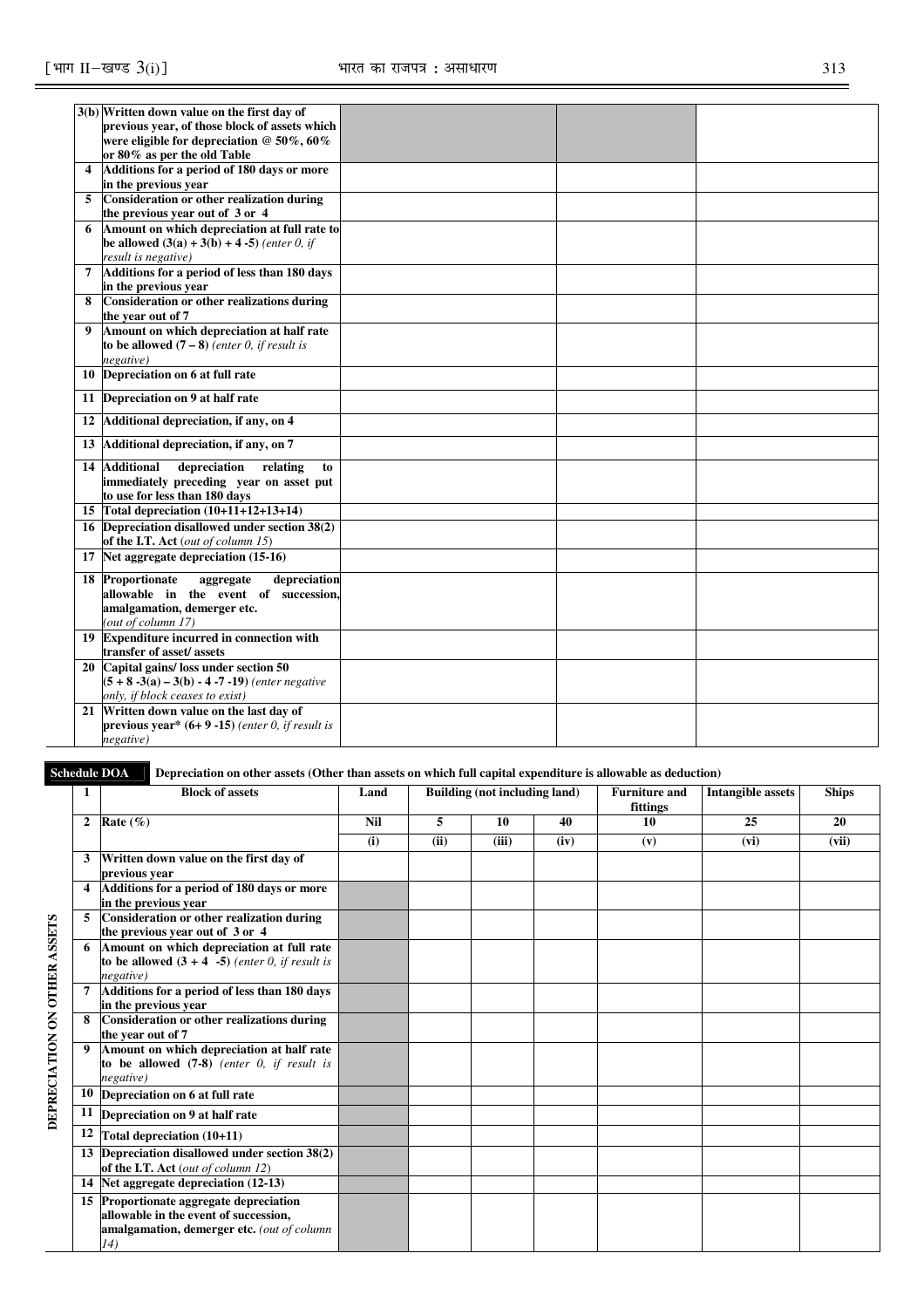|  | 16 Expenditure incurred in connection with<br>transfer of asset/assets                                                   |  |  |  |  |
|--|--------------------------------------------------------------------------------------------------------------------------|--|--|--|--|
|  | 17 Capital gains/ loss under section 50*<br>$(5 + 8 - 3 - 4 - 7 - 16)$ (enter negative only if block<br>ceases to exist) |  |  |  |  |
|  | 18 Written down value on the last day of<br><b>previous year</b> * $(6+9-12)$ (enter 0 if result is<br>negative)         |  |  |  |  |

**Schedule DEP Summary of depreciation on assets (Other than on assets on which full capital expenditure is allowable as deduction under any other section) section)** 

|              | <b>Plant and machinery</b>                                                                           |                |    |
|--------------|------------------------------------------------------------------------------------------------------|----------------|----|
|              | Block entitled for depreciation $@$ 15 per cent<br>a<br>Schedule DPM - 17i or 18i as applicable)     | 1a             |    |
|              | Block entitled for depreciation @ 30 per cent<br>b<br>Schedule DPM - 17ii or 18ii as applicable)     | 1 <sub>b</sub> |    |
|              | Block entitled for depreciation @ 40 per cent<br>c<br>Schedule DPM - 17iii or 18iii as applicable)   | 1c             |    |
|              | Total depreciation on plant and machinery $(1a + 1b + 1c)$<br>d                                      | 1 <sub>d</sub> |    |
| $\mathbf{2}$ | Building (not including land)                                                                        |                |    |
|              | Block entitled for depreciation $@$ 5 per cent<br>a<br>(Schedule DOA- 14ii or 15ii as applicable)    | 2a             |    |
|              | Block entitled for depreciation $@10$ per cent<br>b.<br>(Schedule DOA- 14iii or 15iii as applicable) | 2 <sub>b</sub> |    |
|              | Block entitled for depreciation $@$ 40 per cent<br>c<br>(Schedule DOA-14iv or 15iv as applicable)    | 2c             |    |
|              | Total depreciation on building $(2a+2b+2c)$<br>d                                                     |                | 2d |
| 3            | <b>Furniture and fittings</b> ( <i>Schedule DOA-12v</i> )                                            | 3              |    |
| 4            | <b>Intangible assets</b> ( <i>Schedule DOA-12vi</i> )                                                | 4              |    |
| 5            | <b>Ships</b> (Schedule DOA-12vii)                                                                    | 5              |    |
| 6            | Total depreciation $(1d+2d+3+4+5)$                                                                   | 6              |    |

## **Schedule DCG** Deemed Capital Gains on sale of depreciable assets

|    |              | <b>Plant and machinery</b>                                                  |                |   |                |  |
|----|--------------|-----------------------------------------------------------------------------|----------------|---|----------------|--|
|    | a            | Block entitled for depreciation $@$ 15 per cent<br>(Schedule DPM - 20i)     | 1a             |   |                |  |
|    | <sub>b</sub> | Block entitled for depreciation $@30$ per cent<br>$(Schedule$ $DPM - 20ii)$ | 1 <sub>b</sub> |   |                |  |
|    | $\mathbf{c}$ | Block entitled for depreciation $@$ 40 per cent<br>(Schedule DPM - 20iii)   | 1c             |   |                |  |
|    | d            | Total $(1a +1b +1c)$                                                        |                |   | 1 <sub>d</sub> |  |
| 2  |              | <b>Building (not including land)</b>                                        |                |   |                |  |
|    | $\mathbf{a}$ | Block entitled for depreciation $@$ 5 per cent<br>(Schedule DOA-17ii)       | 2a             |   |                |  |
|    | b            | Block entitled for depreciation $@10$ per cent<br>(Schedule DOA-17iii)      | 2 <sub>b</sub> |   |                |  |
|    | $\mathbf{c}$ | Block entitled for depreciation $@$ 40 per cent<br>(Schedule DOA-17iv)      | 2c             |   |                |  |
|    | d            | Total $(2a + 2b + 2c)$                                                      |                |   | 2d             |  |
| 3  |              | <b>Furniture and fittings</b> ( <i>Schedule DOA-17v</i> )                   |                |   | 3              |  |
| 4  |              | <b>Intangible assets</b> (Schedule DOA-17vi)                                | 4              |   |                |  |
| 5  |              | <b>Ships</b> (Schedule DOA-17vii)                                           |                | 5 |                |  |
| 6. |              | Total $(1d+2d+3+4+5)$                                                       | 6              |   |                |  |

## **Schedule ESR Deduction under section 35 or 35CCC or 35CCD**

| Sl No | <b>Expenditure of the nature</b><br>referred to in section | Amount, if any, debited to profit<br>and loss account | <b>Amount of deduction allowable</b> | Amount of deduction in excess of the<br>amount debited to profit and loss account |
|-------|------------------------------------------------------------|-------------------------------------------------------|--------------------------------------|-----------------------------------------------------------------------------------|
|       | (1)                                                        | (2)                                                   | (3)                                  | $(4) = (3) - (2)$                                                                 |
|       | 35(1)(i)                                                   |                                                       |                                      |                                                                                   |
| ii    | 35(1)(ii)                                                  |                                                       |                                      |                                                                                   |
| iii   | 35(1)(iia)                                                 |                                                       |                                      |                                                                                   |
| iv    | 35(1)(iii)                                                 |                                                       |                                      |                                                                                   |
| V     | 35(1)(iv)                                                  |                                                       |                                      |                                                                                   |
| vi    | 35(2AA)                                                    |                                                       |                                      |                                                                                   |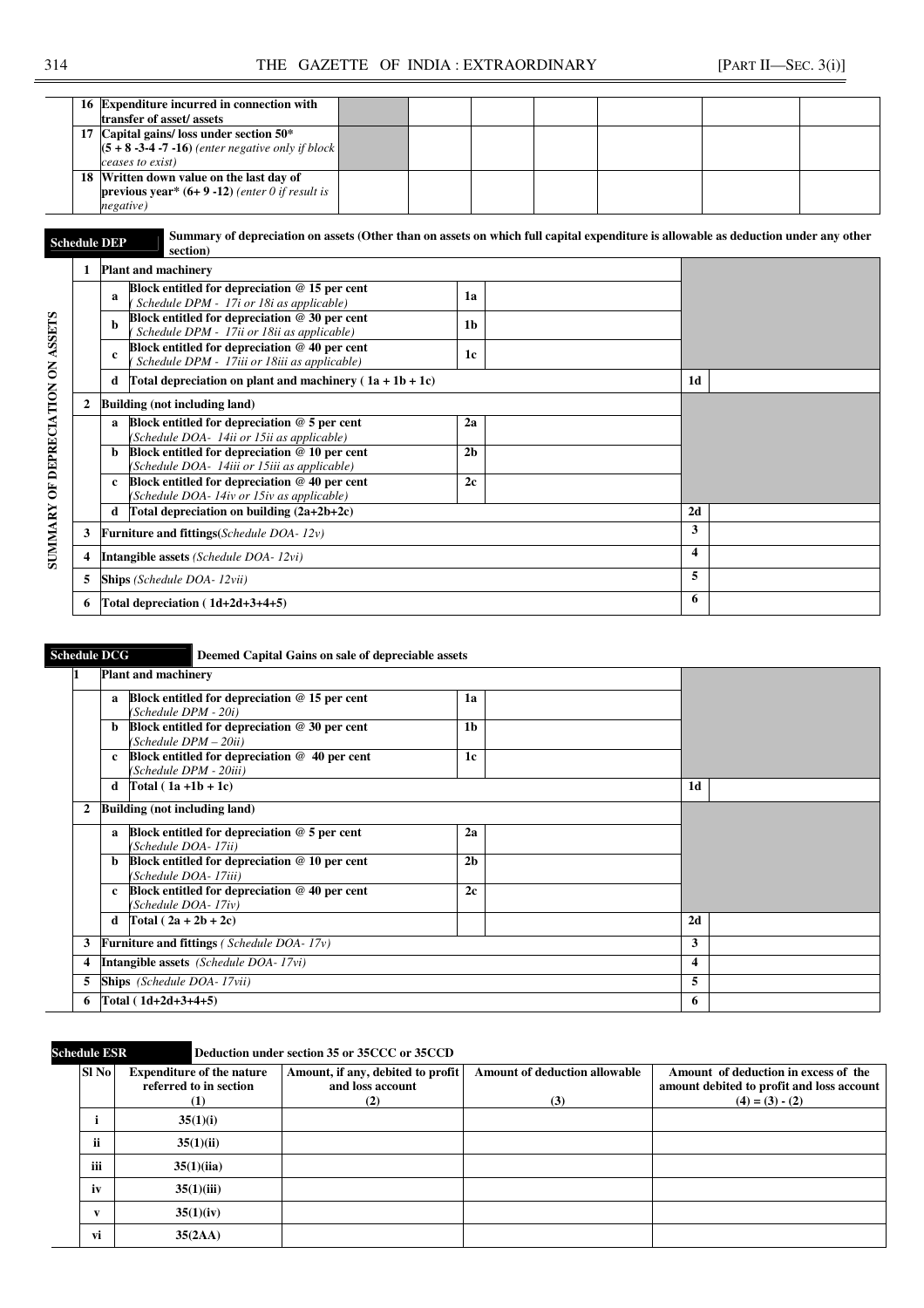| vii                    | 35(2AB)      |  |  |
|------------------------|--------------|--|--|
| viii                   | <b>35CCC</b> |  |  |
| ix                     | <b>35CCD</b> |  |  |
| $\boldsymbol{\Lambda}$ | <b>Total</b> |  |  |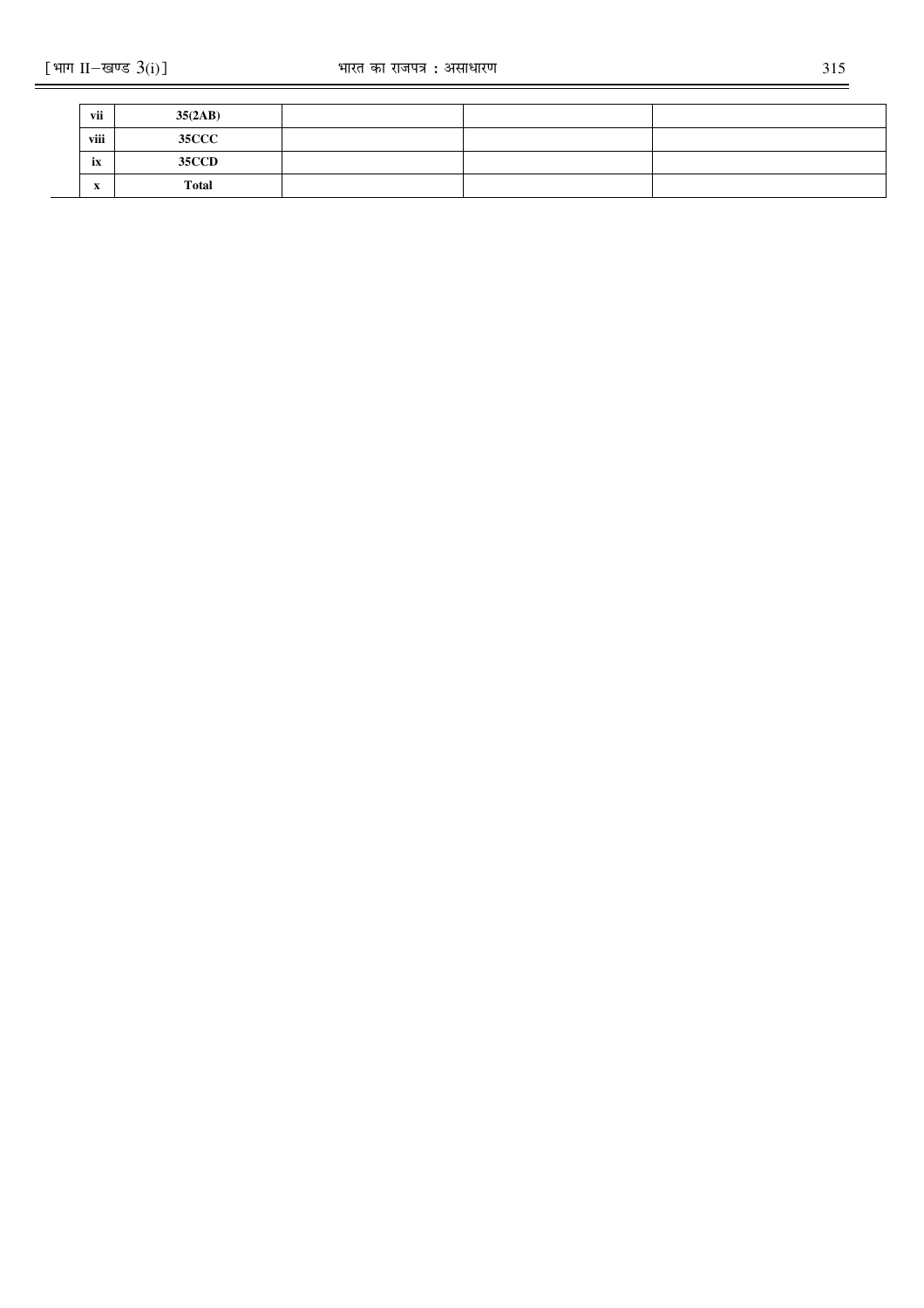| <b>Schedule CG</b>       |   |   | <b>Capital Gains</b>                                                                                                                                                           |      |                |                         |                            |  |
|--------------------------|---|---|--------------------------------------------------------------------------------------------------------------------------------------------------------------------------------|------|----------------|-------------------------|----------------------------|--|
| A                        |   |   | <b>Short-term Capital Gains (STCG)</b> (Sub-items $4 \& 5$ are not applicable for residents)                                                                                   |      |                |                         |                            |  |
|                          |   |   | 1 From sale of land or building or both                                                                                                                                        |      |                |                         |                            |  |
|                          |   | a | Full value of consideration received/receivable<br>i                                                                                                                           |      | ai             |                         |                            |  |
|                          |   |   | Value of property as per stamp valuation authority<br>ii.                                                                                                                      |      | aii            |                         |                            |  |
|                          |   |   | Full value of consideration adopted as per section 50C for the purpose of<br>iii<br>Capital Gains (ai or aii)                                                                  |      | aiii           |                         |                            |  |
|                          |   | b | <b>Deductions under section 48</b>                                                                                                                                             |      |                |                         |                            |  |
|                          |   |   | Cost of acquisition without indexation<br>i.                                                                                                                                   |      | bi             |                         |                            |  |
|                          |   |   | <b>Cost of Improvement without indexation</b><br>ii.                                                                                                                           |      | bii            |                         |                            |  |
|                          |   |   | Expenditure wholly and exclusively in connection with transfer<br>ш                                                                                                            |      | biii           |                         |                            |  |
|                          |   |   | $Total (bi + bii + biii)$<br>iv                                                                                                                                                |      | biv            |                         |                            |  |
|                          |   | c | Balance (aiii – biv)                                                                                                                                                           |      |                |                         |                            |  |
|                          |   |   |                                                                                                                                                                                |      | 1c             |                         |                            |  |
|                          |   | d | <b>Deduction under section 54D/ 54G/54GA</b> (Specify details in item D below)                                                                                                 |      | 1 <sub>d</sub> |                         |                            |  |
|                          |   | e | Short-term Capital Gains on Immovable property (1c - 1d)                                                                                                                       |      |                |                         | A1e                        |  |
|                          | 2 |   | From slump sale                                                                                                                                                                |      |                |                         |                            |  |
|                          |   | a | <b>Full value of consideration</b><br>2a                                                                                                                                       |      |                | (5 of Form 3CEA)        |                            |  |
|                          |   | b | Net worth of the under taking or division<br>2 <sub>b</sub>                                                                                                                    |      |                | $(6(e)$ of Form $3CEA)$ |                            |  |
|                          |   | c | Short term capital gains from slump sale (2a-2b)                                                                                                                               |      |                |                         | A2c                        |  |
|                          | 3 |   | From sale of equity share or unit of equity oriented Mutual Fund (MF) or unit of a business trust on which STT is<br>paid under section 111A or 115AD(1)(ii) proviso (for FII) |      |                |                         |                            |  |
|                          |   | a | <b>Full value of consideration</b>                                                                                                                                             |      | 3a             |                         |                            |  |
|                          |   | b | <b>Deductions under section 48</b>                                                                                                                                             |      |                |                         |                            |  |
|                          |   |   | $\mathbf{i}$<br>Cost of acquisition without indexation                                                                                                                         |      |                |                         |                            |  |
|                          |   |   | ii.<br><b>Cost of Improvement without indexation</b>                                                                                                                           |      |                |                         |                            |  |
|                          |   |   | Expenditure wholly and exclusively in connection with transfer<br>Ш                                                                                                            |      |                |                         |                            |  |
|                          |   |   | $Total(i + ii + iii)$<br>iv                                                                                                                                                    |      |                |                         |                            |  |
|                          |   | c | Balance (3a – biv)                                                                                                                                                             |      |                |                         |                            |  |
|                          |   |   | Loss to be disallowed $u/s$ 94(7) or 94(8)- for example if asset bought/acquired                                                                                               |      |                |                         |                            |  |
|                          |   |   | within 3 months prior to record date and dividend/income/bonus units are                                                                                                       |      |                |                         |                            |  |
|                          |   | d | received, then loss arising out of sale of such asset to be ignored (Enter positive                                                                                            |      |                |                         |                            |  |
|                          |   |   | value only)                                                                                                                                                                    |      |                |                         |                            |  |
|                          |   | e | Short-term capital gain on equity share or equity oriented MF (STT paid) (3c +3d)                                                                                              |      |                |                         | A3e                        |  |
| Short-term Capital Gains |   |   | For NON-RESIDENT, not being an FII- from sale of shares or debentures of an Indian company (to be computed                                                                     |      |                |                         |                            |  |
|                          |   |   | with foreign exchange adjustment under first proviso to section 48)<br>STCG on transactions on which securities transaction tax (STT) is paid                                  |      |                |                         |                            |  |
|                          |   | a |                                                                                                                                                                                |      |                |                         | A4a                        |  |
|                          |   | b | STCG on transactions on which securities transaction tax (STT) is not paid                                                                                                     |      |                |                         | $\overline{\mathbf{A}}$ 4b |  |
|                          | 5 |   | For NON-RESIDENTS- from sale of securities (other than those at A3 above) by an FII as per section 115AD                                                                       |      |                |                         |                            |  |
|                          |   | a | In case securities sold include shares of a company other than quoted shares,<br>i.                                                                                            |      |                |                         |                            |  |
|                          |   |   | enter the following details<br>a Full value of consideration received/receivable in respect of unquoted                                                                        |      |                |                         |                            |  |
|                          |   |   | shares                                                                                                                                                                         |      |                |                         |                            |  |
|                          |   |   | b Fair market value of unquoted shares determined in the prescribed                                                                                                            |      |                |                         |                            |  |
|                          |   |   | manner<br>c Full value of consideration in respect of unquoted shares adopted as                                                                                               | ic   |                |                         |                            |  |
|                          |   |   | per section 50CA for the purpose of Capital Gains (higher of a or b)                                                                                                           |      |                |                         |                            |  |
|                          |   |   | Full value of consideration in respect of securities other than unquoted<br>ii.                                                                                                |      |                |                         |                            |  |
|                          |   |   | shares<br>iii $\Gamma$ otal (ic + ii)                                                                                                                                          | aiii |                |                         |                            |  |
|                          |   | b | <b>Deductions under section 48</b>                                                                                                                                             |      |                |                         |                            |  |
|                          |   |   | Cost of acquisition without indexation<br>i.                                                                                                                                   |      |                |                         |                            |  |
|                          |   |   | Cost of improvement without indexation<br>ii.                                                                                                                                  |      |                |                         |                            |  |
|                          |   |   | iii Expenditure wholly and exclusively in connection with transfer                                                                                                             |      |                |                         |                            |  |
|                          |   |   | iv $Total(i + ii + iii)$                                                                                                                                                       | biii |                |                         |                            |  |
|                          |   |   | Balance (5aiii - biv)                                                                                                                                                          | biv  |                |                         |                            |  |
|                          |   | c |                                                                                                                                                                                | 5c   |                |                         |                            |  |
|                          |   |   | Loss to be disallowed $u/s$ 94(7) or 94(8)- for example if security<br>bought/acquired within 3 months prior to record date and                                                |      |                |                         |                            |  |
|                          |   | d | dividend/income/bonus units are received, then loss arising out of sale of such                                                                                                | 5d   |                |                         |                            |  |
|                          |   |   | security to be ignored (Enter positive value only)                                                                                                                             |      |                |                         |                            |  |
|                          |   | e | Short-term capital gain on securities (other than those at A3 above) by an FII $(5c + 5d)$                                                                                     |      |                |                         | A5e                        |  |
|                          | 6 |   | From sale of assets other than at A1 or A2 or A3 or A4 or A5 above                                                                                                             |      |                |                         |                            |  |
|                          |   |   | In case assets sold include shares of a company other than quoted shares, enter                                                                                                |      |                |                         |                            |  |
|                          |   | a | the following details                                                                                                                                                          |      |                |                         |                            |  |
|                          |   |   | a Full value of consideration received/receivable in respect of unquoted                                                                                                       |      |                |                         |                            |  |
|                          |   |   | shares                                                                                                                                                                         |      |                |                         |                            |  |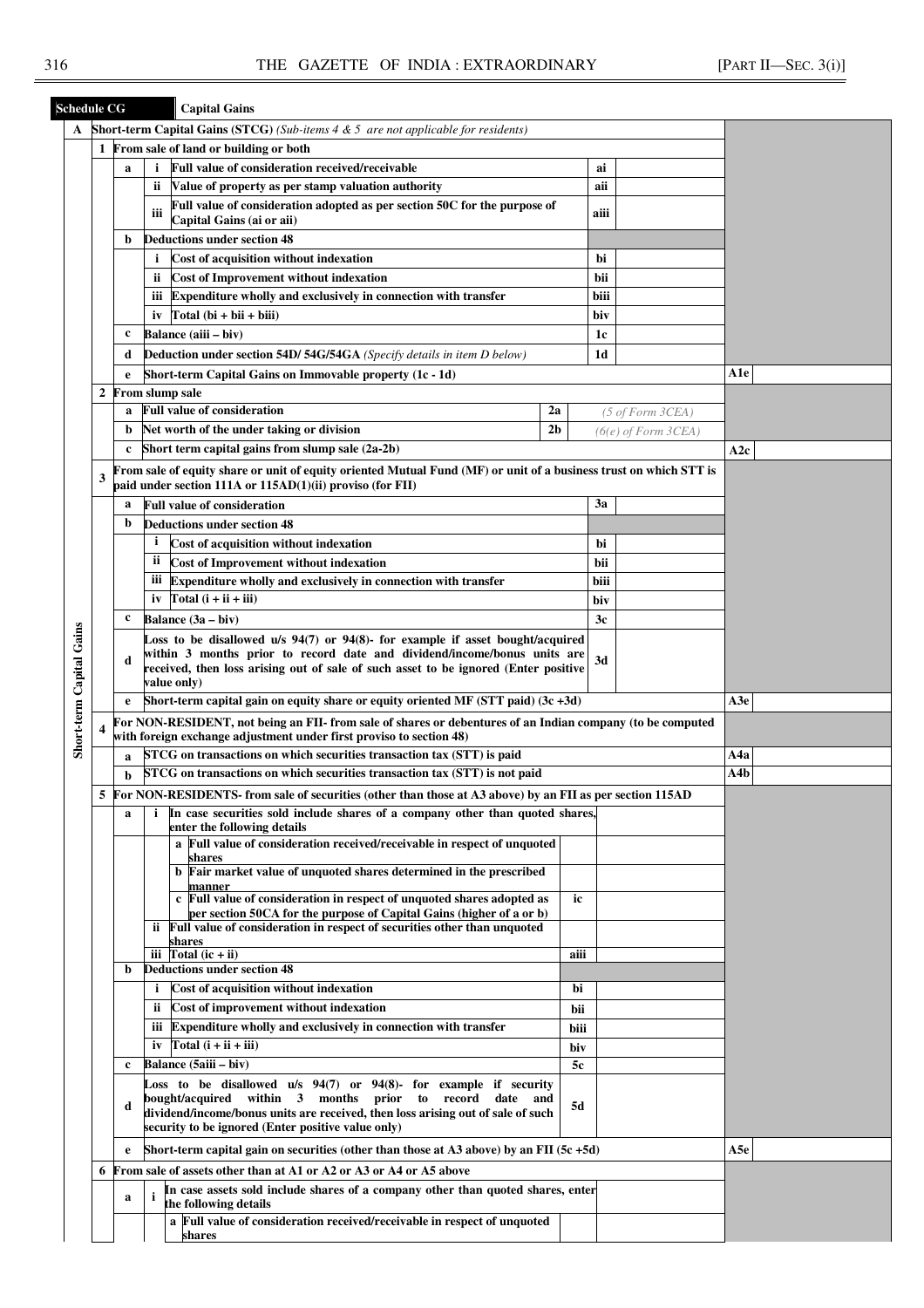|                         |              |                                                                                       | b Fair market value of unquoted shares determined in the prescribed<br>manner<br>c Full value of consideration in respect of unquoted shares adopted as           |                           |                                                         |                           |                                                                                                                                                                     |                    |                               |           |                         |                               |                 |  |
|-------------------------|--------------|---------------------------------------------------------------------------------------|-------------------------------------------------------------------------------------------------------------------------------------------------------------------|---------------------------|---------------------------------------------------------|---------------------------|---------------------------------------------------------------------------------------------------------------------------------------------------------------------|--------------------|-------------------------------|-----------|-------------------------|-------------------------------|-----------------|--|
|                         |              |                                                                                       |                                                                                                                                                                   |                           |                                                         |                           |                                                                                                                                                                     |                    |                               | ic        |                         |                               |                 |  |
|                         |              |                                                                                       |                                                                                                                                                                   |                           |                                                         |                           | per section 50CA for the purpose of Capital Gains (higher of a or b)<br>ii Full value of consideration in respect of assets other than unquoted shares              |                    |                               |           |                         |                               |                 |  |
|                         |              |                                                                                       | iii Total $(ic + ii)$                                                                                                                                             |                           |                                                         |                           |                                                                                                                                                                     |                    |                               | aiii      |                         |                               |                 |  |
|                         |              | b                                                                                     | <b>Deductions under section 48</b>                                                                                                                                |                           |                                                         |                           |                                                                                                                                                                     |                    |                               |           |                         |                               |                 |  |
|                         |              |                                                                                       | i.                                                                                                                                                                |                           | Cost of acquisition without indexation                  |                           |                                                                                                                                                                     |                    |                               | bi        |                         |                               |                 |  |
|                         |              |                                                                                       | ii                                                                                                                                                                |                           | <b>Cost of Improvement without indexation</b>           |                           |                                                                                                                                                                     |                    |                               | bii       |                         |                               |                 |  |
|                         |              |                                                                                       | iii                                                                                                                                                               |                           |                                                         |                           | Expenditure wholly and exclusively in connection with transfer                                                                                                      |                    |                               | biii      |                         |                               |                 |  |
|                         |              |                                                                                       | iv                                                                                                                                                                | Total $(i + ii + iii)$    |                                                         |                           |                                                                                                                                                                     |                    |                               | biv       |                         |                               |                 |  |
|                         |              | $\mathbf c$                                                                           | Balance (6aiii – biv)                                                                                                                                             |                           |                                                         |                           |                                                                                                                                                                     |                    |                               | <b>6c</b> |                         |                               |                 |  |
|                         |              |                                                                                       |                                                                                                                                                                   |                           |                                                         |                           | In case of asset (security/unit) loss to be disallowed u/s 94(7) or 94(8)- for<br>example if asset bought/acquired within 3 months prior to record date and         |                    |                               |           |                         |                               |                 |  |
|                         |              | d                                                                                     |                                                                                                                                                                   |                           |                                                         |                           | dividend/income/bonus units are received, then loss arising out of sale of such                                                                                     |                    |                               | 6d        |                         |                               |                 |  |
|                         |              |                                                                                       |                                                                                                                                                                   |                           | asset to be ignored (Enter positive value only)         |                           |                                                                                                                                                                     |                    |                               |           |                         |                               |                 |  |
|                         |              | e                                                                                     |                                                                                                                                                                   |                           |                                                         |                           | Deemed short term capital gains on depreciable assets (6 of schedule-DCG)                                                                                           |                    |                               | <b>6e</b> |                         |                               |                 |  |
|                         |              | f                                                                                     |                                                                                                                                                                   |                           | Deduction under section 54D/54G/54GA                    |                           |                                                                                                                                                                     |                    |                               | 6f        |                         |                               |                 |  |
|                         |              | g                                                                                     |                                                                                                                                                                   |                           |                                                         |                           | STCG on assets other than at A1 or A2 or A3 or A4 or A5 above $(6c + 6d + 6e - 6f)$                                                                                 |                    |                               |           |                         |                               | A6g             |  |
|                         | 7            |                                                                                       |                                                                                                                                                                   |                           | Amount deemed to be short-term capital gains            |                           |                                                                                                                                                                     |                    |                               |           |                         |                               |                 |  |
|                         |              |                                                                                       |                                                                                                                                                                   |                           |                                                         |                           | Whether any amount of unutilized capital gain on asset transferred during the previous years shown below was                                                        |                    |                               |           |                         |                               |                 |  |
|                         | $\mathbf{a}$ |                                                                                       |                                                                                                                                                                   |                           |                                                         |                           | deposited in the Capital Gains Accounts Scheme within due date for that year?<br>$\Box$ Yes $\Box$ No $\Box$ Not applicable. If yes, then provide the details below |                    |                               |           |                         |                               |                 |  |
|                         |              | SI.                                                                                   |                                                                                                                                                                   |                           |                                                         |                           |                                                                                                                                                                     |                    |                               |           |                         |                               |                 |  |
|                         |              |                                                                                       | Amount not used for<br>New asset acquired/constructed<br>Previous year Section under which<br>new asset or remained<br>in which asset deduction claimed in        |                           |                                                         |                           |                                                                                                                                                                     |                    |                               |           |                         |                               |                 |  |
|                         |              |                                                                                       | Year in which asset<br>Amount utilised out of<br>unutilized in Capital<br>transferred<br>that year<br>acquired/constructed Capital Gains account                  |                           |                                                         |                           |                                                                                                                                                                     |                    |                               |           |                         |                               |                 |  |
|                         |              |                                                                                       | $zains$ account $(X)$                                                                                                                                             |                           |                                                         |                           |                                                                                                                                                                     |                    |                               |           |                         |                               |                 |  |
|                         |              |                                                                                       | $i$ 2014-15<br>54D/54G/54GA                                                                                                                                       |                           |                                                         |                           |                                                                                                                                                                     |                    |                               |           |                         |                               |                 |  |
|                         | b            |                                                                                       | Amount deemed to be short-term capital gains u/s 54D/54G/54GA, other than at 'a'<br>Total Amount deemed to be short-term capital gains u/s 54D/54G/54GA (aXi + b) |                           |                                                         |                           |                                                                                                                                                                     |                    |                               |           |                         |                               |                 |  |
|                         |              |                                                                                       |                                                                                                                                                                   |                           |                                                         |                           |                                                                                                                                                                     |                    |                               |           |                         |                               | A7              |  |
|                         | 8            |                                                                                       |                                                                                                                                                                   |                           |                                                         |                           | Amount of STCG included in A1-A7 but not chargeable to tax or chargeable at special rates in India as per DTAA                                                      |                    |                               |           |                         |                               |                 |  |
|                         |              |                                                                                       |                                                                                                                                                                   | Item No. A1 to            |                                                         |                           | Rate as per                                                                                                                                                         | <b>Whether TRC</b> |                               |           |                         | Applicable rate               |                 |  |
|                         |              | SI.<br>No.                                                                            | Amount of<br>income                                                                                                                                               | A7 above in<br>which      | <b>Country name</b><br>& Code                           | Article of<br><b>DTAA</b> | <b>Treaty</b><br>(enter NIL, if not                                                                                                                                 | obtained           | <b>Section of</b><br>I.T. Act |           | Rate as per<br>I.T. Act | [lower of $(6)$ or<br>$(9)$ ] |                 |  |
|                         |              |                                                                                       |                                                                                                                                                                   | included                  |                                                         |                           | chargeable)                                                                                                                                                         | (Y/N)              |                               |           |                         |                               |                 |  |
|                         |              | (1)                                                                                   | (2)                                                                                                                                                               | (3)                       | (4)                                                     | (5)                       | (6)                                                                                                                                                                 | (7)                | (8)                           |           | (9)                     | (10)                          |                 |  |
|                         |              | I                                                                                     |                                                                                                                                                                   |                           |                                                         |                           |                                                                                                                                                                     |                    |                               |           |                         |                               |                 |  |
|                         |              | $\mathbf{I}$                                                                          |                                                                                                                                                                   |                           |                                                         |                           |                                                                                                                                                                     |                    |                               |           |                         |                               |                 |  |
|                         |              |                                                                                       |                                                                                                                                                                   |                           |                                                         |                           | Total amount of STCG not chargeable to tax in India as per DTAA                                                                                                     |                    |                               |           |                         |                               | A8a             |  |
|                         |              | b                                                                                     |                                                                                                                                                                   |                           |                                                         |                           | Total amount of STCG chargeable at special rates in India as per DTAA                                                                                               |                    |                               |           |                         |                               | A8b             |  |
|                         | 9            |                                                                                       |                                                                                                                                                                   |                           |                                                         |                           | Total Short-term Capital Gain (A1e+ A2c+ A3e+ A4a+ A4b+ A5e+ A6g+A7-A8a)                                                                                            |                    |                               |           |                         |                               | A9              |  |
| В                       |              |                                                                                       |                                                                                                                                                                   |                           |                                                         |                           | <b>Long-term capital gain (LTCG)</b> (Sub-items $5& 6$ are not applicable for residents)                                                                            |                    |                               |           |                         |                               |                 |  |
|                         | 1            |                                                                                       | From sale of land or building or both                                                                                                                             |                           |                                                         |                           |                                                                                                                                                                     |                    |                               |           |                         |                               |                 |  |
|                         |              | a                                                                                     | $\mathbf{i}$                                                                                                                                                      |                           | Full value of consideration received/receivable         |                           |                                                                                                                                                                     |                    |                               | ai        |                         |                               |                 |  |
|                         |              |                                                                                       | ii                                                                                                                                                                |                           | Value of property as per stamp valuation authority      |                           |                                                                                                                                                                     |                    |                               | aii       |                         |                               |                 |  |
|                         |              |                                                                                       | iii                                                                                                                                                               | Capital Gains (ai or aii) |                                                         |                           | Full value of consideration adopted as per section 50C for the purpose of                                                                                           |                    |                               | aiii      |                         |                               |                 |  |
|                         |              | b                                                                                     |                                                                                                                                                                   |                           |                                                         |                           |                                                                                                                                                                     |                    |                               |           |                         |                               |                 |  |
|                         |              | <b>Deductions under section 48</b><br>Cost of acquisition with indexation<br>bi<br>i. |                                                                                                                                                                   |                           |                                                         |                           |                                                                                                                                                                     |                    |                               |           |                         |                               |                 |  |
|                         |              |                                                                                       | ii                                                                                                                                                                |                           | <b>Cost of Improvement with indexation</b>              |                           |                                                                                                                                                                     |                    |                               | bii       |                         |                               |                 |  |
|                         |              |                                                                                       | ш                                                                                                                                                                 |                           |                                                         |                           | Expenditure wholly and exclusively in connection with transfer                                                                                                      |                    |                               | biii      |                         |                               |                 |  |
|                         |              |                                                                                       | iv                                                                                                                                                                | Total $(bi + bii + biii)$ |                                                         |                           |                                                                                                                                                                     |                    |                               | biv       |                         |                               |                 |  |
|                         |              | c                                                                                     | Balance (aiii - biv)                                                                                                                                              |                           |                                                         |                           |                                                                                                                                                                     |                    |                               | 1c        |                         |                               |                 |  |
| Long-term Capital Gains |              | d                                                                                     |                                                                                                                                                                   |                           |                                                         |                           | Deduction under section 54D/54EC/54EE /54G/54GA (Specify details in item D                                                                                          |                    |                               | 1d        |                         |                               |                 |  |
|                         |              |                                                                                       | below)                                                                                                                                                            |                           |                                                         |                           |                                                                                                                                                                     |                    |                               |           |                         |                               |                 |  |
|                         |              | e                                                                                     | From slump sale                                                                                                                                                   |                           | Long-term Capital Gains on Immovable property (1c - 1d) |                           |                                                                                                                                                                     |                    |                               |           |                         |                               | B <sub>1e</sub> |  |
|                         | $\mathbf{2}$ |                                                                                       | a Full value of consideration                                                                                                                                     |                           |                                                         |                           |                                                                                                                                                                     |                    | 2a                            |           |                         |                               |                 |  |
|                         |              | b                                                                                     |                                                                                                                                                                   |                           | Net worth of the under taking or division               |                           |                                                                                                                                                                     |                    | 2 <sub>b</sub>                |           | (5 of Form 3CEA)        |                               |                 |  |
|                         |              | c                                                                                     | Balance $(2a - 2b)$                                                                                                                                               |                           |                                                         |                           |                                                                                                                                                                     |                    | 2c                            |           | $(6(e)$ of Form $3CEA)$ |                               |                 |  |
|                         |              | d                                                                                     | Deduction u/s 54EC/54EE                                                                                                                                           |                           |                                                         |                           |                                                                                                                                                                     |                    | 2d                            |           |                         |                               |                 |  |
|                         |              |                                                                                       |                                                                                                                                                                   |                           |                                                         |                           |                                                                                                                                                                     |                    |                               |           |                         |                               |                 |  |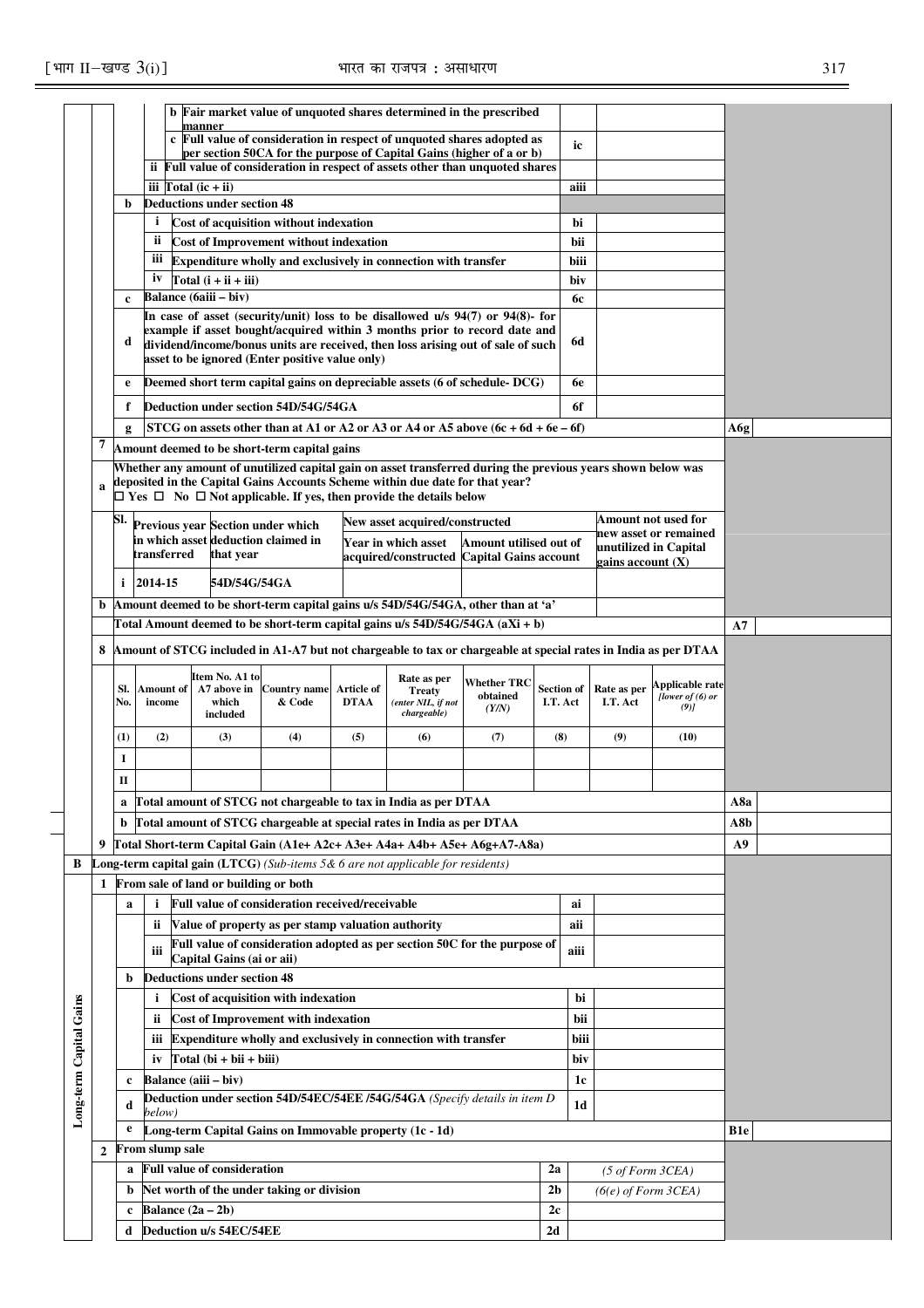|                  | e               | Long term capital gains from slump sale $(2c-2d)$                                                                                                            |                |      | B <sub>2e</sub> |  |
|------------------|-----------------|--------------------------------------------------------------------------------------------------------------------------------------------------------------|----------------|------|-----------------|--|
| 3                |                 | From sale of bonds or debenture (other than capital indexed bonds issued by Government)                                                                      |                |      |                 |  |
|                  | a               | <b>Full value of consideration</b>                                                                                                                           | 3a             |      |                 |  |
|                  | b               | <b>Deductions under section 48</b>                                                                                                                           |                |      |                 |  |
|                  |                 |                                                                                                                                                              |                |      |                 |  |
|                  |                 | Cost of acquisition without indexation<br>i.                                                                                                                 | bi             |      |                 |  |
|                  |                 | Cost of improvement without indexation<br>ii.                                                                                                                | bii            |      |                 |  |
|                  |                 | iii Expenditure wholly and exclusively in connection with transfer                                                                                           | biii           |      |                 |  |
|                  |                 | $Total (bi + bii + biii)$<br>iv                                                                                                                              | biv            |      |                 |  |
|                  | c               | Balance (3a – biv)                                                                                                                                           | 3c             |      |                 |  |
|                  | d               | <b>Deduction under sections 54EC /54EE</b> (Specify details in item D below)                                                                                 | 3d             |      |                 |  |
|                  | e               | <b>LTCG</b> on bonds or debenture $(3c - 3d)$                                                                                                                |                |      | B3e             |  |
| $\boldsymbol{4}$ |                 | From sale of listed securities (other than a unit) or zero coupon bonds where proviso under section 112(1) is                                                |                |      |                 |  |
|                  | applicable<br>a | <b>Full value of consideration</b>                                                                                                                           | 4a             |      |                 |  |
|                  | b               | <b>Deductions under section 48</b>                                                                                                                           |                |      |                 |  |
|                  |                 | i<br>Cost of acquisition without indexation                                                                                                                  | bi             |      |                 |  |
|                  |                 | Cost of improvement without indexation<br>ii                                                                                                                 | bii            |      |                 |  |
|                  |                 | iii<br>Expenditure wholly and exclusively in connection with transfer                                                                                        | biii           |      |                 |  |
|                  |                 | iv<br>Total (bi + bii + biii)                                                                                                                                | biv            |      |                 |  |
|                  |                 | Balance (4a – biv)                                                                                                                                           |                |      |                 |  |
|                  | c               |                                                                                                                                                              | 4c             |      |                 |  |
|                  | d               | <b>Deduction under sections 54EC /54EE</b> (Specify details in item D below)                                                                                 | 4d             |      |                 |  |
|                  | e               | Long-term Capital Gains on assets at B4 above $(4c - 4d)$                                                                                                    |                |      | B4e             |  |
| 5                |                 | For NON-RESIDENTS- from sale of shares or debenture of Indian company (to be computed with foreign<br>exchange adjustment under first proviso to section 48) |                |      |                 |  |
|                  | a               | <b>LTCG</b> computed without indexation benefit                                                                                                              | 5a             |      |                 |  |
|                  | b               | Deduction under sections 54EC /54EE (Specify details in item D below)                                                                                        | 5 <sub>b</sub> |      |                 |  |
|                  | $\mathbf c$     | LTCG on share or debenture (5a-5b)                                                                                                                           |                |      | B <sub>5c</sub> |  |
|                  |                 | For NON-RESIDENTS- from sale of, (i) unlisted securities as per sec. $112(1)(c)$ , (ii) units referred in sec. $115AB$ ,                                     |                |      |                 |  |
| 6                |                 | (iii) bonds or GDR as referred in sec. 115AC, (iv) securities by FII as referred to in sec. 115AD                                                            |                |      |                 |  |
|                  |                 | In case securities sold include shares of a company other than quoted shares,                                                                                |                |      |                 |  |
|                  | a               | i<br>enter the following details                                                                                                                             |                |      |                 |  |
|                  |                 | a Full value of consideration received/receivable in respect of unquoted                                                                                     |                |      |                 |  |
|                  |                 | shares<br>b Fair market value of unquoted shares determined in the prescribed                                                                                |                |      |                 |  |
|                  |                 | manner                                                                                                                                                       |                |      |                 |  |
|                  |                 | c Full value of consideration in respect of unquoted shares adopted as                                                                                       | ic             |      |                 |  |
|                  |                 | per section 50CA for the purpose of Capital Gains (higher of a or b)<br>ii Full value of consideration in respect of securities other than unquoted          |                |      |                 |  |
|                  |                 | shares                                                                                                                                                       |                |      |                 |  |
|                  |                 | iii $Total (ic + ii)$                                                                                                                                        | aiii           |      |                 |  |
|                  | b               | <b>Deductions under section 48</b>                                                                                                                           |                |      |                 |  |
|                  |                 | Cost of acquisition without indexation<br>i                                                                                                                  | bi             |      |                 |  |
|                  |                 | Cost of improvement without indexation<br>ii.                                                                                                                | bii            |      |                 |  |
|                  |                 | Expenditure wholly and exclusively in connection with transfer<br>iii                                                                                        | biii           |      |                 |  |
|                  |                 | iv $Total (bi + bii + biii)$                                                                                                                                 | biv            |      |                 |  |
|                  | c               | Balance (6aiii – biv)                                                                                                                                        | 6с             |      |                 |  |
|                  | d               | <b>Deduction under sections 54EC/54EE</b> (Specify details in item D below)                                                                                  | 6d             |      |                 |  |
|                  | e               | Long-term Capital Gains on assets at 6 above in case of NON-REESIDENT (6c – 6d)                                                                              |                |      | <b>B6e</b>      |  |
| 7                |                 | From sale of assets where B1 to B6 above are not applicable                                                                                                  |                |      |                 |  |
|                  |                 | In case assets sold include shares of a company other than quoted shares, enter the                                                                          |                |      |                 |  |
|                  | a               | <sup>i</sup><br>following details                                                                                                                            |                |      |                 |  |
|                  |                 | a Full value of consideration received/receivable in respect of unquoted shares                                                                              |                |      |                 |  |
|                  |                 | b Fair market value of unquoted shares determined in the prescribed manner                                                                                   |                |      |                 |  |
|                  |                 | c Full value of consideration in respect of unquoted shares adopted as per                                                                                   |                | ic   |                 |  |
|                  |                 | section 50CA for the purpose of Capital Gains (higher of a or b)                                                                                             |                |      |                 |  |
|                  |                 | ii Full value of consideration in respect of assets other than unquoted shares                                                                               |                |      |                 |  |
|                  |                 | iii $Total (ic + ii)$                                                                                                                                        |                | aiii |                 |  |
|                  | b               | <b>Deductions under section 48</b>                                                                                                                           |                |      |                 |  |
|                  |                 | $\mathbf{i}$<br>Cost of acquisition with indexation                                                                                                          |                | bi   |                 |  |
|                  |                 | ii<br>Cost of improvement with indexation                                                                                                                    |                | bii  |                 |  |
|                  |                 | iii<br>Expenditure wholly and exclusively in connection with transfer                                                                                        |                | biii |                 |  |
|                  |                 | iv<br>Total (bi + bii + biii)                                                                                                                                |                |      |                 |  |
|                  |                 |                                                                                                                                                              |                | biv  |                 |  |
|                  | c               | Balance (7aiii - biv)                                                                                                                                        |                | 7с   |                 |  |
|                  | d               | Deduction under section 54D/54EC/54EE /54G/54GA (Specify details in item D below)                                                                            |                | 7d   |                 |  |
|                  | e               | Long-term Capital Gains on assets at B7 above (7c-7d)                                                                                                        |                |      | B7e             |  |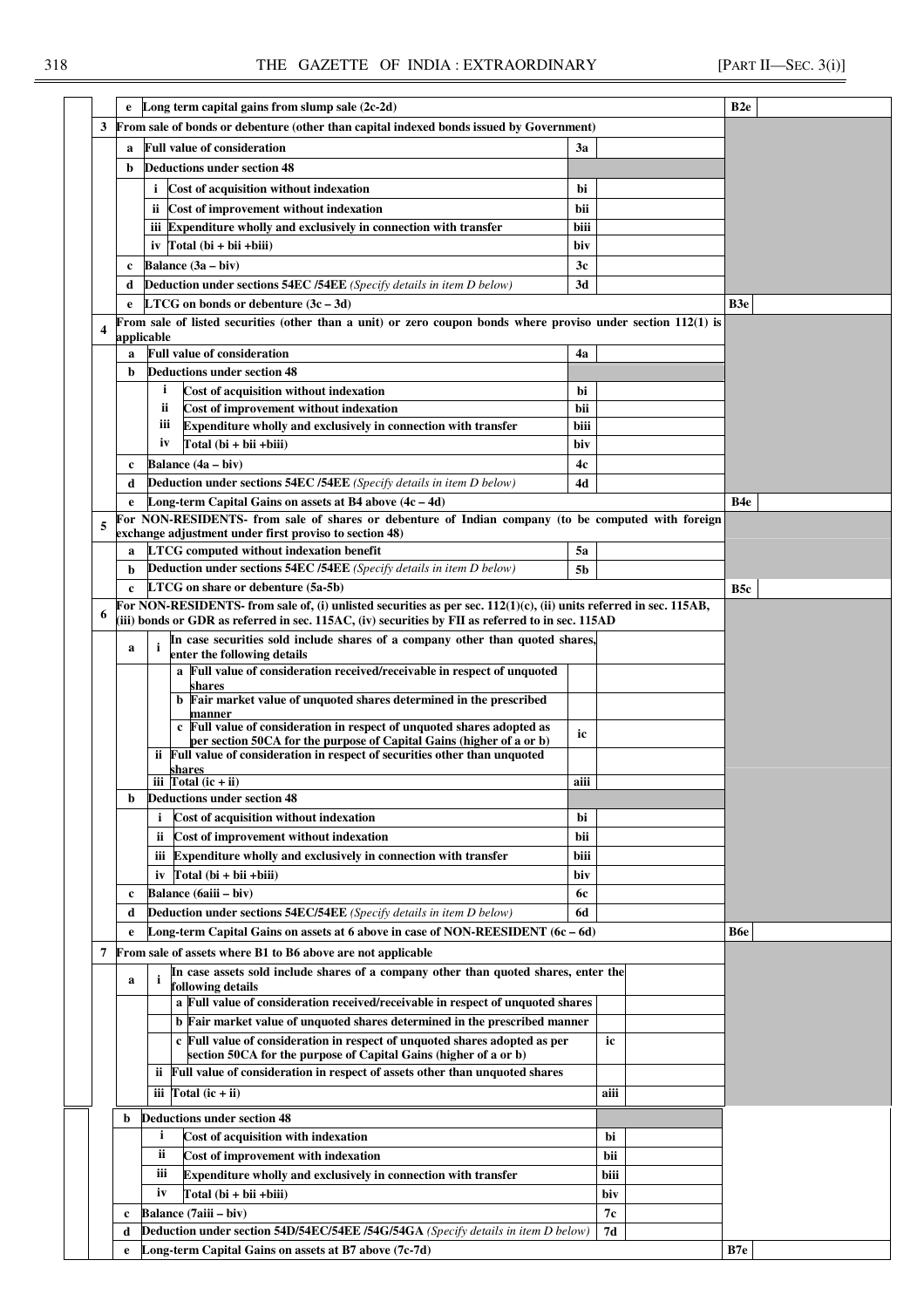|   | 8                                       | Amount deemed to be long-term capital gains                                                   |                                                                                                                                          |                                                               |           |                           |             |                                                                                                                                                                     |      |                    |                   |                                            |                                           |            |           |  |
|---|-----------------------------------------|-----------------------------------------------------------------------------------------------|------------------------------------------------------------------------------------------------------------------------------------------|---------------------------------------------------------------|-----------|---------------------------|-------------|---------------------------------------------------------------------------------------------------------------------------------------------------------------------|------|--------------------|-------------------|--------------------------------------------|-------------------------------------------|------------|-----------|--|
|   |                                         |                                                                                               |                                                                                                                                          |                                                               |           |                           |             | Whether any amount of unutilized capital gain on asset transferred during the previous year shown below was                                                         |      |                    |                   |                                            |                                           |            |           |  |
|   | a                                       |                                                                                               |                                                                                                                                          |                                                               |           |                           |             | deposited in the Capital Gains Accounts Scheme within due date for that year?<br>$\Box$ Yes $\Box$ No $\Box$ Not applicable. If yes, then provide the details below |      |                    |                   |                                            |                                           |            |           |  |
|   |                                         | SI.                                                                                           |                                                                                                                                          |                                                               |           |                           |             | New asset acquired/constructed                                                                                                                                      |      |                    |                   | Amount not used for                        |                                           |            |           |  |
|   |                                         |                                                                                               |                                                                                                                                          | Previous year in Section under which<br>which asset           |           | deduction claimed in      |             |                                                                                                                                                                     |      | Amount 319tilized  |                   | new asset or remained                      |                                           |            |           |  |
|   |                                         |                                                                                               |                                                                                                                                          | transferred                                                   | that year |                           |             | Year in which asset<br>acquired/constructed                                                                                                                         |      | out of Capital     |                   | unutilized in Capital<br>gains account (X) |                                           |            |           |  |
|   |                                         | i                                                                                             |                                                                                                                                          | 2014-15                                                       |           | 54/54D/54F/54G/54GA       |             |                                                                                                                                                                     |      | Gains account      |                   |                                            |                                           |            |           |  |
|   | b                                       |                                                                                               |                                                                                                                                          |                                                               |           |                           |             | Amount deemed to be long-term capital gains, other than at 'a'                                                                                                      |      |                    |                   |                                            |                                           |            |           |  |
|   |                                         |                                                                                               |                                                                                                                                          | Total amount deemed to be long-term capital gains $(aXi + b)$ |           |                           |             |                                                                                                                                                                     |      |                    |                   |                                            |                                           |            | <b>B8</b> |  |
|   |                                         |                                                                                               |                                                                                                                                          |                                                               |           |                           |             | Amount of LTCG included in items B1 to B8 but not chargeable to tax or chargeable at special rates in India as                                                      |      |                    |                   |                                            |                                           |            |           |  |
|   | 9                                       |                                                                                               | per DTAA                                                                                                                                 |                                                               |           |                           |             |                                                                                                                                                                     |      |                    |                   |                                            |                                           |            |           |  |
|   |                                         | SI.                                                                                           | Amount                                                                                                                                   | Item No. B1 to B8                                             |           | Country                   | Article of  | Rate as per                                                                                                                                                         |      | <b>Whether TRC</b> | <b>Section of</b> | Rate as per                                | Applicable                                |            |           |  |
|   |                                         |                                                                                               | No. of income                                                                                                                            | above in which<br>included                                    |           | name &<br>Code            | <b>DTAA</b> | <b>Treaty</b><br>(enter NIL, if not                                                                                                                                 |      | obtained<br>(Y/N)  | I.T. Act          | I.T. Act                                   | rate <i>[lower of</i><br>$(6)$ or $(9)$ ] |            |           |  |
|   |                                         | (1)                                                                                           | (2)                                                                                                                                      | (3)                                                           |           | (4)                       | (5)         | chargeable)<br>(6)                                                                                                                                                  |      | (7)                | (8)               | (9)                                        | (10)                                      |            |           |  |
|   |                                         | 1                                                                                             |                                                                                                                                          |                                                               |           |                           |             |                                                                                                                                                                     |      |                    |                   |                                            |                                           |            |           |  |
|   |                                         | П                                                                                             |                                                                                                                                          |                                                               |           |                           |             |                                                                                                                                                                     |      |                    |                   |                                            |                                           |            |           |  |
|   |                                         | a                                                                                             |                                                                                                                                          |                                                               |           |                           |             |                                                                                                                                                                     |      |                    |                   |                                            |                                           |            | B9a       |  |
|   |                                         | b                                                                                             | Total amount of LTCG not chargeable to tax in India as per DTAA<br>Total amount of LTCG chargeable at special rates in India as per DTAA |                                                               |           |                           |             |                                                                                                                                                                     |      |                    |                   |                                            | B9b                                       |            |           |  |
|   |                                         |                                                                                               |                                                                                                                                          |                                                               |           |                           |             | Total long term capital gain [B1e +B2e+ B3e +B4e + B5c + B6e + B7e+ B8-B9a] (In case of loss take the figure to                                                     |      |                    |                   |                                            |                                           |            |           |  |
|   | 10                                      |                                                                                               |                                                                                                                                          | 9xi of schedule CFL)                                          |           |                           |             |                                                                                                                                                                     |      |                    |                   |                                            |                                           | <b>B10</b> |           |  |
|   |                                         | <b>Income chargeable under the head "CAPITAL GAINS" (A9 + B10)</b> (take B10 as nil, if loss) |                                                                                                                                          |                                                               |           |                           |             |                                                                                                                                                                     |      |                    |                   |                                            | $\mathbf c$                               |            |           |  |
| D |                                         | <b>Information about deduction claimed against Capital Gains</b>                              |                                                                                                                                          |                                                               |           |                           |             |                                                                                                                                                                     |      |                    |                   |                                            |                                           |            |           |  |
|   | 1                                       |                                                                                               |                                                                                                                                          |                                                               |           |                           |             | In case of deduction u/s 54B/54D/54EC/54EE /54G/54GA give following details                                                                                         |      |                    |                   |                                            |                                           |            |           |  |
|   |                                         | a                                                                                             |                                                                                                                                          |                                                               |           | Deduction claimed u/s 54B |             |                                                                                                                                                                     |      |                    |                   |                                            |                                           |            |           |  |
|   |                                         |                                                                                               | i                                                                                                                                        | Date of transfer of original asset                            |           |                           |             |                                                                                                                                                                     |      |                    | ai                | dd/mm/yyyy                                 |                                           |            |           |  |
|   |                                         |                                                                                               | ii.                                                                                                                                      | Cost of new agricultural land                                 |           |                           |             |                                                                                                                                                                     |      |                    | aii               |                                            |                                           |            |           |  |
|   |                                         |                                                                                               | <u>iii</u>                                                                                                                               | Date of purchase of new agricultural land                     |           |                           |             |                                                                                                                                                                     |      |                    | aiii              | dd/mm/yyyy                                 |                                           |            |           |  |
|   |                                         |                                                                                               | iv                                                                                                                                       |                                                               |           |                           |             | Amount deposited in Capital Gains Accounts Scheme before due date                                                                                                   |      |                    | aiv               |                                            |                                           |            |           |  |
|   |                                         |                                                                                               | V                                                                                                                                        | <b>Amount of deduction claimed</b>                            |           |                           |             |                                                                                                                                                                     |      |                    | av                |                                            |                                           |            |           |  |
|   |                                         | b                                                                                             |                                                                                                                                          |                                                               |           | Deduction claimed u/s 54D |             |                                                                                                                                                                     |      |                    |                   |                                            |                                           |            |           |  |
|   |                                         |                                                                                               | i.                                                                                                                                       | Date of acquisition of original asset                         |           |                           |             |                                                                                                                                                                     |      |                    | bi                | dd/mm/yyyy                                 |                                           |            |           |  |
|   |                                         |                                                                                               | ii                                                                                                                                       | undertaking                                                   |           |                           |             | Cost of purchase/construction of new land or building for industrial                                                                                                |      |                    | bii               |                                            |                                           |            |           |  |
|   |                                         |                                                                                               |                                                                                                                                          | iii Date of purchase of new land or building                  |           |                           |             |                                                                                                                                                                     |      |                    | biii              | dd/mm/yyyy                                 |                                           |            |           |  |
|   |                                         |                                                                                               | iv                                                                                                                                       |                                                               |           |                           |             | Amount deposited in Capital Gains Accounts Scheme before due date                                                                                                   |      |                    | biv               |                                            |                                           |            |           |  |
|   |                                         |                                                                                               | V                                                                                                                                        | <b>Amount of deduction claimed</b>                            |           |                           |             |                                                                                                                                                                     |      |                    | bv                |                                            |                                           |            |           |  |
|   |                                         | c                                                                                             |                                                                                                                                          |                                                               |           |                           |             | Deduction claimed u/s 54EC                                                                                                                                          |      |                    |                   |                                            |                                           |            |           |  |
|   |                                         |                                                                                               | i                                                                                                                                        | Date of transfer of original asset                            |           |                           |             |                                                                                                                                                                     |      |                    | ci                | dd/mm/yyyy                                 |                                           |            |           |  |
|   |                                         |                                                                                               | ii                                                                                                                                       | Amount invested in specified/notified bonds                   |           |                           |             |                                                                                                                                                                     |      |                    | cii               |                                            |                                           |            |           |  |
|   |                                         |                                                                                               | iii                                                                                                                                      | Date of investment                                            |           |                           |             |                                                                                                                                                                     |      |                    | ciii              | dd/mm/yyyy                                 |                                           |            |           |  |
|   |                                         |                                                                                               | iv                                                                                                                                       | <b>Amount of deduction claimed</b>                            |           |                           |             |                                                                                                                                                                     |      |                    | civ               |                                            |                                           |            |           |  |
|   |                                         | d                                                                                             |                                                                                                                                          |                                                               |           |                           |             | Deduction claimed u/s 54EE                                                                                                                                          |      |                    |                   |                                            |                                           |            |           |  |
|   |                                         |                                                                                               | i                                                                                                                                        | Date of transfer of original asset                            |           |                           |             |                                                                                                                                                                     |      |                    | di                | dd/mm/yyyy                                 |                                           |            |           |  |
|   |                                         |                                                                                               | Amount invested in specified asset<br>ii                                                                                                 |                                                               |           |                           |             |                                                                                                                                                                     |      | dii                |                   |                                            |                                           |            |           |  |
|   |                                         | Date of investment<br>iii                                                                     |                                                                                                                                          |                                                               |           |                           |             |                                                                                                                                                                     | diii | <i>dd/mm/yyyy</i>  |                   |                                            |                                           |            |           |  |
|   |                                         |                                                                                               | <b>Amount of deduction claimed</b><br>iv                                                                                                 |                                                               |           |                           |             |                                                                                                                                                                     |      | div                |                   |                                            |                                           |            |           |  |
|   |                                         | Deduction claimed u/s 54G<br>e                                                                |                                                                                                                                          |                                                               |           |                           |             |                                                                                                                                                                     |      |                    |                   |                                            |                                           |            |           |  |
|   |                                         |                                                                                               | i                                                                                                                                        | Date of transfer of original asset from urban area            |           |                           |             |                                                                                                                                                                     |      |                    | ei                | dd/mm/yyyy                                 |                                           |            |           |  |
|   |                                         | Cost and expenses incurred for purchase or construction of new asset<br>ii                    |                                                                                                                                          |                                                               |           |                           |             |                                                                                                                                                                     | eii  |                    |                   |                                            |                                           |            |           |  |
|   |                                         | Date of purchase/construction of new asset in an area other than<br>iii<br>urban area         |                                                                                                                                          |                                                               |           |                           |             |                                                                                                                                                                     | eiii | dd/mm/yyyy         |                   |                                            |                                           |            |           |  |
|   |                                         | Amount deposited in Capital Gains Accounts Scheme before due date<br>iv                       |                                                                                                                                          |                                                               |           |                           |             |                                                                                                                                                                     | eiv  |                    |                   |                                            |                                           |            |           |  |
|   | <b>Amount of deduction claimed</b><br>V |                                                                                               |                                                                                                                                          |                                                               |           |                           | ev          |                                                                                                                                                                     |      |                    |                   |                                            |                                           |            |           |  |
|   |                                         | Deduction claimed u/s 54GA<br>f                                                               |                                                                                                                                          |                                                               |           |                           |             |                                                                                                                                                                     |      |                    |                   |                                            |                                           |            |           |  |
|   |                                         | Date of transfer of original asset from urban area<br>i                                       |                                                                                                                                          |                                                               |           |                           |             |                                                                                                                                                                     |      | fi                 | dd/mm/yyyy        |                                            |                                           |            |           |  |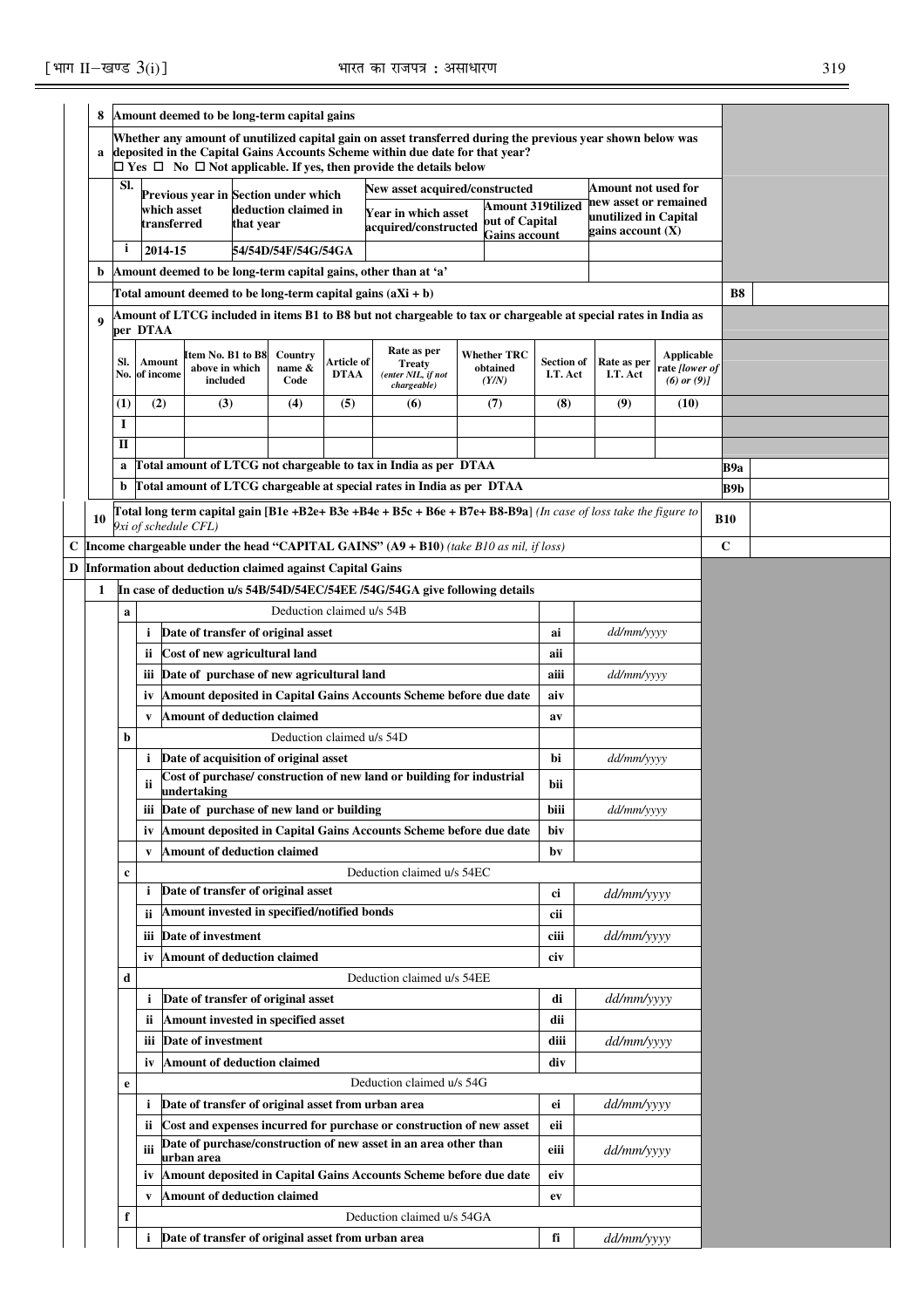|   |                |                                                       |                                                                                                              | ii Cost and expenses incurred for purchase or construction of new asset                                                                       |              |     |                                 | fii            |                                |                                     |                                                       |                        |                     |
|---|----------------|-------------------------------------------------------|--------------------------------------------------------------------------------------------------------------|-----------------------------------------------------------------------------------------------------------------------------------------------|--------------|-----|---------------------------------|----------------|--------------------------------|-------------------------------------|-------------------------------------------------------|------------------------|---------------------|
|   |                |                                                       |                                                                                                              | iii Date of purchase/construction of new asset in SEZ                                                                                         |              |     |                                 | fiii           | dd/mm/yyyy                     |                                     |                                                       |                        |                     |
|   |                | iv                                                    |                                                                                                              | Amount deposited in Capital Gains Accounts Scheme before due date                                                                             |              |     |                                 | fiv            |                                |                                     |                                                       |                        |                     |
|   |                | $\mathbf{v}$                                          | Amount of deduction claimed                                                                                  |                                                                                                                                               |              |     |                                 | fv             |                                |                                     |                                                       |                        |                     |
|   |                |                                                       |                                                                                                              | g Total deduction claimed $(1a + 1b + 1c + 1d + 1e + 1f)$                                                                                     |              |     |                                 | 1 <sub>g</sub> |                                |                                     |                                                       |                        |                     |
| E |                |                                                       |                                                                                                              | Set-off of current year capital losses with current year capital gains (excluding amounts included in A7 & B9 which is chargeable under DTAA) |              |     |                                 |                |                                |                                     |                                                       |                        |                     |
|   |                |                                                       |                                                                                                              | <b>Gain of current</b>                                                                                                                        |              |     | Short term capital loss set off |                | Long term capital loss set off |                                     |                                                       | Current year's capital |                     |
|   |                | Sl. Type of Capital Gain                              |                                                                                                              | vear (Fill this<br>column only if<br>computed figure is<br>positive)                                                                          | 15%          | 30% | applicable rate                 |                | 10%                            | 20%                                 | gains remaining after set<br>off<br>$(7=1-2-3-4-5-6)$ |                        |                     |
|   |                |                                                       |                                                                                                              | $\mathbf{1}$                                                                                                                                  | $\mathbf{2}$ | 3   | $\overline{\mathbf{4}}$         |                | 5                              | 6                                   |                                                       |                        | 7                   |
|   | $\mathbf i$    | negative)                                             | Loss to be set off (Fill this<br>row if figure computed is<br>→                                              |                                                                                                                                               | $(A3e+A4a)$  | A5e | (A1e+A2c+A4b<br>$+ A6g + A7$    |                | $(B4e + B6e)$                  | $(B1e+B2e+B3e+$<br>$B5c + B7e + B8$ |                                                       |                        |                     |
|   | ii             |                                                       | 15%                                                                                                          | $(A3e+A4a)$                                                                                                                                   |              |     |                                 |                |                                |                                     |                                                       |                        |                     |
|   | iii            | <b>Short term</b>                                     |                                                                                                              |                                                                                                                                               |              |     |                                 |                |                                |                                     |                                                       |                        |                     |
|   | iv             | capital gain                                          | applicable<br>rate                                                                                           | $A1e + A2c + A4b + A6g$<br>$+A7$                                                                                                              |              |     |                                 |                |                                |                                     |                                                       |                        |                     |
|   | V              | Long term                                             | $10\%$                                                                                                       | $(B4e+ + B6e)$                                                                                                                                |              |     |                                 |                |                                |                                     |                                                       |                        |                     |
|   | vi             | capital gain                                          | 20%                                                                                                          | $(B1e+B2e+B3e+$<br>$B5c+B7e+B8$                                                                                                               |              |     |                                 |                |                                |                                     |                                                       |                        |                     |
|   | vii            | Total loss set off $(ii + iii + iv + v + vi)$         |                                                                                                              |                                                                                                                                               |              |     |                                 |                |                                |                                     |                                                       |                        |                     |
|   |                | viii Loss remaining after set off $(i - vii)$         |                                                                                                              |                                                                                                                                               |              |     |                                 |                |                                |                                     |                                                       |                        |                     |
| F |                |                                                       |                                                                                                              | Information about accrual/receipt of capital gain                                                                                             |              |     |                                 |                |                                |                                     |                                                       |                        |                     |
|   |                | Type of Capital gain / Date                           |                                                                                                              |                                                                                                                                               |              |     | <b>Upto 15/6</b><br>(i)         |                | 16/6 to 15/9<br>(ii)           | 16/9 to 15/12<br>(iii)              |                                                       | 16/12 to 15/3<br>(iv)  | 16/3 to 31/3<br>(v) |
|   | 1              |                                                       |                                                                                                              | Short-term capital gains taxable at the rate of 15%<br>Enter value from item 5v of schedule BFLA, if any.                                     |              |     |                                 |                |                                |                                     |                                                       |                        |                     |
|   | $\overline{2}$ |                                                       |                                                                                                              | Short-term capital gains taxable at the rate of $30\%$<br>Enter value from item 5vi of schedule BFLA, if any.                                 |              |     |                                 |                |                                |                                     |                                                       |                        |                     |
|   | 3              |                                                       |                                                                                                              | Short-term capital gains taxable at applicable rates<br>Enter value from item 5vii of schedule BFLA, if any.                                  |              |     |                                 |                |                                |                                     |                                                       |                        |                     |
|   | 4              | Enter value from item 5viii of schedule BFLA, if any. | Long-term capital gains taxable at the rate of $10\%$                                                        |                                                                                                                                               |              |     |                                 |                |                                |                                     |                                                       |                        |                     |
|   | 5              |                                                       | Long-term capital gains taxable at the rate of $20\%$<br>Enter value from item 5ix of schedule BFLA, if any. |                                                                                                                                               |              |     |                                 |                |                                |                                     |                                                       |                        |                     |

**1 Income** 

**OTHER SOURCES** 

**OTHER SOURCES** 

**Schedule OS Income from other sources** 

| Income |           |                                                                                                    |      |  |
|--------|-----------|----------------------------------------------------------------------------------------------------|------|--|
| a      |           | Dividends, Gross                                                                                   | 1a   |  |
| b      |           | <b>Interest, Gross</b>                                                                             | 1b   |  |
| c      |           | Rental income from machinery, plants, buildings, etc., Gross                                       | 1c   |  |
| d      |           | Others, Gross (excluding income from owning race horses) Mention the nature                        |      |  |
|        |           | Income by way of winnings from lotteries, crossword puzzles etc.                                   | 1di  |  |
|        | <b>ii</b> | a Cash credits u/s 68                                                                              |      |  |
|        |           | <b>b</b> Unexplained investments u/s 69                                                            |      |  |
|        |           | Unexplained money etc. u/s 69A                                                                     |      |  |
|        |           | Undisclosed investments etc. u/s 69B<br>d                                                          |      |  |
|        |           | e Unexplained expenditure etc. u/s 69C                                                             |      |  |
|        |           | Amount borrowed or repaid on hundi u/s 69D                                                         |      |  |
|        |           | $\text{Total} \left( a + b + c + d + e + f \right)$                                                | 1dii |  |
|        |           | iii Income of the nature referred to in section $56(2)(x)$ which is chargeable to tax              |      |  |
|        |           | Aggregate value of sum of money received without<br>a                                              |      |  |
|        |           | consideration                                                                                      |      |  |
|        |           | In case immovable property is received without<br>h<br>consideration, stamp duty value of property |      |  |
|        |           | In case immovable property is received for inadequate                                              |      |  |
|        |           | consideration, stamp duty value of property in excess of<br>c                                      |      |  |
|        |           | such consideration                                                                                 |      |  |
|        |           | In case any other property is received without                                                     |      |  |
|        |           | consideration, fair market value of property                                                       |      |  |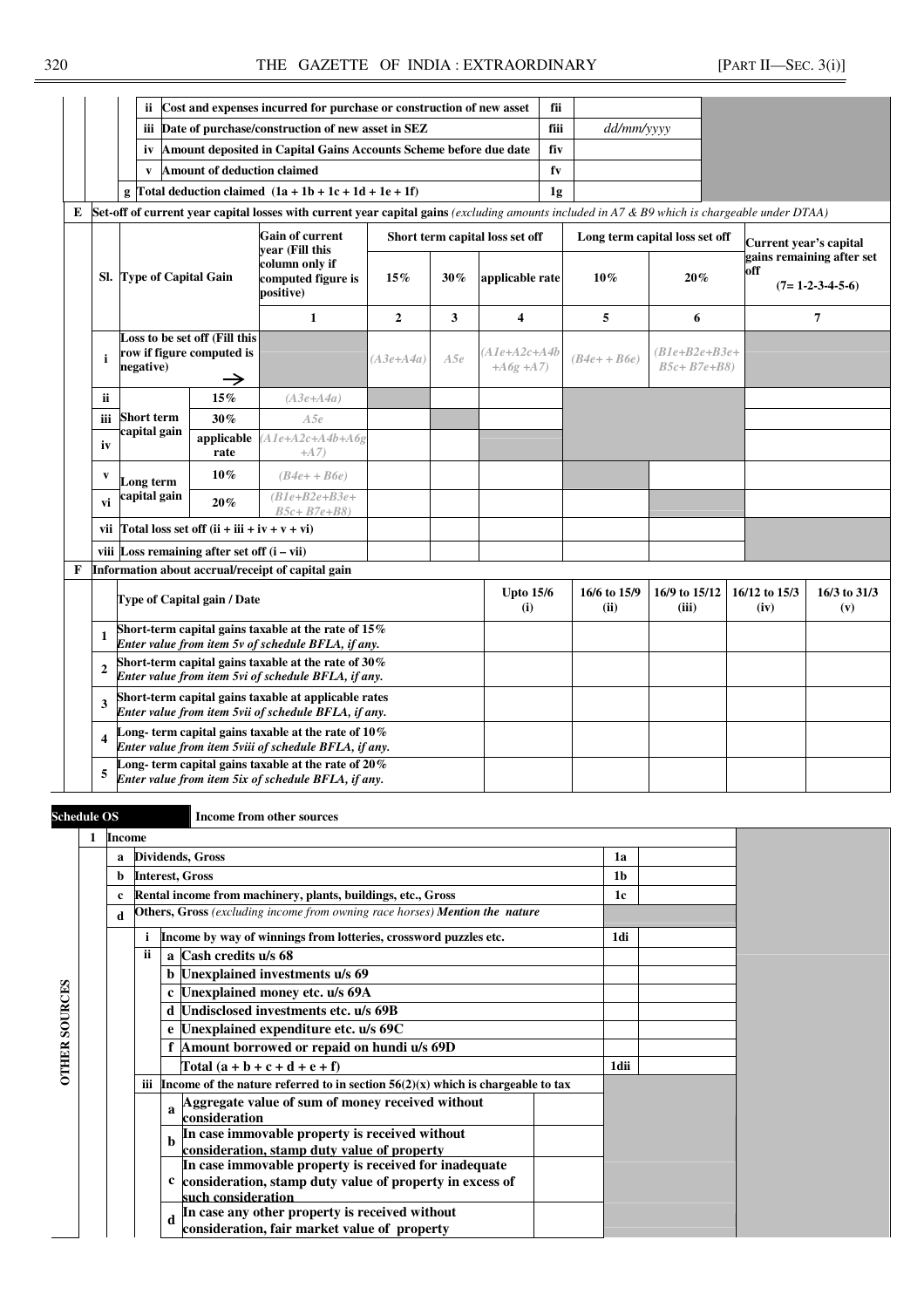|              |             |                 | e                                                                                                                                                                                                                                                                       | In case any other property is received for inadequate<br>consideration, fair market value of property in excess of<br>such consideration |                                         |                                                   |  |                                                                                                                  |      |  |  |       |                                                      |       |  |
|--------------|-------------|-----------------|-------------------------------------------------------------------------------------------------------------------------------------------------------------------------------------------------------------------------------------------------------------------------|------------------------------------------------------------------------------------------------------------------------------------------|-----------------------------------------|---------------------------------------------------|--|------------------------------------------------------------------------------------------------------------------|------|--|--|-------|------------------------------------------------------|-------|--|
|              |             |                 |                                                                                                                                                                                                                                                                         |                                                                                                                                          | Total (a+ b + c +d + e)                 |                                                   |  |                                                                                                                  |      |  |  | 1diii |                                                      |       |  |
|              |             | iv              |                                                                                                                                                                                                                                                                         |                                                                                                                                          |                                         |                                                   |  |                                                                                                                  |      |  |  | 1div  |                                                      |       |  |
|              |             | V               |                                                                                                                                                                                                                                                                         |                                                                                                                                          |                                         |                                                   |  |                                                                                                                  |      |  |  | 1dv   |                                                      |       |  |
|              |             | vi              |                                                                                                                                                                                                                                                                         |                                                                                                                                          | $Total (1di + 1dii + 1dii + 1diiv+1dv)$ |                                                   |  |                                                                                                                  |      |  |  | 1dvi  |                                                      |       |  |
|              | e           |                 |                                                                                                                                                                                                                                                                         | $Total (1a + 1b + 1c + 1dv)$                                                                                                             |                                         |                                                   |  |                                                                                                                  |      |  |  |       |                                                      | 1e    |  |
|              | f           |                 |                                                                                                                                                                                                                                                                         |                                                                                                                                          |                                         |                                                   |  | Income included in '1e' chargeable to tax at special rate (to be taken to schedule SI)                           |      |  |  |       |                                                      |       |  |
|              |             | i               | 115BB)                                                                                                                                                                                                                                                                  |                                                                                                                                          |                                         |                                                   |  | Income by way of winnings from lotteries, crossword puzzles, races, games, gambling, betting etc (u/s            |      |  |  |       |                                                      | 1fi   |  |
|              |             | ii.             |                                                                                                                                                                                                                                                                         |                                                                                                                                          |                                         | Deemed Income chargeable to tax u/s 115BBE        |  |                                                                                                                  |      |  |  |       |                                                      | 1fii  |  |
|              |             | iii             |                                                                                                                                                                                                                                                                         |                                                                                                                                          |                                         | Income from patent chargeable u/s 115BBF          |  |                                                                                                                  |      |  |  |       |                                                      | 1fiii |  |
|              |             | iv              |                                                                                                                                                                                                                                                                         |                                                                                                                                          |                                         | Income from transfer of carbon credits u/s 115BBG |  |                                                                                                                  |      |  |  |       |                                                      | 1fiv  |  |
|              |             | V               |                                                                                                                                                                                                                                                                         |                                                                                                                                          |                                         |                                                   |  | Any other income chargeable to tax at the rate specified under chapter XII/XII-A                                 |      |  |  |       |                                                      | 1fv   |  |
|              |             | vi              | Income chargeable at special rates under DTAA                                                                                                                                                                                                                           |                                                                                                                                          |                                         |                                                   |  |                                                                                                                  |      |  |  |       |                                                      |       |  |
|              |             |                 | Country<br><b>Rate as per Treaty Whether TRC</b><br>Section of Rate as per<br>Sl.<br>Amount of<br>Nature of<br>Article of<br>name &<br>(enter NIL, if not<br>obtained<br>income<br>income<br><b>DTAA</b><br>I.T. Act<br>No.<br>I.T. Act<br>Code<br>chargeable)<br>(Y/N) |                                                                                                                                          |                                         |                                                   |  |                                                                                                                  |      |  |  |       | Applicable<br>ate <i>[lower of</i><br>$(6)$ or $(9)$ |       |  |
|              |             |                 | (5)<br>(9)<br>(1)<br>(2)<br>(3)<br>(4)<br>(6)<br>(7)<br>(8)                                                                                                                                                                                                             |                                                                                                                                          |                                         |                                                   |  |                                                                                                                  |      |  |  |       | (10)                                                 |       |  |
|              |             |                 | I                                                                                                                                                                                                                                                                       |                                                                                                                                          |                                         |                                                   |  |                                                                                                                  |      |  |  |       |                                                      |       |  |
|              |             |                 | $\mathbf{I}$                                                                                                                                                                                                                                                            |                                                                                                                                          |                                         |                                                   |  |                                                                                                                  |      |  |  |       |                                                      |       |  |
|              |             |                 |                                                                                                                                                                                                                                                                         |                                                                                                                                          |                                         |                                                   |  | III Total amount of income chargeable at special rates under DTAA                                                |      |  |  |       |                                                      | 1fvi  |  |
|              |             | vii             |                                                                                                                                                                                                                                                                         |                                                                                                                                          |                                         |                                                   |  | Income included in '1e' chargeable to tax at special rate $(1fi + 1fii + 1fiii + 1fiv + 1fvi)$                   |      |  |  |       |                                                      | 1fvii |  |
|              | g           |                 |                                                                                                                                                                                                                                                                         |                                                                                                                                          |                                         |                                                   |  | Gross amount chargeable to tax at normal applicable rates (1e – 1fvii)                                           |      |  |  |       |                                                      | 1g    |  |
|              | h           |                 |                                                                                                                                                                                                                                                                         |                                                                                                                                          |                                         |                                                   |  | <b>Deductions under section 57</b> (other than those relating to income under 1fi, 1fii, 1fii, 1fiv, 1fv & 1fvi) |      |  |  |       |                                                      |       |  |
|              |             | i               |                                                                                                                                                                                                                                                                         | <b>Expenses / Deductions</b>                                                                                                             |                                         |                                                   |  |                                                                                                                  | hi   |  |  |       |                                                      |       |  |
|              |             | ij.             |                                                                                                                                                                                                                                                                         | <b>Depreciation</b>                                                                                                                      |                                         |                                                   |  |                                                                                                                  | hii  |  |  |       |                                                      |       |  |
|              |             | iii             | Total                                                                                                                                                                                                                                                                   |                                                                                                                                          |                                         |                                                   |  |                                                                                                                  | hiii |  |  |       |                                                      |       |  |
|              | i           |                 |                                                                                                                                                                                                                                                                         |                                                                                                                                          | Amounts not deductible u/s 58           |                                                   |  |                                                                                                                  |      |  |  |       |                                                      | 1i    |  |
|              | j           |                 |                                                                                                                                                                                                                                                                         |                                                                                                                                          | Profits chargeable to tax u/s 59        |                                                   |  |                                                                                                                  |      |  |  |       |                                                      | 1j    |  |
|              | k           |                 |                                                                                                                                                                                                                                                                         |                                                                                                                                          |                                         |                                                   |  | Income from other sources (other than from owning race horses and amount chargeable to tax at special rate)      |      |  |  |       |                                                      | 1k    |  |
| $\mathbf{2}$ | negative)   |                 | $(1g - hiii + 1i + 1j)$ (If negative take the figure to 4i of schedule CYLA)<br>Income from other sources (other than from owning and maintaining race horses) $(1$ fvii + 1k) (enterlk as nil, if                                                                      |                                                                                                                                          |                                         |                                                   |  |                                                                                                                  |      |  |  |       | $\mathbf{2}$                                         |       |  |
| 3            |             |                 | Income from the activity of owning race horses                                                                                                                                                                                                                          |                                                                                                                                          |                                         |                                                   |  |                                                                                                                  |      |  |  |       |                                                      |       |  |
|              | a           | <b>Receipts</b> |                                                                                                                                                                                                                                                                         |                                                                                                                                          |                                         |                                                   |  | 3a                                                                                                               |      |  |  |       |                                                      |       |  |
|              | b           |                 |                                                                                                                                                                                                                                                                         |                                                                                                                                          |                                         | Deductions under section 57 in relation to (4)    |  | 3 <sub>b</sub>                                                                                                   |      |  |  |       |                                                      |       |  |
|              | $\mathbf c$ |                 |                                                                                                                                                                                                                                                                         |                                                                                                                                          | Amounts not deductible u/s 58           |                                                   |  | 3c                                                                                                               |      |  |  |       |                                                      |       |  |
|              | d           |                 |                                                                                                                                                                                                                                                                         |                                                                                                                                          | Profits chargeable to tax u/s 59        |                                                   |  | 3d                                                                                                               |      |  |  |       |                                                      |       |  |
|              | e           |                 | <b>Balance (3a – 3b + 3c + 3d)</b> (if negative take the figure to 10xi of Schedule CFL)                                                                                                                                                                                |                                                                                                                                          |                                         |                                                   |  |                                                                                                                  |      |  |  |       |                                                      | 3e    |  |
| 4            |             |                 |                                                                                                                                                                                                                                                                         |                                                                                                                                          |                                         |                                                   |  | <b>Income under the head "Income from other sources"</b> $(2 + 3e)$ (take 3e as nil if negative)                 |      |  |  |       |                                                      | 4     |  |

**Schedule CYLA Details of Income after Set off of current year losses** 

| <b>ADJUSTMENT</b> |     | Sl.No Head/Source of Income                                                             | Income of current year<br>(Fill this column only if of the current year)<br>income is zero or<br>positive) | set off              | House property loss Business Loss (other<br>than speculation or<br>specified business<br>loss) of the current<br>vear set off | <b>Other sources loss</b><br>(other than loss from<br>race horses and amount Income<br>chargeable to special<br>rate of tax) of the<br>current year set off | <b>Current</b><br>vear's<br>remaining<br>after set off |
|-------------------|-----|-----------------------------------------------------------------------------------------|------------------------------------------------------------------------------------------------------------|----------------------|-------------------------------------------------------------------------------------------------------------------------------|-------------------------------------------------------------------------------------------------------------------------------------------------------------|--------------------------------------------------------|
|                   |     |                                                                                         |                                                                                                            | $\mathbf{2}$         | 3                                                                                                                             | 4                                                                                                                                                           | $5=1-2-3-4$                                            |
|                   |     | Loss to be set off                                                                      |                                                                                                            | (3b of Schedule –HP) | $(2v \text{ of item } E \text{ of }$<br>Schedule BP)                                                                          | $(1k \text{ of Schedule-OS})$                                                                                                                               |                                                        |
|                   | ii  | <b>House property</b>                                                                   | (3b of Schedule HP)                                                                                        |                      |                                                                                                                               |                                                                                                                                                             |                                                        |
| <b>YEAR LOSS</b>  | iii | <b>Business (excluding speculation</b><br>income and income from specified<br>business) | (A39 of Schedule BP)                                                                                       |                      |                                                                                                                               |                                                                                                                                                             |                                                        |
|                   | iv  | <b>Speculation income</b>                                                               | $(3ii$ of item E of Sch. BP)                                                                               |                      |                                                                                                                               |                                                                                                                                                             |                                                        |
| <b>CURRENT</b>    |     | Specified business income u/s 35AD                                                      | (3iii of item E of Sch. BP)                                                                                |                      |                                                                                                                               |                                                                                                                                                             |                                                        |
|                   | vi  | Short-term capital gain taxable @<br>$15\%$                                             | (7ii of item E of schedule)<br>CG)                                                                         |                      |                                                                                                                               |                                                                                                                                                             |                                                        |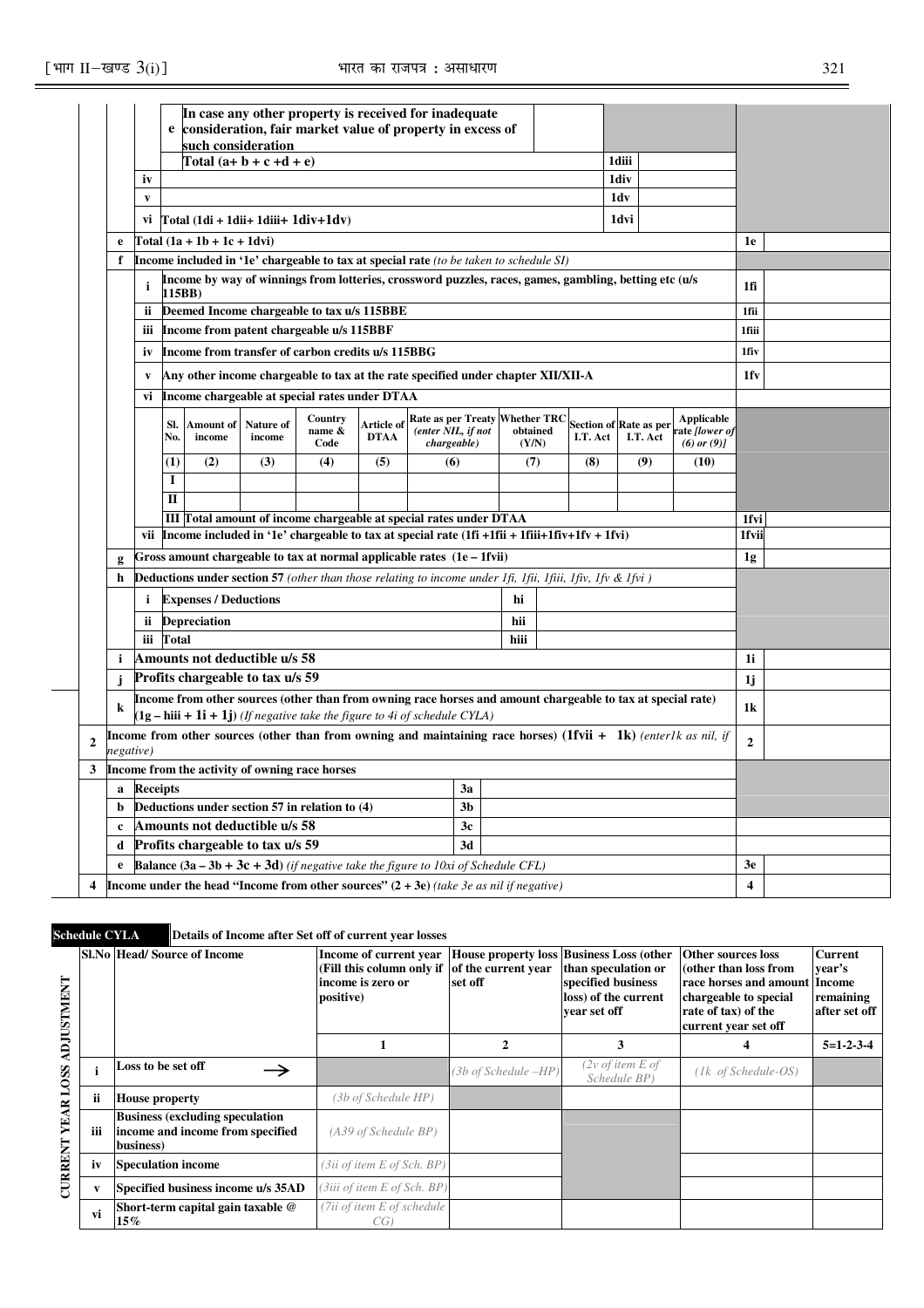### 322 THE GAZETTE OF INDIA : EXTRAORDINARY [PART II—SEC. 3(i)]

| vii  | Short-term capital gain taxable @<br>$30\%$                                                                 | (7iii of item E of schedule<br>CG) |  |  |
|------|-------------------------------------------------------------------------------------------------------------|------------------------------------|--|--|
| viii | Short-term capital gain taxable at<br>applicable rates                                                      | (7iv of item E of schedule)<br>CG) |  |  |
| ix   | Long term capital gain taxable @<br>$10\%$                                                                  | (7v of item E of schedule<br>CG)   |  |  |
| X    | Long term capital gain taxable @<br>$20\%$                                                                  | (7vi of item E of schedule)<br>CG) |  |  |
| xi   | Other sources (excluding profit from<br>owning race horses and amount<br>chargeable to special rate of tax) | $(1k \text{ of schedule } OS)$     |  |  |
| xii  | Profit from owning and maintaining<br>race horses                                                           | $(3e \text{ of schedule } OS)$     |  |  |
| xiii | Total loss set off $(i + ii + iv + v + vi + vi + vi + ix + x + xi + xii)$                                   |                                    |  |  |
| xiv  | Loss remaining after set-off $(i - xiii)$                                                                   |                                    |  |  |

**Schedule BFLA Details of Income after Set off of Brought Forward Losses of earlier years** 

| Sl.<br>No.  | <b>Head/Source of Income</b>                                                                                                          | Income after set off, if<br>any, of current year's<br>losses as per 5 of<br><b>Schedule CYLA</b> ) | <b>Brought forward loss set Brought forward</b><br>off                       | depreciation set<br>off | <b>Brought forward</b><br>allowance under<br>section 35(4) set off | Current year's<br>income<br>remaining after<br>set off |
|-------------|---------------------------------------------------------------------------------------------------------------------------------------|----------------------------------------------------------------------------------------------------|------------------------------------------------------------------------------|-------------------------|--------------------------------------------------------------------|--------------------------------------------------------|
|             |                                                                                                                                       |                                                                                                    | $\mathbf{2}$                                                                 | 3                       | 4                                                                  | 5                                                      |
| i           | <b>House property</b>                                                                                                                 | (5ii of schedule CYLA)                                                                             | (B/f house property loss)                                                    |                         |                                                                    |                                                        |
| ii          | <b>Business (excluding speculation</b><br>income and income from specified<br>business)                                               | (5iii of schedule CYLA)                                                                            | (B/f business loss, other<br>than speculation or<br>specified business loss) |                         |                                                                    |                                                        |
| iii         | <b>Speculation Income</b>                                                                                                             | (5iv of schedule CYLA)                                                                             | (B/f normal business or<br>speculation loss)                                 |                         |                                                                    |                                                        |
| iv          | <b>Specified Business Income</b>                                                                                                      | $(5v \text{ of schedule CYLA})$                                                                    | (B/f normal business or<br>specified business loss)                          |                         |                                                                    |                                                        |
| V           | Short-term capital gain taxable @<br>15%                                                                                              | (5vi of schedule CYLA)                                                                             | (B/f short-term capital<br>loss                                              |                         |                                                                    |                                                        |
| vi          | Short-term capital gain taxable @<br>30%                                                                                              | (5vii of schedule CYLA)                                                                            | (B/f short-term capital<br>loss                                              |                         |                                                                    |                                                        |
| vii         | Short-term capital gain taxable at<br>applicable rates                                                                                | (5viii of schedule CYLA)                                                                           | $(B/f \, short-term \, capital)$<br>loss                                     |                         |                                                                    |                                                        |
| viii        | Long-term capital gain taxable @<br>$10\%$                                                                                            | (5ix of schedule CYLA)                                                                             | (B/f short-term or long-<br>term capital loss)                               |                         |                                                                    |                                                        |
| ix          | Long term capital gain taxable @<br>20%                                                                                               | $(5x \text{ of schedule CYLA})$                                                                    | (B/f short-term or long-<br>term capital loss)                               |                         |                                                                    |                                                        |
| $\mathbf x$ | Other sources income (excluding<br>profit from owning and maintaining<br>race horses and amount chargeable<br>to special rate of tax) | (5xi of schedule CYLA)                                                                             |                                                                              |                         |                                                                    |                                                        |
| xi          | Profit from owning and maintaining<br>race horses                                                                                     | (5xii of schedule CYLA)                                                                            | (B/f loss from horse races)                                                  |                         |                                                                    |                                                        |
| xii         | Total of brought forward loss set off                                                                                                 |                                                                                                    |                                                                              |                         |                                                                    |                                                        |
|             |                                                                                                                                       |                                                                                                    |                                                                              |                         |                                                                    |                                                        |

**Schedule CFL Details of Losses to be carried forward to future years** 

|                 | SI.<br>No. | <b>Assessment Year</b> | Date of<br><b>Filing</b><br>(DD/MM/<br>YYYY) | <b>House property</b><br>loss | Loss from<br>business other<br>than loss from<br>speculative<br>business and | <b>Loss from</b><br>speculative<br>business | <b>Loss from</b><br>specified<br>business | Short-term<br>capital loss | Long-term<br><b>Capital</b> loss | Loss from<br>owning and<br>maintaining<br>race horses |
|-----------------|------------|------------------------|----------------------------------------------|-------------------------------|------------------------------------------------------------------------------|---------------------------------------------|-------------------------------------------|----------------------------|----------------------------------|-------------------------------------------------------|
|                 |            |                        |                                              |                               | specified<br>business                                                        |                                             |                                           |                            |                                  |                                                       |
|                 | 1          | $\overline{2}$         | 3                                            | $\overline{\bf 4}$            | 5                                                                            | 6                                           | 7                                         | 8                          | 9                                | 10                                                    |
| FORWARD OF LOSS | j          | 2010-11                |                                              |                               |                                                                              |                                             |                                           |                            |                                  |                                                       |
|                 | ii         | 2011-12                |                                              |                               |                                                                              |                                             |                                           |                            |                                  |                                                       |
|                 | iii        | 2012-13                |                                              |                               |                                                                              |                                             |                                           |                            |                                  |                                                       |
| <b>CARRY</b>    | iv         | 2013-14                |                                              |                               |                                                                              |                                             |                                           |                            |                                  |                                                       |
|                 | v          | 2014-15                |                                              |                               |                                                                              |                                             |                                           |                            |                                  |                                                       |
|                 | vi         | 2015-16                |                                              |                               |                                                                              |                                             |                                           |                            |                                  |                                                       |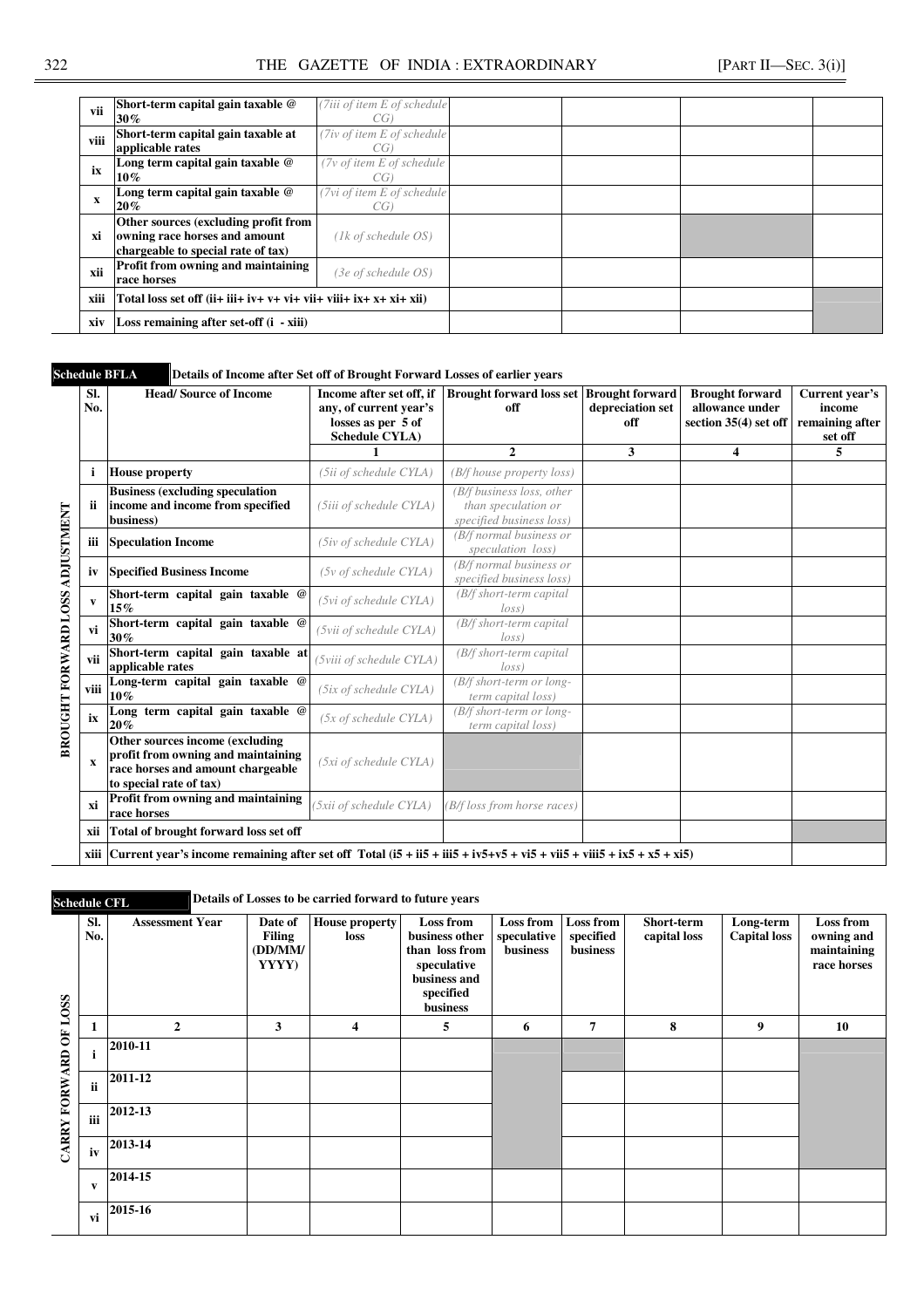| vii  | 2016-17                                               |                            |                                                                   |                                                |                                         |                                                       |                                                        |                                |
|------|-------------------------------------------------------|----------------------------|-------------------------------------------------------------------|------------------------------------------------|-----------------------------------------|-------------------------------------------------------|--------------------------------------------------------|--------------------------------|
| viii | 2017-18                                               |                            |                                                                   |                                                |                                         |                                                       |                                                        |                                |
| ix   | Total of earlier year<br>losses b/f                   |                            |                                                                   |                                                |                                         |                                                       |                                                        |                                |
| X    | <b>Adjustment of above</b><br>losses in Schedule BFLA | $(2i$ of schedule<br>BFLA) | $(2ii$ of schedule<br>BFLA)                                       | (2iii of<br>schedule<br>BFLA)                  | $(2iv \text{ of }$<br>schedule<br>BFLA) |                                                       |                                                        | (2xi of schedule<br>$BFLA$ )   |
| xi   | 2018-19 (Current year)<br>losses)                     | CYLA                       | $(2xiv \text{ of schedule } (3xiv \text{ of schedule } )$<br>CYLA | $(B43 \text{ of }$<br>schedule BP,<br>$if-ve)$ | (C49 of<br>schedule<br>$BP, if -ve)$    | $(2viii+3viii+4viii)$<br>of item E of<br>schedule CG) | $((5viii+6viii)$<br>of item E of<br>$s$ chedule $CG$ ) | (3e of schedule<br>OS, $if-ve$ |
| xii  | <b>Total loss Carried</b><br>forward to future years  |                            |                                                                   |                                                |                                         |                                                       |                                                        |                                |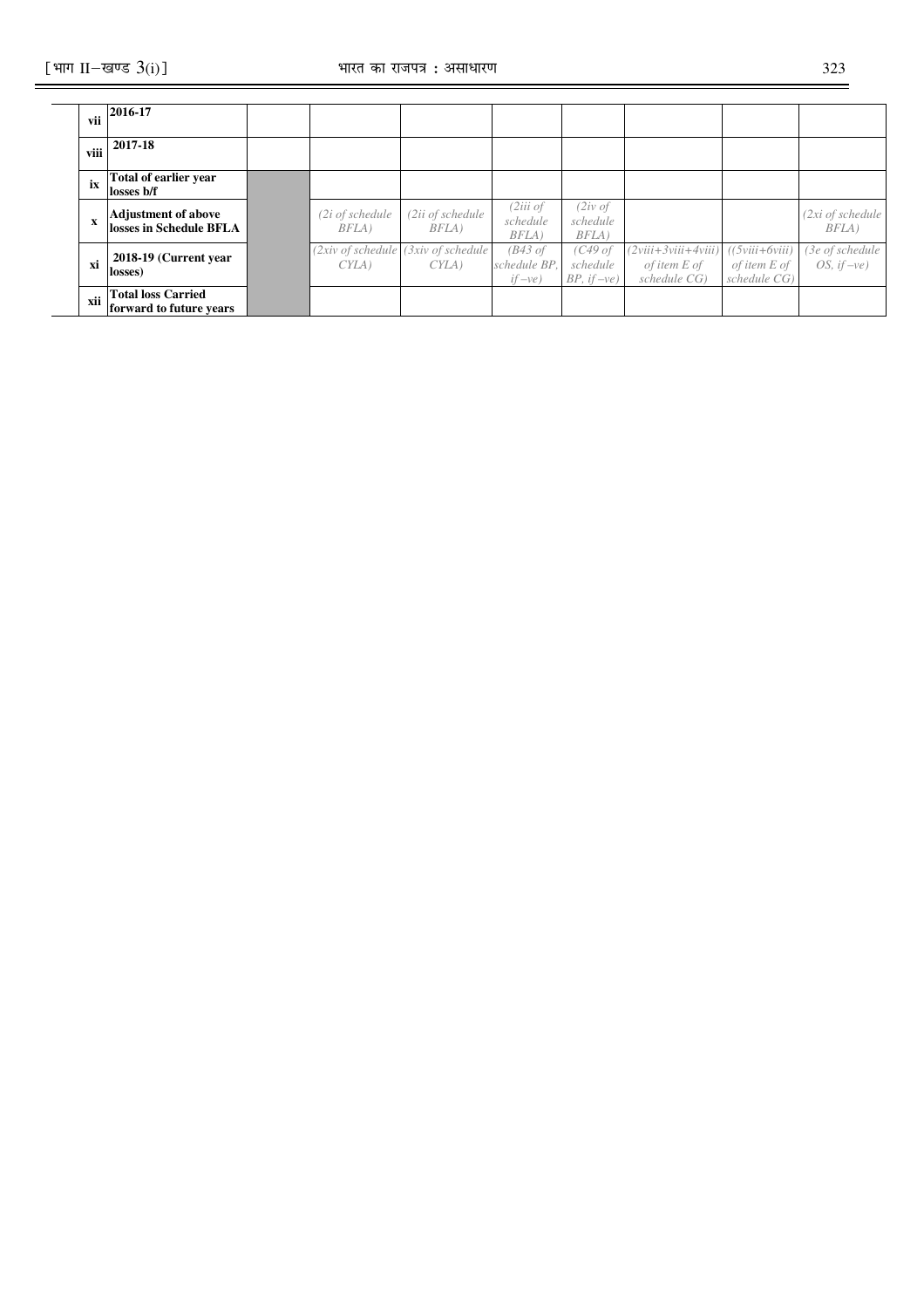| <b>Schedule UD</b> |                                   | Unabsorbed depreciation and allowance under section 35(4) |                                          |                                                                                                                                  |                               |           |                                                                                                            |                                                                 |  |  |  |  |
|--------------------|-----------------------------------|-----------------------------------------------------------|------------------------------------------|----------------------------------------------------------------------------------------------------------------------------------|-------------------------------|-----------|------------------------------------------------------------------------------------------------------------|-----------------------------------------------------------------|--|--|--|--|
| Sl No              | <b>Assessment Year</b>            |                                                           |                                          | <b>Depreciation</b>                                                                                                              | Allowance under section 35(4) |           |                                                                                                            |                                                                 |  |  |  |  |
|                    |                                   |                                                           | <b>Amount of brought</b><br>depreciation | <b>Amount of depreciation</b><br>forward unabsorbed set-off against the current forward to the forward unabsorbed<br>year income | next year                     | allowance | <b>Balance carried Amount of brought Amount of allowance</b><br>set-off against the<br>current year income | <b>Balance</b><br><b>Carried</b><br>forward to the<br>next year |  |  |  |  |
| (1)                | (2)                               |                                                           | (3)                                      | (4)                                                                                                                              | (5)                           | (6)       | (7)                                                                                                        | (8)                                                             |  |  |  |  |
|                    | <b>Current Assessment</b><br>Year |                                                           |                                          |                                                                                                                                  |                               |           |                                                                                                            |                                                                 |  |  |  |  |
| <b>ii</b>          |                                   |                                                           |                                          |                                                                                                                                  |                               |           |                                                                                                            |                                                                 |  |  |  |  |
| iii                |                                   |                                                           |                                          |                                                                                                                                  |                               |           |                                                                                                            |                                                                 |  |  |  |  |
| iv                 | <b>Total</b>                      |                                                           |                                          | (3xii of BFLA)                                                                                                                   |                               |           | (4xii of BFLA)                                                                                             |                                                                 |  |  |  |  |

| <b>Schedule ICDS</b> | <b>Effect of Income Computation Disclosure Standards on profit</b>                                                                                              |                       |  |  |  |  |  |
|----------------------|-----------------------------------------------------------------------------------------------------------------------------------------------------------------|-----------------------|--|--|--|--|--|
| Sl. No.              | <b>ICDS</b>                                                                                                                                                     | Amount $(+)$ or $(-)$ |  |  |  |  |  |
| (i)                  | (ii)                                                                                                                                                            | (iii)                 |  |  |  |  |  |
| I                    | <b>Accounting Policies</b>                                                                                                                                      |                       |  |  |  |  |  |
| $\mathbf{I}$         | Valuation of Inventories (other than the effect of change in method of valuation u/s 145A, if the same<br>is separately reported at col. 4d or 4e of Part A-OI) |                       |  |  |  |  |  |
| Ш                    | <b>Construction Contracts</b>                                                                                                                                   |                       |  |  |  |  |  |
| IV                   | Revenue Recognition                                                                                                                                             |                       |  |  |  |  |  |
| V                    | Tangible Fixed Assets                                                                                                                                           |                       |  |  |  |  |  |
| VI                   | Changes in Foreign Exchange Rates                                                                                                                               |                       |  |  |  |  |  |
| VІІ                  | <b>Government Grants</b>                                                                                                                                        |                       |  |  |  |  |  |
| <b>VIII</b>          | Securities (other than the effect of change in method of valuation u/s 145A, if the same is separately<br>reported at col. 4d or 4e of Part A-OI)               |                       |  |  |  |  |  |
| IX                   | <b>Borrowing Costs</b>                                                                                                                                          |                       |  |  |  |  |  |
| X                    | Provisions, Contingent Liabilities and Contingent Assets                                                                                                        |                       |  |  |  |  |  |
| 11a.                 | Total effect of ICDS adjustments on profit (I+II+III+IV+V+VI+VII+VIII+IX+X) (if positive)                                                                       |                       |  |  |  |  |  |
| 11b.                 | Total effect of ICDS adjustments on profit (I+II+III+IV+V+VI+VII+VIII+IX+X) (if negative)                                                                       |                       |  |  |  |  |  |

| <b>Schedule 10AA</b>                   |           |                                                                 | <b>Deduction under section 10AA</b>                                             |           |                                                          |  |  |
|----------------------------------------|-----------|-----------------------------------------------------------------|---------------------------------------------------------------------------------|-----------|----------------------------------------------------------|--|--|
|                                        |           | Deductions in respect of units located in Special Economic Zone |                                                                                 |           |                                                          |  |  |
| $10\text{\AA}$<br>SID<br>CTION<br>DEDU | <b>SI</b> | Undertaking                                                     | Assessment year in which unit begins to<br>manufacture/produce/provide services | <b>SI</b> | <b>Amount of deduction</b>                               |  |  |
|                                        | a         | <b>Undertaking No.1</b>                                         |                                                                                 |           | (item 17 of Annexure A of Form<br>56F for Undertaking 1) |  |  |
|                                        | b         | <b>Undertaking No.2</b>                                         |                                                                                 |           | (item 17 of Annexure A of Form<br>56F for Undertaking 2) |  |  |
|                                        |           | Total deduction under section $10AA$ (a + b)                    | c                                                                               |           |                                                          |  |  |

# **Schedule 80G Details of donations entitled for deduction under section 80G**

|                | A | limit | Donations entitled for 100% deduction without qualifying |                     |                           |                                    |
|----------------|---|-------|----------------------------------------------------------|---------------------|---------------------------|------------------------------------|
|                |   |       | Name and address of donee                                | <b>PAN</b> of Donee | <b>Amount of donation</b> | <b>Eligible Amount of donation</b> |
|                |   |       |                                                          |                     |                           |                                    |
| OF DONATIONS   |   | ii    |                                                          |                     |                           |                                    |
|                |   | iii   |                                                          |                     |                           |                                    |
|                |   | iv    | Total                                                    |                     |                           |                                    |
|                | B | limit | Donations entitled for 50% deduction without qualifying  |                     |                           |                                    |
| <b>DETAILS</b> |   |       | Name and address of donee                                | <b>PAN of Donee</b> | <b>Amount of donation</b> | <b>Eligible Amount of donation</b> |
|                |   |       |                                                          |                     |                           |                                    |
|                |   | ii    |                                                          |                     |                           |                                    |
|                |   | iii   |                                                          |                     |                           |                                    |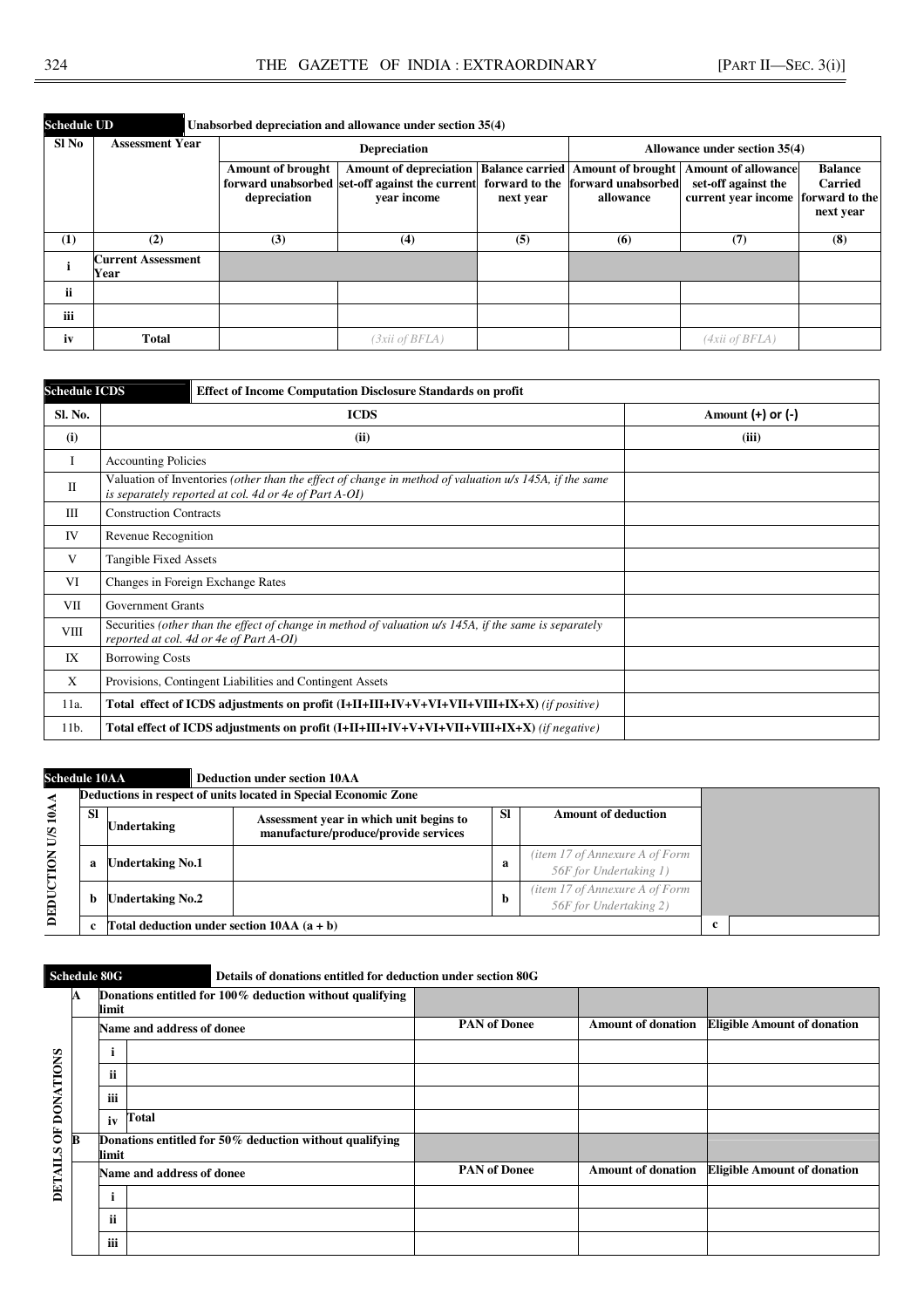|              | iv     | Total                                                                |                     |                           |                                    |
|--------------|--------|----------------------------------------------------------------------|---------------------|---------------------------|------------------------------------|
| $\mathbf{C}$ |        | Donations entitled for 100% deduction subject to<br>qualifying limit |                     |                           |                                    |
|              |        | Name and address of donee                                            | <b>PAN</b> of Donee | <b>Amount of donation</b> | <b>Eligible Amount of donation</b> |
|              | ٠<br>1 |                                                                      |                     |                           |                                    |
|              | ii     |                                                                      |                     |                           |                                    |
|              | iii    |                                                                      |                     |                           |                                    |
|              | iv     | Total                                                                |                     |                           |                                    |
| D            | limit  | Donations entitled for 50% deduction subject to qualifying           |                     |                           |                                    |
|              |        | Name and address of donee                                            | <b>PAN</b> of Donee | <b>Amount of donation</b> | <b>Eligible Amount of donation</b> |
|              | i      |                                                                      |                     |                           |                                    |
|              | ii     |                                                                      |                     |                           |                                    |
|              | iii    |                                                                      |                     |                           |                                    |
|              |        | iv Total                                                             |                     |                           |                                    |
| Е            |        | Total donations $(Aiv + Biv + Civ + Div)$                            |                     |                           |                                    |

# **Schedule 80-IA Deductions under section 80-IA**

|             |    | Deduction in respect of profits of an enterprise referred                                                                                                                                                                                                                                                                                           | a1 | <b>Undertaking no. 1</b> (item 30 of Form 10CCB of the undertaking)    |  |
|-------------|----|-----------------------------------------------------------------------------------------------------------------------------------------------------------------------------------------------------------------------------------------------------------------------------------------------------------------------------------------------------|----|------------------------------------------------------------------------|--|
|             |    | to in section 80-IA(4)(i) [Infrastructure facility]                                                                                                                                                                                                                                                                                                 | a2 | <b>Undertaking no. 2</b> (item 30 of Form 10CCB of the undertaking)    |  |
|             |    | Deduction in respect of profits of an undertaking referred b1                                                                                                                                                                                                                                                                                       |    | <b>Undertaking no. 1</b> (item 30 of Form 10CCB of the undertaking)    |  |
| 80-IA       | -b | to in section 80- $IA(4)(ii)$ [Telecommunication services]                                                                                                                                                                                                                                                                                          |    | <b>b2</b> Undertaking no. 2 (item 30 of Form 10CCB of the undertaking) |  |
|             |    | Deduction in respect of profits of an undertaking referred c1                                                                                                                                                                                                                                                                                       |    | <b>Undertaking no. 1</b> (item 30 of Form 10CCB of the undertaking)    |  |
| SID         |    | to in section 80-IA(4)(iii) [Industrial park and SEZs]                                                                                                                                                                                                                                                                                              | c2 | <b>Undertaking no. 2</b> (item 30 of Form 10CCB of the undertaking)    |  |
| <b>TION</b> | -d | Deduction in respect of profits of an undertaking referred d1                                                                                                                                                                                                                                                                                       |    | <b>Undertaking no. 1</b> (item 30 of Form 10CCB of the undertaking)    |  |
|             |    | to in section $80-IA(4)(iv)$ [Power]<br>d2<br>Deduction in respect of profits of an undertaking referred<br>e1<br>to in section 80-IA(4)(v) [Revival of power generating<br><i>plant]</i> and deduction in respect of profits of an<br>undertaking referred to in section 80-IA(4)(vi) $/Cross-$<br>e2<br>country natural gas distribution network] |    | <b>Undertaking no. 2</b> (item 30 of Form 10CCB of the undertaking)    |  |
| DEDU        |    |                                                                                                                                                                                                                                                                                                                                                     |    | <b>Undertaking no. 1</b> (item 30 of Form 10CCB of the undertaking)    |  |
|             |    |                                                                                                                                                                                                                                                                                                                                                     |    | <b>Undertaking no. 2</b> (item 30 of Form 10CCB of the undertaking)    |  |
|             |    | Total deductions under section 80-IA $(a1 + a2 + b1 + b2 + c1 + c2 + d1 + d2 + e1 + e2)$                                                                                                                                                                                                                                                            |    |                                                                        |  |

### **Schedule 80-IB Deductions under section 80-IB**

| a            | Deduction in respect of industrial undertaking located in Jammu                                                                  | a1           |                   | <b>Undertaking no. 1</b> (30 of Form 10CCB of the undertaking) |
|--------------|----------------------------------------------------------------------------------------------------------------------------------|--------------|-------------------|----------------------------------------------------------------|
|              | & Kashmir [Section 80-IB(4)]                                                                                                     | a2           |                   | <b>Undertaking no. 2</b> (30 of Form 10CCB of the undertaking) |
| b            | Deduction in respect of industrial undertaking located in<br>industrially backward states specified in Eighth Schedule           | b1           |                   | <b>Undertaking no. 1</b> (30 of Form 10CCB of the undertaking) |
|              | [Section 80-IB(4)]                                                                                                               | b2           |                   | <b>Undertaking no. 2</b> (30 of Form 10CCB of the undertaking) |
|              | Deduction in respect of industrial undertaking located in                                                                        | c1           |                   | <b>Undertaking no. 1</b> (30 of Form 10CCB of the undertaking) |
| $\mathbf c$  | industrially backward districts [Section 80-IB(5)]                                                                               | c2           |                   | <b>Undertaking no. 2</b> (30 of Form 10CCB of the undertaking) |
| d            | Deduction in the case of multiplex theatre [Section 80-IB(7A)]                                                                   | d1           | Undertaking no. 1 | $(10(v)$ of Form 10CCBA of the<br>undertaking)                 |
|              |                                                                                                                                  | d2           | Undertaking no. 2 | $(10(v)$ of Form 10CCBA of the<br>undertaking)                 |
| e            | Deduction in the case of convention centre [Section 80-IB(7B)]                                                                   | e1           | Undertaking no. 1 | $(10(v)$ of Form 10CCBB of the<br>undertaking)                 |
|              |                                                                                                                                  | e2           | Undertaking no. 2 | $(10(v)$ of Form 10CCBB of the<br>undertaking)                 |
| f            | Deduction in the case of company carrying on scientific research                                                                 | f1           | Undertaking no. 1 | (30 of Form 10CCB of the undertaking)                          |
|              | Section 80-IB(8A)]                                                                                                               | f2           |                   | <b>Undertaking no. 2</b> (30 of Form 10CCB of the undertaking) |
|              | Deduction in the case of undertaking which begins commercial                                                                     | g1           |                   | <b>Undertaking no. 1</b> (30 of Form 10CCB of the undertaking) |
| g            | production or refining of mineral oil [Section 80-IB(9)]                                                                         | g2           |                   | <b>Undertaking no. 2</b> (30 of Form 10CCB of the undertaking) |
| h            | Deduction in the case of an undertaking developing and building                                                                  | h1           |                   | <b>Undertaking no. 1</b> (30 of Form 10CCB of the undertaking) |
|              | housing projects [Section 80-IB(10)]                                                                                             | h2           |                   | <b>Undertaking no. 2</b> (30 of Form 10CCB of the undertaking) |
| $\mathbf{i}$ | Deduction in the case of an undertaking operating a cold chain                                                                   | $\mathbf{i}$ |                   | <b>Undertaking no. 1</b> (30 of Form 10CCB of the undertaking) |
|              | facility [Section 80-IB(11)]                                                                                                     | i2           |                   | <b>Undertaking no. 2</b> (30 of Form 10CCB of the undertaking) |
|              | Deduction in the case of an undertaking engaged in processing,                                                                   | $\mathbf{i}$ |                   | <b>Undertaking no. 1</b> (30 of Form 10CCB of the undertaking) |
| j            | preservation and packaging of fruits, vegetables, meat, meat<br>products, poultry, marine or dairy products [Section 80-IB(11A)] | j2           |                   | <b>Undertaking no. 2</b> (30 of Form 10CCB of the undertaking) |
| k            | Deduction in the case of an undertaking engaged in integrated<br>business of handling, storage and transportation of food grains | k1           |                   | <b>Undertaking no. 1</b> (30 of Form 10CCB of the undertaking) |
|              | [Section 80-IB(11A)]                                                                                                             | k2           |                   | <b>Undertaking no. 2</b> (30 of Form 10CCB of the undertaking) |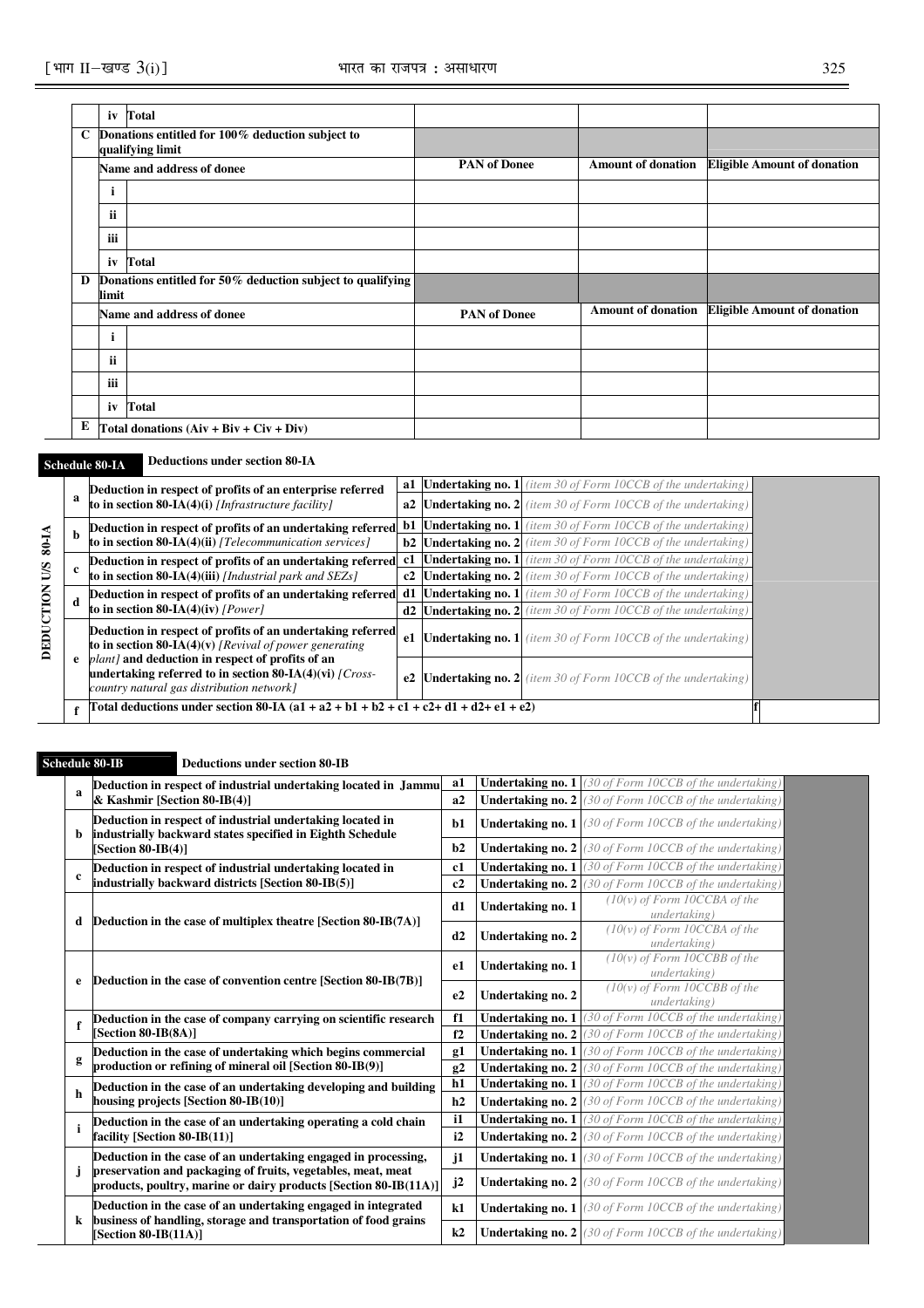| L           |    | Deduction in the case of an undertaking engaged in operating                                                                     |                                                                 | $\mathbf{I}$                                                                 | Undertaking no. 1                     |                                                                            | $(11(v)$ of From 10CCBC)   |                             |  |                                          |
|-------------|----|----------------------------------------------------------------------------------------------------------------------------------|-----------------------------------------------------------------|------------------------------------------------------------------------------|---------------------------------------|----------------------------------------------------------------------------|----------------------------|-----------------------------|--|------------------------------------------|
|             |    |                                                                                                                                  |                                                                 | and maintaining a rural hospital [Section 80-IB(11B)]                        | 12                                    | Undertaking no. 2                                                          |                            | $(11(v)$ of From $10CCBC$   |  |                                          |
| m           |    | Deduction in the case of an undertaking engaged in operating<br>and maintaining a hospital in any area, other than excluded area |                                                                 |                                                                              | m1                                    | Undertaking no. 1                                                          |                            | $(11(d)$ of From $10CCBD$ ) |  |                                          |
|             |    | [Section 80-IB(11C)                                                                                                              |                                                                 |                                                                              | m2                                    | Undertaking no. 2                                                          | $(11(d)$ of From $10CCBD)$ |                             |  |                                          |
| n           |    |                                                                                                                                  |                                                                 | Total deduction under section 80-IB (Total of a1 to m2)                      |                                       |                                                                            |                            |                             |  | $\mathbf n$                              |
|             |    |                                                                                                                                  |                                                                 |                                                                              |                                       |                                                                            |                            |                             |  |                                          |
|             |    | Schedule 80-IC or 80-IE                                                                                                          |                                                                 | Deductions under section 80-IC or 80-IE                                      |                                       |                                                                            |                            |                             |  |                                          |
| a           |    |                                                                                                                                  |                                                                 | Deduction in respect of undertaking located in Sikkim                        |                                       |                                                                            | a1                         | Undertaking no. 1           |  | (30 of Form 10CCB of the<br>undertaking) |
|             |    |                                                                                                                                  |                                                                 |                                                                              |                                       |                                                                            | a2                         | Undertaking no. 2           |  | (30 of Form 10CCB of the<br>undertaking) |
|             |    |                                                                                                                                  |                                                                 |                                                                              |                                       |                                                                            | $b1$                       | Undertaking no. 1           |  | (30 of Form 10CCB of the                 |
| b           |    | Deduction in respect of undertaking located in Himachal Pradesh                                                                  |                                                                 |                                                                              |                                       |                                                                            |                            | Undertaking no. 2           |  | undertaking)<br>(30 of Form 10CCB of the |
|             |    |                                                                                                                                  |                                                                 |                                                                              |                                       |                                                                            |                            |                             |  | undertaking)                             |
|             |    | Deduction in respect of undertaking located in Uttaranchal                                                                       |                                                                 |                                                                              |                                       |                                                                            |                            | Undertaking no. 1           |  | (30 of Form 10CCB of the<br>undertaking) |
| $\mathbf c$ |    |                                                                                                                                  |                                                                 |                                                                              |                                       |                                                                            |                            | Undertaking no. 2           |  | (30 of Form 10CCB of the<br>undertaking) |
| d           |    |                                                                                                                                  |                                                                 | Deduction in respect of undertaking located in North-East                    |                                       |                                                                            |                            |                             |  |                                          |
|             |    |                                                                                                                                  | da1                                                             | Undertaking no. 1                                                            | (30 of Form 10CCB of the undertaking) |                                                                            |                            |                             |  |                                          |
|             | da | Assam                                                                                                                            | da2                                                             | Undertaking no. 2                                                            |                                       | $(30 \text{ of } Form \text{ } 10CCB \text{ of the undertaking})$          |                            |                             |  |                                          |
|             |    | Arunachal                                                                                                                        | db1                                                             | Undertaking no. 1                                                            |                                       | (30 of Form 10CCB of the undertaking)                                      |                            |                             |  |                                          |
|             | db | <b>Pradesh</b>                                                                                                                   | db2                                                             | Undertaking no. 2                                                            |                                       | $(30$ of Form 10CCB of the undertaking                                     |                            |                             |  |                                          |
|             |    |                                                                                                                                  | dc1                                                             | Undertaking no. 1                                                            |                                       | $(30 \text{ of } Form \text{ } 10CCB \text{ of the undertaking})$          |                            |                             |  |                                          |
|             | dc | <b>Manipur</b>                                                                                                                   | dc2                                                             | <b>Undertaking no. 2</b>                                                     |                                       | (30 of Form 10CCB of the undertaking)                                      |                            |                             |  |                                          |
|             |    |                                                                                                                                  | dd1                                                             | Undertaking no. 1                                                            |                                       | (30 of Form 10CCB of the undertaking)                                      |                            |                             |  |                                          |
|             | dd | <b>Mizoram</b>                                                                                                                   | dd2                                                             | Undertaking no. 2                                                            |                                       | (30 of Form 10CCB of the undertaking)                                      |                            |                             |  |                                          |
|             |    |                                                                                                                                  | de1                                                             | Undertaking no. 1                                                            |                                       | (30 of Form 10CCB of the undertaking)                                      |                            |                             |  |                                          |
|             | de | Meghalaya                                                                                                                        | de2                                                             | Undertaking no. 2                                                            |                                       | $(30 \text{ of } Form \text{ } 10CCB \text{ of } the \text{ }undertaking)$ |                            |                             |  |                                          |
|             |    |                                                                                                                                  | df1                                                             | <b>Undertaking no. 1</b>                                                     |                                       | (30 of Form 10CCB of the undertaking)                                      |                            |                             |  |                                          |
|             | df | <b>Nagaland</b>                                                                                                                  | df2                                                             | Undertaking no. 2                                                            |                                       | (30 of Form 10CCB of the undertaking)                                      |                            |                             |  |                                          |
|             |    |                                                                                                                                  | dg1                                                             | Undertaking no. 1                                                            |                                       | (30 of Form 10CCB of the undertaking)                                      |                            |                             |  |                                          |
|             |    | dg Tripura                                                                                                                       | dg2                                                             | Undertaking no. 2                                                            |                                       | (30 of Form 10CCB of the undertaking)                                      |                            |                             |  |                                          |
|             | dh |                                                                                                                                  |                                                                 | Total deduction for undertakings located in North-east (total of da1 to dg2) |                                       | dh                                                                         |                            |                             |  |                                          |
| e           |    |                                                                                                                                  | Total deduction under section 80-IC or 80-IE $(a + d + c + dh)$ |                                                                              |                                       |                                                                            |                            |                             |  |                                          |
|             |    |                                                                                                                                  |                                                                 |                                                                              |                                       |                                                                            | $\mathbf e$                |                             |  |                                          |

|                         | 1 |            |                                                | Part B- Deduction in respect of certain payments |             |               |  |                                        |  |  |
|-------------------------|---|------------|------------------------------------------------|--------------------------------------------------|-------------|---------------|--|----------------------------------------|--|--|
|                         |   | a          | 80G                                            |                                                  | b           | 80GGB         |  |                                        |  |  |
|                         |   | 80GGA<br>c |                                                | d                                                | 80GGC       |               |  |                                        |  |  |
|                         |   |            |                                                | Total Deduction under Part B $(a + b + c + d)$   | 1           |               |  |                                        |  |  |
|                         | 2 |            |                                                | Part C- Deduction in respect of certain incomes  |             |               |  |                                        |  |  |
|                         |   | e          | 80-IA                                          | $(f \circ f \text{ Scheduling 80-IA})$           | f           | <b>80-IAB</b> |  |                                        |  |  |
| <b>TOTAL DEDUCTIONS</b> |   | g          | <b>80-IAC</b>                                  |                                                  | $\mathbf h$ | 80-IB         |  | $(n \text{ of Schedule } 80 - IB)$     |  |  |
|                         |   | i          | 80-IBA                                         |                                                  | j           | 80-IC/80-IE   |  | $(e \text{ of Schedule } 80-IC/80-IE)$ |  |  |
|                         |   | $\bf k$    | 80JJA                                          |                                                  | 1           | 80JJAA        |  | (10 of Annexure to Form 10DA)          |  |  |
|                         |   | m          | 80LA                                           | (9 of Annexure to Form 10CCF)                    |             |               |  |                                        |  |  |
|                         |   |            | Total Deduction under Part C (total of e to m) | $\overline{2}$                                   |             |               |  |                                        |  |  |
|                         | 3 |            | Total deductions under Chapter VI-A $(1 + 2)$  | 3                                                |             |               |  |                                        |  |  |

| <b>Schedule SI</b> |                  |                            | <b>Income chargeable to tax at special rates</b> [Please see instruction Number-7(ii) for section and rate of tax] |                      |        |                     |  |  |  |  |
|--------------------|------------------|----------------------------|--------------------------------------------------------------------------------------------------------------------|----------------------|--------|---------------------|--|--|--|--|
|                    | <b>SI</b><br>N0. | <b>Section/Description</b> |                                                                                                                    | Special rate<br>$\%$ | Income | l`ax thereon<br>(11 |  |  |  |  |
|                    |                  |                            |                                                                                                                    |                      |        |                     |  |  |  |  |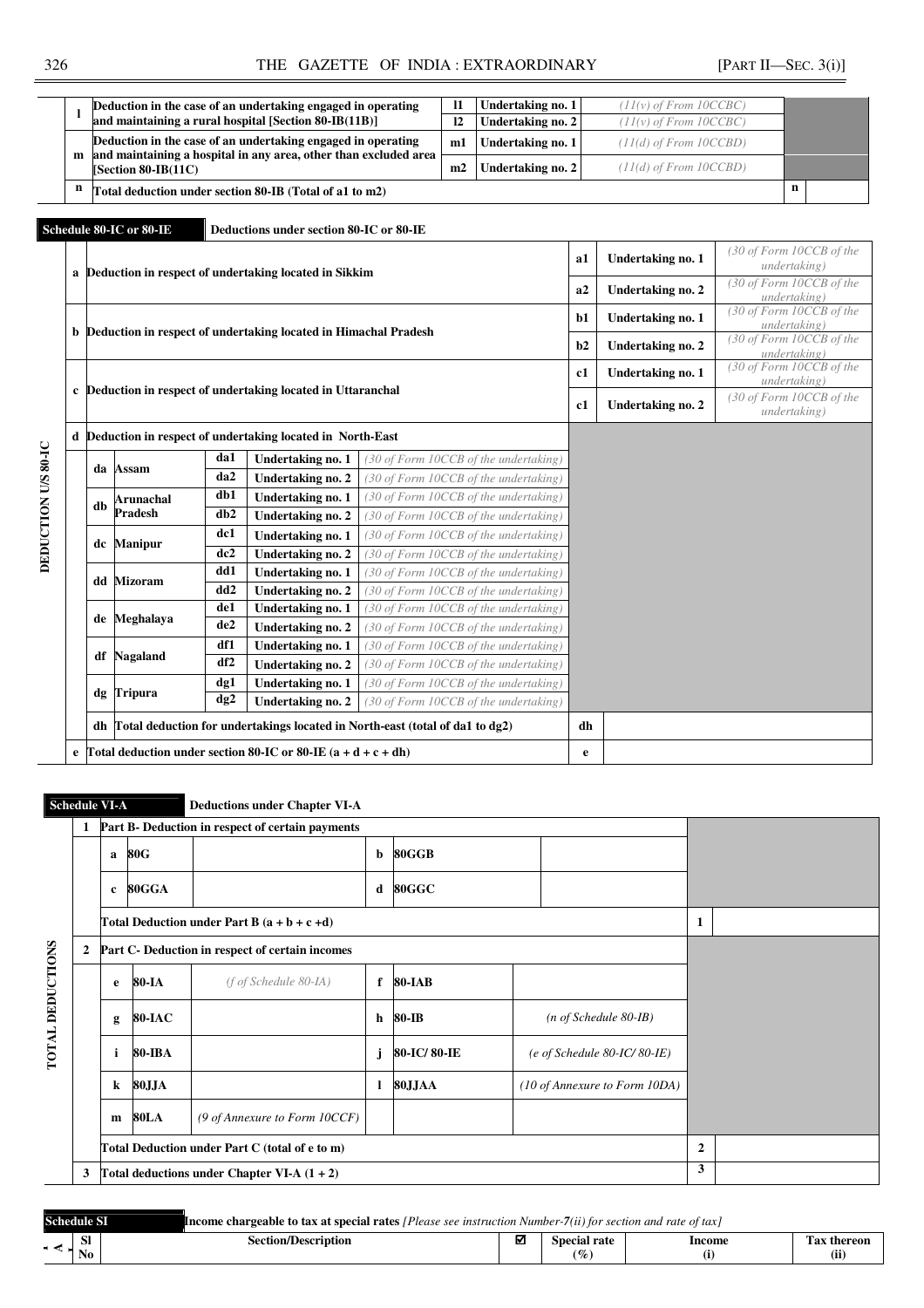| 111A (STCG on shares/equity oriented MF on which STT paid)                          | $\Box$                                                                                                                                                                                                                                   | 15           | (5v of schedule BFLA)            |                                  |
|-------------------------------------------------------------------------------------|------------------------------------------------------------------------------------------------------------------------------------------------------------------------------------------------------------------------------------------|--------------|----------------------------------|----------------------------------|
| 115AD (STCG for FIIs on securities where STT not paid)                              | $\Box$                                                                                                                                                                                                                                   | 30           | (5vi of schedule BFLA)           |                                  |
| 112 proviso (LTCG on listed securities/ units without indexation)                   | $\Box$                                                                                                                                                                                                                                   | 10           | (part of 5viii of schedule BFLA) |                                  |
| $112(1)(c)(iii)$ (LTCG for non-resident on unlisted securities)                     | $\Box$                                                                                                                                                                                                                                   | 10           | (part of 5viii of schedule BFLA) |                                  |
| 115AB (LTCG for non-resident on units referred in section115AB)                     | $\Box$                                                                                                                                                                                                                                   | 10           | (part of 5viii of schedule BFLA) |                                  |
| 115AC (LTCG for non-resident on bonds/GDR)                                          | $\Box$                                                                                                                                                                                                                                   | 10           | (part of 5viii of schedule BFLA) |                                  |
| 115AD (LTCG for FII on securities)                                                  | $\Box$                                                                                                                                                                                                                                   | 10           | (part of 5viii of schedule BFLA) |                                  |
| 112 (LTCG on others)                                                                | $\Box$                                                                                                                                                                                                                                   | 20           | (5ix of schedule BFLA)           |                                  |
| 115B (Profits and gains of life insurance business)                                 | $\Box$                                                                                                                                                                                                                                   | 12.50        | (part of 37ixa of schedule BP)   |                                  |
| 115AC (Income of a non-resident from bonds or GDR purchased in<br>foreign currency) | $\Box$                                                                                                                                                                                                                                   | 10           | (part of 1fii of schedule OS)    |                                  |
|                                                                                     | $\Box$                                                                                                                                                                                                                                   | 30           | (1fi of schedule OS)             |                                  |
| 115BBD (Dividend received from specified foreign company)                           | $\Box$                                                                                                                                                                                                                                   | 15           | (part of 1fiv of schedule OS)    |                                  |
|                                                                                     | □                                                                                                                                                                                                                                        | 60           | $(1$ fii of schedule OS)         |                                  |
| 115A(b) (Income of a foreign company from Royalty)                                  | $\Box$                                                                                                                                                                                                                                   | 25           | (part of 1fiv of schedule OS)    |                                  |
| Chargeable under DTAA rate                                                          | $\Box$                                                                                                                                                                                                                                   |              | A8b and B9b of schedule CG)      |                                  |
|                                                                                     |                                                                                                                                                                                                                                          |              |                                  |                                  |
| a Income under head business or profession                                          | $\Box$                                                                                                                                                                                                                                   | 10           | $(3d \text{ of schedule BP})$    |                                  |
| <b>b</b> Income under head other sources                                            | $\Box$                                                                                                                                                                                                                                   | 10           | (1fiii of schedule OS)           |                                  |
|                                                                                     |                                                                                                                                                                                                                                          |              |                                  |                                  |
| a Income under head business or profession                                          | О                                                                                                                                                                                                                                        | 10           | $(3e$ of schedule BP)            |                                  |
| <b>b</b> Income under head other sources                                            | $\Box$                                                                                                                                                                                                                                   | 10           | (1fiv of schedule OS)            |                                  |
|                                                                                     |                                                                                                                                                                                                                                          |              |                                  |                                  |
|                                                                                     |                                                                                                                                                                                                                                          | <b>Total</b> |                                  |                                  |
| 10<br>11<br>12<br>15<br>18                                                          | 115BB (Winnings from lotteries, puzzles, races, games etc.)<br>13 115BBE (Income under section 68, 69, 69A, 69B, 69C or 69D)<br>14<br>16 115BBF (Tax on income from patent)<br>17 115BBG (Tax on income from transfer of carbon credits) | о            |                                  | (part of 1fvi of schedule $OS +$ |

**Schedule EI** Details of Exempt Income (Income not to be included in Total Income) **1 Interest income 1 2 Dividend income 2 3 Long-term capital gains from transactions on which Securities Transaction Tax is paid 3 EXEMPT INCOME EXEMPT INCOME 4 i Gross Agricultural receipts (other than income to be excluded under rule 7A, 7B or 8 of I.T. Rules) <sup>i</sup> ii** Expenditure incurred on agriculture **iii ii ii ii** iii Unabsorbed agricultural loss of previous eight assessment years iii **iv** Net Agricultural income for the year  $(i - ii - iii)$  *(enter nil if loss)*  $4$ **5 Others, including exempt income of minor child** *(please specify)* **5 6 Total (1+2+3+4+5) 6** 

**Schedule PTI** Pass Through Income details from business trust or investment fund as per section 115UA, 115UB

|                | SI.  | Name of business trust/                                         | <b>PAN</b> of the business | SI. | <b>Head of income</b>       | <b>Amount of income</b> | TDS on such    |  |  |  |  |
|----------------|------|-----------------------------------------------------------------|----------------------------|-----|-----------------------------|-------------------------|----------------|--|--|--|--|
|                |      | investment fund                                                 | trust/investment fund      |     |                             |                         | amount, if any |  |  |  |  |
|                | 1.   |                                                                 |                            | ı   | <b>House property</b>       |                         |                |  |  |  |  |
|                |      |                                                                 |                            | ii  | <b>Capital Gains</b>        |                         |                |  |  |  |  |
|                |      |                                                                 |                            |     | <b>Short term</b><br>a      |                         |                |  |  |  |  |
|                |      |                                                                 |                            |     | Long term<br>b              |                         |                |  |  |  |  |
|                |      |                                                                 |                            | iii | <b>Other Sources</b>        |                         |                |  |  |  |  |
|                |      |                                                                 |                            | iv  | Income claimed to be exempt |                         |                |  |  |  |  |
| THROUGH INCOME |      |                                                                 |                            |     | u/s 10(23FBB)<br>a          |                         |                |  |  |  |  |
|                |      |                                                                 |                            |     | b<br>$u/s$                  |                         |                |  |  |  |  |
|                |      |                                                                 |                            |     | $u/s$<br>c                  |                         |                |  |  |  |  |
|                | 2.   |                                                                 |                            |     | <b>House property</b>       |                         |                |  |  |  |  |
|                |      |                                                                 |                            | ii  | <b>Capital Gains</b>        |                         |                |  |  |  |  |
|                |      |                                                                 |                            |     | <b>Short term</b><br>a      |                         |                |  |  |  |  |
| <b>PASS</b>    |      |                                                                 |                            |     | b<br>Long term              |                         |                |  |  |  |  |
|                |      |                                                                 |                            | iii | <b>Other Sources</b>        |                         |                |  |  |  |  |
|                |      |                                                                 |                            | iv  | Income claimed to be exempt |                         |                |  |  |  |  |
|                |      |                                                                 |                            |     | $u/s$ 10(23FBB)<br>a        |                         |                |  |  |  |  |
|                |      |                                                                 |                            |     | $u/s$<br>b                  |                         |                |  |  |  |  |
|                |      |                                                                 |                            |     | $u/s$<br>c                  |                         |                |  |  |  |  |
|                | NOTE | Please refer to the instructions for filling out this schedule. |                            |     |                             |                         |                |  |  |  |  |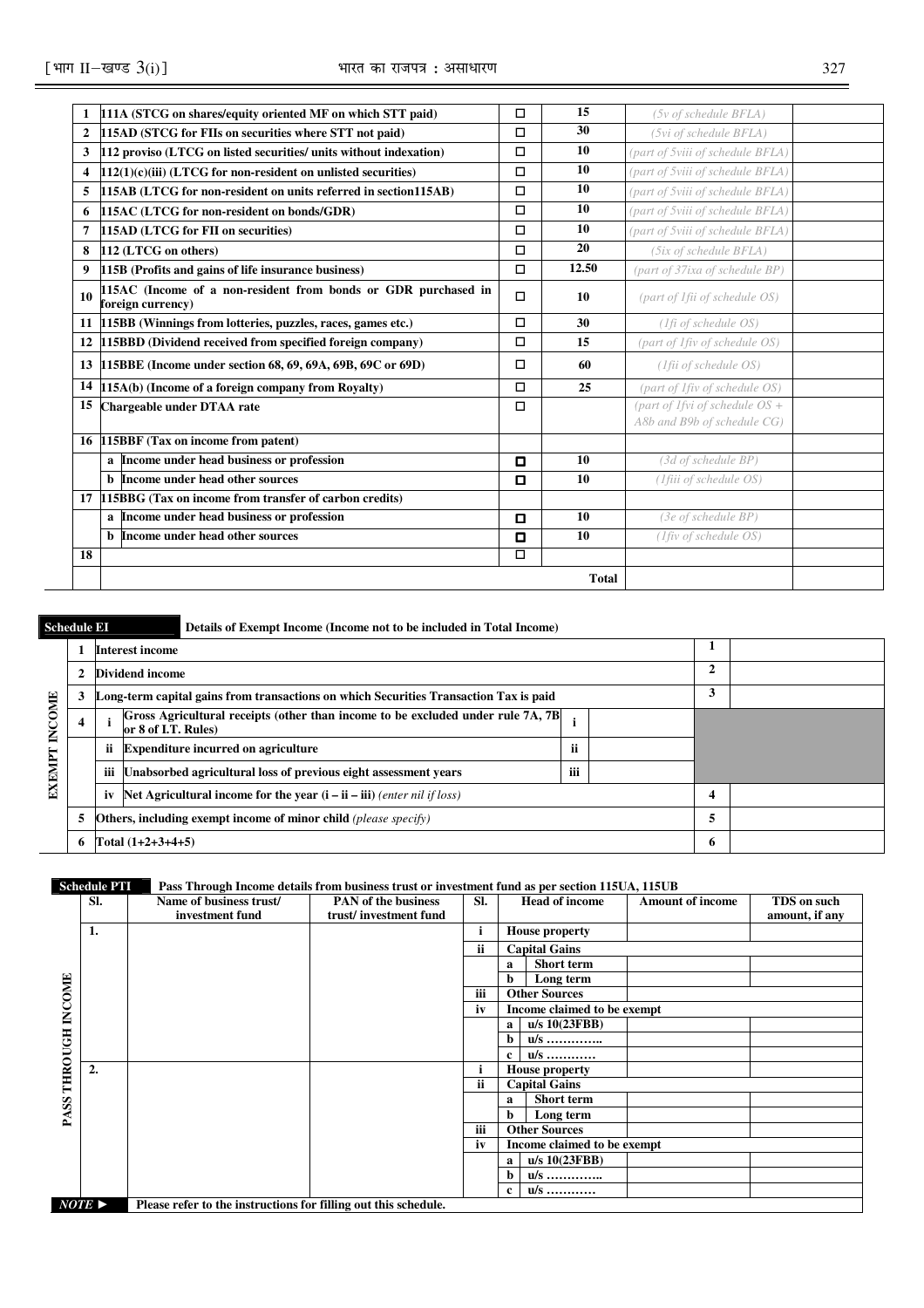| <b>Schedule MAT</b>   |                  | Computation of Minimum Alternate Tax payable under section 115JB                                                                                                                                                                                                                        |           |                            |  |   |
|-----------------------|------------------|-----------------------------------------------------------------------------------------------------------------------------------------------------------------------------------------------------------------------------------------------------------------------------------------|-----------|----------------------------|--|---|
|                       | 1                | Whether the Profit and Loss Account is prepared in accordance with the provisions of Parts II of Schedule III to the Companies Act, 2013                                                                                                                                                |           |                            |  | о |
|                       |                  | (If yes, write 'Y', if no write 'N')<br>If 1 is no, whether profit and loss account is prepared in accordance with the provisions of the Act governing such company (If yes, write 'Y',                                                                                                 |           |                            |  |   |
|                       | $\boldsymbol{2}$ | if no write 'N')                                                                                                                                                                                                                                                                        |           |                            |  | п |
|                       | 3                | Whether, for the Profit and Loss Account referred to in item 1 above, the same accounting policies, accounting standards and same method<br>and rates for calculating depreciation have been followed as have been adopted for preparing accounts laid before the company at its annual |           |                            |  |   |
|                       |                  | general body meeting? (If yes, write 'Y', if no write 'N')                                                                                                                                                                                                                              |           |                            |  | о |
|                       | 4                | Profit after tax as shown in the Profit and Loss Account (enter item 48 of Part A-P&L)                                                                                                                                                                                                  |           | 4                          |  |   |
|                       | 5                | Additions (if debited in profit and loss account)                                                                                                                                                                                                                                       |           |                            |  |   |
|                       |                  | Income-tax paid or payable or its provision -including the<br>a                                                                                                                                                                                                                         | 5a        |                            |  |   |
|                       |                  | amount of deferred tax and the provision thereof<br>Reserve (except reserve under section 33AC)                                                                                                                                                                                         |           |                            |  |   |
|                       |                  | b                                                                                                                                                                                                                                                                                       | 5b        |                            |  |   |
|                       |                  | <b>Provisions for unascertained liability</b><br>c                                                                                                                                                                                                                                      | 5с        |                            |  |   |
|                       |                  | <b>Provisions for losses of subsidiary companies</b><br>d                                                                                                                                                                                                                               | 5d        | 5n<br>61<br>7              |  |   |
|                       |                  | Dividend paid or proposed<br>e<br>Expenditure related to exempt income under sections 10, 11                                                                                                                                                                                            | 5e        |                            |  |   |
|                       |                  | f<br>or 12 [exempt income excludes income exempt under section]<br>$10(38)$ ]                                                                                                                                                                                                           | 5f        |                            |  |   |
|                       |                  | Expenditure related to share in income of AOP/BOI on<br>g<br>which no income-tax is payable as per section 86                                                                                                                                                                           | 5g        |                            |  |   |
|                       |                  | Expenditure in case of foreign company referred to in clause<br>h<br>(fb) of explanation 1 to section 115JB                                                                                                                                                                             | 5h        |                            |  |   |
|                       |                  | Notional loss on transfer of certain capital assets or units<br>i.                                                                                                                                                                                                                      | 5i        |                            |  |   |
|                       |                  | referred to in clause (fc) of explanation 1 to section 115JB<br>Expenditure relatable to income by way of royalty in respect                                                                                                                                                            |           |                            |  |   |
|                       |                  | of patent chargeable to tax u/s 115BBF                                                                                                                                                                                                                                                  | 5j        |                            |  |   |
|                       |                  | Depreciation attributable to revaluation of assets<br>k                                                                                                                                                                                                                                 | 5k        |                            |  |   |
|                       |                  | Gain on transfer of units referred to in clause (k) of<br>1<br>explanation 1 to section 115JB                                                                                                                                                                                           | 51        |                            |  |   |
|                       |                  | Others (including residual unadjusted items and provision for<br>m                                                                                                                                                                                                                      | 5m        |                            |  |   |
|                       |                  | diminution in the value of any asset)                                                                                                                                                                                                                                                   |           |                            |  |   |
|                       |                  | Total additions (5a+5b+5c+5d+5e+5f+5g+5h+5i+5j+5k+5l+5m)<br>n                                                                                                                                                                                                                           |           |                            |  |   |
|                       | 6                | Deductions                                                                                                                                                                                                                                                                              |           |                            |  |   |
|                       |                  | Amount withdrawn from reserve or provisions if credited to 6a<br>a<br><b>Profit and Loss account</b>                                                                                                                                                                                    |           |                            |  |   |
| MINIMUM ALTERNATE TAX |                  | Income exempt under sections 10, 11 or 12 [exempt income<br>b<br>excludes income exempt under section 10(38)]                                                                                                                                                                           | 6b        |                            |  |   |
|                       |                  | Amount withdrawn from revaluation reserve and credited<br>c<br>to profit and loss account to the extent it does not exceed the                                                                                                                                                          | - 6с      |                            |  |   |
|                       |                  | amount of depreciation attributable to revaluation of asset                                                                                                                                                                                                                             |           |                            |  |   |
|                       |                  | Share in income of AOP/ BOI on which no income-tax is 6d<br>d<br>payable as per section 86 credited to Profit and Loss<br>account                                                                                                                                                       |           |                            |  |   |
|                       |                  | Income in case of foreign company referred to in clause<br>e<br>(iid) of explanation 1 to section 115JB                                                                                                                                                                                 | <b>6e</b> |                            |  |   |
|                       |                  | Notional gain on transfer of certain capital assets or units<br>f                                                                                                                                                                                                                       | 6f        |                            |  |   |
|                       |                  | referred to in clause (iie) of explanation 1 to section 115JB<br>Loss on transfer of units referred to in clause (iif) of 6g                                                                                                                                                            |           |                            |  |   |
|                       |                  | g<br>explanation 1 to section 115JB                                                                                                                                                                                                                                                     |           |                            |  |   |
|                       |                  | Income by way of royalty referred to in clause (iig) of<br>h<br>explanation 1 to section 115JB                                                                                                                                                                                          | 6h        |                            |  |   |
|                       |                  | Loss brought forward or unabsorbed depreciation<br>i.<br>whichever is less                                                                                                                                                                                                              | 6i        |                            |  |   |
|                       |                  | Profit of sick industrial company till net worth is equal to or<br>j.<br>exceeds accumulated losses                                                                                                                                                                                     | 6j        |                            |  |   |
|                       |                  | Others (including residual unadjusted items and the amount of<br>k                                                                                                                                                                                                                      | 6k        |                            |  |   |
|                       |                  | deferred tax credited to P&L A/c)<br>1<br>Total deductions (6a+6b+6c+6d+6e+6f+6g+6h+6i+6j+6k)                                                                                                                                                                                           |           |                            |  |   |
|                       |                  |                                                                                                                                                                                                                                                                                         |           |                            |  |   |
|                       | 7                | Book profit under section $115JB(4+5n-6l)$<br>Whether the financial statements of the company are drawn up in compliance to the Indian Accounting                                                                                                                                       |           |                            |  |   |
|                       | 8                | Standards (Ind-AS) specified in Annexure to the companies (Indian Accounting Standards) Rules, 2015. If<br>yes, furnish the details below:-                                                                                                                                             |           | $\Box$ Yes<br>$\square$ No |  |   |
|                       |                  | A. Additions to book profit under sub-sections (2A) to (2C) of section 115JB                                                                                                                                                                                                            |           |                            |  |   |
|                       |                  | Amounts credited to other comprehensive income in statement of profit $\&$ loss under the head "items<br>a<br>that will not be reclassified to profit & loss"                                                                                                                           |           | 8a                         |  |   |
|                       |                  | Amounts debited to the statement of profit & loss on distribution of non-cash assets to shareholders in<br>b<br>a demerger                                                                                                                                                              |           | 8b                         |  |   |
|                       |                  | One fifth of the transition amount as referred to in section 115JB $(2C)$ ( <i>if applicable</i> )<br>$\mathbf{c}$                                                                                                                                                                      |           |                            |  |   |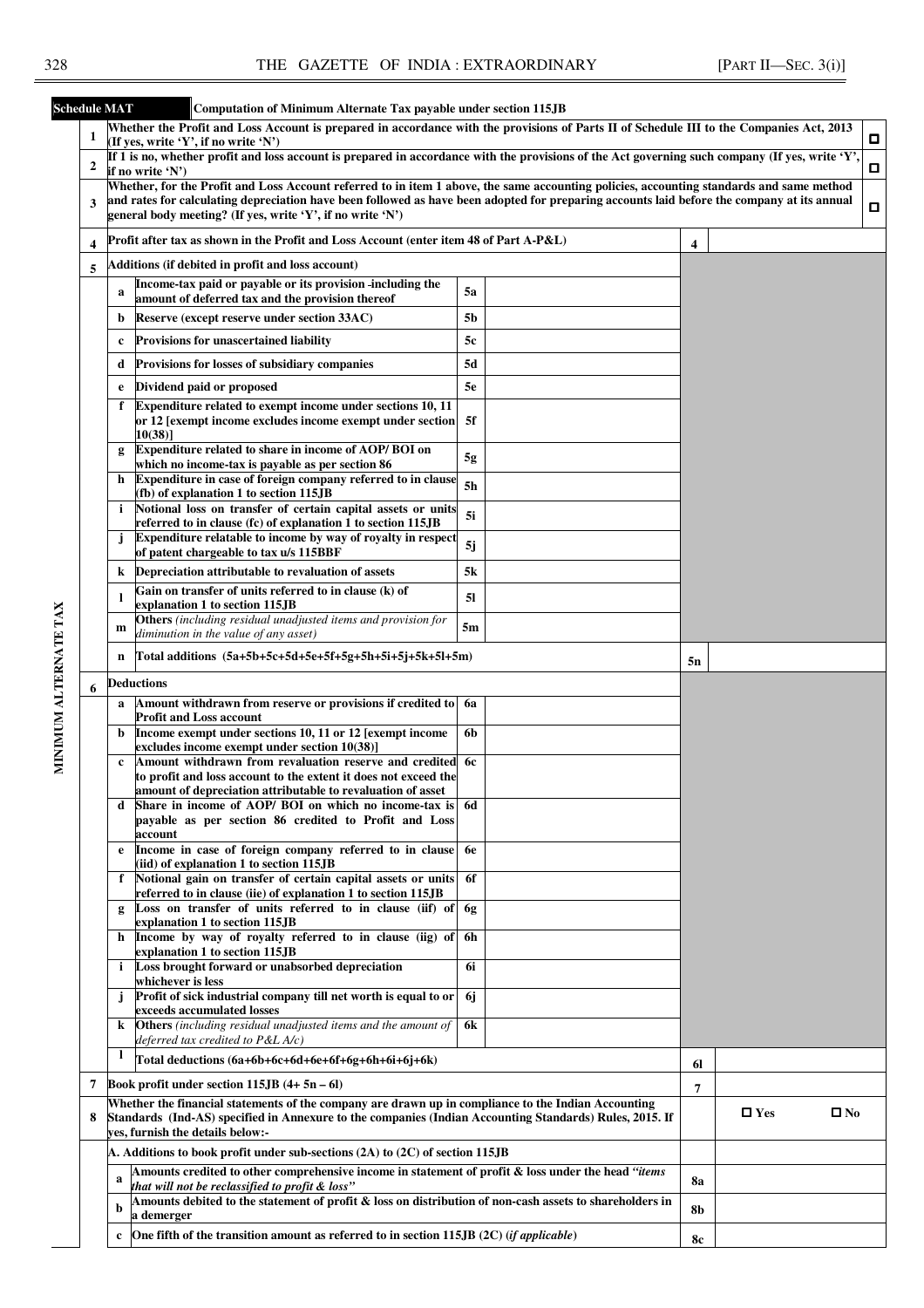|   | d | Others (including residual adjustment)                                                                                                                | 8d |  |
|---|---|-------------------------------------------------------------------------------------------------------------------------------------------------------|----|--|
|   | e | Total additions $(8a + 8b + 8c + 8d)$                                                                                                                 | 8e |  |
|   |   | <b>B.</b> Deductions from book profit under sub-sections $(2A)$ to $(2C)$ of section 115. IB                                                          |    |  |
|   |   | Amounts debited to other comprehensive income in statement of profit & loss under the head "items"<br>that will not be reclassified to profit & loss" | 8f |  |
|   | g | Amounts credited to the statement of profit & loss on distribution of non-cash assets to shareholders in<br>a demerger                                | 8g |  |
|   |   | h One fifth of the transition amount as referred to in section 115. $\mathbb{B}(2C)$ ( <i>if applicable</i> )                                         | 8h |  |
|   |   | Others (including residual adjustment)                                                                                                                | 8i |  |
|   |   | Total deductions $(8f + 8g + 8h + 8i)$                                                                                                                | 8i |  |
| 9 |   | Deemed total income under section $115JB(7 + 8e - 8j)$                                                                                                | 9  |  |
|   |   | 10 Tax payable under section 115.JB                                                                                                                   | 10 |  |

**MAT CREDIT** 

MAT CREDIT

# **Schedule MATC Computation of tax credit under section 115JAA**

| 1                       |                                                                                                 |                                                                                      |                      | Tax under section 115JB in assessment year 2018-19 (1d of Part-B-TTI)                                                                            |                                                       |                            | 1            |  |                                          |  |  |
|-------------------------|-------------------------------------------------------------------------------------------------|--------------------------------------------------------------------------------------|----------------------|--------------------------------------------------------------------------------------------------------------------------------------------------|-------------------------------------------------------|----------------------------|--------------|--|------------------------------------------|--|--|
| $\overline{2}$          |                                                                                                 |                                                                                      |                      | Tax under other provisions of the Act in assessment year 2018-19 (2f of Part-B-TTI)                                                              |                                                       |                            | $\mathbf{2}$ |  |                                          |  |  |
| 3                       |                                                                                                 |                                                                                      |                      | Amount of tax against which credit is available [enter $(2 – 1)$ if 2 is greater than 1, otherwise enter 0]                                      |                                                       |                            | 3            |  |                                          |  |  |
| $\overline{\mathbf{4}}$ |                                                                                                 | cannot exceed the sum of MAT Credit Brought Forward ]                                |                      | Utilisation of MAT credit Available [Sum of MAT credit utilised during the current year is subject to maximum of amount mentioned in 3 above and |                                                       |                            |              |  |                                          |  |  |
|                         | S.No                                                                                            | <b>Assessment Year</b>                                                               |                      | <b>MAT Credit</b>                                                                                                                                |                                                       | <b>MAT Credit Utilised</b> |              |  | <b>Balance MAT Credit</b>                |  |  |
|                         |                                                                                                 | (A)                                                                                  | <b>Gross</b><br>(B1) | Set-off in earlier years<br>(B2)                                                                                                                 | <b>Balance Brought</b><br>forward<br>$(B3)=(B2)-(B1)$ | during the Current         | Year<br>(C)  |  | <b>Carried Forward</b><br>$(D)=(B3)-(C)$ |  |  |
|                         | i                                                                                               | 2008-09                                                                              |                      |                                                                                                                                                  |                                                       |                            |              |  |                                          |  |  |
|                         | ii                                                                                              | 2009-10                                                                              |                      |                                                                                                                                                  |                                                       |                            |              |  |                                          |  |  |
|                         | iii                                                                                             | 2010-11                                                                              |                      |                                                                                                                                                  |                                                       |                            |              |  |                                          |  |  |
|                         | iv                                                                                              | 2011-12                                                                              |                      |                                                                                                                                                  |                                                       |                            |              |  |                                          |  |  |
|                         | V                                                                                               | 2012-13                                                                              |                      |                                                                                                                                                  |                                                       |                            |              |  |                                          |  |  |
|                         | vi                                                                                              | 2013-14                                                                              |                      |                                                                                                                                                  |                                                       |                            |              |  |                                          |  |  |
|                         | vii                                                                                             | 2014-15                                                                              |                      |                                                                                                                                                  |                                                       |                            |              |  |                                          |  |  |
|                         | viii                                                                                            | 2015-16                                                                              |                      |                                                                                                                                                  |                                                       |                            |              |  |                                          |  |  |
|                         | ix                                                                                              | 2016-17                                                                              |                      |                                                                                                                                                  |                                                       |                            |              |  |                                          |  |  |
|                         | $\mathbf{x}$                                                                                    | 2017-18                                                                              |                      |                                                                                                                                                  |                                                       |                            |              |  |                                          |  |  |
|                         | хi                                                                                              | 2018-19 (enter 1 -2, if<br>$1>2$ else enter $0$ )                                    |                      |                                                                                                                                                  |                                                       |                            |              |  |                                          |  |  |
|                         | xii                                                                                             | <b>Total</b>                                                                         |                      |                                                                                                                                                  |                                                       |                            |              |  |                                          |  |  |
| 5                       |                                                                                                 | Amount of tax credit under section 115JAA utilised during the year [enter $4(C)ix$ ] |                      | 5                                                                                                                                                |                                                       |                            |              |  |                                          |  |  |
| 6                       | Amount of MAT liability available for credit in subsequent assessment vears [enter 4(D)ix]<br>6 |                                                                                      |                      |                                                                                                                                                  |                                                       |                            |              |  |                                          |  |  |

## **Schedule- DDT** Details of tax on distributed profits of domestic companies and its payment

|                           | <b>SI</b>    |                                     |                                                 | <b>Description</b>                                                                                        |                  | Details of 1 <sup>st</sup> dividend |                  | Details of 2 <sup>nd</sup> dividend |                  | Details of 3 <sup>rd</sup> dividend |
|---------------------------|--------------|-------------------------------------|-------------------------------------------------|-----------------------------------------------------------------------------------------------------------|------------------|-------------------------------------|------------------|-------------------------------------|------------------|-------------------------------------|
|                           | (i)          |                                     |                                                 | (ii)                                                                                                      |                  | (iii)                               |                  | (iv)                                |                  | (v)                                 |
|                           |              |                                     |                                                 | Date of declaration or distribution or payment, whichever is<br>earliest, of dividend by domestic company |                  | (DD/MM/YYYY)                        |                  | (DD/MM/YYYY)                        |                  | (DD/MM/YYYY)                        |
|                           | $\mathbf{2}$ |                                     |                                                 | Rate of dividend, declared, distributed or paid                                                           |                  |                                     |                  |                                     |                  |                                     |
|                           | 3            |                                     |                                                 | Amount of dividend declared, distributed or paid                                                          |                  |                                     |                  |                                     |                  |                                     |
|                           |              |                                     |                                                 | Amount of reduction as per section $115-O(1A)$                                                            |                  |                                     |                  |                                     |                  |                                     |
| DIVIDEND DISTRIBUTION TAX |              | Tax payable                         | a                                               | Additional income-tax @15% payable<br>under section $115-O$ on $(3-4)$                                    |                  |                                     |                  |                                     |                  |                                     |
|                           | 5            | on dividend<br>declared,            | b                                               | Surcharge on 'a'                                                                                          |                  |                                     |                  |                                     |                  |                                     |
|                           |              | distributed or                      |                                                 | Education cess on (a+b)                                                                                   |                  |                                     |                  |                                     |                  |                                     |
|                           |              | paid                                | d                                               | Total tax payable $(a+b+c)$                                                                               |                  |                                     |                  |                                     |                  |                                     |
|                           | 6            | Interest payable under section 115P |                                                 |                                                                                                           |                  |                                     |                  |                                     |                  |                                     |
|                           |              |                                     |                                                 | Additional income-tax and interest payable $(5d + 6)$                                                     |                  |                                     |                  |                                     |                  |                                     |
|                           | 8            | Tax and interest paid               |                                                 |                                                                                                           |                  |                                     |                  |                                     |                  |                                     |
|                           | 9            | Net payable/refundable (7-8)        |                                                 |                                                                                                           |                  |                                     |                  |                                     |                  |                                     |
|                           |              |                                     |                                                 |                                                                                                           | Date 1           | Date 2                              | Date 1           | Date 2                              | Date 1           | Date 2                              |
| 10                        |              |                                     | Date(s) of deposit of dividend distribution tax | DD/MM<br>YYYY)                                                                                            | (DD/MM/<br>YYYY) | (DD/MM/<br>YYYY)                    | (DD/MM)<br>YYYY) | (DD/MM)<br>YYYY)                    | (DD/MM/<br>YYYY) |                                     |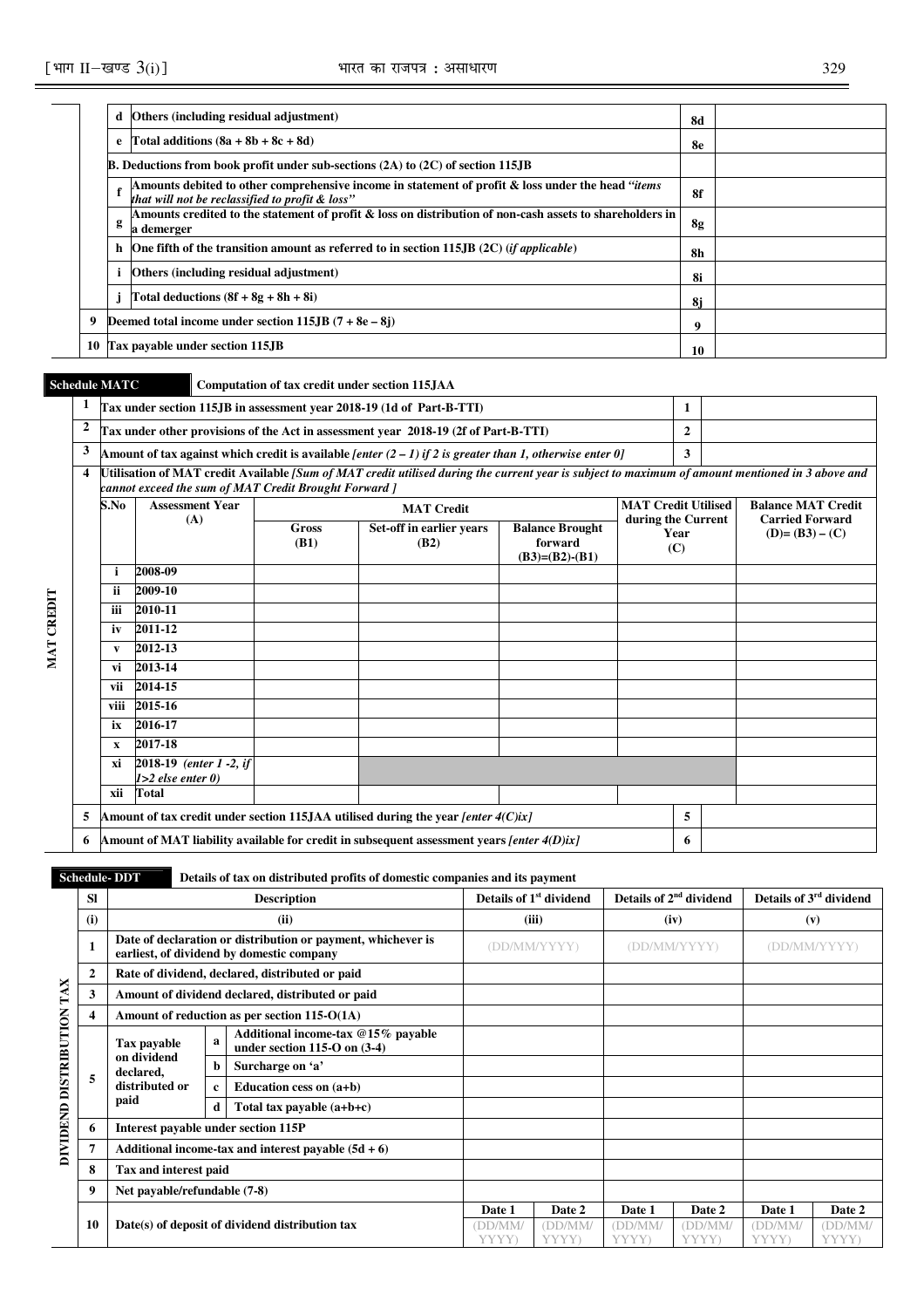|  | Name of Bank and Branch  |  |  |  |
|--|--------------------------|--|--|--|
|  | <b>BSR Code</b>          |  |  |  |
|  | Serial number of challan |  |  |  |
|  | <b>Amount deposited</b>  |  |  |  |
|  |                          |  |  |  |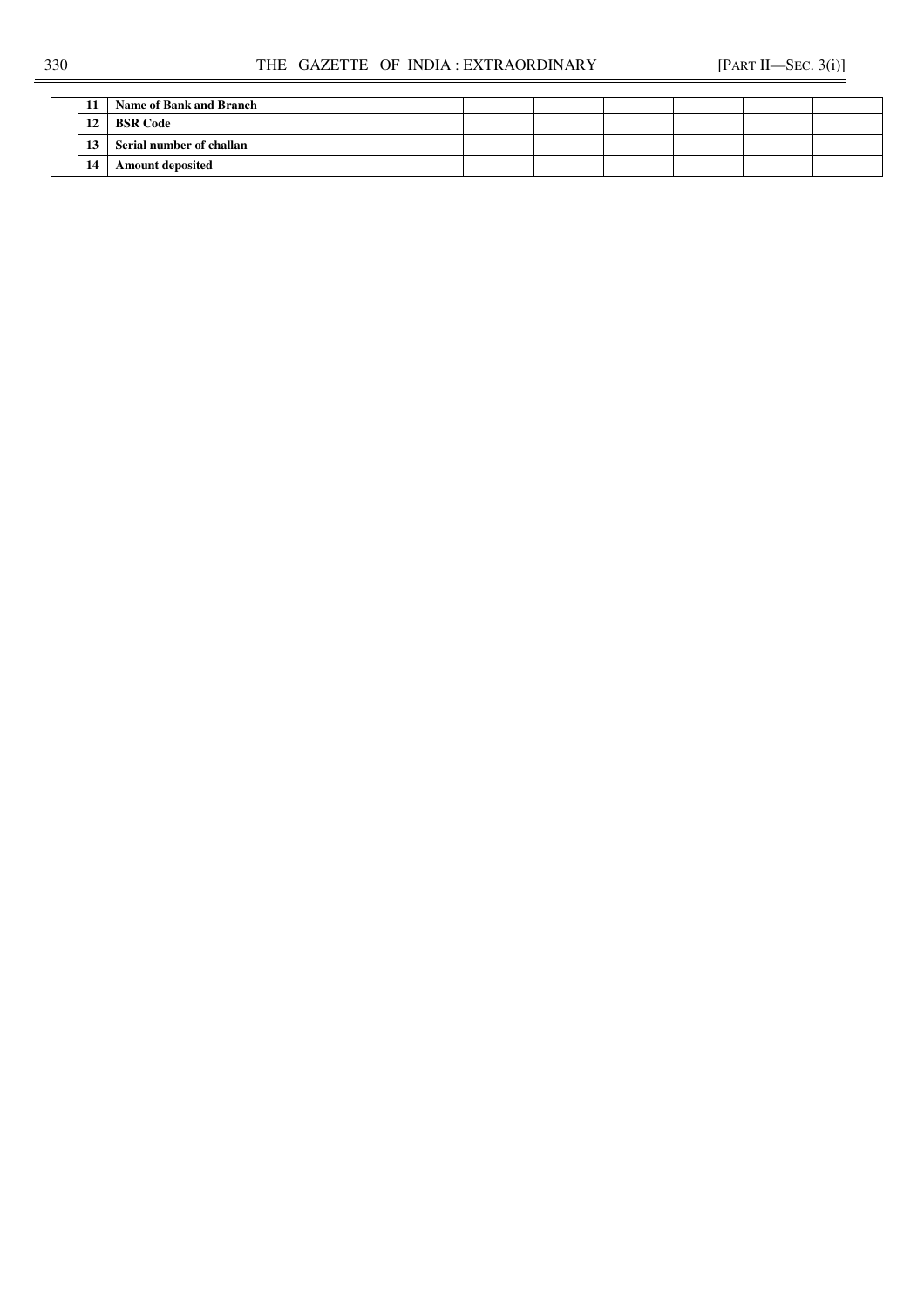|                    |                         | SCREUTHE- DDS                        |              |   | Details of tax on ulstributed income of a domestic company on buy back of shares, not listed on stock exchange |                  |                                     |                  |                                         |                  |                                         |
|--------------------|-------------------------|--------------------------------------|--------------|---|----------------------------------------------------------------------------------------------------------------|------------------|-------------------------------------|------------------|-----------------------------------------|------------------|-----------------------------------------|
|                    | <b>SI</b>               |                                      |              |   | <b>Description</b>                                                                                             |                  | Details of 1 <sup>st</sup> buy-back |                  | Details of 2 <sup>nd</sup> buy-<br>back |                  | Details of 3 <sup>rd</sup> buy-<br>back |
|                    | (i)                     |                                      |              |   | (ii)                                                                                                           |                  | (iii)                               |                  | (iv)                                    | (v)              |                                         |
|                    | $\mathbf{1}$            | buy back of share                    |              |   | Date of payments of any consideration to the shareholder on                                                    |                  | (DD/MM/YYYY)                        |                  | (DD/MM/YYYY)                            | (DD/MM/YYYY)     |                                         |
|                    | $\mathbf{2}$            | shares                               |              |   | Amount of consideration paid by the company on buy-back of                                                     |                  |                                     |                  |                                         |                  |                                         |
|                    | 3                       |                                      |              |   | Amount received by the company for issue of such shares                                                        |                  |                                     |                  |                                         |                  |                                         |
|                    | $\overline{\mathbf{4}}$ |                                      |              |   | Distributed Income of the company $(2-3)$                                                                      |                  |                                     |                  |                                         |                  |                                         |
| <b>SHARES</b>      | 5                       |                                      | $\mathbf{a}$ |   | Additional income-tax @20% payable<br>under section 115OA on 4                                                 |                  |                                     |                  |                                         |                  |                                         |
|                    |                         | <b>Tax payable</b><br>on distributed |              | b | Surcharge on 'a'                                                                                               |                  |                                     |                  |                                         |                  |                                         |
|                    |                         | income                               | $\mathbf c$  |   | Education cess on (a+b)                                                                                        |                  |                                     |                  |                                         |                  |                                         |
|                    |                         |                                      |              | d | Total tax payable $(a+b+c)$                                                                                    |                  |                                     |                  |                                         |                  |                                         |
| TAX ON BUY BACK OF | 6                       |                                      |              |   | Interest payable under section 115OB                                                                           |                  |                                     |                  |                                         |                  |                                         |
|                    | $\overline{7}$          |                                      |              |   | Additional income-tax and interest payable $(5d + 6)$                                                          |                  |                                     |                  |                                         |                  |                                         |
|                    | 8                       | Tax and interest paid                |              |   |                                                                                                                |                  |                                     |                  |                                         |                  |                                         |
|                    | $\boldsymbol{9}$        | Net payable/refundable (7-8)         |              |   |                                                                                                                |                  |                                     |                  |                                         |                  |                                         |
|                    |                         |                                      |              |   |                                                                                                                | Date 1           | Date 2                              | Date 1           | Date 2                                  | Date 1           | Date 2                                  |
|                    | 10                      |                                      |              |   | Date(s) of deposit of tax on distribution income                                                               | (DD/MM/<br>YYYY) | (DD/MM)<br>YYYY)                    | (DD/MM)<br>YYYY) | (DD/MM/<br>YYYY)                        | (DD/MM)<br>YYYY) | (DDMM)<br>YYYY)                         |
|                    | 11                      | <b>Name of Bank and Branch</b>       |              |   |                                                                                                                |                  |                                     |                  |                                         |                  |                                         |
|                    | 12                      | <b>BSR Code</b>                      |              |   |                                                                                                                |                  |                                     |                  |                                         |                  |                                         |
|                    | 13                      | Serial number of challan             |              |   |                                                                                                                |                  |                                     |                  |                                         |                  |                                         |
|                    | 14                      | <b>Amount deposited</b>              |              |   |                                                                                                                |                  |                                     |                  |                                         |                  |                                         |

### **Schedule- BBS Details of tax on distributed income of a domestic company on buy back of shares, not listed on stock exchange**

**Details of Income from outside India and tax relief** 

|                                          | SI.                   | <b>Country</b><br>Code | <b>Taxpayer</b><br><b>Identification</b><br>Number | SI. | <b>Head of income</b>                                          | <b>Income from outside</b><br>India<br>(included in PART B-<br>TI) | Tax paid<br>outside India | Tax payable on<br>such income<br>under normal<br>provisions in<br>India | Tax relief available Relevant article of<br>in India<br>$(e) = (c)$ or $(d)$<br>whichever is lower | <b>DTAA</b> if relief<br>claimed u/s 90 or<br><b>90A</b> |
|------------------------------------------|-----------------------|------------------------|----------------------------------------------------|-----|----------------------------------------------------------------|--------------------------------------------------------------------|---------------------------|-------------------------------------------------------------------------|----------------------------------------------------------------------------------------------------|----------------------------------------------------------|
|                                          |                       |                        |                                                    |     | (a)                                                            | (b)                                                                | (c)                       | (d)                                                                     | (e)                                                                                                | (f)                                                      |
|                                          | 1                     |                        |                                                    | i   | <b>House Property</b>                                          |                                                                    |                           |                                                                         |                                                                                                    |                                                          |
|                                          |                       |                        |                                                    | ii  | <b>Business or</b><br><b>Profession</b>                        |                                                                    |                           |                                                                         |                                                                                                    |                                                          |
|                                          |                       |                        |                                                    | iii | <b>Capital Gains</b>                                           |                                                                    |                           |                                                                         |                                                                                                    |                                                          |
|                                          |                       |                        |                                                    | iv  | <b>Other sources</b>                                           |                                                                    |                           |                                                                         |                                                                                                    |                                                          |
|                                          |                       |                        |                                                    |     | <b>Total</b>                                                   |                                                                    |                           |                                                                         |                                                                                                    |                                                          |
|                                          | $\overline{2}$        |                        |                                                    | i   | <b>House Property</b>                                          |                                                                    |                           |                                                                         |                                                                                                    |                                                          |
| INCOME FROM OUTSIDE INDIA AND TAX RELIEF |                       |                        |                                                    | ii  | <b>Business or</b><br><b>Profession</b>                        |                                                                    |                           |                                                                         |                                                                                                    |                                                          |
|                                          |                       |                        |                                                    | iii | <b>Capital Gains</b>                                           |                                                                    |                           |                                                                         |                                                                                                    |                                                          |
|                                          |                       |                        |                                                    | iv  | <b>Other sources</b>                                           |                                                                    |                           |                                                                         |                                                                                                    |                                                          |
|                                          |                       |                        |                                                    |     | <b>Total</b>                                                   |                                                                    |                           |                                                                         |                                                                                                    |                                                          |
|                                          | $NOTE \triangleright$ |                        |                                                    |     | Please refer to the instructions for filling out this schedule |                                                                    |                           |                                                                         |                                                                                                    |                                                          |

*NOTE* ► *Please refer to the instructions for filling out this schedule.*

## **Schedule TR** Summary of tax relief claimed for taxes paid outside India

|                 | Details of Tax relief claimed                                                                                         |                                                 |                                                                                                |                                                                                            |  |                                                                  |
|-----------------|-----------------------------------------------------------------------------------------------------------------------|-------------------------------------------------|------------------------------------------------------------------------------------------------|--------------------------------------------------------------------------------------------|--|------------------------------------------------------------------|
| ≘<br>TAX<br>DIA | <b>Country Code</b>                                                                                                   | <b>Taxpayer Identification</b><br><b>Number</b> | Total taxes paid outside India<br>(total of (c) of Schedule FSI in respect<br>of each country) | Total tax relief available<br>(total of (e) of Schedule FSI in<br>respect of each country) |  | Section under which relief<br>claimed<br>(specify 90, 90A or 91) |
| ទ្ឋ E           | (a)                                                                                                                   | (b)                                             | (c)                                                                                            | (d)                                                                                        |  | (e)                                                              |
|                 |                                                                                                                       |                                                 |                                                                                                |                                                                                            |  |                                                                  |
| <b>OUTSIDE</b>  |                                                                                                                       |                                                 |                                                                                                |                                                                                            |  |                                                                  |
| ≃               |                                                                                                                       |                                                 |                                                                                                |                                                                                            |  |                                                                  |
| ₫               | Total Tax relief available in respect of country where DTAA is applicable (section 90/90A) (Part of total of $1(d)$ ) |                                                 |                                                                                                |                                                                                            |  |                                                                  |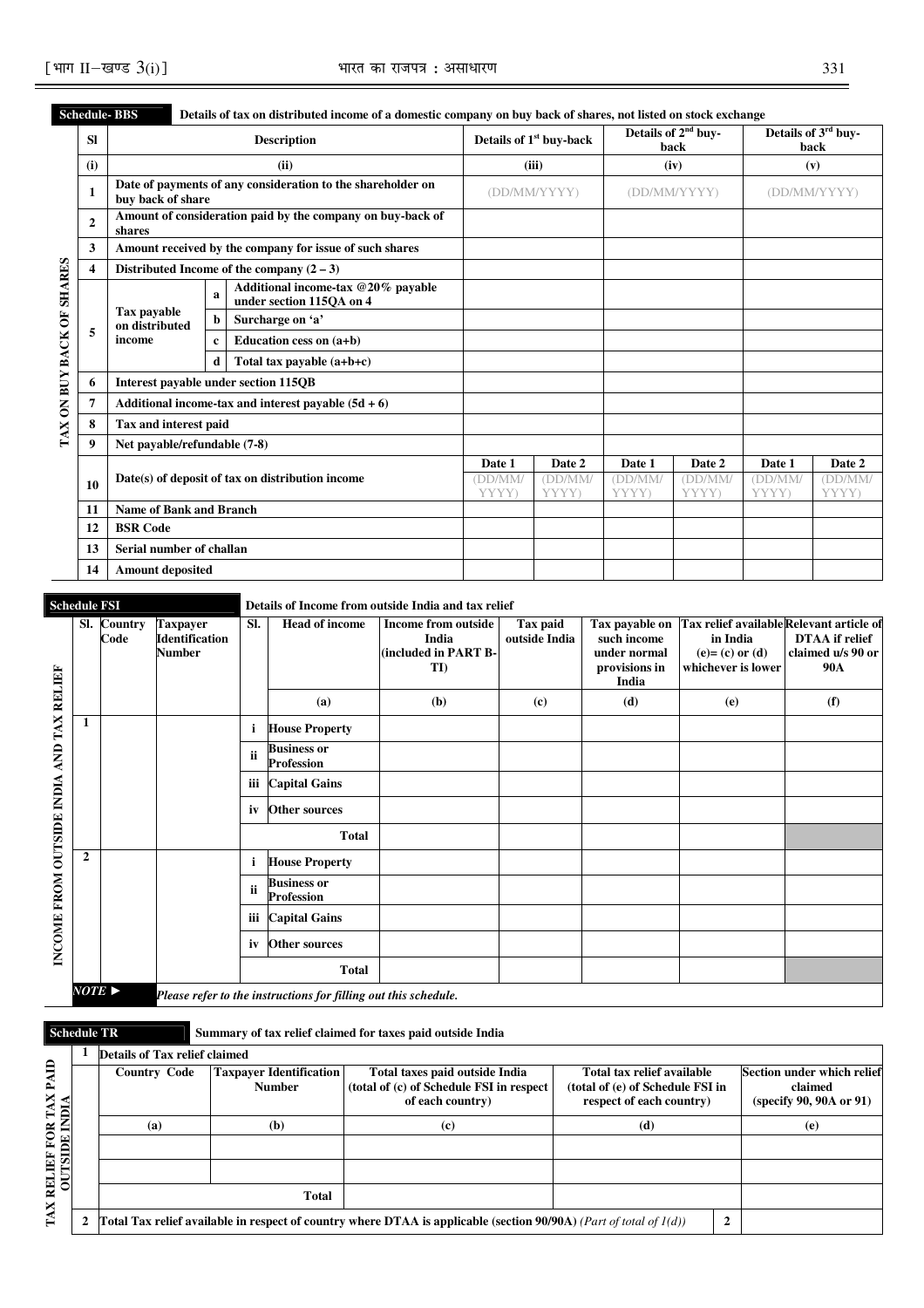$\overline{a}$ 

|                             | a Amount of tax refunded               |                                                                                                                               |                           |                              |                        |                                                |                                                                    | b                                        |  |                                         | Assessment year in which tax relief allowed in India                                                                                         |                       |                                                                                                                                                |                                                                                                                                                                                                                                                                                                                                                                                                                                                                                                                                                                                                                                                                          |
|-----------------------------|----------------------------------------|-------------------------------------------------------------------------------------------------------------------------------|---------------------------|------------------------------|------------------------|------------------------------------------------|--------------------------------------------------------------------|------------------------------------------|--|-----------------------------------------|----------------------------------------------------------------------------------------------------------------------------------------------|-----------------------|------------------------------------------------------------------------------------------------------------------------------------------------|--------------------------------------------------------------------------------------------------------------------------------------------------------------------------------------------------------------------------------------------------------------------------------------------------------------------------------------------------------------------------------------------------------------------------------------------------------------------------------------------------------------------------------------------------------------------------------------------------------------------------------------------------------------------------|
| $NOTE \triangleright$       |                                        |                                                                                                                               |                           |                              |                        |                                                | Please refer to the instructions for filling out this schedule.    |                                          |  |                                         |                                                                                                                                              |                       |                                                                                                                                                |                                                                                                                                                                                                                                                                                                                                                                                                                                                                                                                                                                                                                                                                          |
| <b>Schedule FA</b>          |                                        |                                                                                                                               |                           |                              |                        |                                                | Details of Foreign Assets and Income from any source outside India |                                          |  |                                         |                                                                                                                                              |                       |                                                                                                                                                |                                                                                                                                                                                                                                                                                                                                                                                                                                                                                                                                                                                                                                                                          |
| A                           |                                        |                                                                                                                               |                           |                              |                        |                                                |                                                                    |                                          |  |                                         | Details of Foreign Bank Accounts held (including any beneficial interest) at any time during the previous year                               |                       |                                                                                                                                                |                                                                                                                                                                                                                                                                                                                                                                                                                                                                                                                                                                                                                                                                          |
| <b>SI</b>                   | Country                                | Name and                                                                                                                      |                           | <b>Account</b>               |                        | Status-                                        |                                                                    |                                          |  | <b>Account   Account   Peak Balance</b> | <b>Interest</b>                                                                                                                              |                       |                                                                                                                                                |                                                                                                                                                                                                                                                                                                                                                                                                                                                                                                                                                                                                                                                                          |
| No                          | Name and                               | <b>Address of</b>                                                                                                             |                           | holder                       |                        | Owner/                                         | <b>Number</b>                                                      | opening                                  |  | During the                              | accrued in                                                                                                                                   | <b>Amount</b>         | <b>Schedule</b>                                                                                                                                |                                                                                                                                                                                                                                                                                                                                                                                                                                                                                                                                                                                                                                                                          |
|                             | Code                                   | the Bank                                                                                                                      |                           | name                         |                        | <b>Beneficial owner/</b><br><b>Beneficiary</b> |                                                                    | date                                     |  | Year (in<br>rupees)                     | the account                                                                                                                                  |                       | where offered                                                                                                                                  | schedule                                                                                                                                                                                                                                                                                                                                                                                                                                                                                                                                                                                                                                                                 |
| (1)                         | (2)                                    | (3)                                                                                                                           |                           | (4)                          |                        | (5)                                            | (6)                                                                | (7)                                      |  | (8)                                     | (9)                                                                                                                                          | (10)                  | (11)                                                                                                                                           | (12)                                                                                                                                                                                                                                                                                                                                                                                                                                                                                                                                                                                                                                                                     |
| (i)                         |                                        |                                                                                                                               |                           |                              |                        |                                                |                                                                    |                                          |  |                                         |                                                                                                                                              |                       |                                                                                                                                                |                                                                                                                                                                                                                                                                                                                                                                                                                                                                                                                                                                                                                                                                          |
| (ii)                        |                                        |                                                                                                                               |                           |                              |                        |                                                |                                                                    |                                          |  |                                         |                                                                                                                                              |                       |                                                                                                                                                |                                                                                                                                                                                                                                                                                                                                                                                                                                                                                                                                                                                                                                                                          |
|                             |                                        |                                                                                                                               |                           |                              |                        |                                                |                                                                    |                                          |  |                                         |                                                                                                                                              |                       |                                                                                                                                                |                                                                                                                                                                                                                                                                                                                                                                                                                                                                                                                                                                                                                                                                          |
| B<br><b>SI</b>              | Country                                | Nature of Name and                                                                                                            |                           |                              |                        | <b>Nature of</b>                               | Date                                                               | <b>Total</b>                             |  | <b>Income</b>                           | Details of Financial Interest in any Entity held (including any beneficial interest) at any time during the previous year<br>Nature of       |                       |                                                                                                                                                | Yes/No<br>Interest taxable and offered in this return<br>Item number of<br>Income taxable and offered in this return<br>Item number of<br>schedule<br>(12)<br>Income taxable and offered in this return<br>Item number of<br>schedule<br>(11)<br>Income taxable and offered in this return<br>Item number of<br>schedule<br>(11)<br>Details of account(s) in which you have signing authority held (including any beneficial interest) at any time during the previous year and which<br>If (7) is yes, Income offered in this return<br>Item number of<br>schedule<br>(11)<br>If (8) is yes, Income offered in this return<br><b>Item number</b><br>of schedule<br>(12) |
| No                          | Name and                               | entity                                                                                                                        |                           | <b>Address of</b>            |                        | Interest-                                      | since held Investment                                              |                                          |  | accrued                                 | <b>Income</b>                                                                                                                                | Amount                | <b>Schedule</b>                                                                                                                                |                                                                                                                                                                                                                                                                                                                                                                                                                                                                                                                                                                                                                                                                          |
|                             | code                                   |                                                                                                                               |                           |                              |                        | the Entity                                     | <b>Direct/Beneficial</b><br>owner/                                 |                                          |  | $(at \cos t)$ $(in$<br>rupees)          |                                                                                                                                              | from such<br>Interest |                                                                                                                                                |                                                                                                                                                                                                                                                                                                                                                                                                                                                                                                                                                                                                                                                                          |
|                             |                                        |                                                                                                                               |                           |                              |                        | <b>Beneficiary</b>                             |                                                                    |                                          |  |                                         |                                                                                                                                              |                       |                                                                                                                                                |                                                                                                                                                                                                                                                                                                                                                                                                                                                                                                                                                                                                                                                                          |
| [1]                         | (2)                                    | (3)                                                                                                                           | (4)                       |                              |                        | (5)                                            | (6)                                                                | (7)                                      |  | (8)                                     | (9)                                                                                                                                          | (10)                  | (11)                                                                                                                                           |                                                                                                                                                                                                                                                                                                                                                                                                                                                                                                                                                                                                                                                                          |
| (i)                         |                                        |                                                                                                                               |                           |                              |                        |                                                |                                                                    |                                          |  |                                         |                                                                                                                                              |                       |                                                                                                                                                |                                                                                                                                                                                                                                                                                                                                                                                                                                                                                                                                                                                                                                                                          |
| (ii)                        |                                        |                                                                                                                               |                           |                              |                        |                                                |                                                                    |                                          |  |                                         |                                                                                                                                              |                       |                                                                                                                                                |                                                                                                                                                                                                                                                                                                                                                                                                                                                                                                                                                                                                                                                                          |
| $\mathbf c$                 |                                        |                                                                                                                               |                           |                              |                        |                                                |                                                                    |                                          |  |                                         | Details of Immovable Property held (including any beneficial interest) at any time during the previous year                                  |                       |                                                                                                                                                |                                                                                                                                                                                                                                                                                                                                                                                                                                                                                                                                                                                                                                                                          |
| <b>SI</b><br>N <sub>0</sub> | Country<br>Name and                    | <b>Address of</b><br>the Property                                                                                             |                           | Ownership-<br>Direct/        |                        | Date of<br>acquisition                         |                                                                    | <b>Total Investment</b><br>(at cost) (in |  | <b>Income</b><br>derived from           | Nature of<br><b>Income</b>                                                                                                                   |                       |                                                                                                                                                |                                                                                                                                                                                                                                                                                                                                                                                                                                                                                                                                                                                                                                                                          |
|                             | code                                   |                                                                                                                               |                           | <b>Beneficial</b>            |                        |                                                |                                                                    |                                          |  | the property                            |                                                                                                                                              | Amount                | <b>Schedule</b><br>where offered                                                                                                               |                                                                                                                                                                                                                                                                                                                                                                                                                                                                                                                                                                                                                                                                          |
|                             |                                        |                                                                                                                               |                           | owner/<br><b>Beneficiary</b> |                        |                                                |                                                                    | rupees)                                  |  |                                         |                                                                                                                                              |                       |                                                                                                                                                |                                                                                                                                                                                                                                                                                                                                                                                                                                                                                                                                                                                                                                                                          |
| (1)                         | (2)                                    | (3)                                                                                                                           |                           | (4)                          |                        | (5)                                            |                                                                    | (6)                                      |  | (7)                                     | (8)                                                                                                                                          | (9)                   | (10)                                                                                                                                           |                                                                                                                                                                                                                                                                                                                                                                                                                                                                                                                                                                                                                                                                          |
| (i)                         |                                        |                                                                                                                               |                           |                              |                        |                                                |                                                                    |                                          |  |                                         |                                                                                                                                              |                       |                                                                                                                                                |                                                                                                                                                                                                                                                                                                                                                                                                                                                                                                                                                                                                                                                                          |
|                             |                                        |                                                                                                                               |                           |                              |                        |                                                |                                                                    |                                          |  |                                         |                                                                                                                                              |                       |                                                                                                                                                |                                                                                                                                                                                                                                                                                                                                                                                                                                                                                                                                                                                                                                                                          |
| (ii)                        |                                        |                                                                                                                               |                           |                              |                        |                                                |                                                                    |                                          |  |                                         |                                                                                                                                              |                       |                                                                                                                                                |                                                                                                                                                                                                                                                                                                                                                                                                                                                                                                                                                                                                                                                                          |
| D<br>SI                     | Country                                | Details of any other Capital Asset held (including any beneficial interest) at any time during the previous year<br>Nature of |                           | Ownership-                   |                        | Date of                                        |                                                                    | <b>Total Investment</b>                  |  | <b>Income</b>                           | Nature of                                                                                                                                    |                       |                                                                                                                                                |                                                                                                                                                                                                                                                                                                                                                                                                                                                                                                                                                                                                                                                                          |
| No                          | Name and                               | Asset                                                                                                                         |                           | Direct/                      |                        | acquisition                                    |                                                                    | $(at \cos t)$ $(in$                      |  | derived from                            | <b>Income</b>                                                                                                                                | Amount                | <b>Schedule</b>                                                                                                                                |                                                                                                                                                                                                                                                                                                                                                                                                                                                                                                                                                                                                                                                                          |
|                             | code                                   |                                                                                                                               |                           | <b>Beneficial</b><br>owner/  |                        |                                                |                                                                    | rupees)                                  |  | the asset                               |                                                                                                                                              |                       | where offered                                                                                                                                  |                                                                                                                                                                                                                                                                                                                                                                                                                                                                                                                                                                                                                                                                          |
|                             |                                        |                                                                                                                               |                           | <b>Beneficiary</b>           |                        |                                                |                                                                    |                                          |  |                                         |                                                                                                                                              |                       |                                                                                                                                                |                                                                                                                                                                                                                                                                                                                                                                                                                                                                                                                                                                                                                                                                          |
| (1)                         | (2)                                    | (3)                                                                                                                           |                           | (4)                          |                        | (5)                                            |                                                                    | (6)                                      |  | (7)                                     | (8)                                                                                                                                          | (9)                   | (10)                                                                                                                                           |                                                                                                                                                                                                                                                                                                                                                                                                                                                                                                                                                                                                                                                                          |
| (i)                         |                                        |                                                                                                                               |                           |                              |                        |                                                |                                                                    |                                          |  |                                         |                                                                                                                                              |                       |                                                                                                                                                |                                                                                                                                                                                                                                                                                                                                                                                                                                                                                                                                                                                                                                                                          |
|                             |                                        |                                                                                                                               |                           |                              |                        |                                                |                                                                    |                                          |  |                                         |                                                                                                                                              |                       |                                                                                                                                                |                                                                                                                                                                                                                                                                                                                                                                                                                                                                                                                                                                                                                                                                          |
| (ii)                        |                                        |                                                                                                                               |                           |                              |                        |                                                |                                                                    |                                          |  |                                         |                                                                                                                                              |                       |                                                                                                                                                |                                                                                                                                                                                                                                                                                                                                                                                                                                                                                                                                                                                                                                                                          |
| E                           | has not been included in A to D above. |                                                                                                                               |                           |                              |                        |                                                |                                                                    |                                          |  |                                         |                                                                                                                                              |                       |                                                                                                                                                |                                                                                                                                                                                                                                                                                                                                                                                                                                                                                                                                                                                                                                                                          |
| <b>SI</b>                   | Name of the                            |                                                                                                                               | <b>Address of</b>         |                              | Name of the<br>account | <b>Account</b>                                 |                                                                    | Peak Balance/<br><b>Investment</b>       |  | Whether                                 | If $(7)$ is yes,                                                                                                                             |                       |                                                                                                                                                |                                                                                                                                                                                                                                                                                                                                                                                                                                                                                                                                                                                                                                                                          |
| No                          | <b>Institution</b> in<br>which the     |                                                                                                                               | the<br><b>Institution</b> |                              | holder                 | <b>Number</b>                                  |                                                                    | during the year                          |  | income accrued<br>is taxable in         | Income<br>accrued in                                                                                                                         | Amount                | <b>Schedule</b><br>where offered                                                                                                               |                                                                                                                                                                                                                                                                                                                                                                                                                                                                                                                                                                                                                                                                          |
|                             | account is held                        |                                                                                                                               |                           |                              |                        |                                                |                                                                    | (in rupees)                              |  | your hands?                             | the account                                                                                                                                  |                       |                                                                                                                                                |                                                                                                                                                                                                                                                                                                                                                                                                                                                                                                                                                                                                                                                                          |
| (1)                         | (2)                                    |                                                                                                                               | (3)                       |                              | (4)                    | (5)                                            |                                                                    | (6)                                      |  | (7)                                     | (8)                                                                                                                                          | (9)                   | (10)                                                                                                                                           |                                                                                                                                                                                                                                                                                                                                                                                                                                                                                                                                                                                                                                                                          |
| (i)                         |                                        |                                                                                                                               |                           |                              |                        |                                                |                                                                    |                                          |  |                                         |                                                                                                                                              |                       |                                                                                                                                                |                                                                                                                                                                                                                                                                                                                                                                                                                                                                                                                                                                                                                                                                          |
| (ii)                        |                                        |                                                                                                                               |                           |                              |                        |                                                |                                                                    |                                          |  |                                         |                                                                                                                                              |                       |                                                                                                                                                |                                                                                                                                                                                                                                                                                                                                                                                                                                                                                                                                                                                                                                                                          |
| F<br><b>SI</b>              | Country                                | Name and                                                                                                                      |                           | Name and   Name and          |                        |                                                | Name and                                                           | Date                                     |  | Whether                                 | Details of trusts, created under the laws of a country outside India, in which you are a trustee, beneficiary or settlor<br>If $(8)$ is yes, |                       |                                                                                                                                                |                                                                                                                                                                                                                                                                                                                                                                                                                                                                                                                                                                                                                                                                          |
| No                          | Name and                               | address of                                                                                                                    |                           | address of                   | address of             |                                                | address of                                                         | since                                    |  | income derived                          | <b>Income</b>                                                                                                                                | Amount                | <b>Schedule</b>                                                                                                                                |                                                                                                                                                                                                                                                                                                                                                                                                                                                                                                                                                                                                                                                                          |
|                             | code                                   | the trust                                                                                                                     |                           | trustees                     | <b>Settlor</b>         |                                                | <b>Beneficiaries</b>                                               | position<br>held                         |  | is taxable in<br>your hands?            | derived from<br>the trust                                                                                                                    |                       | where offered                                                                                                                                  |                                                                                                                                                                                                                                                                                                                                                                                                                                                                                                                                                                                                                                                                          |
| (1)                         | (2)                                    | (3)                                                                                                                           |                           | (4)                          | (5)                    |                                                | (6)                                                                | (7)                                      |  | (8)                                     | (9)                                                                                                                                          | (10)                  | (11)                                                                                                                                           |                                                                                                                                                                                                                                                                                                                                                                                                                                                                                                                                                                                                                                                                          |
| (i)                         |                                        |                                                                                                                               |                           |                              |                        |                                                |                                                                    |                                          |  |                                         |                                                                                                                                              |                       |                                                                                                                                                |                                                                                                                                                                                                                                                                                                                                                                                                                                                                                                                                                                                                                                                                          |
|                             |                                        |                                                                                                                               |                           |                              |                        |                                                |                                                                    |                                          |  |                                         |                                                                                                                                              |                       |                                                                                                                                                |                                                                                                                                                                                                                                                                                                                                                                                                                                                                                                                                                                                                                                                                          |
|                             | (ii)                                   |                                                                                                                               |                           |                              |                        |                                                |                                                                    |                                          |  |                                         |                                                                                                                                              |                       |                                                                                                                                                |                                                                                                                                                                                                                                                                                                                                                                                                                                                                                                                                                                                                                                                                          |
| G                           |                                        |                                                                                                                               |                           |                              |                        |                                                |                                                                    |                                          |  |                                         |                                                                                                                                              |                       | Details of any other income derived from any source outside India which is not included in,- (i) items A to F above and, (ii) income under the |                                                                                                                                                                                                                                                                                                                                                                                                                                                                                                                                                                                                                                                                          |